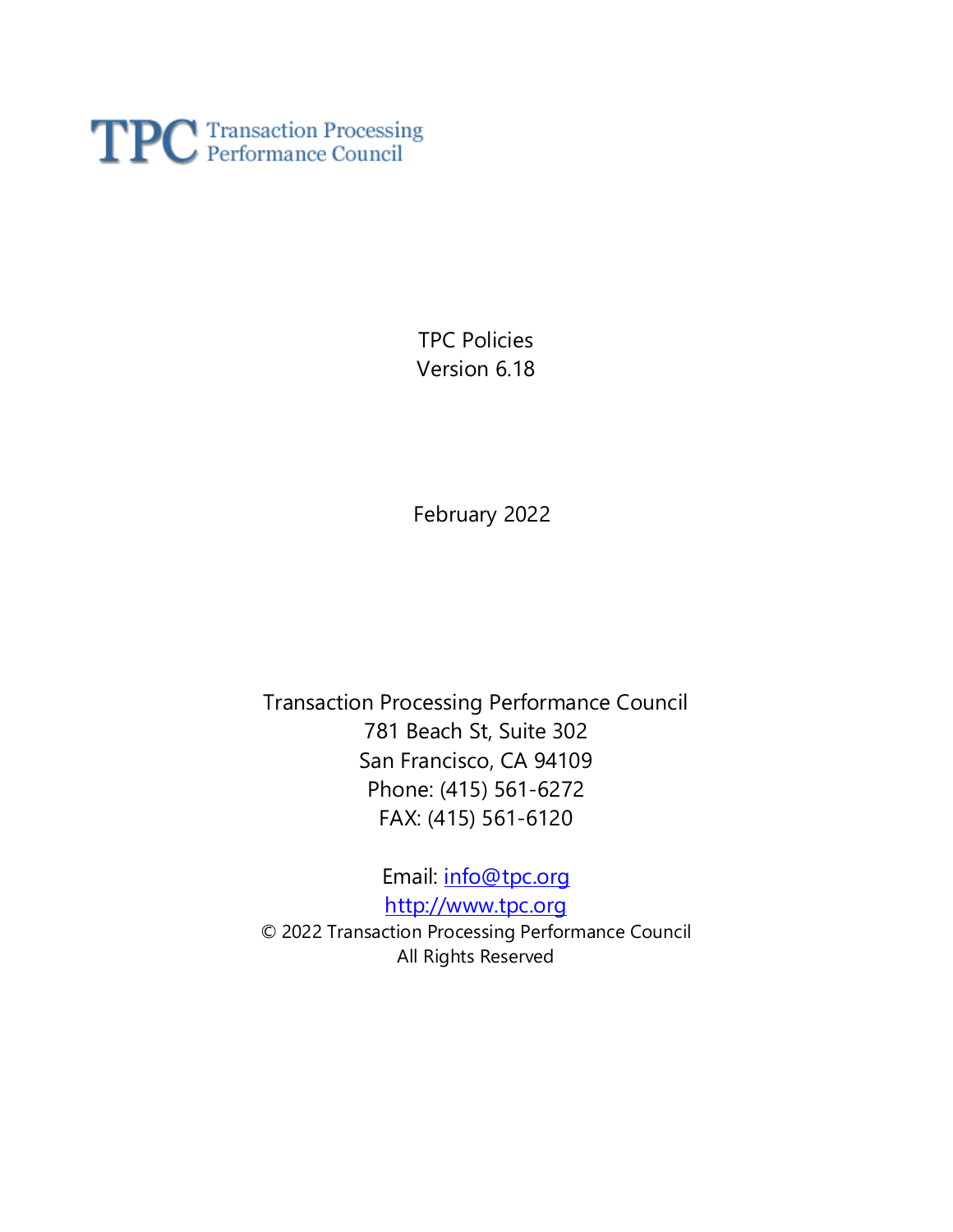# **Legal Notice**

The TPC reserves all right, title, and interest to this document and associated source code as provided under U.S. and international laws, including without limitation all patent and trademark rights therein.

Permission to copy without fee all or part of this document is granted provided that the TPC copyright notice, the title of the publication, and its date appear, and notice is given that copying is by permission of the Transaction Processing Performance Council. To copy otherwise requires specific permission.

# **Trademarks**

TPC, TPC Benchmark, TPC-C, TPC-E, TPC-H, TPC-DS and TPC-VMS are trademarks of the Transaction Processing Performance Council.

Product names, logos, brands, and other trademarks featured or referred to within this Specification are the property of their respective trademark holders.

# **TPC Membership**

A list of the current TPC Member companies can be found at http://www.tpc.org/tpc\_documents\_current\_versions/pdf/tpc\_membership.pdf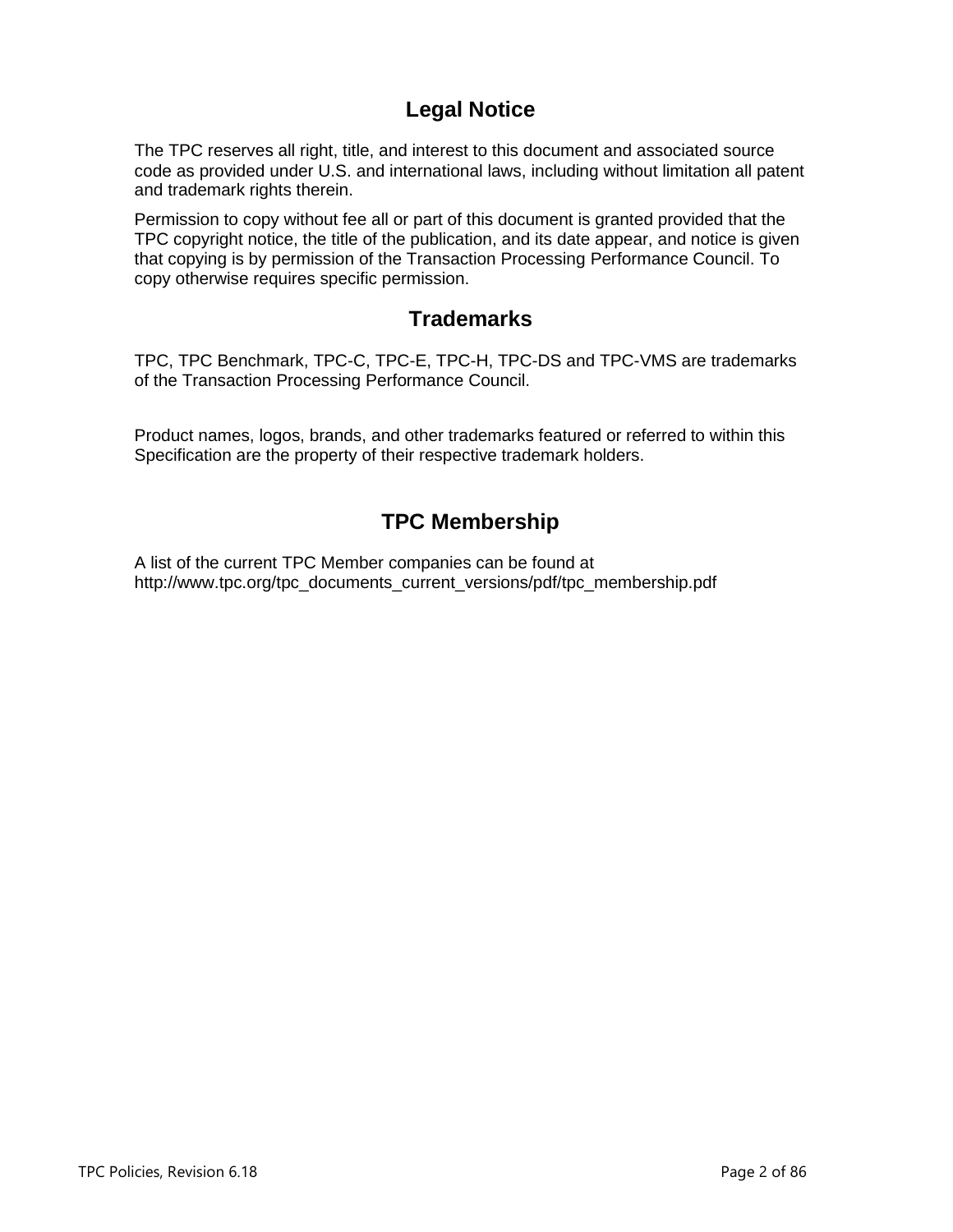# **Document Revision History**

| Date                                                                                                                | Version | <b>Description</b>                                                                                                                                               |
|---------------------------------------------------------------------------------------------------------------------|---------|------------------------------------------------------------------------------------------------------------------------------------------------------------------|
| September 12, 2013<br>6.0                                                                                           |         | Benchmark Class, TPC Enterprise and TPC Express changes                                                                                                          |
| February 6, 2014<br>6.1                                                                                             |         | Clause 6 Supporting Files changes, Clause 8 Fair Use update and                                                                                                  |
|                                                                                                                     |         | conversion to new format                                                                                                                                         |
| March 27, 2014                                                                                                      | 6.2     | Clause 8.1 Use of TPC material, Clause 10 & 11 changes to differentiate an                                                                                       |
| Express Benchmark vs. an Enterprise Benchmark<br>Clause 3.5.1 defining Benchmark Subcommittee, added 3.5.2 defining |         |                                                                                                                                                                  |
| February 19, 2015                                                                                                   | 6.3     | Working Group, added Clause 10 Pre-Publication Certification, changed                                                                                            |
|                                                                                                                     |         | Clause 6, Clause 9 and Clause 12 for new Express Audit rules.                                                                                                    |
| April 23, 2015                                                                                                      | 6.4     | Added clause 2.2.7 and updated 9.3.2.1                                                                                                                           |
| June 25, 2015                                                                                                       | 6.5     | Wording changes to 8.1.3, 8.2.1.6, 11.2,4 and 12.2.4. Delete 8.2.1.8.1, Add                                                                                      |
| 8.2.1.8.3. Minor edits.                                                                                             |         |                                                                                                                                                                  |
| August 28, 2015                                                                                                     | 6.6     | Updated 1.1, 4.8.2.2 & change General Council to Council in 2.2.1.1,                                                                                             |
|                                                                                                                     |         | 8.4.3.3.3 & 9.5.1.1.4                                                                                                                                            |
| November 12, 2015                                                                                                   | 6.7     | Added CLA and EULA clauses                                                                                                                                       |
| February 26, 2016                                                                                                   | 6.8     | Updates to 3.3.1, 11.7 & 12.6                                                                                                                                    |
| April 21, 2016                                                                                                      | 6.9     | Updated 0.2.50, 0.2.58, 0.2.59, 5.3.4, 8.1.2, 12.1.4, 12.2.4, 12.3.2 & 12.3.3                                                                                    |
|                                                                                                                     |         | Added clause 5.3.5.<br>Updated 0.2.15, 0.5.4, 5.3.1, 5.3,3, 5.3.4, 5.3.5, 5.4.5.1, 6.12.1, 9.6.2.5.                                                              |
|                                                                                                                     |         | 11.3.4, 12.3.4                                                                                                                                                   |
| February 24, 2017                                                                                                   | 6.10    | Rewrote 5.4.                                                                                                                                                     |
|                                                                                                                     |         | Added 2.3                                                                                                                                                        |
|                                                                                                                     |         | Updated 0.2.14, 0.2.16, 0.2.32, 0.2.38, 2.5.4, 3.2.3.1, 3.3.3.6, 3.3.5.3,                                                                                        |
| February 15, 2018                                                                                                   | 6.11    | 4.5.2.5, 5.3.2.1, 5.3.2.2, 5.3.2.3, 5.4.1.1, 5.4.2.2, 6.3.1, 10.2, 10.4, 10.5,                                                                                   |
|                                                                                                                     |         | 10.5.1, 10.5.2                                                                                                                                                   |
|                                                                                                                     |         | Added 0.2.36, 9.4.6, 10.2.2, 10.2.4                                                                                                                              |
|                                                                                                                     | 6.12    | Updated 2.5.6, 3.3, 9.3.5.1, 0.5.4                                                                                                                               |
| <b>June 2018</b>                                                                                                    |         | Added 3.2.2.5.6, 3.3.5, 9.3.5.3<br>Moved TPC Membership list to an Associated Document                                                                           |
| December 2018                                                                                                       | 6.13    | Updated 3.2.3.4, 3.2.3.6, 3.5.2.3                                                                                                                                |
|                                                                                                                     |         | Added 0.2.7, 0.2.64, 6.9.3, 13.1, 13.2, 13.3                                                                                                                     |
|                                                                                                                     |         | Updated 0.2.12, 0.2.13, 0.2.20, 0.2.29, 0.2.23, 0.2.63, 0.4.1, 0.5.4, 2.1.1,                                                                                     |
|                                                                                                                     |         | 2.2.1, 2.2.2.2, 2.6.2, 3.1.1, 3.1.2, 3.1.4, 3.1.5, 3.2.1.4, 3.2.2.5.1, 3.3.2.4,                                                                                  |
|                                                                                                                     |         | 3.3.5.3, 3.5.11, 3.5.13, 3.5.16, 3.5.2.3, 3.5.4.4, 3.5.4.5, 4.4, 4.5.1.1,                                                                                        |
| June 2019                                                                                                           | 6.14    | 4.5.1.2.1, 4.5.1.2.2, 4.5.1.3, 4.5.1.5, 4.5.1.7, 4.5.2, 4.6, 5.1, 5.2, 5.2.2, 5.2.3,                                                                             |
|                                                                                                                     |         | 5.3.1, 5.4.1.2, 5.4.1,3. 5.4.1.4, 5.4.1.5, 5.4.5.8, 6.9, 7.1, 7.1.1, 7.1.2, 7.1.2.2,                                                                             |
|                                                                                                                     |         | 7.1.3.5, 8.1.2, 11.2.8, 11.3.1, 11.4.1.1, 12.4.1.1, 12.6, 13.4.14, 13.4.5.8<br>Moved 3.2.1.4, 3.3.2.4, 3.4.2.4, 3.5.4.3, 3.5.4.4, 5.2.3, 5.4 to 13.4             |
|                                                                                                                     |         | Renamed Clause 5, 5.4                                                                                                                                            |
|                                                                                                                     |         | <b>Restructured Section 4</b>                                                                                                                                    |
|                                                                                                                     |         | Added 0.2.30, 0.2.34, 0.2.35, 0.2.64, 0.2.65, 2.3.0, 3.2.2.2, 6.18, 8.1.1,                                                                                       |
|                                                                                                                     |         | 9.3.4.4.10.2.2                                                                                                                                                   |
|                                                                                                                     |         | Updated 0.1.1, 0.2.3, 0.2.11, 0.2.27, 0.2.58, 0.2.69, 0.4.3, 0.5.2, 0.5.4, 2.5.4,                                                                                |
|                                                                                                                     |         | 3.2, 3.2.1.1, 3.3, 3.3.1, 3.3.2.1, 3.3.6.1, 3.3.6.2, 3.4, 3.4.2.1, 3.5.1.5, 3.5.4.1,                                                                             |
| February 2020                                                                                                       | 6.15    | 3.5.4.2, 4.2.1, 4.5.1.2.2, 6.4.1, 6.4.4.2, 6.4.5.1, 6.4.5.2, 6.5.4.1, 6.5.4.2,<br>6.7.4, 6.12.8, 6.13.1, 6.14.1, 7.1.3.3, 7.1.3.4, 7.5.1, 8.1, 8.4.1.1, 8.4.1.2, |
|                                                                                                                     |         | 8.4.1.3, 9.3.4.1, 9.3.4.1.1, 10.2, 10.2.1, 10.5.1, 10.5.3, 11.3.4.2, 12.3.4.2,                                                                                   |
|                                                                                                                     |         | 13.4.1, 13.4.1.1, 13.4.1.5                                                                                                                                       |
|                                                                                                                     |         | Moved 13.4.2 through 13.4.5.8 to Procedures document                                                                                                             |
|                                                                                                                     |         | Added 0.2.30                                                                                                                                                     |
| March 2020                                                                                                          | 6.16    | Merged and reordered 4.1, 4.2, 4.3                                                                                                                               |
|                                                                                                                     |         | Updated 4.1.2, 4.1.3, 4.1.4                                                                                                                                      |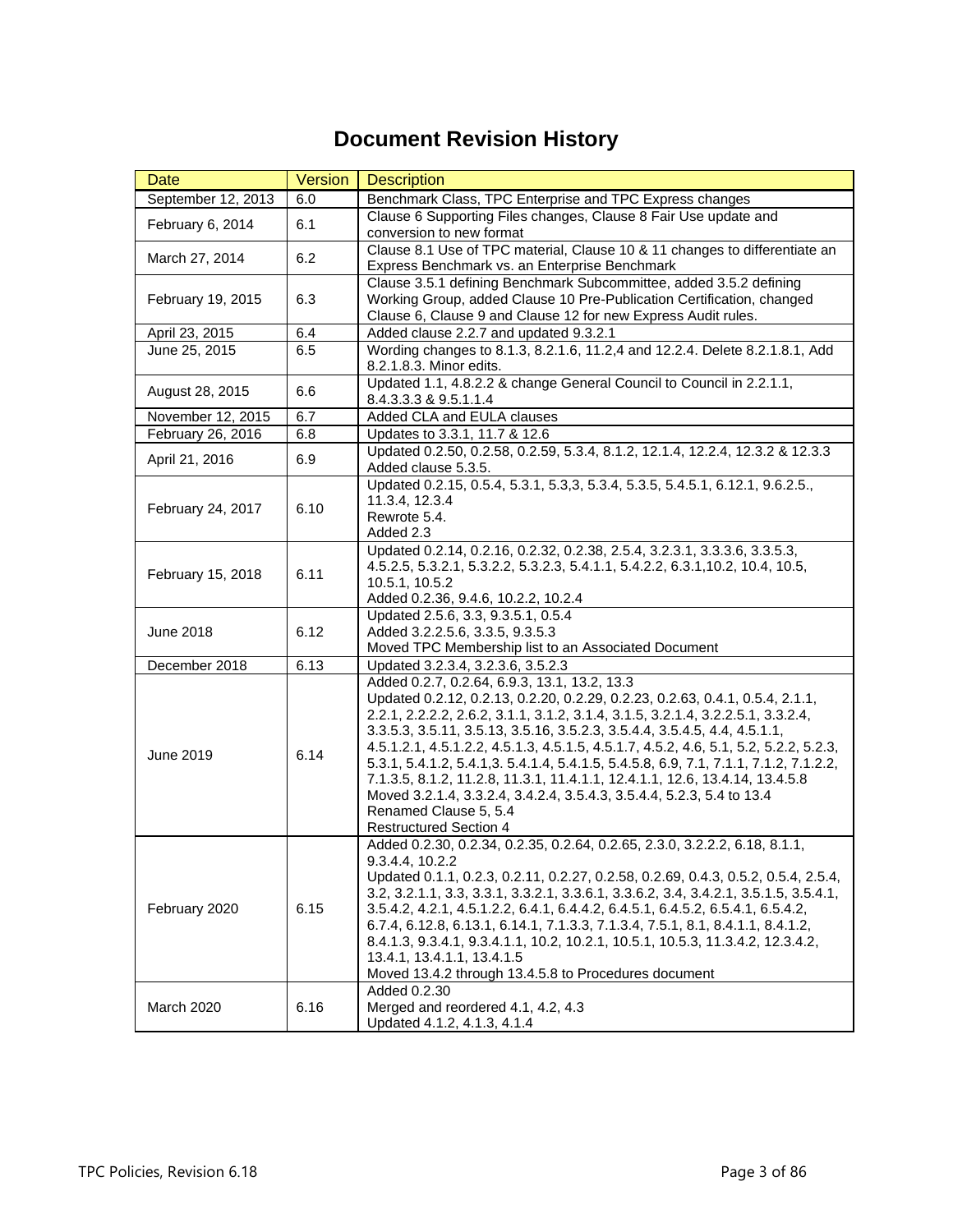| April 2021            | 6.17 | Added 0.4, 3.2.3.2, 3.5.4.7, 3.5.4.8, 3.5.4.9, 4.1.8<br>Updated 0.5.2, 2.5.4, 3.5.3, 5.4, 5.4.2.1, 5.4.2.2, 6.12.1, 8.2.1.6, 8.2.1.7,<br>9.3.4.1, 11.2.5, 11.2.6, 11.3.2, 11.3.3, 11.3.4.3, 12.2.1, 12.2.5, 12.2.6,<br>12.3.1, 12.3.2, 12.3.3, 12.3.4.3, 13.3.3,<br>Modified multiple clauses to reconcile correct branding of TPC-Express<br>Modified multiple clauses to use gender neutral pronouns |
|-----------------------|------|--------------------------------------------------------------------------------------------------------------------------------------------------------------------------------------------------------------------------------------------------------------------------------------------------------------------------------------------------------------------------------------------------------|
| 6.18<br>February 2022 |      | Added 0.2.3, 0.2.69, 10.5.4<br>Updated 0.6.2, 0.2.35, 0.2.66, 0.2.67, 0.6.2, 3.1.2, 3.4, 3.5.1.2, 3.5.1.6,<br>3.5.2.3, 3.5.4.4, 3.5.4.5, 3.5.4.11, 4.1.2, 4.1.7, 4.1.8.1, 4.4, 4.5.2, 5.2, 6.2.3,<br>6.4.3.1, 8.1.5, 9.3, 9.3.2.1, 9.3.2.2, 9.3.3.2, 9.3.4.1, 9.3.4.2, 9.3.4.4, 9.3.4.5,<br>9.5.1.13, 11.1.4, 12.1.4, 12.3.4.1, 12.3.4.2, 31.2, 13.3                                                   |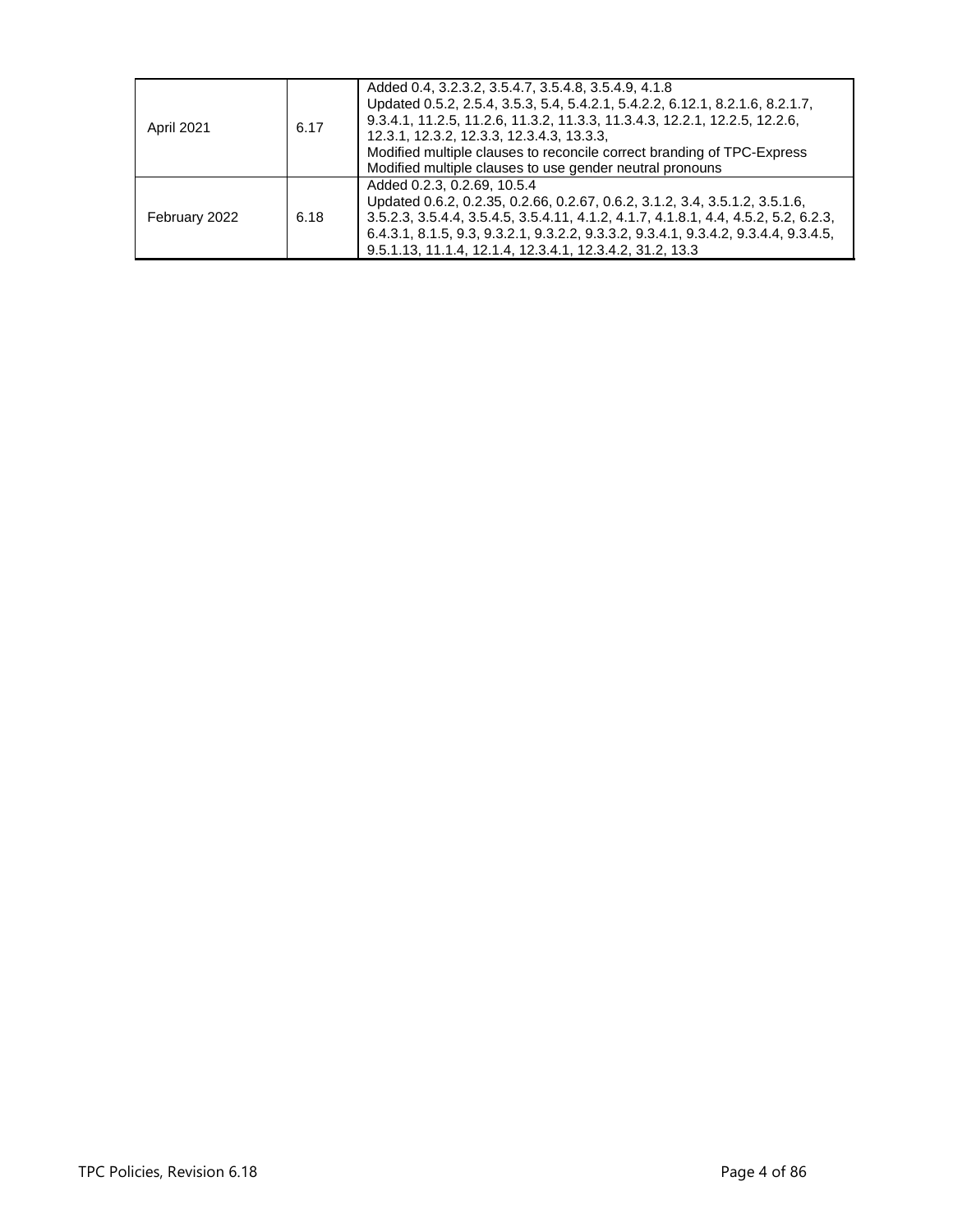# **Typographic Conventions**

The following typographic conventions are used in this specification:

| Convention                                                                            | <b>Description</b>                                                                 |
|---------------------------------------------------------------------------------------|------------------------------------------------------------------------------------|
| Bold type is used to highlight terms that are defined in this document<br><b>Bold</b> |                                                                                    |
| Italics                                                                               | Italics is used to highlight text that should be used in TPC documents<br>verbatim |
| <b>UPPERCASE</b>                                                                      | N/A                                                                                |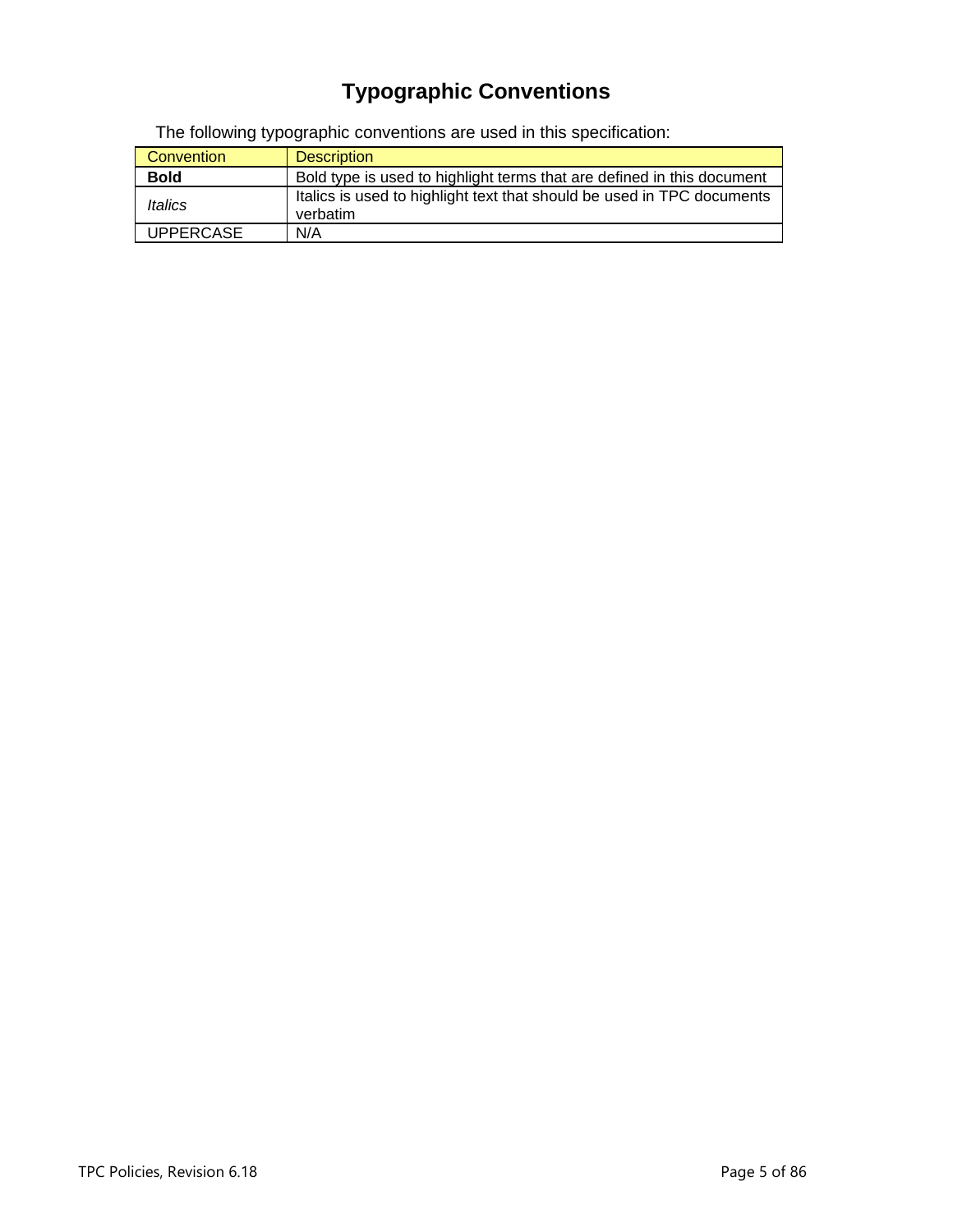# **Table of Contents**

| 0.1            |                                                                                     |  |
|----------------|-------------------------------------------------------------------------------------|--|
| 0.2            |                                                                                     |  |
| 0.3            |                                                                                     |  |
| 0.4            |                                                                                     |  |
| 0.5            |                                                                                     |  |
| 0.6            |                                                                                     |  |
|                |                                                                                     |  |
| 1.1            |                                                                                     |  |
|                |                                                                                     |  |
| 2.1            |                                                                                     |  |
| 2.1.1<br>2.1.2 |                                                                                     |  |
| 2.2            |                                                                                     |  |
| 2.3            |                                                                                     |  |
|                |                                                                                     |  |
| 2.4            |                                                                                     |  |
| 2.5<br>2.5.3   |                                                                                     |  |
| 2.5.4          |                                                                                     |  |
| 2.6            |                                                                                     |  |
| 2.7            |                                                                                     |  |
| 2.7.2          |                                                                                     |  |
|                |                                                                                     |  |
| 3.1            |                                                                                     |  |
| 3.1.1<br>3.1.2 |                                                                                     |  |
| 3.1.3          |                                                                                     |  |
| 3.1.4          |                                                                                     |  |
| 3.1.5          |                                                                                     |  |
| 3.2<br>3.2.1   |                                                                                     |  |
| 3.2.2          |                                                                                     |  |
| 3.2.3          |                                                                                     |  |
| 3.3            |                                                                                     |  |
| 3.3.2<br>3.3.3 |                                                                                     |  |
| 3.3.4          |                                                                                     |  |
| 3.3.5          | TAB Operating Model for Pre-Publication Board Clarifications or Conflict Resolution |  |
| 3.3.6          |                                                                                     |  |
| 3.3.7          |                                                                                     |  |
| 3.4            |                                                                                     |  |
| 3.4.2          |                                                                                     |  |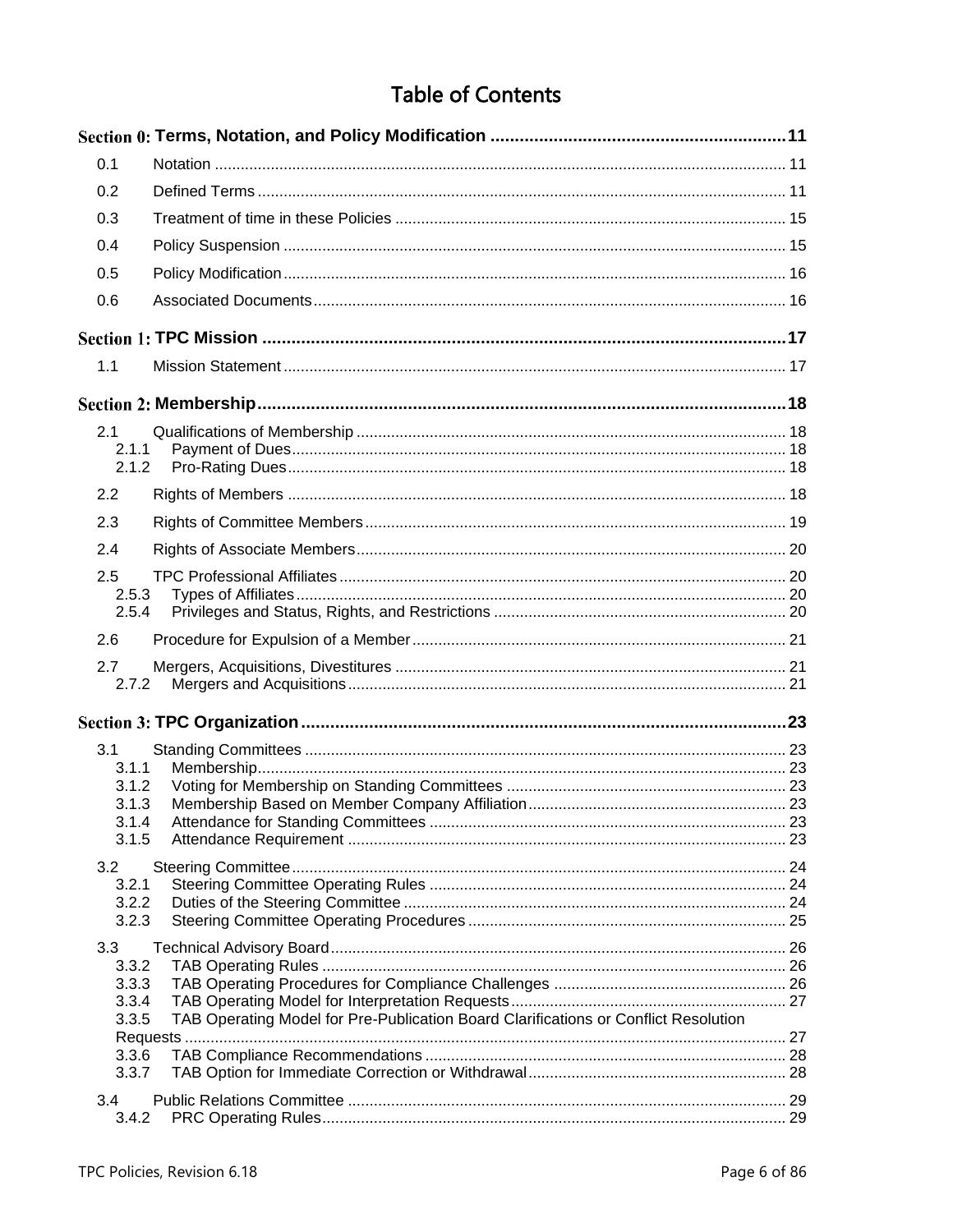| 3.5            |                                                                                |  |
|----------------|--------------------------------------------------------------------------------|--|
| 3.5.1          |                                                                                |  |
| 3.5.2<br>3.5.3 |                                                                                |  |
| 3.5.4          |                                                                                |  |
| 3.5.5          |                                                                                |  |
|                |                                                                                |  |
|                |                                                                                |  |
| 4.1            |                                                                                |  |
| 4.1.1          |                                                                                |  |
| 4.1.2          |                                                                                |  |
| 4.1.3<br>4.1.4 |                                                                                |  |
| 4.1.5          |                                                                                |  |
| 4.1.6          |                                                                                |  |
| 4.1.7          |                                                                                |  |
| 4.1.8          |                                                                                |  |
| 4.2            |                                                                                |  |
| 4.2.1          |                                                                                |  |
| 4.2.2          |                                                                                |  |
| 4.3            | General Technical, Standing Committee, and Technical Subcommittee Meetings  35 |  |
| 4.3.2          |                                                                                |  |
| 4.4            |                                                                                |  |
| 4.5            |                                                                                |  |
|                |                                                                                |  |
| 4.6            |                                                                                |  |
|                |                                                                                |  |
|                |                                                                                |  |
|                |                                                                                |  |
| 5.1            |                                                                                |  |
| 5.1.1          |                                                                                |  |
| 5.2            |                                                                                |  |
| 5.3            |                                                                                |  |
| 5.4            |                                                                                |  |
|                |                                                                                |  |
|                |                                                                                |  |
|                |                                                                                |  |
| 6.1            |                                                                                |  |
| 6.2            |                                                                                |  |
| 6.3            |                                                                                |  |
| 6.4            |                                                                                |  |
| 6.4.5          |                                                                                |  |
| 6.5            |                                                                                |  |
| 6.6            |                                                                                |  |
| 6.7            |                                                                                |  |
| 6.8            |                                                                                |  |
| 6.9            |                                                                                |  |
| 6.10           |                                                                                |  |
| 6.11           |                                                                                |  |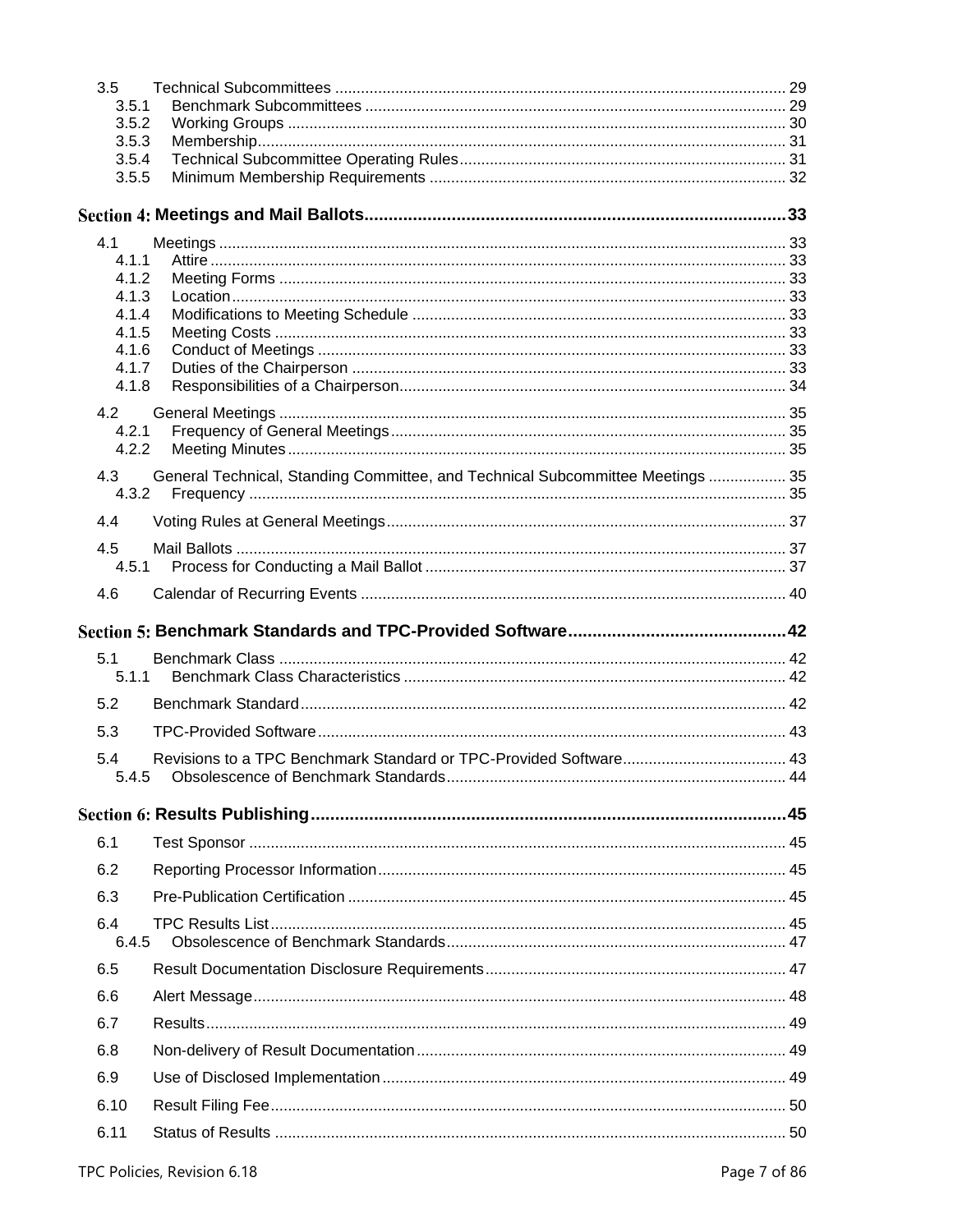| 6.12           |  |
|----------------|--|
| 6.13           |  |
| 6.14           |  |
| 6.15           |  |
| 6.16           |  |
| 6.17           |  |
| 6.18           |  |
|                |  |
| 7.1            |  |
| 7.1.1          |  |
| 7.1.2<br>7.1.3 |  |
| 7.2            |  |
| 7.3            |  |
|                |  |
| 7.4            |  |
| 7.5            |  |
|                |  |
| 8.1            |  |
| 8.1.1          |  |
| 8.1.2<br>8.1.3 |  |
| 8.1.4          |  |
| 8.1.5          |  |
| 8.2            |  |
| 8.2.1          |  |
| 8.3            |  |
| 8.4<br>8.4.1   |  |
| 8.4.2          |  |
| 8.4.3          |  |
|                |  |
| 9.1            |  |
| 9.2            |  |
| 9.3            |  |
| 9.3.1          |  |
| 9.3.2<br>9.3.3 |  |
| 9.3.4          |  |
| 9.3.5          |  |
| 9.4            |  |
| 9.5            |  |
| 9.5.1<br>9.5.3 |  |
| 9.5.4          |  |
| 9.5.5          |  |
| 9.5.6          |  |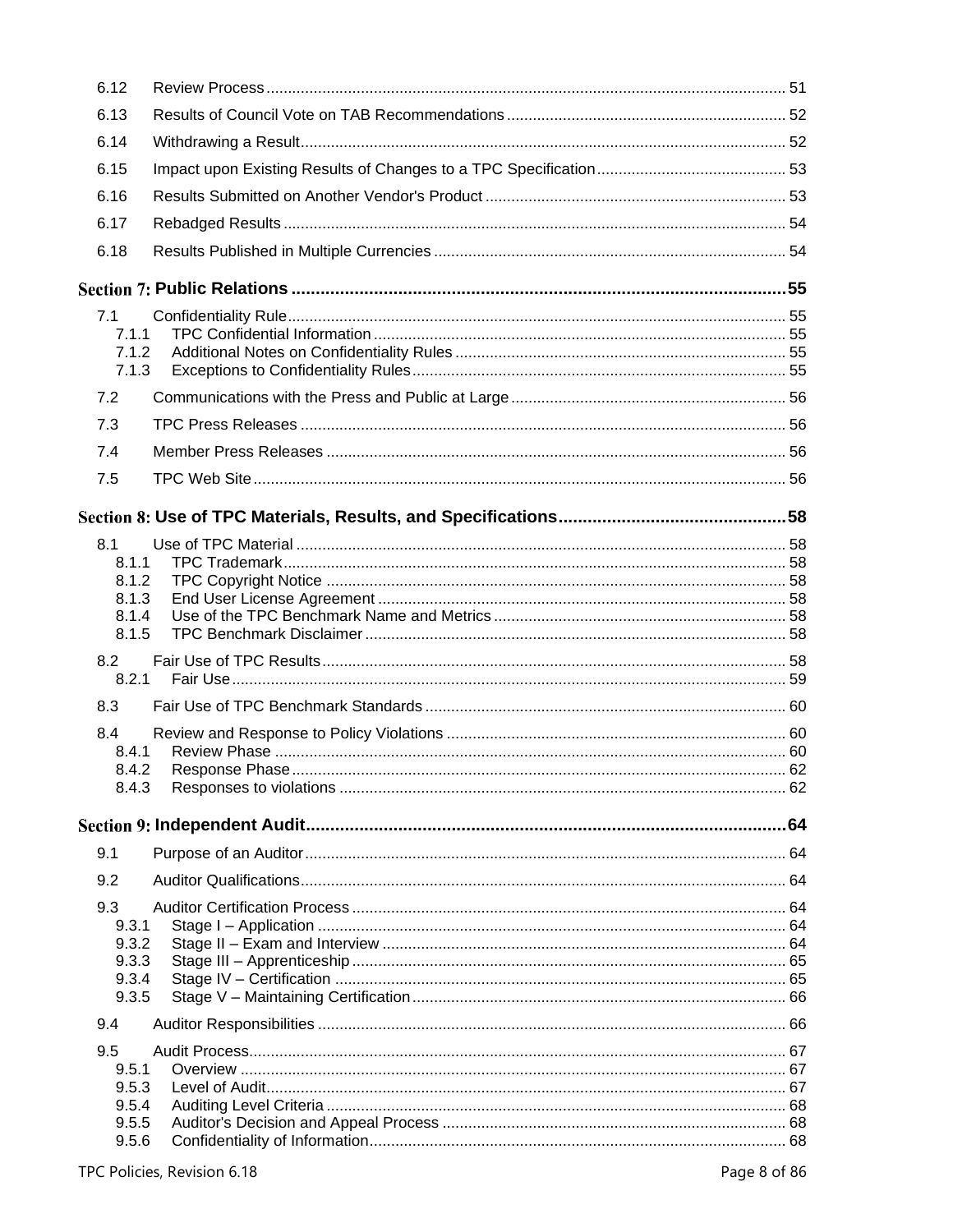| 9.5.7                 |                                                                              |  |
|-----------------------|------------------------------------------------------------------------------|--|
| 9.6<br>9.6.1<br>9.6.2 |                                                                              |  |
| 9.6.3                 |                                                                              |  |
|                       |                                                                              |  |
| 10.1                  |                                                                              |  |
| 10.2                  |                                                                              |  |
| 10.3                  |                                                                              |  |
| 10.4                  |                                                                              |  |
| 10.5                  |                                                                              |  |
| 10.6                  |                                                                              |  |
| 10.7                  |                                                                              |  |
|                       |                                                                              |  |
| 11.1                  |                                                                              |  |
|                       |                                                                              |  |
| 11.2                  |                                                                              |  |
|                       |                                                                              |  |
| 11.2.4                |                                                                              |  |
|                       |                                                                              |  |
|                       |                                                                              |  |
| 11.2.7                |                                                                              |  |
| 11.3                  |                                                                              |  |
|                       | 11.3.1 Approval of a TPC-Enterprise Benchmark Standard or Major Revision  74 |  |
|                       |                                                                              |  |
| 11.3.3<br>11.3.4      | Approval of TPC-Enterprise Benchmark Standard Third Tier Revision 75         |  |
|                       |                                                                              |  |
|                       |                                                                              |  |
|                       |                                                                              |  |
|                       |                                                                              |  |
| 11.5                  |                                                                              |  |
| 11.6                  |                                                                              |  |
| 11.7                  |                                                                              |  |
|                       |                                                                              |  |
|                       |                                                                              |  |
| 12.1                  |                                                                              |  |
| 12.2<br>12.2.1        |                                                                              |  |
| 12.2.2                |                                                                              |  |
| 12.2.3                |                                                                              |  |
| 12.2.4                |                                                                              |  |
|                       |                                                                              |  |
|                       |                                                                              |  |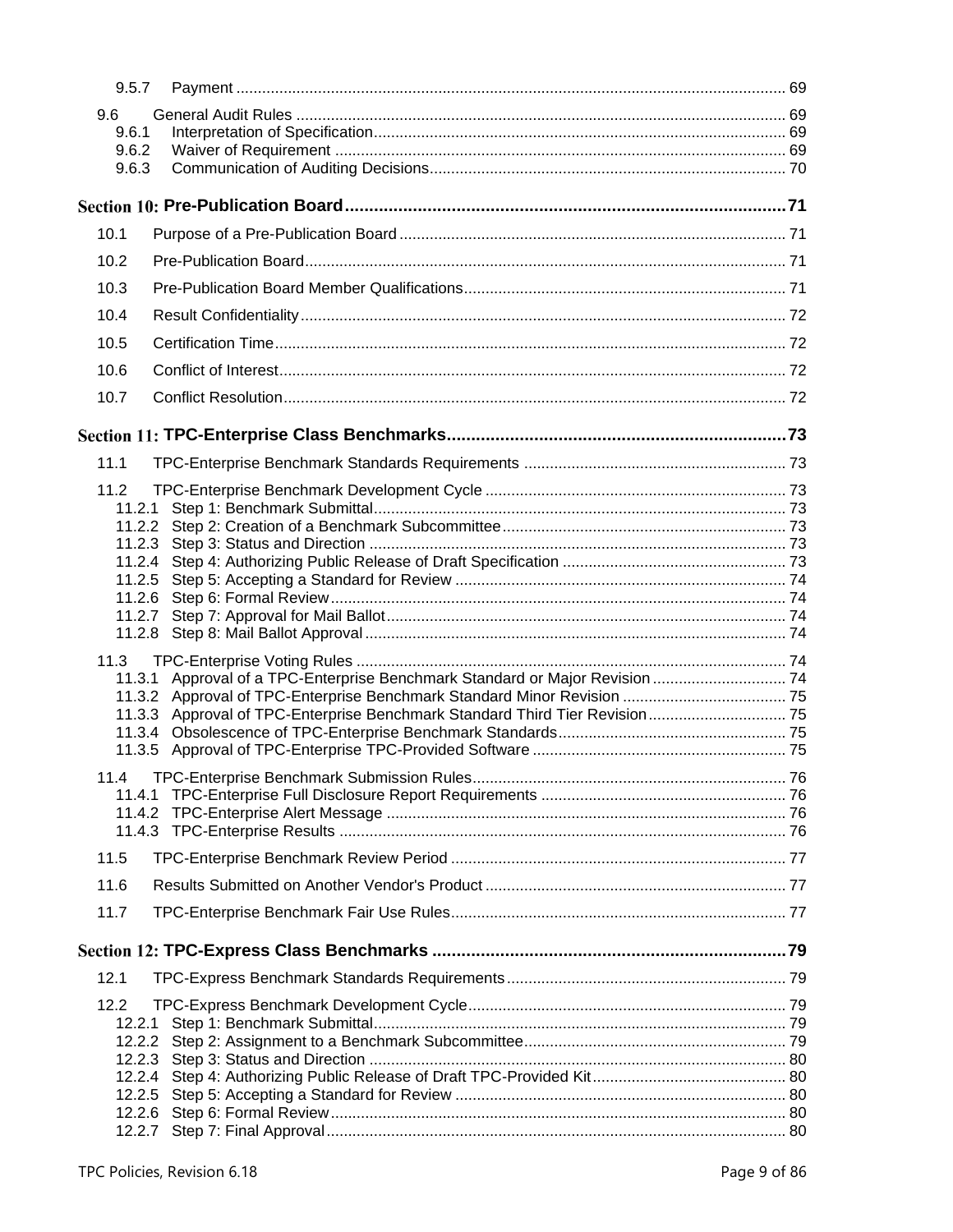| 12.3              |                                                                                                        |  |
|-------------------|--------------------------------------------------------------------------------------------------------|--|
|                   | 12.3.1 Approval of a TPC-Express Benchmark Standard or Major Revision  81                              |  |
|                   |                                                                                                        |  |
|                   | 12.3.3 Approval of TPC-Express Benchmark Standard Third Tier Revision  81                              |  |
|                   |                                                                                                        |  |
|                   |                                                                                                        |  |
| 12.4              |                                                                                                        |  |
|                   |                                                                                                        |  |
|                   |                                                                                                        |  |
|                   |                                                                                                        |  |
|                   |                                                                                                        |  |
| 12.5              |                                                                                                        |  |
| 12.6              |                                                                                                        |  |
|                   |                                                                                                        |  |
|                   |                                                                                                        |  |
|                   |                                                                                                        |  |
| 13.1              |                                                                                                        |  |
| 13.2              |                                                                                                        |  |
|                   |                                                                                                        |  |
|                   | The following outlines the steps for submitting a software proposal and securing approval 84<br>13.2.1 |  |
|                   |                                                                                                        |  |
|                   |                                                                                                        |  |
|                   | Step 4: Authorizing Public Release of Draft TPC-Provided Software 84<br>13.2.4                         |  |
|                   | 13.2.5                                                                                                 |  |
|                   |                                                                                                        |  |
| 13.3 <sub>1</sub> |                                                                                                        |  |
|                   |                                                                                                        |  |
|                   |                                                                                                        |  |
| 13.4              |                                                                                                        |  |
|                   |                                                                                                        |  |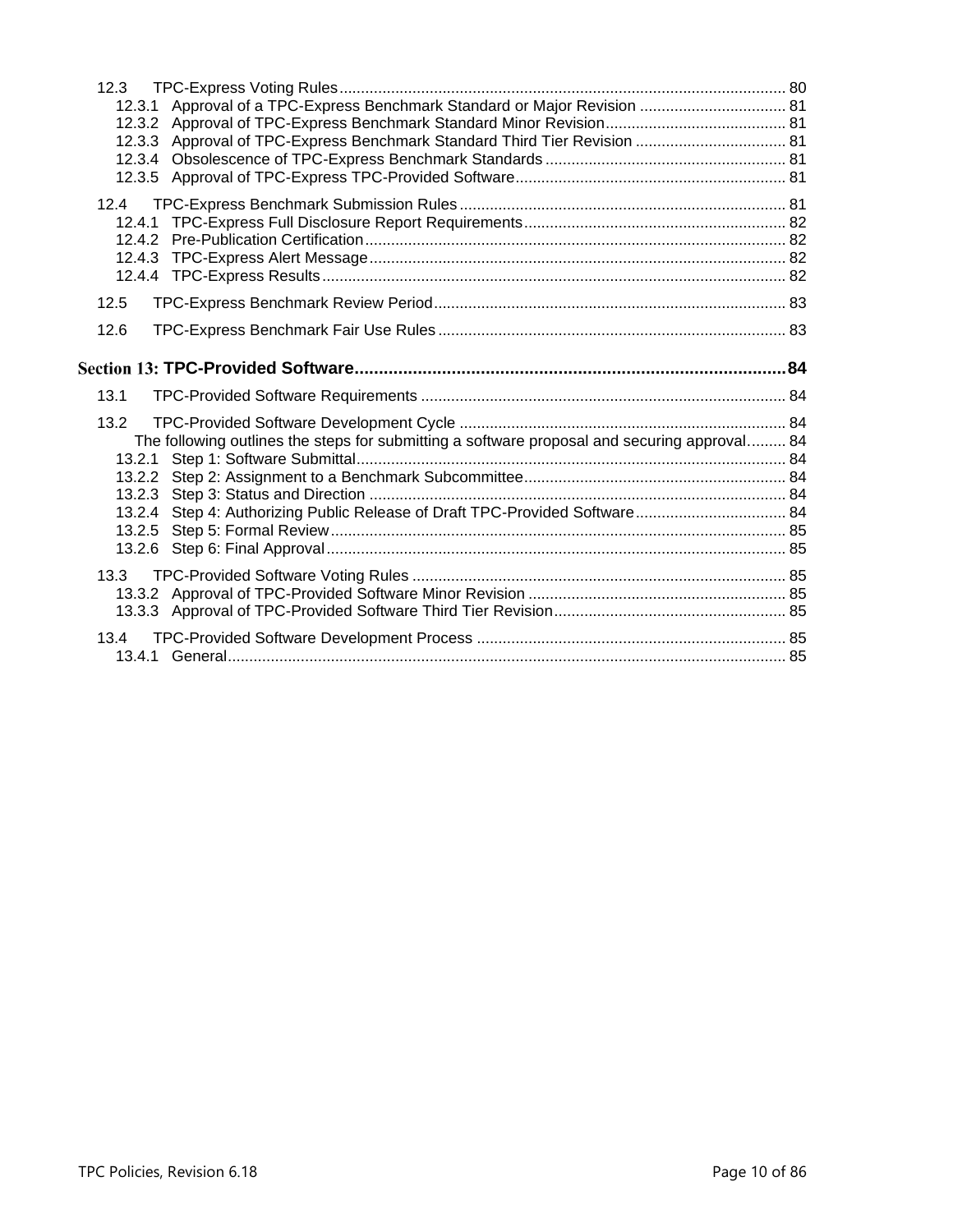# <span id="page-10-0"></span>**Section 0: Terms, Notation, and Policy Modification**

# <span id="page-10-1"></span>0.1 **Notation**

- 0.1.1 A reference to a specific clause in the **Bylaws, Policies**, or **Procedures** is written as "**Bylaws** § x.y.z", "**Policies** § x.y.z", or **Procedures** § x.y.z respectively, where x.y.z is the clause number.
- 0.1.2 Throughout the body of this document, defined terms (**Policies** § [0.2\)](#page-10-2) are formatted in the same style as used in the term definition to indicate that the term has a precise meaning. For example, "**Members**" specifically refers to voting members of the **TPC**, whereas "members" does not have any special meaning.

# <span id="page-10-2"></span>0.2 **Defined Terms**

- 0.2.1 **ACB**. Abbreviation for an Auditor Certification Board. See **Policies** § [9.3.4.1.](#page-64-2)
- 0.2.2 **Accepted**. Status of a **Result** after successfully completing review period. See **Policies** § [6.11.](#page-49-1)
- 0.2.3 **Acclamation**. A form of election, where only a single nominee has been put forth, that does not require a ballot.
- 0.2.4 **Administrator**. The **TPC Administrator** is responsible for day-to-day operation of the **TPC** and other responsibilities as defined in the **Policies**. See **Policies** § [3.2.2.6.5.](#page-24-1)
- 0.2.5 **Affiliate**. A **TPC** Professional Affiliate. See **Policies** § [2.3.](#page-18-0)
- 0.2.6 **Alert Message**. An e-mail message sent to the TPC's alert message alias by a **Test Sponsor** when a **Result** is submitted, modified, or withdrawn. See **Policies** § [6.6.](#page-47-0)
- 0.2.7 **All Members**. The entire body of members including **Members, Committee Members,** and **Associate Members**.
- 0.2.8 **Annual Meeting**. **Annual Meeting** as defined in the **Bylaws** § 3.5(d)(i).
- 0.2.9 **Associate Members**. **Associate Members** as defined in the **Bylaws** § 2.1.
- 0.2.10 **Auditor**. An individual certified by the **TPC** to verify that **Result**s meet the requirements of the appropriate **TPC Benchmark Standard**. See **Policies** § [9.2.](#page-63-2)
- 0.2.11 **Benchmark Class.** A **Benchmark Class** is a set of **Benchmark Standards** that have the same characteristics and the same rules for creation, maintenance, publication, etc.
- <span id="page-10-3"></span>0.2.12 **Benchmark Standard**. A **TPC** benchmark **Specification** approved by the **Members**.
- 0.2.13 **Benchmark Subcommittee:** A **Benchmark Subcommittee** is the working forum within the **TPC** for development and maintenance of one or more **Specifications**, **Umbrella Specifications**, or **TPC-Provided Software**.
- 0.2.14 **Board Meeting. Board Meeting** as defined in **Bylaws** § 3.5(d)(ii).
- 0.2.15 **Bylaws**. The Bylaws of the **TPC**.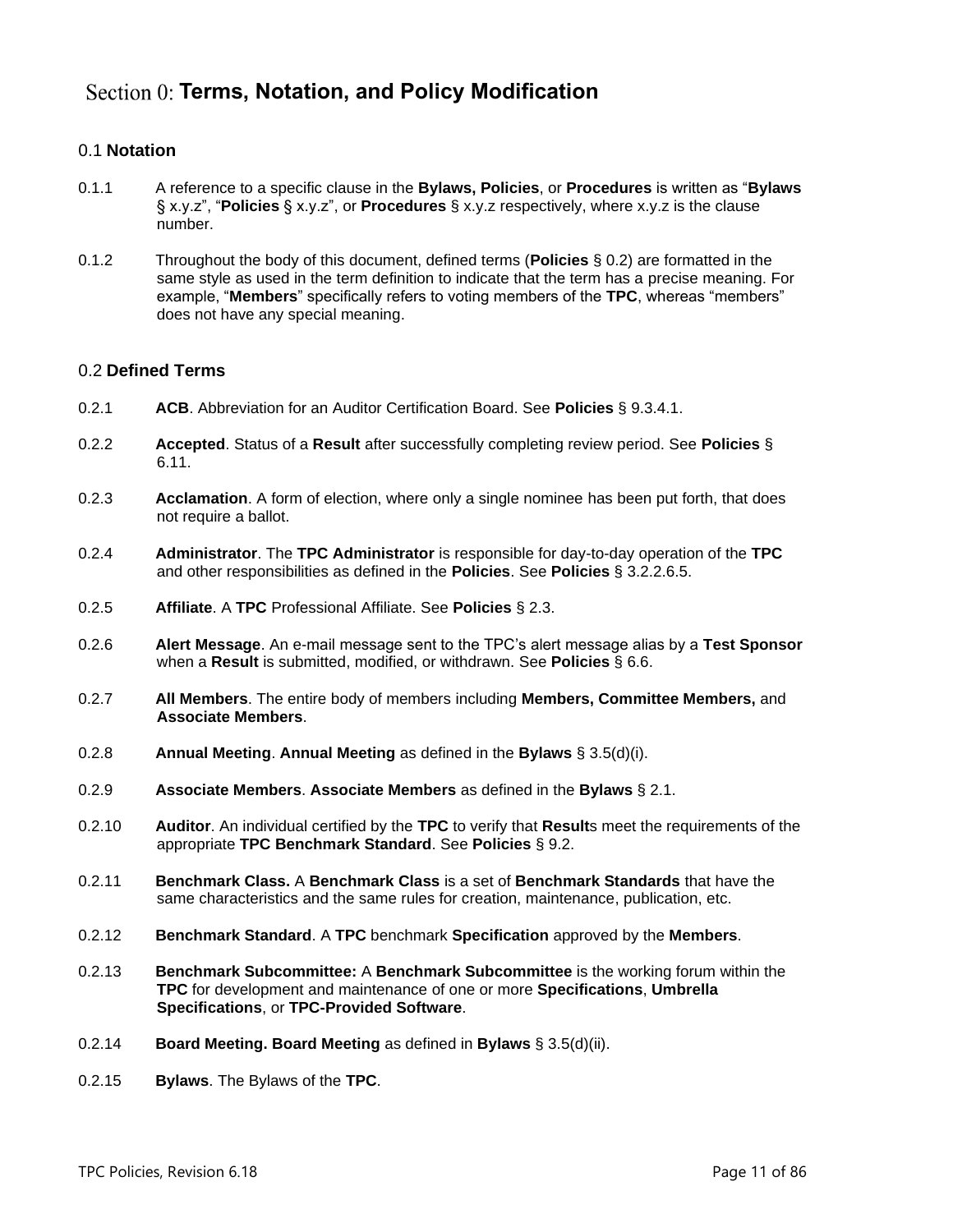- 0.2.16 **Cluster**. A cluster is a distributed environment where the database workload is executing on more than one node. A node consists of one or more processors executing a single instance of an OS and one or more instances of the DBMS.
- 0.2.17 **Committee Member**s. **Committee Member**s as defined in the **Bylaws** § 2.1.
- 0.2.18 **Compliance Challenge Document**. Document containing the information required by the **TAB** Compliance Template. See **Policies** § [3.3.3.1.](#page-25-3)
- 0.2.19 **Contributor License Agreement (also CLA).** This is a legal document containing the terms and conditions under which **Members** and **non-Members** license code to the **TPC** to be incorporated into **TPC-Provided Software.**
- 0.2.20 **Core**. **Execution Unit** that is capable of running one or more **Processor Threads**. See **Policies** § [6.2.1.](#page-44-5)
- 0.2.21 **Council**. The **Director**s at a **General Meeting**.
- 0.2.22 **Director**. Full **Members** as defined in **Bylaws** § 2.1, subject to the restrictions in **Bylaws** § 2.2.
- 0.2.23 **Distribute** (also **Distribution**). Active dissemination of a document. This is typically done electronically, but may also be accomplished by facsimile, conventional mail, courier, or other comparable means.
- 0.2.24 **End User License Agreement** (also **EULA**). This is a legal document containing the terms and conditions under which the **TPC** allows the use of **TPC-Provided Software**.
- 0.2.25 **Execution Unit**. The electronic circuits necessary to implement the semantics of all possible instructions in a computer architecture. See **Policies** § [6.2.2.](#page-44-6)
- 0.2.26 **Executive Summary**. A two-to-four-page summary of a **Result** that shows the configuration, **Primary Metrics**, performance data, and pricing details. The exact requirements for the **Executive Summary** are defined in each **Benchmark Standard**.
- 0.2.27 **Fair Use Policy**. The **TPC** policies governing the use of **Result**s in publicity. See **Policies** § [8.2.](#page-57-7)
- 0.2.28 **FDR**. Abbreviation for a Full Disclosure Report, which must be submitted to the **TPC** when a **Result** is **Submitted for Review**.
- 0.2.29 **Filing Fee**. A fee that must be paid by a **Test Sponsor** to file a **Result**. See **Policies** [§ 6.10.](#page-49-0)
- 0.2.30 **General Meeting.** A meeting of the Board as defined in the **Bylaws** § 3.5**.** The **General Meeting** may be an **Annual Meeting**, **Board Meeting**, or **Special Meeting**. See **Bylaws** § 3.5(d)(ii)**.**
- 0.2.31 **General Technical Meeting**. An in-person meeting of the **Standing Committees** and technical subcommittees.
- 0.2.32 **Historical Result**. A **Result** that has been **Accepted** and is no longer required to meet the pricing and availability criteria of the TPC Pricing Specification, (see **Policies** § [6.11.3.2\)](#page-49-2).
- 0.2.33 **Mail Ballot**. A formal, written vote by the **Members**. See **Policies** § [4.5.](#page-36-1)
- 0.2.34 **Members**. Member organizations as defined in the **Bylaws** § 2.1
- 0.2.35 **Non-TPC Benchmark**. See **non-TPC Benchmark Standard** (**Policies** § [0.2.36\)](#page-12-0)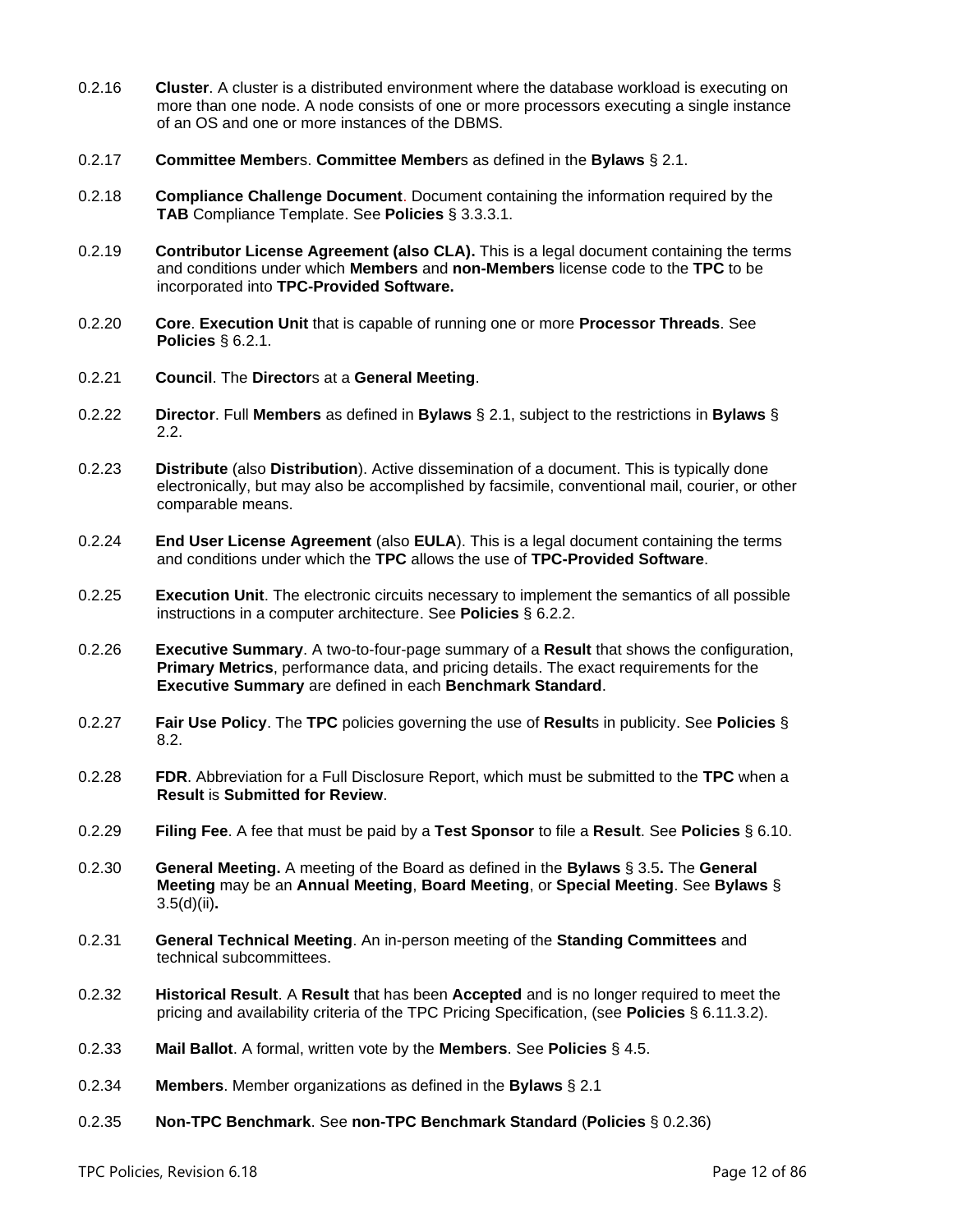- <span id="page-12-0"></span>0.2.36 **Non-TPC Benchmark Standard**. A derived implementation of a **TPC Benchmark Standard** that does not maintain all the requirements of the **TPC Benchmark Standard** from which it is derived.
- 0.2.37 **Notify** (also **Notification**). Active communication of information. This is typically done by email, but may also be accomplished by facsimile, conventional mail, courier, or other comparable means. In the case where the **Policies** call for notification of the **Council**, notification is typically done verbally as part of the appropriate committee report.
- 0.2.38 **Optional Metric**. A metric defined within a **Benchmark Standard** that is publishable at the option of the **Test Sponsor**. An **Optional Metric** may be designated as a **Primary Metric**.
- 0.2.39 **Policies**. The current published **Policies** of the **TPC**, i.e., this document.
- 0.2.40 **Post**. The action of making information (typically a document) readily accessible through the stated medium. For example, "**posted** to the **Web Site**" means the information is accessible in an appropriate location with normal hyperlinks and cross-references (i.e., not hidden or disguised).
- 0.2.41 **Posting Date**. Date on which a **Result** is **posted** to the **Web Site**.
- 0.2.42 **PRC**. Abbreviation for the Public Relations Committee. See **Policies** § [3.4.](#page-28-0)
- 0.2.43 **Pre-Publication Board**. A board consisting of individuals chosen by a **Benchmark Subcommittee** to review and certify **Result**s for publication.
- 0.2.44 **Primary Metrics**. The primary metrics as defined in each **Benchmark Standard.**
- 0.2.45 **Primary Representative**. A person designated by a **Member** as a **Director** of the Corporation as defined in the **Bylaws** (Article III) or by a **Committee Member** or **Associate Member** as a primary contact.
- 0.2.46 **Privacy Policy**. The **TPC** policy governing personal information collected from the public. See **Policies** § [7.5.2.](#page-56-0)
- 0.2.47 **Private Web Site**. The **TPC** Internet web site located at [www.tpc.org](http://www.tpc.org/) containing **TPC Confidential** information available only to **Members**, **Committee Members**, **Associate Members**, and **Affiliates**. Access to the **Private Web Site** is restricted by a password.
- 0.2.48 **Procedures**. A document maintained by the **Steering Committee** that describes various operational procedures and processes of the **TPC** that are of sufficient import to require uniformity of execution across all **Standing Committees** and technical subcommittees but are sufficiently benign in that their formal inclusion in the **Polices** is unwarranted.
- 0.2.49 **Processor**. A component that contains one or more **Cores**. See **Policies** § [6.2.3.](#page-44-7)
- 0.2.50 **Processor Thread**. The hardware necessary to maintain the state of a **Software Thread**. See **Policies** § [6.2.4.](#page-44-8)
- 0.2.51 **Public Information** includes press releases, advertisements, commercials, and all materials, literature, and collateral that are obtainable without a nondisclosure agreement. **Public Information** includes spoken as well as written communication, e.g., a spokesperson speaking in an open forum such as a press conference.
- 0.2.52 **Rebadged Result**. A **Result** published using the same performance tests as an existing **Result** on a **SUT** which is electronically equivalent to the **SUT** used in that existing **Result**. See **Policies** § [6.17.](#page-53-0)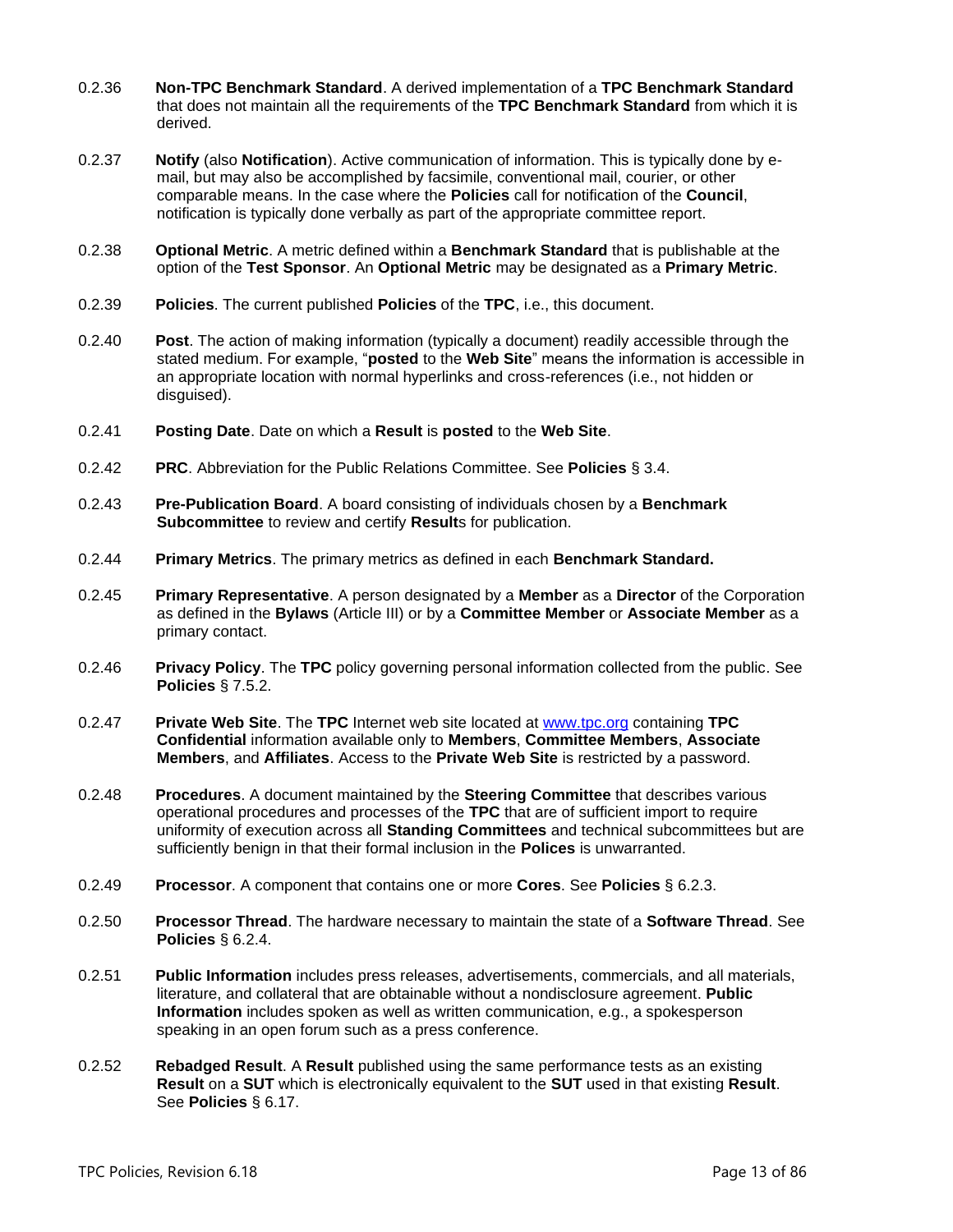- 0.2.53 **Result**. A performance test submitted to the **TPC** attested to meet the requirements of a **TPC Benchmark Standard** at the time of submission. A **Result** is documented by an **Executive Summary** and, if required, an **FDR**.
- 0.2.54 **Review Period**. The period of time when compliance issues can be raised against a **Result**. See **Policies** § [6.12.2](#page-50-1)**.**
- 0.2.55 **SC**. Abbreviation for the Steering Committee. See **Policies** § [3.2.](#page-23-0)
- 0.2.56 **Secondary Representative**. A person designated by a **Member, Committee Member** or **Associate Member** as a secondary representative of the **Member, Committee Member** or **Associate Member**.
- 0.2.57 **Simple Majority**. Greater than 50% of **Members** present.
- 0.2.58 **Software Thread**. An instruction sequence that performs operations within an address space and is scheduled by software. See **Policies** § [6.2.5.](#page-44-9)
- 0.2.59 **Specification**. A written document that describes a workload, including implementation, execution, auditing, and reporting requirements. A **Specification** may require the use of **TPC-Provided Software** or a **TPC-Provided Kit**.
- 0.2.60 **Spokesperson**. The **TPC** Spokesperson is the primary contact with the press concerning **TPC** public relations. See **Policies** § [3.2.2.6.4.](#page-24-2)
- 0.2.61 **Standing Committee**. A permanent committee of fixed size and consisting of specific elected individuals. See **Policies** § [3.1.](#page-22-1)
- 0.2.62 **Submitted for Review**. Status of a **Result** while subject to review and challenge. See **Policies** § [6.11.](#page-49-1)
- 0.2.63 **SUT**. A System Under Test as defined in the applicable **Benchmark Standard**.
- 0.2.64 **TAB**. Abbreviation for the Technical Advisory Board. See **Policies** § [3.3.](#page-25-0)
- 0.2.65 **Test Sponsor**. A company that submits a **Result**. Although multiple companies may sponsor a **Result** together, for the purposes of the **TPC**'s processes the **Test Sponsor** must be a single company. A **Test Sponsor** need not be a member. See **Policies** § [6.1.](#page-44-1)
- 0.2.66 **TPC Benchmark**. See **Benchmark Standard** (**Policies** § [0.2.12\)](#page-10-3)
- 0.2.67 **TPC Benchmark Standard**. See **Benchmark Standard** (**Policies** § [0.2.12\)](#page-10-3)
- 0.2.68 **TPC Confidential**. Information that may not be disclosed outside of the **TPC**, **Members**, **Committee Members**, **Associate Members**, and **Affiliates**. See **Policies** § [7.1.](#page-54-1)
- 0.2.69 **TPC-Enterprise Benchmark Standard**. A **Benchmark Standard** that is of the "TPC-Enterprise" **Benchmark Class** (**Policies** § [5.2.3\)](#page-41-4), subject to the TPC-Enterprise **Benchmark Class** rules (**Policies** § [Section 11:\)](#page-72-0).
- 0.2.70 **TPC-Express Benchmark Standard**. A **Benchmark Standard** that is of the "TPC-Express" **Benchmark Class** (**Policies** § [5.2.3\)](#page-41-4), subject to the TPC-Express **Benchmark Class** rules (**Policies** § [Section 12:\)](#page-78-0).
- 0.2.71 **TPC-Provided Kit**. **TPC-Provided Software** which implements all required functionality of a **Specification**. See **Policies** § [12.1.4.](#page-78-5)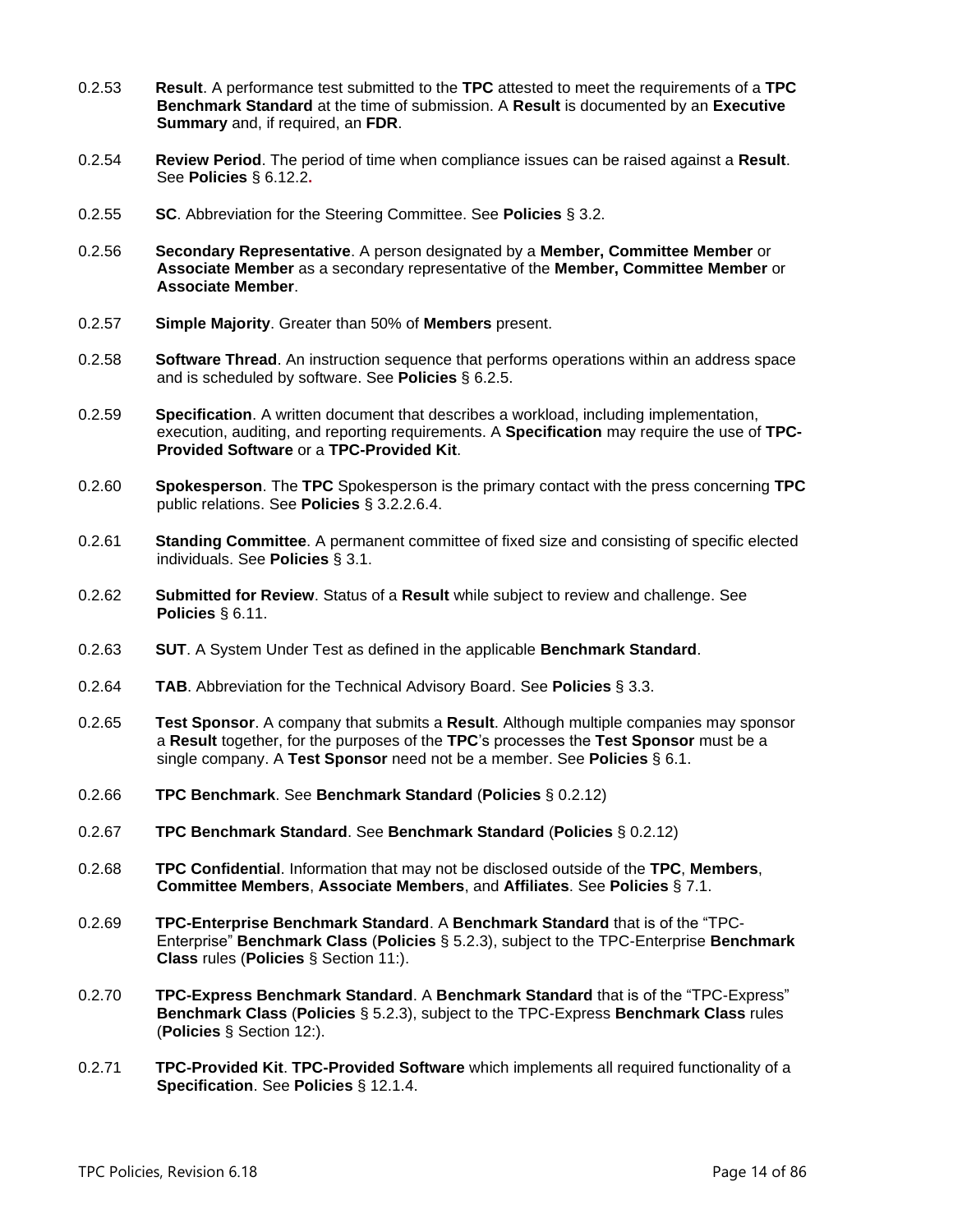- 0.2.72 **TPC-Provided Software**. Software provided by the **TPC** that implements specific functionality for a **Specification** or provides functionality that is independent of a **Specification**. Software may include source code, executable programs, drivers, libraries, or data files. See **Policies** § [13.4.](#page-84-5)
- 0.2.73 **TPC Results List**. The list of submitted **TPC Result**s, including **Result**s that are **Submitted for Review**, **Accepted**, **Historical Result**, or have been recently withdrawn. See **Policies** § [6.3.](#page-44-3)
- 0.2.74 **TPC**. Abbreviation for Transaction Processing Performance Council. **TPC** is synonymous with "the Corporation" as used in the **Bylaws**.
- 0.2.75 **Umbrella Specifications.** Separate **Specification**s that are referenced by and/or applied to a **Benchmark Standard** per the **Benchmark Class**. See **Policies** § [5.1.](#page-41-1) Examples include TPC-Pricing and TPC-Energy.
- 0.2.76 **Web Site**. The **TPC** Internet web site located at [www.tpc.org](http://www.tpc.org/) containing **TPC** information available to the public.

# <span id="page-14-0"></span>0.3 **Treatment of time in these Policies**

Many of these **Policies** reference a span of time based on a number of days. Unless explicitly stated otherwise, the following clauses define how time periods are determined when referenced in these **Policies**.

- 0.3.1 **Business day and working day**. Business days or working days are Monday-Friday, except for national and declared holidays, commencing at 8:00 a.m. and completing at 5:00 p.m. Pacific Civil Time. Policy requirements for business days require complete days. That is, for any day to count as a business day for a specific item, the item must be initiated prior to 8:00 a.m.
- 0.3.2 **Calendar Day**. A calendar day is a complete 24-hour period**,** commencing at 12:00 a.m. Pacific Civil Time. Policy requirements for calendar days require complete days. That is, for any day to count as a calendar day for a specific item, the item must have been initiated on the prior day.
- 0.3.3 **Day.** If **Policy** wording uses the word "day" without qualifying it as a business day or a working day, a calendar day is assumed. For example, if the **Council** passed a motion at 11:00 a.m. on March 15 that will take effect in 60 days, then it goes into effect on May 15. (The 1st day starts on March 16 and the 60th day completes at the end of day on May 14.)

# <span id="page-14-1"></span>0.4 **Policy Suspension**

- 0.4.1 A **Member** may request to temporarily suspend specific clauses of the **Policies** due to extenuating circumstances or expediency. The **Member** requesting a temporary suspension must clearly state the reasons for the request.
- 0.4.2 Suspension of **Policies** may not be requested for any of the following:
	- To waive the quorum requirements.
	- To restrict the rights of any **Member**.
- 0.4.3 When a **Member** makes a motion to suspend specific clauses of the **Policies**, the **Council** may not interrupt the **Member** who has the floor. Any motion to suspend must be seconded, is not debatable, and may not be amended or reconsidered.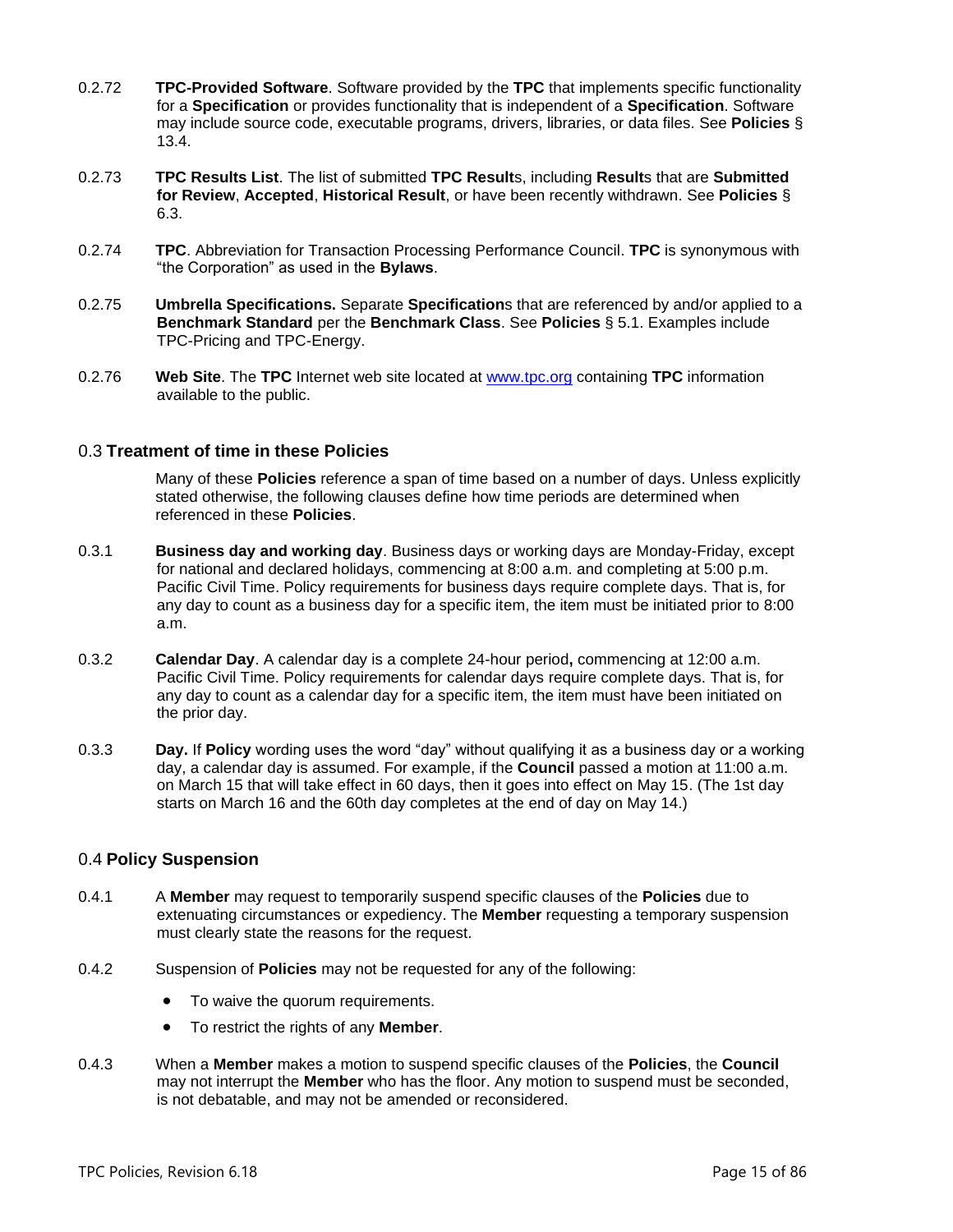- 0.4.4 A **Super Majority** vote of the **Council** is required to pass a motion to suspend specific clauses of the **Policies**.
- 0.4.5 Any motions to suspend specific clauses of the **Policies** will be in effect until the adjournment of the **Council** meeting in which they were passed.

# <span id="page-15-0"></span>0.5 **Policy Modification**

The following outlines the steps for modifying the **Policies**.

- 0.5.1 Step 1: A policy modification may be proposed by any **Member** or **Standing Committee**. The proposal shall be submitted to the **SC** for review. The proposal must include the complete wording for the policy change.
- 0.5.2 Step 2: The **SC** shall review the proposed change and prepare a recommendation for the **Council**.
- 0.5.3 Step 3: The proposal is added to the agenda for the next **General Meeting**. At least ten working days prior to the next **General Meeting**, the proposal and recommendation is distributed to all **Members** for review.
- 0.5.4 Step 4: At the next **General Meeting**, the **SC** presents the proposal and its recommendation for a vote by the **Council**. If approved by the **Council**, the policy modification is effective immediately unless specified otherwise.

# <span id="page-15-1"></span>0.6 **Associated Documents**

- 0.6.1 **Definition**. Certain documents ("associated documents") are considered to be part of the **Policies** but are maintained separately for convenience. These associated documents and their properties are found in Table 0-1.
- 0.6.2 **Modification**. Unless otherwise stipulated, modifications to the associated documents must follow the same process for modification as the **Policies**, as outlined in **Policies** § 0.4.
	- The "TPC Membership List" document will be maintained by the **TPC Administrator** and approved by the **Steering Committee**.
	- The "TPC Procedures" document will be maintained and approved by the **Steering Committee**.
	- The "Fair Use Quick Reference Guide" document will be maintained and approved by the **Steering Committee**
- 0.6.3 **Versioning.** Associated documents may maintain a separate version number than the **Policies**. Current document versions are available on the **Web Site** and **Private Web Site**.
- 0.6.4 **Distribution.** When **Distributed** via the **Web Site** or as part of **TPC-Provided Software**, the associated documents must use one (or more) of the prescribed file names and file formats listed in Table 0-1.

| <b>Document</b>                     | <b>File Name</b>                 | <b>File Format</b> |
|-------------------------------------|----------------------------------|--------------------|
| Contributor License Agreement (CLA) | CLA.pdf                          | <b>PDF</b>         |
| End User License Agreement (EULA)   | EULA.txt                         | <b>Plain Text</b>  |
| TPC Fair Use Quick Reference        | TPC Fair Use Quick Reference.pdf | <b>PDF</b>         |
| <b>TPC Membership List</b>          | TPC Membership.pdf               | <b>PDF</b>         |
| <b>TPC Procedures</b>               | TPC_Procedures.pdf               | <b>PDF</b>         |
| <b>TPC Social Media Policy</b>      | SocialMedia.pdf                  | <b>PDF</b>         |

**Table 0-1: List of associated documents, file names and file formats.**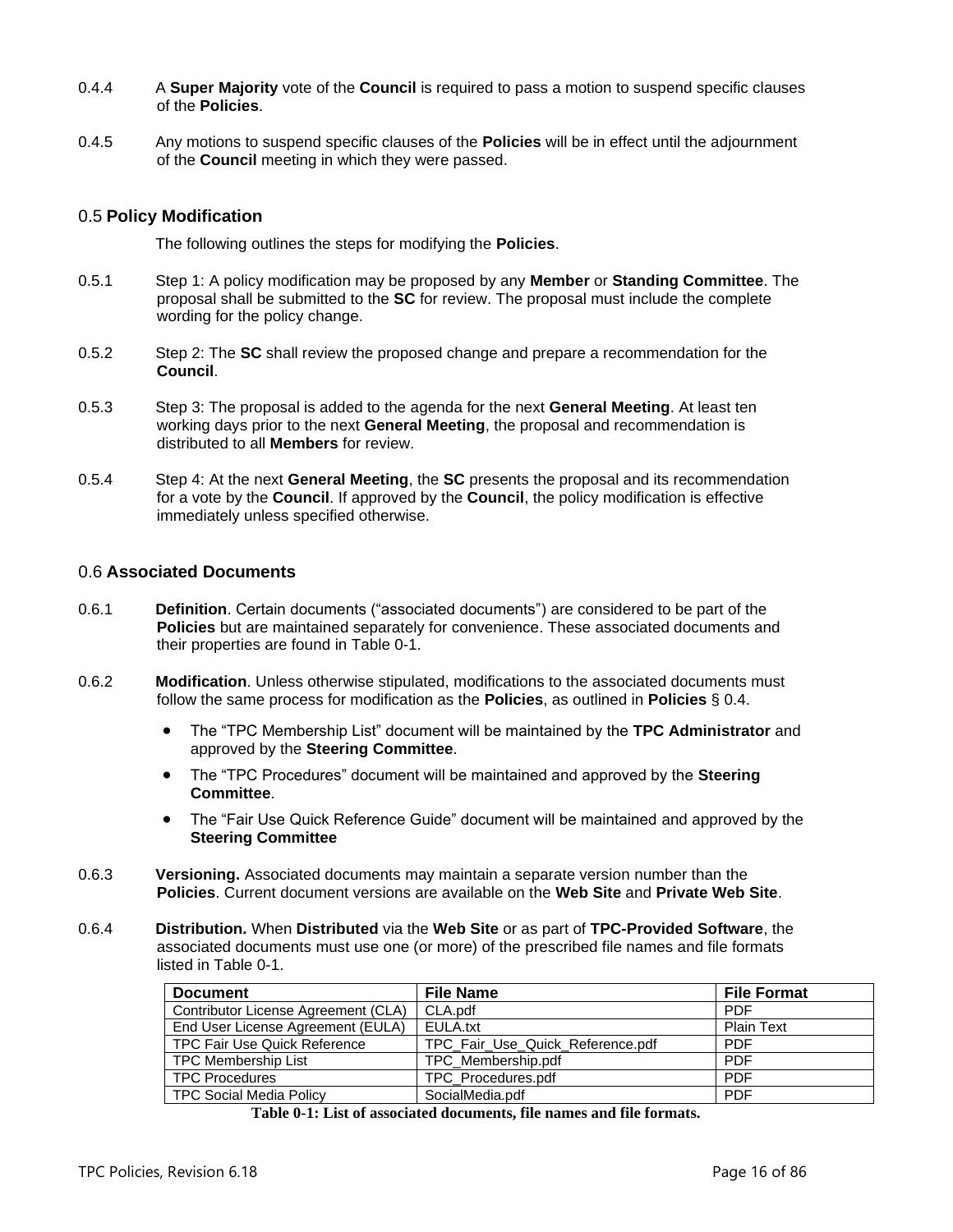# <span id="page-16-1"></span><span id="page-16-0"></span>1.1 **Mission Statement**

The **TPC** is a non-profit corporation focused on developing data-centric benchmark standards and disseminating objective, verifiable performance data to the industry.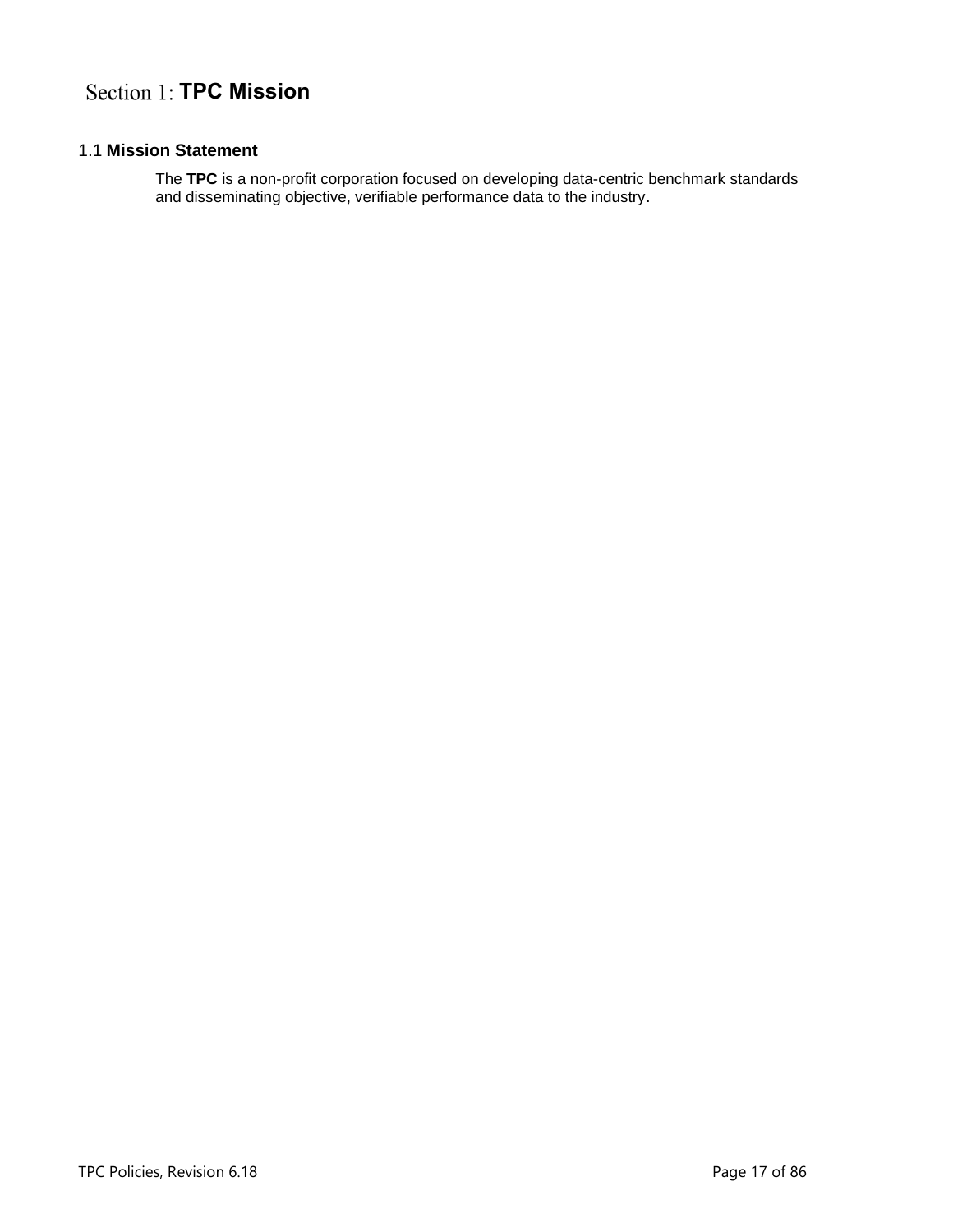# <span id="page-17-1"></span><span id="page-17-0"></span>2.1 **Qualifications of Membership**

The **Bylaws** (Article II) contain the formal definitions and requirements for membership in the **TPC**.

# <span id="page-17-2"></span>2.1.1 **Payment of Dues**

For new **Member**s, the requirements for payment of dues is established in **Bylaws** § 2.3 and 2.5**.**

For existing **Member**s, an annual dues notification will be mailed to the **Primary Representative** at least 60 days before the end of the calendar year. The notification will specify the amount and times of payment, as determined by the **Council**. Individual bills will be mailed for each payment.

The payment is due on January  $1<sup>st</sup>$ , but not less than 60 days after notification is sent.

If payment becomes more than 30 days past due at any time, the following membership rights and privileges will be suspended: (1) vote in subcommittees and **General Meetings**, (2) serve as chairperson of a committee or **General Meetings**, and (3) run for committee positions. **All Members** are allowed to attend meetings, access the **Private Web Site**, and receive **Distribution** of materials.

If payment becomes more than 60 days past due at any time, all membership rights and privileges will be terminated. Membership rights and privileges will be reinstated when the **TPC** receives payment for all past due charges.

Member dues are not refundable, regardless of changes in status of the member (e.g. resignation, expulsion, merger, acquisition). Once a commitment has been made to pay dues, they are required to be paid in full, regardless of changes in status of the member.

# <span id="page-17-3"></span>2.1.2 **Pro-Rating Dues**

If a company joins the **TPC** in the first half of the calendar year, it must pay the full annual membership dues. If a company joins the **TPC** in the second half of the year, it will be assessed a prorated percentage of the dues depending on how many months remain in the year. For example, if a company joins in September, they will be assessed a prorated or proportional percentage of the annual dues for the months Sept-Dec. The prorated dues process applies only to companies who were not members in the prior calendar year**.**

# <span id="page-17-4"></span>2.2 **Rights of Members**

A **Full Member** of the **TPC** is entitled to the following:

- 2.2.1 Right to appoint a **Director** to the Board of Directors (subject to the restrictions in **Bylaws** § 2.2), also referred to as the **Primary Representative**
- <span id="page-17-5"></span>2.2.1.1 If the **Steering Committee** or **Council** determines that the validity of an individual to serve as a **Primary Representative** is in question, membership privileges are suspended. The **Administrator** will notify the legal department of the **Member** in question. Membership privileges will remain suspended until an officer of the **Member** designates the appointment of the **Primary Representative** in writing to the **Administrator**.
- 2.2.2 Right to designate any number of **Secondary Representatives**. A **Member** designates a **Secondary Representative** by **notifying** the **Administrator** in writing with the individual's contact information. **Secondary Representatives** shall have all the rights granted to the **Primary Representative** with the following exceptions:
- 2.2.2.1 A **Secondary Representative** may not act as a legal **Director** of the **TPC**.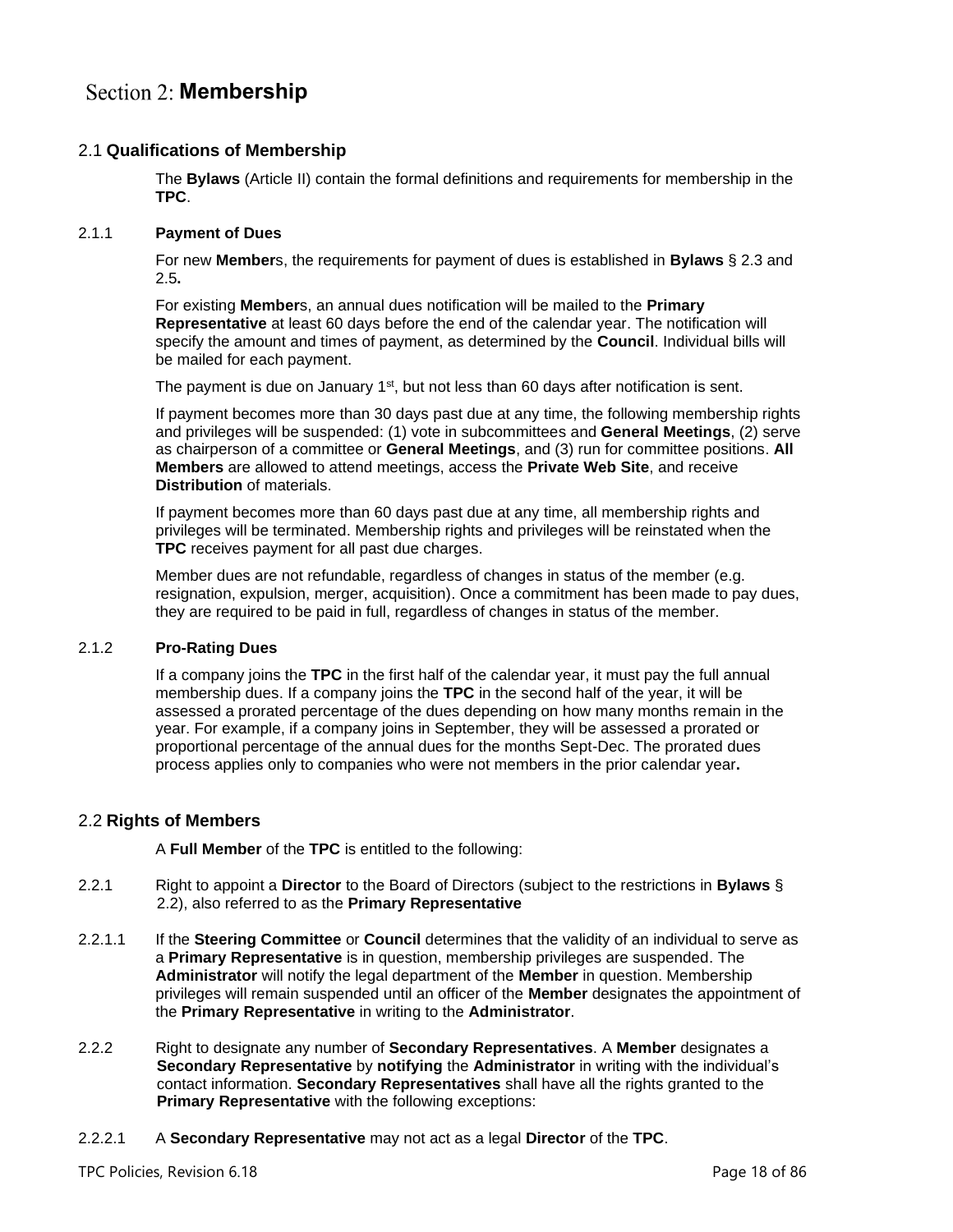- 2.2.2.2 A Secondary Representative may not cast the **Director's** vote in a **Mail Ballot**.
- 2.2.2.3 In cases where the **Bylaws** or **Policies** require formal communication (e.g., dues notice, mail ballot, etc.) between the **TPC** and a **Member**, such communication shall be sent to the **Primary Representative**.
- 2.2.2.4 Certain **TPC Confidential** documents may be restricted to the **Primary Representative**.
- 2.2.3 Right of access to all internal **TPC** documents, including access to the **Private Web Site**. A **Primary Representative** or **Secondary Representative** may request that additional persons in the member company be added to **TPC** distribution lists or given access to **TPC** documents. When it is in the best interest of the **TPC**, some **TPC Confidential** documents may be restricted to **Primary Representatives** and only be available upon written request to the **SC**.
- 2.2.4 Right to vote on final approval of any and all proposed **TPC Benchmark Standard**s.
- 2.2.5 Right to participate as a voting member of technical subcommittee activities as set forth in the **Policies**. Participation in technical subcommittees is voluntary and at the discretion of the **Member**.
- 2.2.6 Right of the **Primary Representative** or **Secondary Representatives** to serve on **Standing Committees** if duly elected.
- 2.2.7 Right to change the designated Director to the Board of Directors during the initial roll call of a **General Meeting**. The newly designated Director will only remain in effect through the end of that **General Meeting**.

# <span id="page-18-0"></span>2.3 **Rights of Committee Members**

A **Committee Member** of the **TPC** is entitled to the following

- 2.3.1 Right to designate a **Primary Representative**.
- 2.3.2 Right to designate any number of **Secondary Representatives**. A **Committee Member** designates a **Secondary Representative** by **notifying** the **Administrator** in writing with the individual's contact information. **Secondary Representatives** shall have all the rights granted to the **Primary Representative** with the following exceptions:
- 2.3.2.1 In cases where the **Bylaws** or **Policies** require formal communication (e.g., dues notice, etc.) between the **TPC** and a **Committee Member**, such communication shall be sent to the **Primary Representative**.
- 2.3.2.2 Certain **TPC Confidential** documents may be restricted to the **Primary Representative**.
- 2.3.3 Right of access to all internal **TPC** documents, including access to the **Private Web Site**. A **Primary Representative** or **Secondary Representative** may request that additional persons in the member company be added to **TPC** distribution lists or given access to **TPC** documents. When it is in the best interest of the **TPC**, some **TPC Confidential** documents may be restricted to **Primary Representatives** and only be available upon written request to the **SC**.
- 2.3.4 Right to participate as a voting member of technical subcommittee activities as set forth in the **Policies**. Participation in technical subcommittees is voluntary and at the discretion of the **Committee Member**.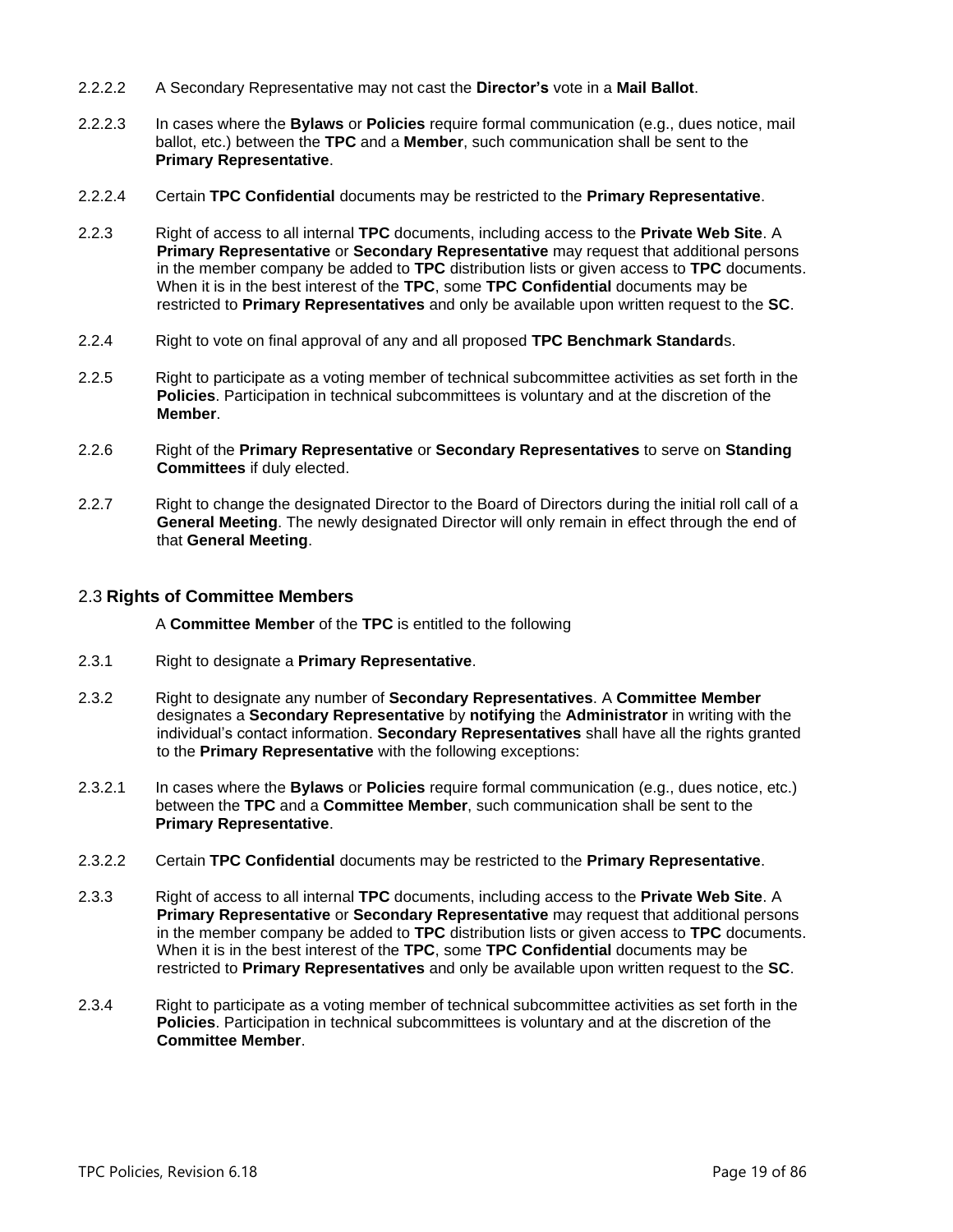# <span id="page-19-0"></span>2.4 **Rights of Associate Members**

An **Associate Member** of the **TPC** is entitled to the following:

- 2.4.1 Right to designate a **Primary Representative**.
- 2.4.2 Right to designate any number of **Secondary Representatives**. An **Associate Member** designates a **Secondary Representative** by **notifying** the **Administrator** in writing with the individual's contact information. **Secondary Representatives** shall have all the rights granted to the **Primary Representative** with the following exceptions:
- 2.4.2.1 In cases where the **Bylaws** or **Policies** require formal communication (e.g., dues notice, etc.) between the **TPC** and an **Associate Member**, such communication shall be sent to the **Primary Representative**.
- 2.4.2.2 Certain **TPC Confidential** documents may be restricted to the **Primary Representative**.
- 2.4.3 Right of access to all internal **TPC** documents, including access to the **Private Web Site**. A **Primary Representative** or **Secondary Representative** may request that additional persons in the member company be added to **TPC** distribution lists or given access to **TPC** documents. When it is in the best interest of the **TPC**, some **TPC Confidential** documents may be restricted to **Primary Representatives** and only be available upon written request to the **SC**.
- 2.4.4 Right to participate as a non-voting member of technical subcommittee activities as set forth in the **Policies**. Participation in technical subcommittees is voluntary and at the discretion of the **Associate Member**.

# <span id="page-19-1"></span>2.5 **TPC Professional Affiliates**

- 2.5.1 **Definition**. **TPC** Professional Affiliates (**Affiliates**) are those individuals designated by the **TPC** as engaged in business activity that complements or helps fulfill the **TPC**'s mission.
- 2.5.2 **Qualifications**. **Affiliates** cannot be **Members, Committee Members**, or **Associate Members**, or appointed representatives of **Members, Committee Members** or **Associate Members**, and must be engaged in business activity that complements or helps fulfill the **TPC**'s mission. Appointment of **Affiliates** is at the complete discretion of the **TPC**.

# <span id="page-19-2"></span>2.5.3 **Types of Affiliates**

- 2.5.3.1 **Auditors** and consultants are automatically granted **Affiliate** status when they are certified or hired, respectively.
- 2.5.3.2 The **SC** may grant **Affiliate** status to certain qualified individuals. The **SC** shall **notify** the **Council** at the next **General Meeting** of this action.

#### <span id="page-19-3"></span>2.5.4 **Privileges and Status, Rights, and Restrictions**

**Affiliates** can participate in all **General Meetings**, **General Technical Meetings**, **Standing Committee** meetings, and technical subcommittee meetings.

**Affiliates** have no standing in the **TPC** as **Members** and, therefore, cannot make motions or vote on motions.

**Affiliates**, by default, have open access to the **TPC Confidential** information that they require to conduct their activities relevant to the **TPC**'s mission.

**Affiliates** are restricted from access to **TPC Confidential** information and discussions, such as budgets, contracts, and other matters as deemed appropriate by the **SC** or **Council**.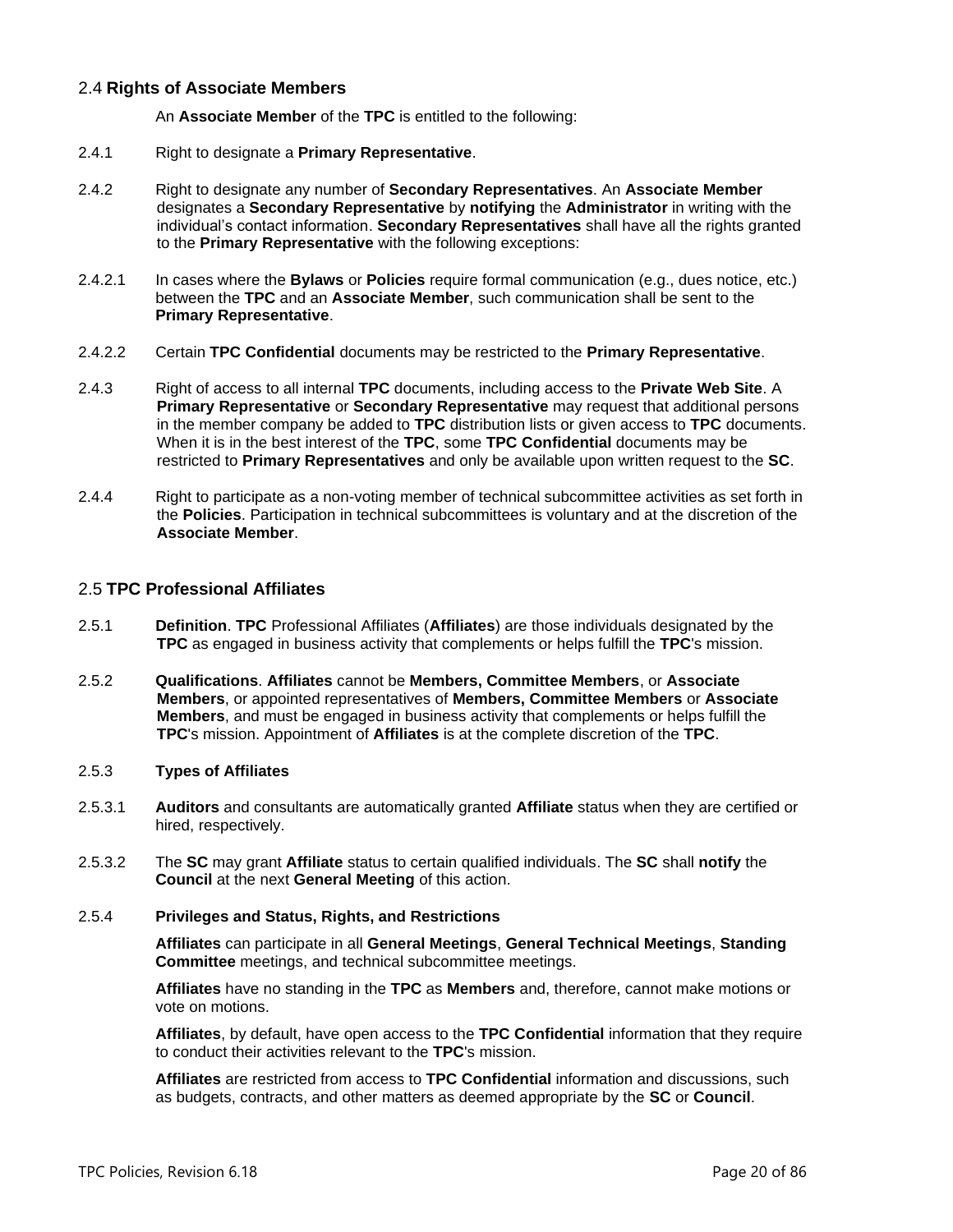- 2.5.5 **Responsibilities**. **Affiliates** accept the responsibility to maintain all **TPC Confidential**  information as confidential.
- 2.5.6 **Termination of Status**. At any time, the **SC** may recommend to **Council** that an **Affiliate**'s status be revoked, reduced, or suspended. The **Council** will take action at the next **General Meeting**. In addition, when a **TPC** consultant's contract expires, their **Affiliate** status is automatically terminated. The **SC** shall **notify** the **Council** at the next **General Meeting** of this action.
- 2.5.7 **Payments**. **TPC** Professional Affiliate, as the name suggests, is a privileged status granted to certain qualified individuals. In and by itself, an **Affiliate** is not a **TPC** employee or paid consultant, and the **TPC** will not pay, or reimburse expenses, for anyone acting in the role of affiliate. **Affiliates** will not pay the **TPC** for the appointment to **Affiliate** status.

# <span id="page-20-0"></span>2.6 **Procedure for Expulsion of a Member**

If the grounds appear to exist for expulsion of a **Member, Committee Member** or **Associate Member** under the **Bylaws** § 2.13(a), the procedure set forth below shall be followed.

- 2.6.1 Only a **Council** vote can initiate the expulsion process. The motion and vote to initiate the expulsion procedure are conducted under the **TPC**'s normal voting procedures.
- 2.6.2 Once the **Council** votes to initiate the procedure, the **SC** will be asked to study the issue and make a recommendation at the next **General Meeting**. The affected **Member** shall be given an opportunity to be heard before the **SC**, either orally or in writing. The affected member may also send a letter or presentation to **All Members** via the **Administrator**.
- 2.6.3 Before the next **General Meeting**, **All Members** will be given 15 days prior notice of the proposed expulsion and the reasons for proposed expulsion by the **Administrator**. Notice shall be given by any method reasonably calculated to provide actual notice. Any notice given by mail shall be sent by first-class or registered mail to the **Primary Representative**.
- 2.6.4 At the next **General Meeting** after the expulsion process is initiated, the **SC** will present its recommendation and the **Council** shall discuss whether or not the member should be expelled, suspended, or sanctioned in some other way. The affected member shall be given the opportunity to be heard, either orally or in writing. The **Council** will then vote on whether to send out a **Mail Ballot** to determine whether the affected member shall be expelled.
- 2.6.5 If the **Council** votes to send out a **Mail Ballot**, the **Members** will have 30 days to respond. A decision to expel shall have immediate effect. To pass, a **Mail Ballot** for expulsion requires at least two-thirds of the **Members** to vote in favor.
- <span id="page-20-1"></span>2.6.6 In the event of expulsion, dues are not refunded.

# 2.7 **Mergers, Acquisitions, Divestitures**

2.7.1 **Non-transferability**. Memberships may not be sold, donated, or otherwise transferred to another corporation. The named entity associated with a membership may change, based on an acquisition, merger, or divestiture, as described in **Policies** § [2.7.2](#page-20-2) and **Policies** § [2.7.3.](#page-21-0)

# <span id="page-20-2"></span>2.7.2 **Mergers and Acquisitions**

2.7.2.1 **Only one Member is involved**: When only one of the companies involved is a **Member**, all rights associated with the membership and associated positions on both technical subcommittees and **Standing Committees** are retained. The parent company has the right to designate which company is to be named the **Member**.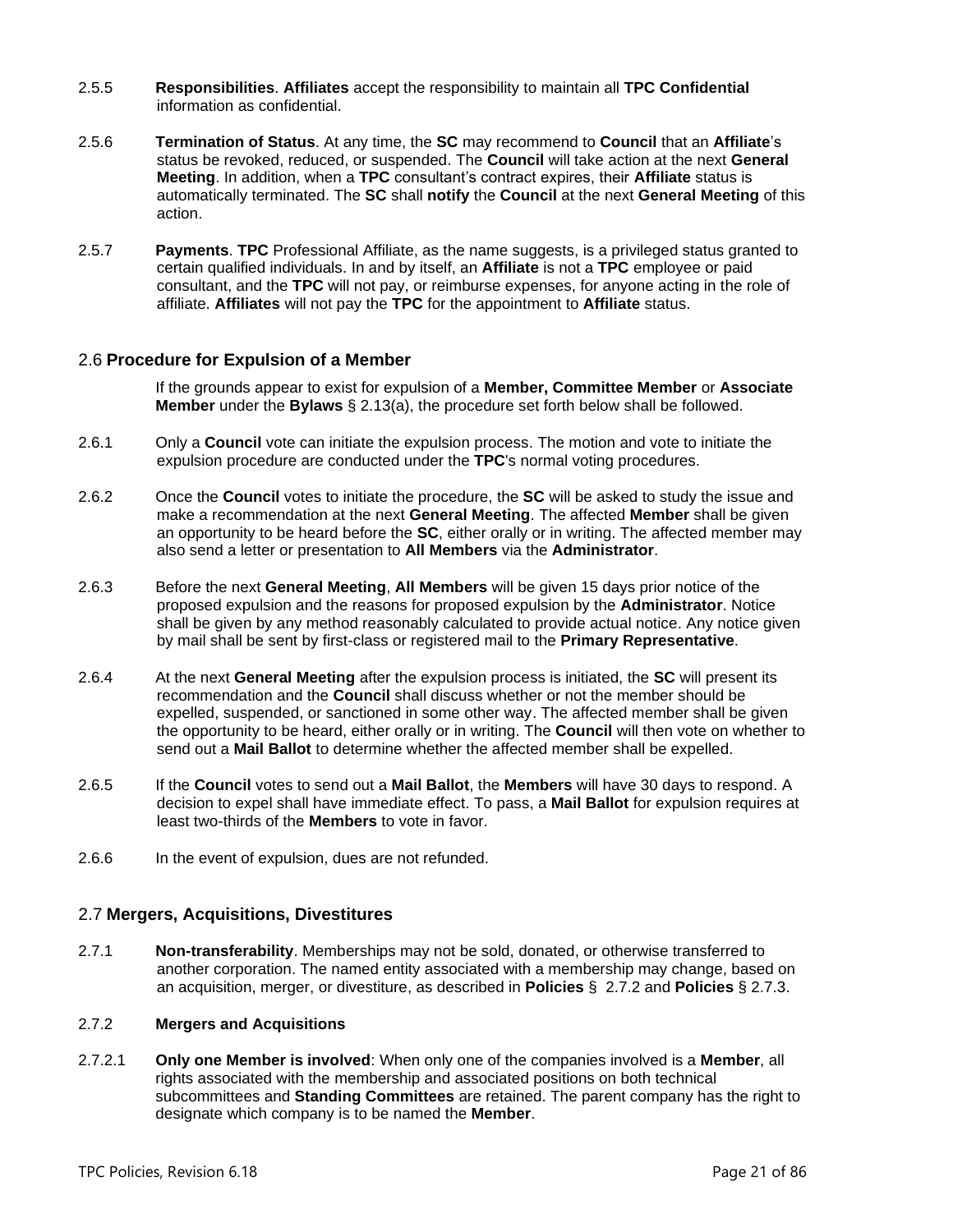- 2.7.2.2 **Two or more Members are involved**: When more than one **Member** is involved in a merger or acquisition, at most one **Member** from the set remains on the TPC Board of Directors, as stipulated in the **Bylaws**. The remaining or new **Member** is responsible for all outstanding financial obligations of the other **Members** of the set. It is the responsibility of the remaining or new **Member** to designate a **Primary Representative**. Any conflicts are resolved per **Policies** § [2.2.1.1.](#page-17-5)
- 2.7.2.3 Committee participation is resolved as follows:
- 2.7.2.3.1 The existence of either **Member** on a technical subcommittee results in the existence of the joined company on that subcommittee, retaining at most one vote.
- 2.7.2.3.2 Individuals from either **Member** who were elected to **Standing Committee** or chairperson positions will retain their positions, except as defined in **Policies** § [2.7.2.3.3.](#page-21-1)
- <span id="page-21-1"></span>2.7.2.3.3 If the merger or purchase would result in two individuals from the same **Member** being in a single **Standing Committee**, only one may remain on the committee. Neither individual will have voting privileges until a designation of a single committee member is made by the **Primary Representative**.
- <span id="page-21-0"></span>2.7.3 **Divestitures**. When a member company divests a portion of its business, the rights and privileges associated with membership and individual participation on committees may be retained by at most one company.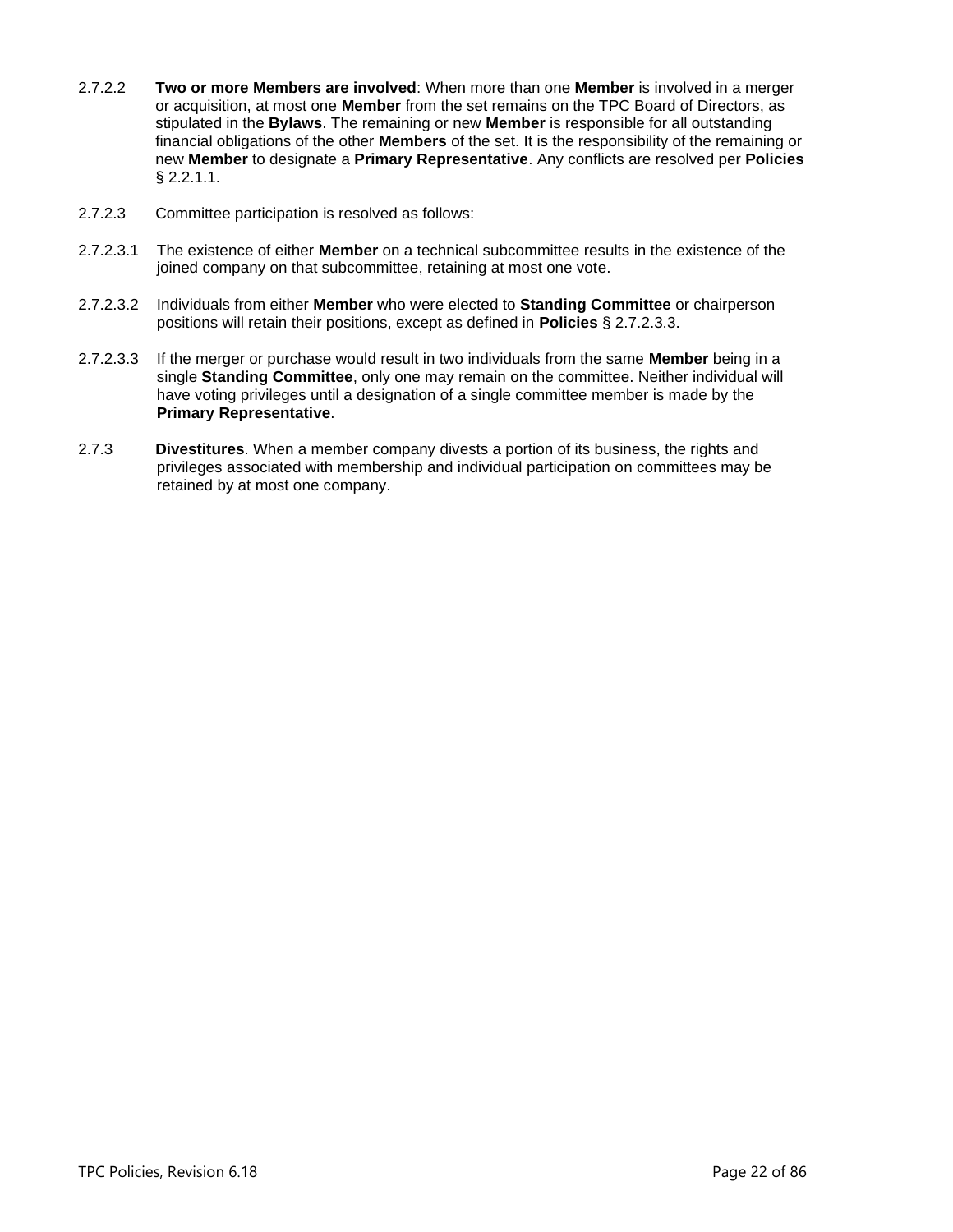# <span id="page-22-0"></span>**Section 3: TPC Organization**

# <span id="page-22-1"></span>3.1 **Standing Committees**

# <span id="page-22-2"></span>3.1.1 **Membership**

Membership on all **Standing Committees** consists of **Primary Representative** and/or **Secondary Representatives** of **Members** who are formally nominated and elected in a closed ballot in the **Annual Meeting**. A **Member** can only have one representative on any particular **Standing Committee**.

Membership on all **Standing Committees** is based on individuals and not companies. A **Member** company can only have one seat on a **Standing Committee**, with only one individual (elected by the **Council**) representing that company. An individual can belong to multiple **Standing Committees** concurrently. The **Standing Committees** are **SC**, **TAB**, and **PRC**.

# <span id="page-22-3"></span>3.1.2 **Voting for Membership on Standing Committees**

Representatives on all **Standing Committees** are determined by a closed ballot in which the nominee(s) receiving the most votes is (are) chosen. In no case shall a representative be elected with less than a **Simple Majority**. In the event a run-off is necessary, the candidate with the fewest votes will be eliminated and the vote will be repeated.

A **Standing Committee** has a chairperson, elected by **Simple Majority** at the **Annual Meeting**. In the event a run-off is necessary, the candidate with the fewest votes will be eliminated and the vote will be repeated. If there is a single nominee for the chairperson position, the chairperson may be elected by **acclamation**.

# <span id="page-22-4"></span>3.1.3 **Membership Based on Member Company Affiliation**

Membership on all **Standing Committees** is based on the election of particular individuals affiliated with the **Members**. If an individual's affiliation with a **Member** terminates, the individual's position on the committee becomes vacant. The resulting vacancy is filled through a new election at the next **General Meeting**.

# <span id="page-22-5"></span>3.1.4 **Attendance for Standing Committees**

**Standing Committee** meetings shall be either conducted in-person or by video conference or similar communications equipment, as specified in the meeting notice. For in-person meetings, physical attendance by **Standing Committee** members at the designated location is required for purposes of establishing quorum and voting. For meeting by video conference, all **Standing Committee** members participating must be able to hear and see one another for purposes of establishing quorum and voting.

# <span id="page-22-6"></span>3.1.5 **Attendance Requirement**

A **Standing Committee** member must be present for at least 50% of **Standing Committee** meeting time during the five-month period prior to a **General Meeting** unless the **Standing Committee** has not met for more than ten hours within the last five months, or the individual was first elected to the position during the five-month period. Failure to do so will cause the individual's position on the **Standing Committee** to become vacant as of the beginning of the **General Meeting**. The resulting vacancy is filled through a new election at the **General Meeting**. If the same individual who lost the position is elected to the **Standing Committee**, the individual's attendance time is set at 50%.

Meeting time includes both face-to-face meetings and video conferences. **Policies** [§ 3.1.4](#page-22-5) defines attendance for the purpose of this clause. The **Standing Committee** chairperson is responsible for maintaining attendance records and determining compliance with this clause, subject to review of the **Standing Committee** in the event of any disagreement. Attendance will be recorded in ½ hour increments. To encourage participation, the **Standing Committee** chairperson may require a **Member** be present for the majority of the ½ hour to be credited for the time.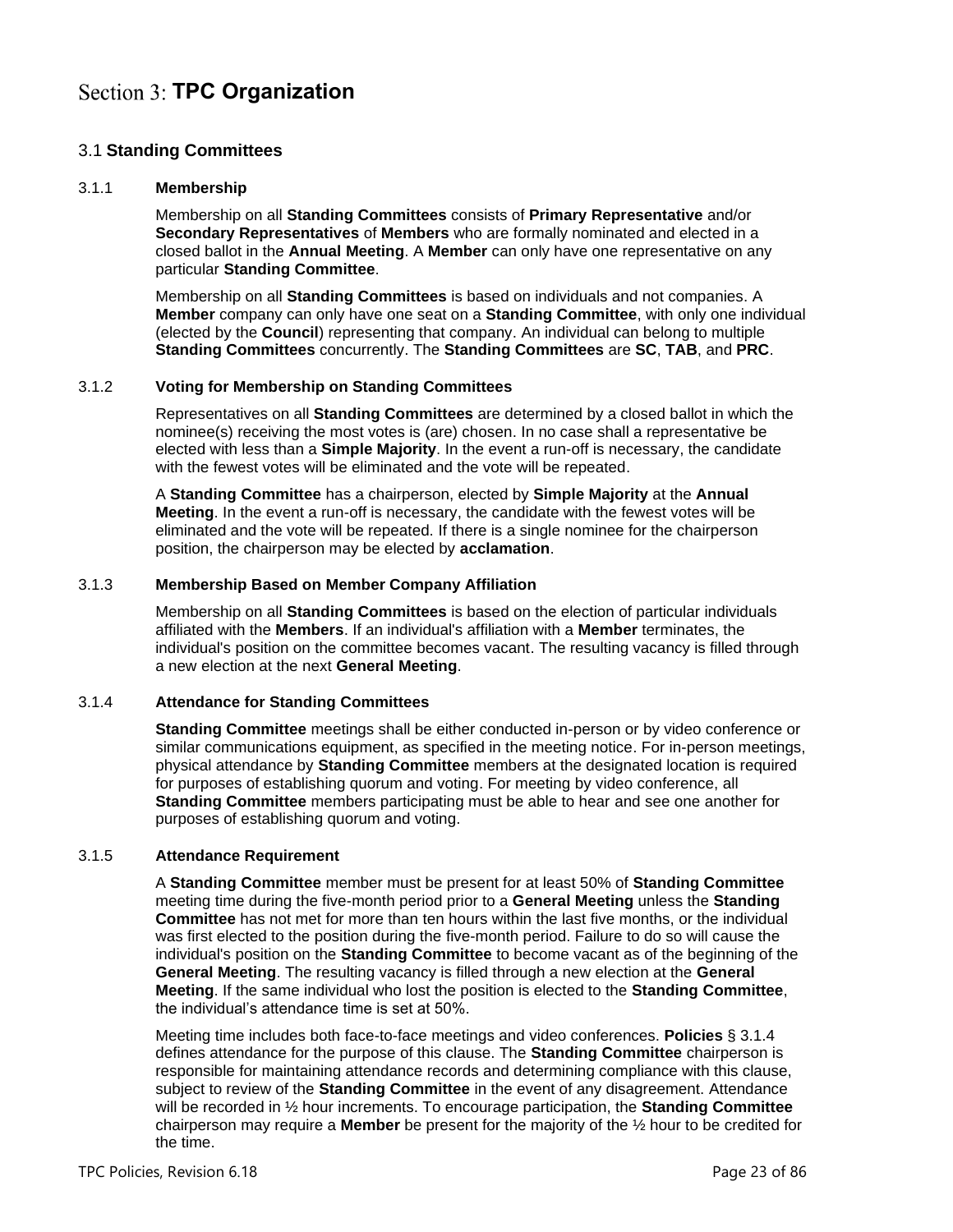# <span id="page-23-0"></span>3.2 **Steering Committee**

As defined by the **Bylaws**, the Steering Committee (**SC**) consists of five representatives from the **Members**. The **SC** is a **Standing Committee.**

# <span id="page-23-1"></span>3.2.1 **Steering Committee Operating Rules**

- 3.2.1.1 **Quorum**. At least three **SC** members must be present for the **SC** to conduct business.
- 3.2.1.2 **Voting**. All motions in the **SC** are passed by a **Simple Majority**.
- 3.2.1.3 **Non-recusal**. A member of the **SC** can vote on any motion in the **SC**, even if the member's company is involved in the issue/request.
- 3.2.1.4 **Meetings**. See **Policies** § [4.3.](#page-34-3)

#### <span id="page-23-2"></span>3.2.2 **Duties of the Steering Committee**

- 3.2.2.1 **Direction**. The **SC** assures that an overall direction is in place for the **TPC**. The **SC** will propose for **Council** approval implementation plans for achieving the direction. Tracking **TPC** activities against implementation plans will be an ongoing responsibility of the **SC**. Annual direction statement and implementation plans are to be in place by the end of each calendar year for the upcoming year.
- 3.2.2.2 **Operations**. The **SC** ensures that the **Bylaws**, **Policies**, and **Procedures** are sufficient to support the **TPC**'s direction and operations and promote consistency and accuracy by **Members** and support organizations.
- 3.2.2.3 **Subcommittees**. The **SC** may propose subcommittees and workgroups, as needed with their task assignments and select members for the subcommittees, but the definition, duration, and selection must be approved by the **Council**. In order to drive subcommittee activity, the **SC** may require task definition from the subcommittee chairperson within 30 days of initiation of a subcommittee. Each subcommittee will present a brief report at each **General Meeting** and a formal written subcommittee report can be requested by the **SC** on an annual basis at the final **General Meeting** each year.
- 3.2.2.4 **Officers of the TPC**. As defined in the **Bylaws**, the duties of officers of the **TPC**, President and Chief Executive Officer, Secretary, and Chief Financial Officer, resides in the **SC**. The chairperson of the **SC** is the legal representative of the **TPC**. Therefore, **SC** duties include responsibilities for assuring the minutes of all **General Meetings** are published and that accurate financial records are maintained.
- 3.2.2.5 **Banking**. The **SC** is responsible for establishing banking agreements and practices for money management for the **TPC**.
- 3.2.2.6 **Support Organizations**. The **SC** selects and recommends support organization(s) for the **TPC** to accomplish administrative, legal, and accounting functions. Each of the support activities will be managed directly by the **SC**. The **SC** is to assure that the following minimal functions are accomplished by itself or these support organizations:
- 3.2.2.6.1 **Administrative**. Provide day-to-day administrative support for the **TPC**, including: meeting preparation, arrangement, and logistics; recording and **posting** of minutes of **General Meetings**; mail ballots; video conference preparation and logistics and minutes; maintenance of records of all **TPC** activities and transactions; maintenance of master copy of any **TPC Specification** and **Benchmark Standard**; **distribution** of materials internally to the members; contact point for all **TPC** correspondence; chairing **General Meetings**; collecting membership dues and retaining in **TPC** account; paying external organizations and receiving payment from external organizations; and maintaining accurate financial records of expenses and income.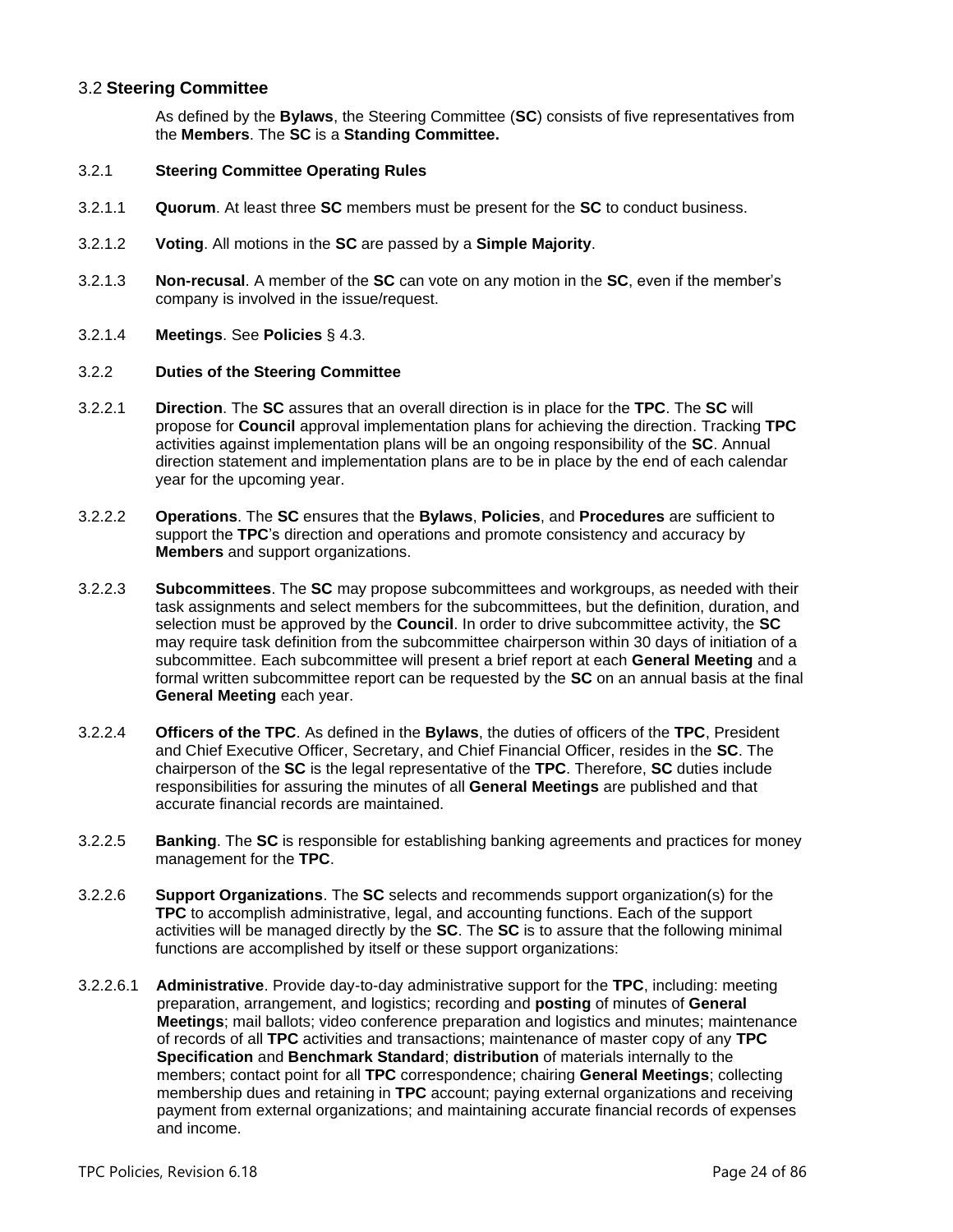- 3.2.2.6.2 **Legal**. Represent the legal interests of the **TPC**, including: securing of corporate status; tax exemption; reviewing all legal agreements between members and the **TPC**; and reviewing all legal agreements between the **TPC** and other outside organizations.
- 3.2.2.6.3 **Accounting**. Compile accounting reviews and reports, including preparing and submitting tax returns; publishing financial report; and compiling financial statements of corporate income and expenses.
- <span id="page-24-2"></span>3.2.2.6.4 **Spokesperson**. The **TPC** Spokesperson (**Spokesperson**) is the primary contact with the press concerning **TPC** public relations. This person is also responsible for public relations and coordinating with the **SC** and the **PRC**.
- <span id="page-24-1"></span>3.2.2.6.5 **Administrator.** The TPC Administrator (**Administrator**) is the primary contact for business within the TPC. The role of **Administrator** shall be carried out by either an individual or an organization.
- 3.2.2.6.6 **Performance Reviews.** Periodically (at least once annually) review the performance of **Affiliate**s and provide recommendations to the **Council**.

# <span id="page-24-0"></span>3.2.3 **Steering Committee Operating Procedures**

The **SC**'s operating procedures are:

- 3.2.3.1 All **SC** meetings are open to **Members**. Non-members may attend by invitation from the **Administrator**. The agenda is **posted** to the **Private Web Site**.
- 3.2.3.2 The **SC** may declare a meeting, or portion of a meeting, to be a closed session when discussing matters related to finance, personnel, or other sensitive topics. During a closed session, all parties who are not a member of the **SC** will be asked to leave. They will be invited to return at the conclusion of the closed session.

The recorded minutes or any documents distributed during this session are not made public nor attached to the regular **SC** minutes. The minutes are only available to those present in the meeting. If a decision is made during the closed session, that decision should be recorded in the regular **SC** minutes as a formal record.

- 3.2.3.3 The **SC** maintains a running list of issues for **SC** consideration. This list is attached with minutes of the **SC** meetings.
- 3.2.3.4 Each **SC** meeting has minutes **posted** to the **Private Web Site**. The minutes capture actions taken, and decisions reached in the **SC** meetings.
- 3.2.3.5 **SC** decisions and/or actions that require **Council** approval are **posted** to the **Private Web Site** at least ten working days prior to presentation at a **General Meeting**.
- 3.2.3.6 Input on any open issues and/or suggestions for items to be considered by the **SC** is open to **All Members** at all times. Use of facsimile, mail, or e-mail is sufficient to allow input to be received by any or all members of the **SC**. Each **General Meeting** will have a session devoted to discussing **SC** status and issues.
- 3.2.3.7 The above formalization is not intended to limit the **SC**. Some issues will require resolution within the two weeks between an announced agenda and the next **General Meeting**. These items will be documented after decisions are reached, since time does not allow input in the mode of formal agenda and open issues as described. The intent is to keep these actions to a minimum, but the **SC** must have flexibility to react when needed.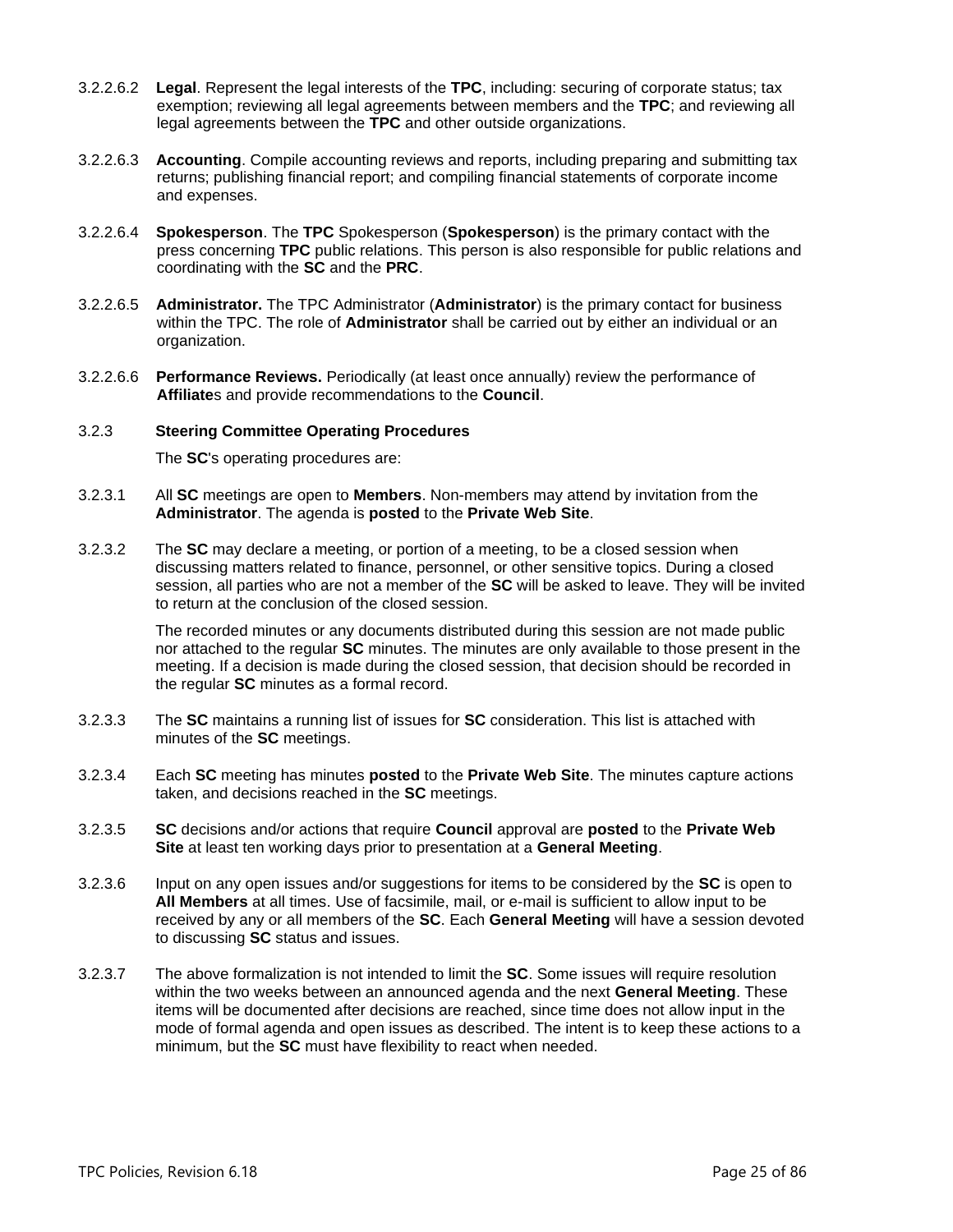# <span id="page-25-0"></span>3.3 **Technical Advisory Board**

The Technical Advisory Board (**TAB**) consists of seven representatives from the **Members**. The **TAB** is a **Standing Committee**. The **TAB** hears arguments on both sides of interpretation and compliance issues and makes recommendations in the form of motions to the **Council**. The **Council** then makes binding decisions.

The **TAB** responds to requests from **Pre-Publication Board**s to address conflicts within the **Pre-Publication Board** reviewing a **Result**.

The **TAB** shall provide to the **Council** a statement of the issues brought to the **TAB** as well as recommendation(s) for resolution with rationale for the recommendations.

**Comment:** The **TAB** will not provide the **Council** a statement of the issues brought to the **TAB** by **Pre-Publication Board**s.

3.3.1 **TAB Charter.** The **TAB** is responsible for providing analysis, definition, and recommended resolution to requests for interpretations and compliance questions to **Benchmark Standards**.

> **Comment:** The **TAB** is not responsible for providing recommendations or resolutions to issues related to the **Bylaws**, **Policies**, **Procedures**, and other aspects of the TPC.

#### <span id="page-25-1"></span>3.3.2 **TAB Operating Rules**

- 3.3.2.1 **Quorum**. At least four **TAB** members must be present for the **TAB** to conduct business.
- 3.3.2.2 **Voting**. All motions in the **TAB** are passed by a **Simple Majority**.
- 3.3.2.3 **Non-recusal**. A member of the **TAB** can vote on any motion in the **TAB**, even if the member's company is involved in the issue/request.
- 3.3.2.4 **Meetings**. See **Policies** § [4.3.](#page-34-3)

# <span id="page-25-2"></span>3.3.3 **TAB Operating Procedures for Compliance Challenges**

The **TAB** will conduct business using the following procedures when handling compliance challenges.

- <span id="page-25-3"></span>3.3.3.1 Receive (by the **TAB** chairperson) the **Compliance Challenge Document** containing information dictated by the Compliance Template provided on the **Private Web Site**.
- 3.3.3.2 The member company raising the compliance issue (challenger) **distributes** the **Compliance Challenge Document** to both the **TAB** chairperson and the **Primary Representative** of the **Test Sponsor** involved. The **TAB** chairperson will note and log the submission of the issue but will not immediately schedule the issue for **TAB** review.
- <span id="page-25-4"></span>3.3.3.3 The **Test Sponsor** whose benchmark **Result**s are in question has seven days to respond in writing to the member who submitted the issue.
- <span id="page-25-5"></span>3.3.3.4 If the challenger and the **Test Sponsor** agree that more than seven days are needed to respond to the issue, the challenger must **notify** the **TAB** chairperson of the new schedule. The **TAB** chairperson will extend the seven-day period appropriately.
- 3.3.3.5 If the issue is resolved via the above communication without changes to the **FDR**, the challenger **notifies** the **TAB** chairperson that the issue has been resolved and provides the specific details. The issue is not added to the **TAB** work list.
- 3.3.3.6 If the **Test Sponsor's** response to the issue does not resolve the issue to the satisfaction of the challenger or changes were made to the **FDR**, the issue will be scheduled for the review process of the **TAB**. The initial response to the issue will be forwarded to the **TAB** for inclusion in the review process. The **Compliance Challenge Document** will also be **posted** to the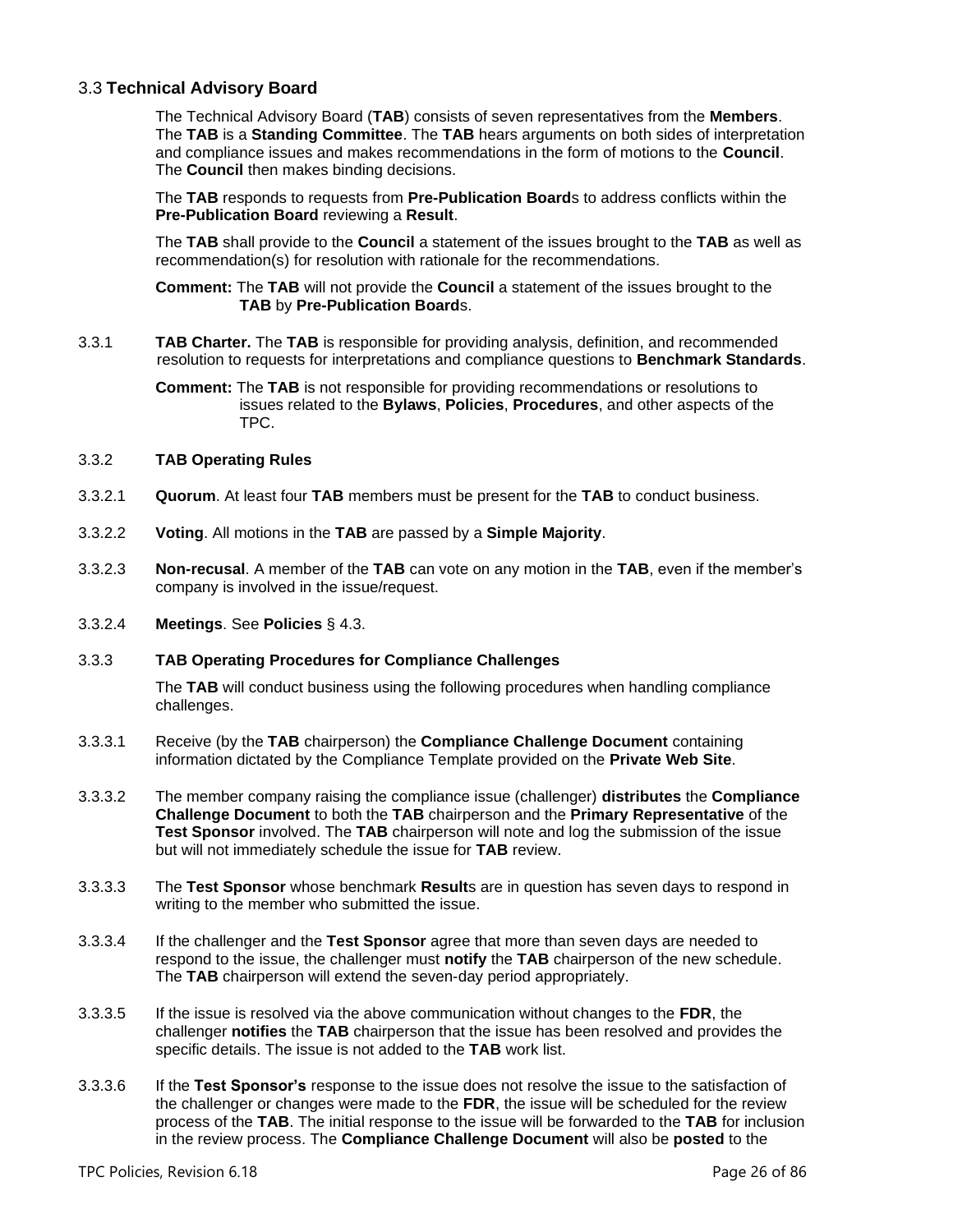**Private Web**. When the issue is scheduled for discussion, the **Primary Representatives** will be **notified** of the agenda and web site location of the **Compliance Challenge Document**. Any interested **Members** may request of the **TAB** chairperson that they be included in communications sent to the **TAB** on this issue.

- 3.3.3.7 If the **Test Sponsor** does not respond to the issue within the agreed period of time (see **Policies** § [3.3.3.3](#page-25-4) and **Policies** § [3.3.3.4\)](#page-25-5), the issue will be scheduled for the review process of the **TAB**.
- 3.3.3.8 If the issue is not resolved, the **TAB** will review the issue for merit and vote on accepting or rejecting the request at the next conference call/meeting.
- 3.3.3.9 A conference call/meeting time will be scheduled for discussion of the issue. At this discussion, the challenger and the **Test Sponsor** will be requested to present their arguments.
- 3.3.3.10 Further discussion by the **TAB** (if needed) will occur until a recommendation for resolution vote passes by the **TAB**. The **TAB** will **post** the recommendation to the **Private Web Site** and **notify All Members** and **Auditors**. This recommendation(s) will be presented to the **TPC** for vote at a **General Meeting**.
- 3.3.3.11 If the challenger fails to attend the scheduled **TAB** conference call/meeting, the question of compliance will be dropped. If the **Test Sponsor** fails to attend, the **TAB** will develop the recommendation resolution based on the information available to the **TAB**.
- 3.3.3.12 The procedure and rules for the **TAB** processing a challenged **Result** is described in the **Policies** § [6.12](#page-50-0) and **Policies** § [6.13.](#page-51-0)

# <span id="page-26-0"></span>3.3.4 **TAB Operating Model for Interpretation Requests**

The **TAB** will conduct business under the following model when handling interpretation requests.

- 3.3.4.1 Receive (by the **TAB** chairperson) request containing information dictated by the Interpretation Template provided on the **Private Web Site**.
- 3.3.4.2 **Distribute** request to **TAB** members, post to the **Private Web Site**, and **notify All Members**.
- 3.3.4.3 Add the issue to the **TAB** work list and schedule discussion.
- 3.3.4.4 The **TAB** will provide a ruling, which will be binding until the **Council** votes on the **TAB** recommendation. The **TAB** will **post** the ruling to the **Private Web Site** and **notify All Members**.
- 3.3.4.5 The **TAB** will present the ruling at the next **General Meeting** as a recommendation to the **Council** for ratification. If the **Council** does not approve the recommendation, the **TAB** ruling expires.

#### <span id="page-26-1"></span>3.3.5 **TAB Operating Model for Pre-Publication Board Clarifications or Conflict Resolution Requests**

- 3.3.5.1 The **TAB** will conduct business under the following model when handling **Pre-Publication Board** requests for clarifications and/or conflict resolution.
- 3.3.5.2 Distribute the request to **TAB** members.
- 3.3.5.3 Add the issue to the **TAB** work list and schedule discussion for the next semiweekly **TAB** call.
- 3.3.5.4 The **TAB** will provide a ruling to the **Pre-Publication Board** which will be binding.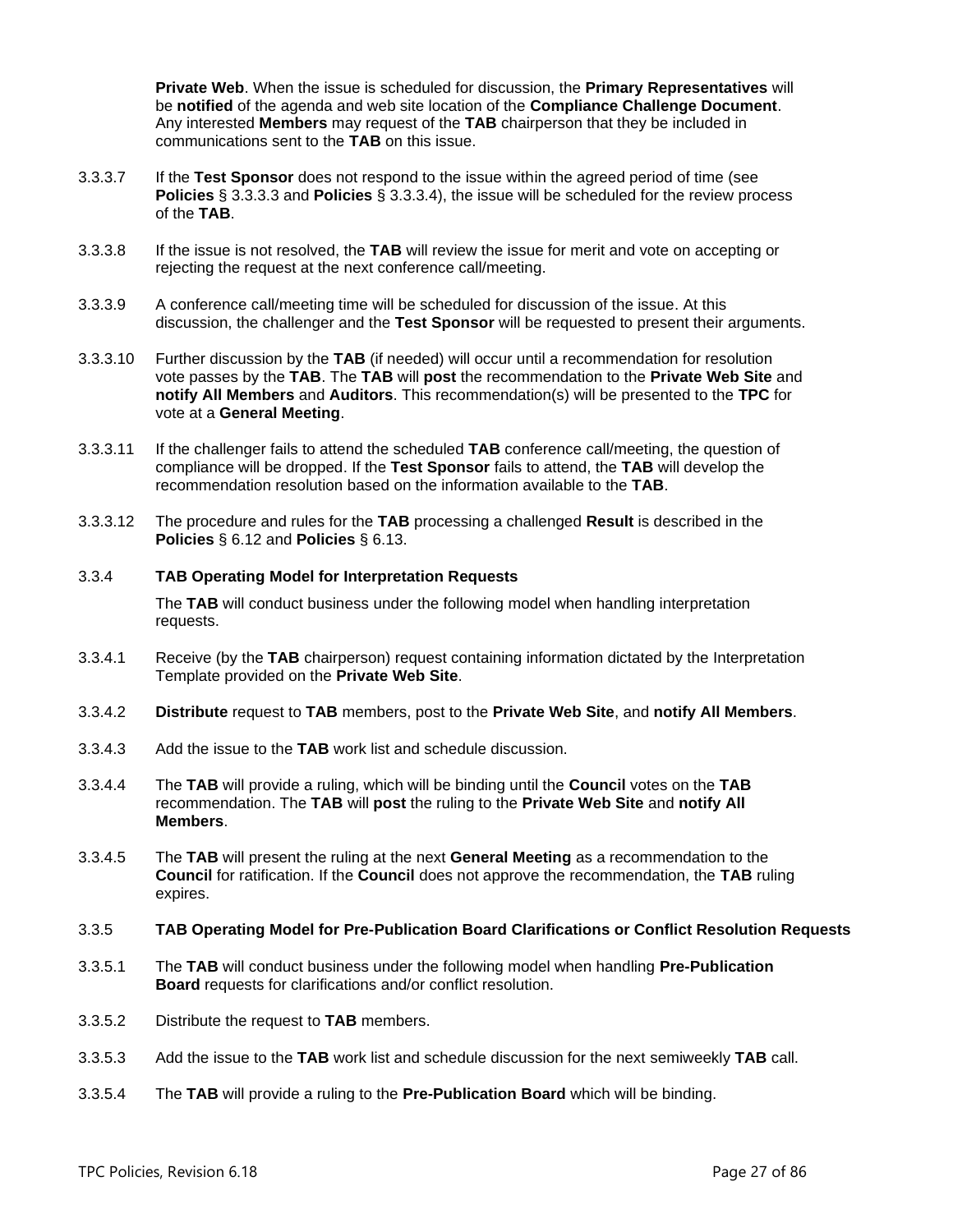- 3.3.5.5 The **TAB** will be held to the same confidentiality standards as the **Pre-Publication Board** (see **Policies** § 10.4).
- 3.3.5.6 A **TAB** member who is also serving on the **Pre-Publication Board** making the request must recuse themselves from the **TAB**'s decision. They may participate in the discussions.

#### <span id="page-27-0"></span>3.3.6 **TAB Compliance Recommendations**

- 3.3.6.1 If the **TAB** finds that a **Result** failed to satisfy one or more **Benchmark Standard** requirements, the **TAB** will recommend to the **Council** that either: (1) the **Result** has an insignificant deviation from the **Benchmark Standard** or (2) the **Result** is non-compliant.
- 3.3.6.2 Non-compliance is recommended to the **Council** if and only if the **TAB** finds that at least one of the following conditions is applicable:
	- Failure to satisfy one or more requirements of the **Benchmark Standard** that results in incorrect operation of the functions in the business environment the benchmark represents (e.g. Transparency, ACID) regardless of the impact on the primary metrics.
	- Failure to meet any of the following items: Audit, Availability, Orderability, Clause 0.2, and requirements applied to any Numerical Quantities listed in the **Executive Summary**.
	- The aggregate effect of one or more violations results in more than a 2% difference in price/performance or performance metrics.
	- There is an excessive number of clauses violated even though the aggregate difference in price/performance or performance primary metrics is less than or equal to 2%.
	- A violation against the same clause language has been voted twice before for the same **Test Sponsor** within the two-year period prior to the result's submission date.
- 3.3.6.3 If a non-compliance or insignificant deviation recommendation does not result from the **TAB** review, the **Council** will be informed of the **TAB** findings during the next **General Meeting**. Any **Member** who disagrees with the **TAB's** findings may move that the **Result** is in noncompliance or insignificant deviation. This motion from the floor must be made at the time of the **TAB** report to the **Council**. Only information presented during the **TAB** discussion may be used during the **General Meeting**.
- 3.3.6.4 The **TAB** shall make its recommendation on compliance objections filed against a **Result** as expeditiously as possible; the **Council** must be able to vote on the **TAB** recommendation no later than the second **General Meeting** after the challenge was submitted. If there is no vote, the **Result** achieves **Accepted** status.
	- **Comment**: The intent of this clause is that a **Test Sponsor's Result** receives expeditious **Council** attention, and that there be a limited time during which a **Result** remains in review.

#### <span id="page-27-1"></span>3.3.7 **TAB Option for Immediate Correction or Withdrawal**

To prevent harm to the integrity and acceptance of **Result**s, the **TAB** can encourage prompt corrective action on the part of a **Test Sponsor** through the following actions.

#### 3.3.7.1 **Immediate Correction**

- 3.3.7.1.1 Whenever the **TAB** determines that a **Result** is in "non-compliance", it has the option of stipulating a deadline for the **Test Sponsor** to correct the problem. The **TAB** selects the deadline to be reasonably attainable based on the information it has heard and its own assessment, but as early as possible in order to protect the integrity of **Result**s.
- 3.3.7.1.2 If the **Test Sponsor** meets the deadline and the **TAB** is satisfied with the correction, the **TAB** reports this at the next **General Meeting**.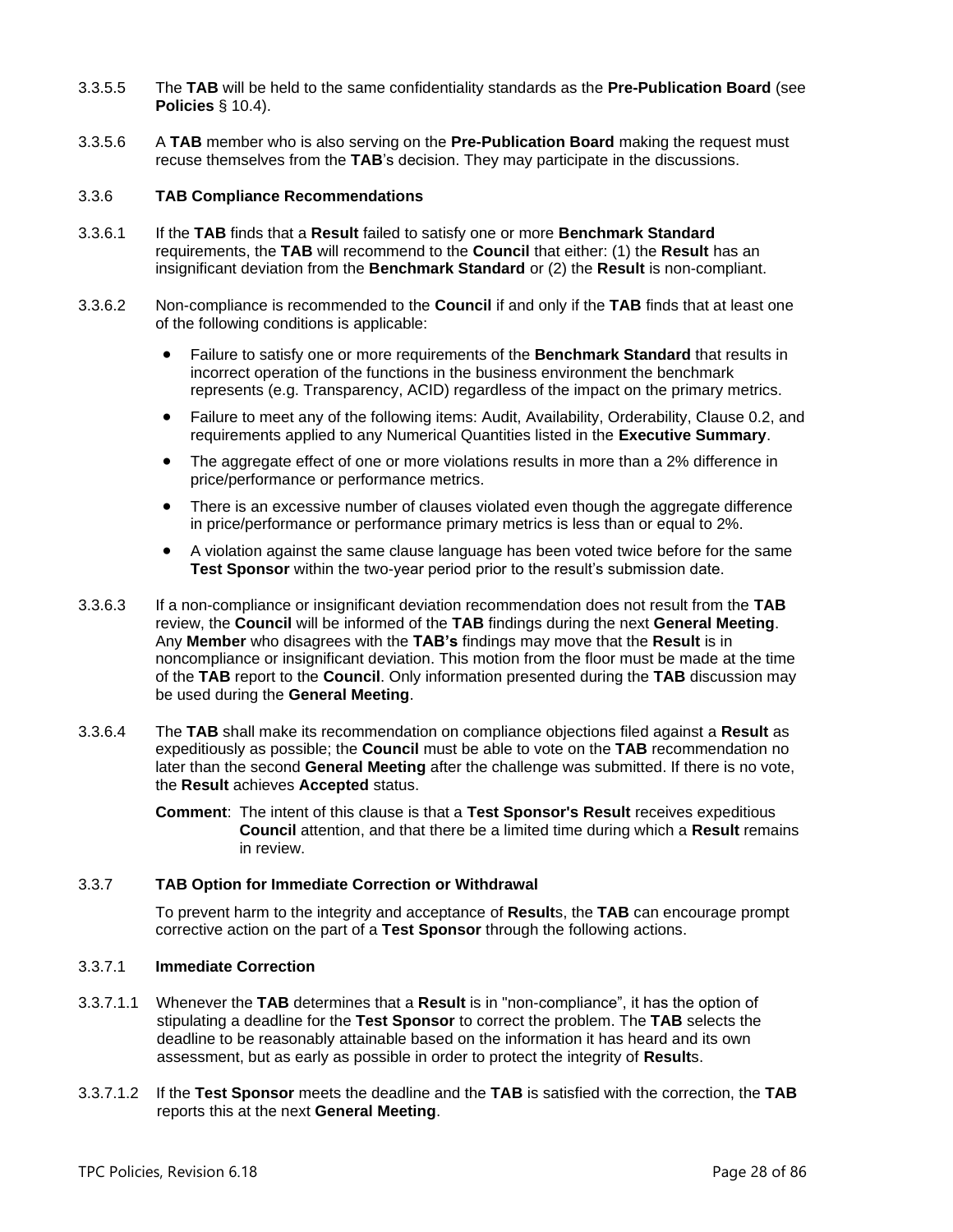- 3.3.7.1.3 Should the **Test Sponsor** not meet the deadline, or if it does but the **TAB** is dissatisfied with the correction, the **TAB** will vote to recommend that the **Test Sponsor** be found to have committed a Level 3 ("Major") policy violation, as described in the **Policies** § [8.4.1.6.](#page-61-2)
- 3.3.7.1.4 In accordance with standard policy procedures, the **Council** will vote on the **TAB**'s recommendation on "non-compliance" and conduct a separate vote on the **TAB** recommendation on the policy violation.

#### 3.3.7.2 **Immediate Withdrawal of Result**

After the **TAB** has found a **Result** to be non-compliant, the **TAB** may take a separate action to initiate immediate withdrawal of the **Result**. If the **TAB** votes that the **Result** should be immediately withdrawn, this recommendation will be forwarded to the **SC**. The **SC** must vote to approve the immediate withdrawal. If the **TAB** and **SC** both vote in favor of immediate withdrawal, the result will be immediately withdrawn by the **Administrator** as a category #3 withdrawal (see **Policies** § [6.14.2.3\)](#page-51-2).

# <span id="page-28-0"></span>3.4 **Public Relations Committee**

The Public Relations Committee (**PRC**) consists of at least four representatives from the **Members** in addition to the **TPC Administrator**. The **PRC** is a **Standing Committee**. The **PRC** makes recommendations in the form of motions to the **Council**. The **Council** then makes binding decisions.

3.4.1 **PRC Charter**. The **PRC** is responsible for promoting the **TPC**, its charter, and its activities in the public arena; encouraging use of **TPC Benchmark Standard**s; working with the press for the advancement of the **TPC** and its public image; and helping to recruit new members.

# <span id="page-28-1"></span>3.4.2 **PRC Operating Rules**

- 3.4.2.1 **Quorum**. At least three **PRC** members must be present for the **PRC** to conduct business.
- 3.4.2.2 **Voting**. All motions in the **PRC** are passed by a **Simple Majority**. The **TPC Administrator** is considered a voting member of the **PRC.**
- 3.4.2.3 **Non-recusal**. A member of the **PRC** can vote on any motion in the **PRC**, even if the member's company is involved in the issue/request.
- 3.4.2.4 **Meetings**. See **Policies** § [4.3.](#page-34-3)
- 3.4.3 **PRC Operating Model**. The **PRC** will conduct business under the following model.
- 3.4.3.1 Interact with the **Administrator** and/or the **Spokesperson** on behalf of **All Members**.
- 3.4.3.2 Provide initiative in dealing with the press and the public.
- 3.4.3.3 Work out the details on implementing publicity items delegated by the **Council**, the **SC**, or on items recommended by the **Administrator** or the **Spokesperson**.
- 3.4.3.4 **Voting on PRC recommendations**. Any materials produced by the **PRC** that are intended to be viewed by the public must be presented to the **Council** for approval.

# <span id="page-28-2"></span>3.5 **Technical Subcommittees**

# <span id="page-28-3"></span>3.5.1 **Benchmark Subcommittees**

3.5.1.1 **General.** A **Benchmark Subcommittee** is the working forum within the **TPC** for development and maintenance of one or more **Benchmark Standards**, **Umbrella Specifications**, or **TPC-**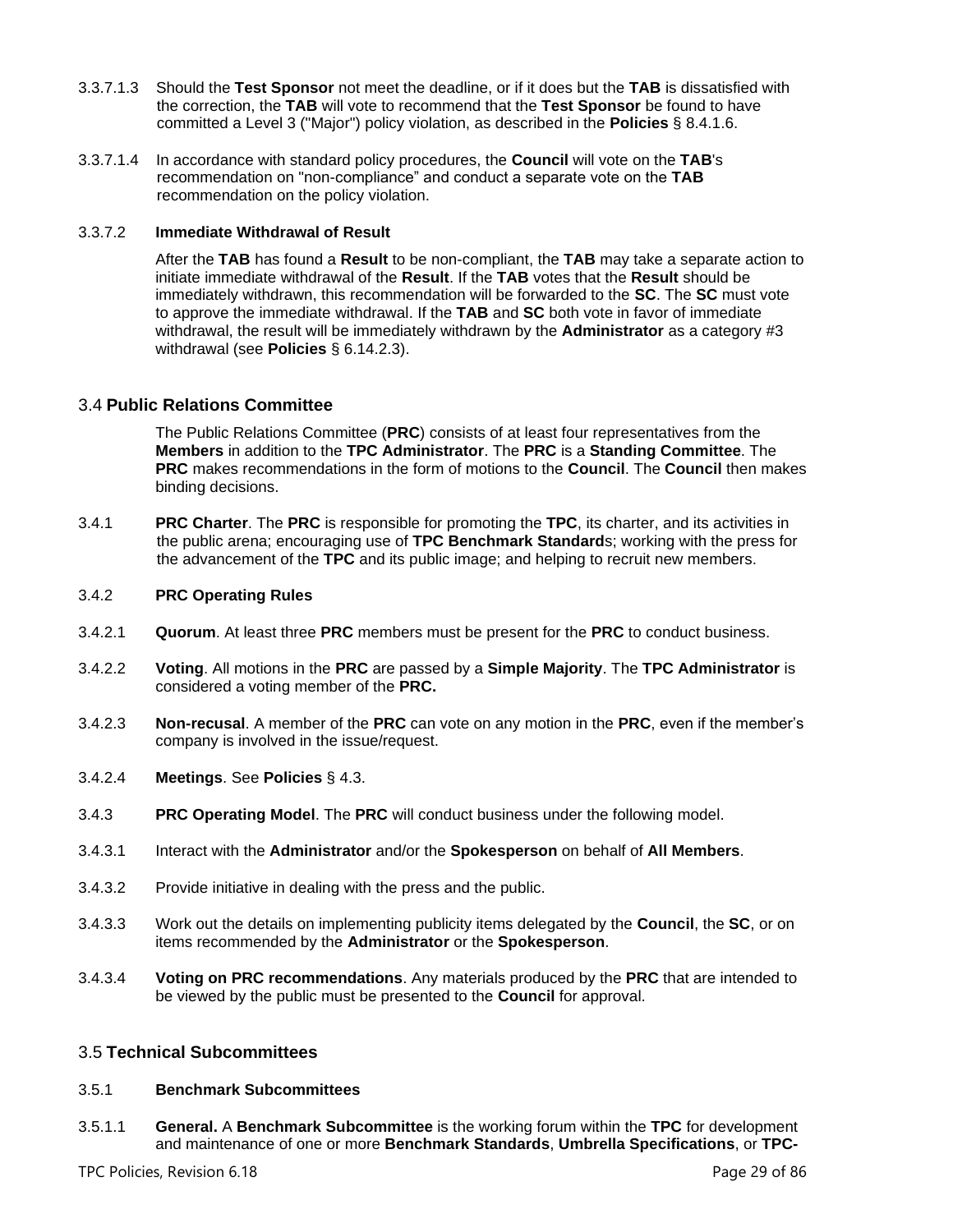**Provided Software** that is independent of a **Specification**. Throughout the benchmark development and approval process, the subcommittee owns the **Specification** and drives it to be an approved **TPC Benchmark Standard.** 

Once a **Specification** is approved as a **TPC Benchmark Standard**, the **Benchmark Subcommittee** becomes the working forum within the **TPC** for developing and recommending changes to an approved **Benchmark Standard**. If a **Test Sponsor** has a suggested change to the wording of a **Benchmark Standard** that would help clarify the **Benchmark Standard** in the next revision and is not a compliance issue, the **Benchmark Subcommittee** will handle this suggestion. If the **Test Sponsor** wants a ruling whether a certain implementation is compliant with the current **Benchmark Standard**, the **TAB** will handle this request.

A **Benchmark Subcommittee** may make recommendations to the **Council** to change the **Benchmark Standard**. **Benchmark Subcommittee** recommendations may include changes in wording of the **Benchmark Standard** for clarity, interpretations, closing a "loophole" or actual change in intent.

The **Benchmark Subcommittee** will have the final responsibility for creating a new version of a **Specification** to be submitted to the **Council** for approval as a **Benchmark Standard**. The **Benchmark Subcommittee** may also document any implementations of the benchmark it considers valid. This documentation will be attached to the **Benchmark Standard.**

The number of active **Benchmark Subcommittees** or whether an existing **Benchmark Subcommittee** handles more than one **Specification** and/or **Benchmark Standard** is determined by the **Council** based on need.

- 3.5.1.2 **Auditor Exam.** The **Benchmark Subcommittee** is responsible for developing and maintaining an auditor exam, of at least 50 questions and answers, for each **Benchmark Standard** (see **Policies** § [9.3.2\)](#page-63-5) the subcommittee maintains.
- 3.5.1.3 **TPC-Provided Software.** The **Benchmark Subcommittee** is responsible for developing and maintaining the **TPC-Provided Software** that may be required by a **Benchmark Standard**. This work must be performed in accordance with the procedures outlined in **Policies** § [13.4.](#page-84-5)
- 3.5.1.4 **Authorization to conduct work**: The **Benchmark Subcommittee** will continue to conduct work on behalf of the proposed or completed **Benchmark Standard** until it is disbanded by the act of the **Council**.
- 3.5.1.5 **Minimum Membership**: At the time of creation at least six **Members** or **Committee Members** must be represented on a **Benchmark Subcommittee**.
- 3.5.1.6 **Chairperson**: At the time of creation the chairperson is elected by **Simple Majority** of the **Council.** At the **Annual Meeting,** the chairperson is elected by **Simple Majority** of the **Council**. In the event a run-off is necessary, the candidate with the fewest votes will be eliminated and the vote will be repeated.

If there is a single nominee for the chairperson position, the chairperson may be elected by **acclamation**.

# <span id="page-29-0"></span>3.5.2 **Working Groups**

- 3.5.2.1 **General**. A working group is a technical subcommittee that is created by the **Council** to complete a specific task. The working group is the forum within the **TPC** for researching or investigating an issue. The **Council** may give a specific time in which the working group must report its findings to the **Council**. Once the working group has completed its task, it is disbanded.
- 3.5.2.2 **Minimum Membership**: At the time of creation at least four **Members** or **Committee Members** must be represented on a working group.
- 3.5.2.3 **Chairperson**: At the time of creation, the chairperson is elected by **Simple Majority** of the **Council.** At the **Annual Meeting,** the chairperson is elected by a **Simple Majority** of the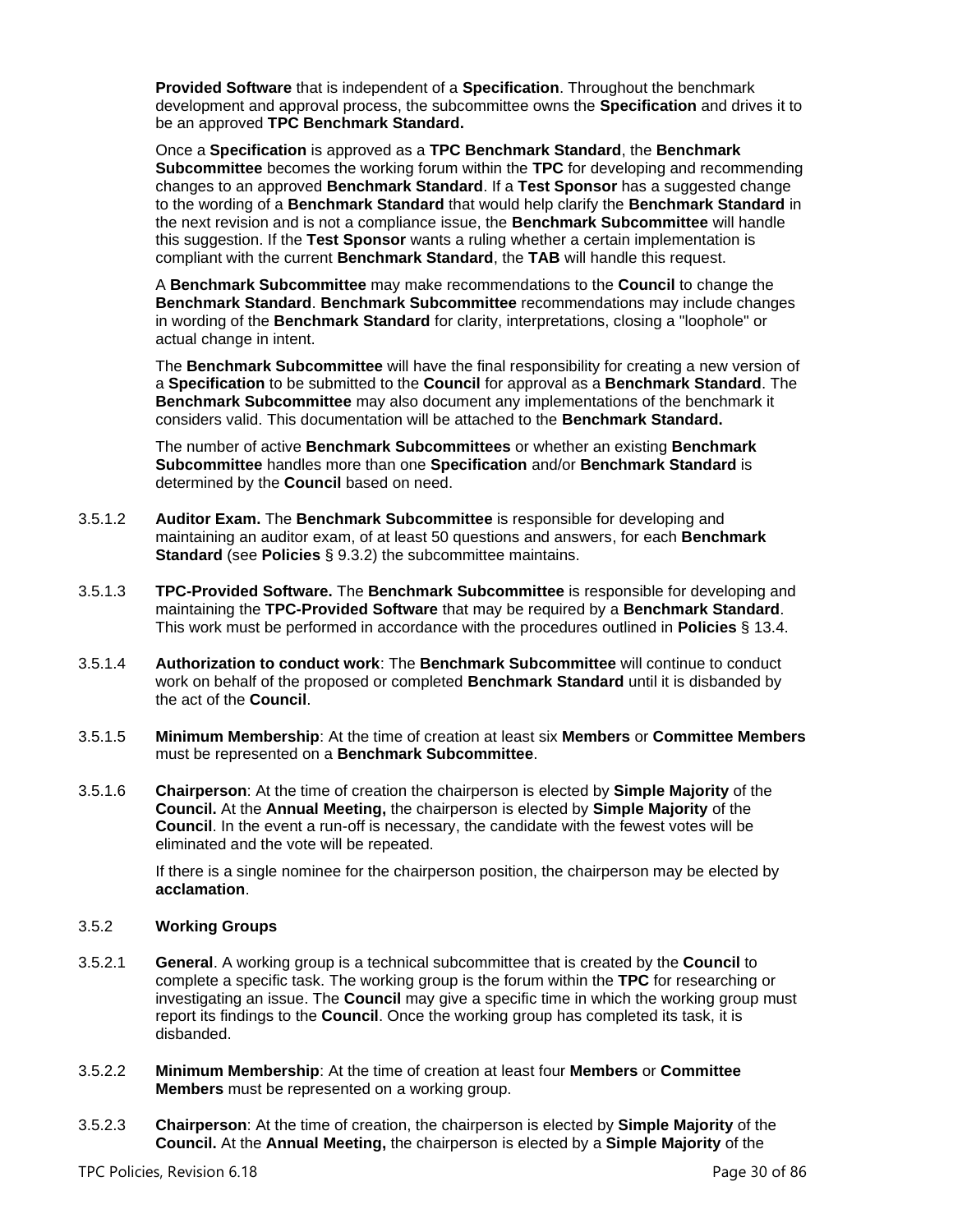**Council**. In the event a run-off is necessary, the candidate with the fewest votes will be eliminated and the vote is repeated.

If there is a single nominee for the chairperson position, the chairperson may be elected by **acclamation**.

#### <span id="page-30-0"></span>3.5.3 **Membership**

Membership on a technical subcommittee is voluntary with approval by **Simple Majority** of the **Council**. Subcommittee membership requires commitment by the member company to provide a working representative throughout the life of the technical subcommittee. Each **Member** is entitled to one voting representative on each technical subcommittee.

<span id="page-30-1"></span>If a member company has voluntarily terminated their membership (**Policies** § [3.5.4.10\)](#page-31-1) on a technical subcommittee, they may not request membership on that technical subcommittee until five months after the termination date.

#### 3.5.4 **Technical Subcommittee Operating Rules**

- 3.5.4.1 **Minimum Membership**. If at any time the number of voting members falls below three, the subcommittee chairperson shall notify the **Steering Committee**. The **Steering Committee** may wish to prepare for possible [dissolution](https://nam06.safelinks.protection.outlook.com/?url=https%3A%2F%2Fwww.spec.org%2Fosg%2Fpolicy.html%23s2.2.7&data=02%7C01%7CJamie.Reding%40microsoft.com%7Cad4a742c95964fc2413e08d6f410718c%7C72f988bf86f141af91ab2d7cd011db47%7C1%7C0%7C636964748788955791&sdata=%2F9LMuPxFndrWEcGjxQlseaK9oySPWpYY8hpzBDZqI0Y%3D&reserved=0) of the technical subcommittee or take other preventive measures to improve participation.
- 3.5.4.2 **Quorum**. The greater of one-third of the voting members or three voting members of a technical subcommittee must be present to conduct business.

If a technical subcommittee repeatedly has difficulty meeting its quorum requirement, the technical subcommittee chairperson shall notify the **Steering Committee**. The **Steering Committee** may wish to prepare for possible [dissolution](https://nam06.safelinks.protection.outlook.com/?url=https%3A%2F%2Fwww.spec.org%2Fosg%2Fpolicy.html%23s2.2.7&data=02%7C01%7CJamie.Reding%40microsoft.com%7Cad4a742c95964fc2413e08d6f410718c%7C72f988bf86f141af91ab2d7cd011db47%7C1%7C0%7C636964748788955791&sdata=%2F9LMuPxFndrWEcGjxQlseaK9oySPWpYY8hpzBDZqI0Y%3D&reserved=0) of the technical subcommittee or take other preventive measures to improve participation.

- 3.5.4.3 **Voting**. All technical motions in technical subcommittees must pass by a two-thirds majority of the "yes" and "no" votes cast, with abstentions not counting. At least a quorum of the subcommittee must vote "yes" or "no" or the motion fails. All procedural motions in the subcommittee are passed by **Simple Majority**.
	- **Comment**: Using two-thirds majority of yes and no votes with abstentions not counting in technical subcommittee ensures that technical subcommittees proceed with a strong consensus among subcommittee members concerned with the issue. If a strong consensus cannot be generated, the subcommittee should keep working until that consensus is gained. Motions to discuss technical content are procedural and are passed by **Simple Majority**.
- 3.5.4.4 **Meetings**. Meetings shall be conducted either in-person or by telephone/video conference. For in-person meetings, physical attendance at the designated location is required for the purpose of establishing quorum and voting. For meetings by telephone/video conference, all members must be able to hear and/or see one another for purposes of establishing quorum and voting.
- <span id="page-30-2"></span>3.5.4.5 The technical subcommittee chairperson is responsible for maintaining attendance records and determining compliance with this clause, subject to review by the technical subcommittee in the event of any disagreement. Attendance will be recorded in ½ hour increments. To encourage participation, the technical subcommittee chairperson may require a member be present for the majority of the ½ hour to be credited for the time.

**Comment:** Attendance records should be maintained for both members and non-members.

3.5.4.6 **Substantial Work Outside of Technical Subcommittee Meetings.** Substantial work outside of the technical subcommittee meetings is credited to the member attendance requirements as specified in **Policies** § [3.5.4.5.](#page-30-2) The work must be beyond the typical work of the technical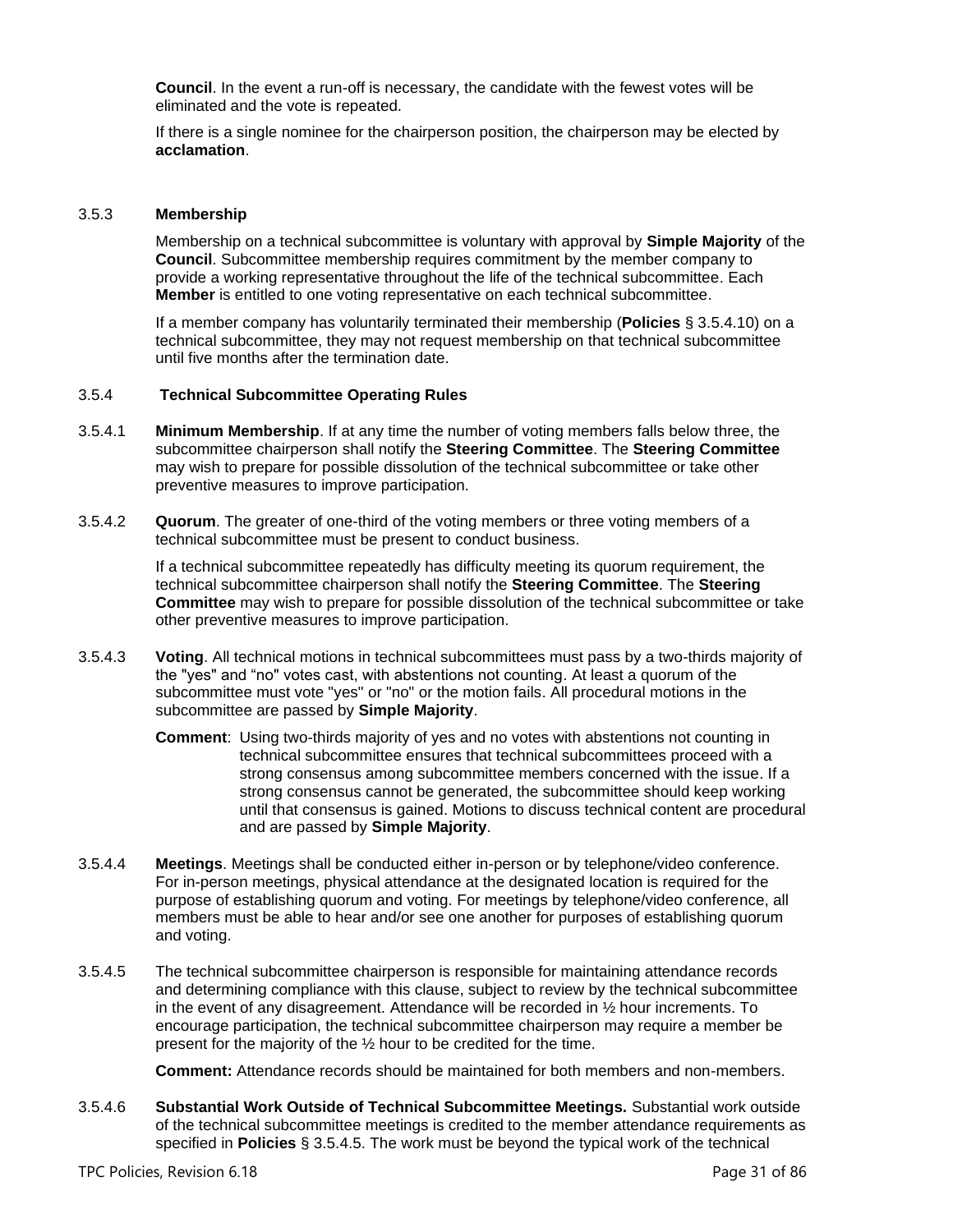subcommittee. Examples of typical work are specification review, general software validation, specification wording creation or general committee communications. The work must be a substantial contribution relevant to the technical subcommittee effort, e.g., software development, specification ownership, detailed workload analysis or workload prototyping. After the work has been presented to the technical subcommittee, the member and subcommittee chairperson agree on the number of hours required for the work. The technical subcommittee chairperson credits the outside work hour for hour to the member's attendance time as specified in **Policies** § [3.5.4.5.](#page-30-2) Any disagreement on the number of credited hours is resolved by a technical subcommittee vote.

- 3.5.4.7 **Voting Eligibility**. Voting eligibility is determined by the technical subcommittee chairperson at the beginning of each meeting (see **Policies** § [4.1.7\)](#page-32-8). A technical subcommittee member is eligible to vote if, during the five-month period prior to a technical subcommittee meeting, any of the following conditions are satisfied:
	- The member has been present for at least 50% of the technical subcommittee meeting time
	- The technical subcommittee has not met for ten hours
	- The member obtained membership, unless they were subject to an involuntary termination of membership (**Policies** § [3.5.4.11\)](#page-31-2), in the last year
- 3.5.4.8 **Suspension of Voting Rights**. A technical subcommittee member not in compliance with Policies § [3.5.4.5](#page-30-2) will have their voting rights suspended for the duration of the technical subcommittee meeting.
- 3.5.4.9 **Reinstatement of Voting Rights**. When a technical subcommittee member's attendance is in compliance with Policies § [3.5.4.5](#page-30-2) voting rights are reinstated.
- <span id="page-31-1"></span>3.5.4.10 **Voluntary Termination of Membership.** At any time, a member can voluntarily terminate membership in a technical subcommittee. The **Primary Representative** must notify the technical subcommittee chairperson and the **TPC Administrator** in writing that the member is terminating membership in the technical subcommittee. If the technical subcommittee chairperson is voluntarily terminating membership, a temporary chairperson is chosen by **Simple Majority** vote of the subcommittee.
- <span id="page-31-2"></span>3.5.4.11 **Involuntary Termination of Membership.** If, at the time of a **General Meeting,** a member's attendance time has fallen below 20% of the technical subcommittee meeting time, the subcommittee chairperson must notify the **Council**. Upon notification to the **Council**, the member will lose membership in the technical subcommittee. The member may continue to participate in discussions, but their attendance does not count towards quorum nor voting. Their attendance percentage remains at the level which it was when they were involuntarily terminated.

#### <span id="page-31-0"></span>3.5.5 **Minimum Membership Requirements**

When the membership of a technical subcommittee falls to three or fewer members, the subcommittee chairperson must notify the **Council** at the next **General Meeting**. Upon notification by the subcommittee chairperson to the **Council** that the subcommittee membership is three or fewer members, the **Council** must authorize the subcommittee to continue work; failure to do so will result in the termination of the subcommittee.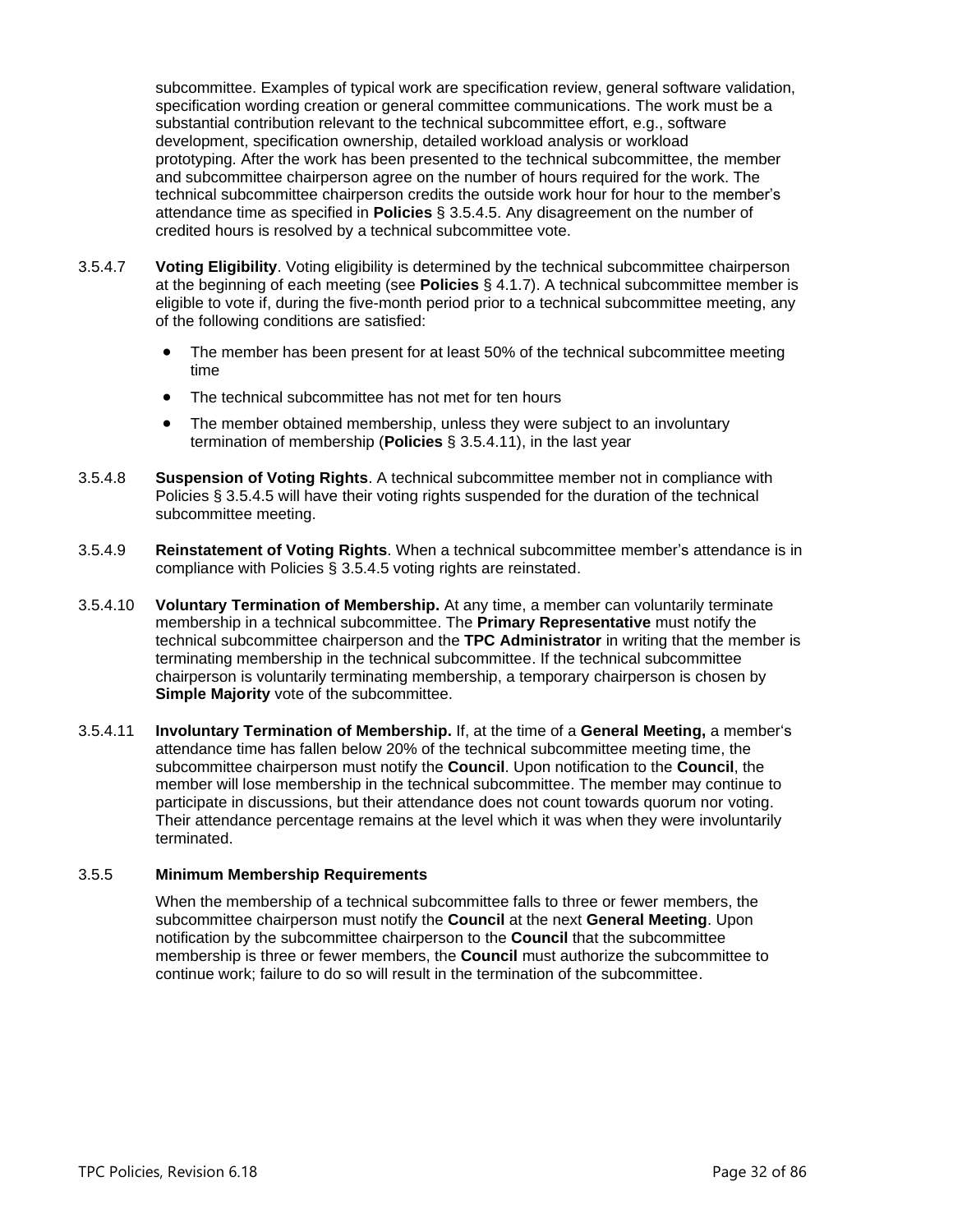# <span id="page-32-0"></span>**Meetings and Mail Ballots**

# <span id="page-32-1"></span>4.1 **Meetings**

# <span id="page-32-2"></span>4.1.1 **Attire**

Attire at all **TPC** meetings is informal.

# <span id="page-32-3"></span>4.1.2 **Meeting Forms**

**In-person Only**: Physical attendance by members at the designated location is required for purposes of establishing quorum and voting. Meeting time will be counted towards the meeting time requirements described in **Policies** § [3.1.4](#page-22-5) and **Policies** § [3.5.4.5.](#page-30-2)

**In-person With Remote Presence**: Physical attendance by members at the designated location is required for purposes of establishing quorum and voting. Members attending by remote presence will not count toward establishing quorum nor will be allowed to vote. Meeting time will be counted towards the meeting time requirements described in **Policies** § [3.1.4](#page-22-5) and **Policies** § [3.5.4.5](#page-30-2) provided all members can hear the discussions (through the use of telephone and/or video conference or similar communication equipment) and see the presentations (through the use of TPC approved web conferencing tools).

**Telephone/Video Conference**: All members must be able to hear and/or see one another (through the use of **TPC** provided telephone and/or video conference or similar communication equipment) for purposes of establishing quorum and voting. Meeting time will be counted towards the meeting time requirements described in **Policies** § [3.1.4](#page-22-5) and **Policies** § [3.5.4.5.](#page-30-2)

# <span id="page-32-4"></span>4.1.3 **Location**

The **TPC** will attempt to rotate **Annual Meeting**s and **General Technical Meeting**s between locations in the west, central, and east portions of the continental United States as well as international locations.

# <span id="page-32-5"></span>4.1.4 **Modifications to Meeting Schedule**

The **SC** may adjust the dates of a **General Meeting or General Technical Meeting**, without a vote by the **Council**, if the previously approved dates are no longer viable at the approved location.

The **SC** may not change the location of a **General Meeting** or **General Technical Meeting** without such change being approved by a **Simple Majority** of the **Council**.

The **SC** may change the meeting form, see **Policies** § [4.1.2,](#page-32-3) without a vote by the **Council**. Meeting form changes must not be made within 30-days of the scheduled meeting date, except in extenuating circumstances.

# <span id="page-32-6"></span>4.1.5 **Meeting Costs**

Travel, lodging, and all other costs associated with attendance at **TPC** meetings are the responsibility of the attendees. The **TPC** may, at the discretion of the **SC**, pay for some meetings expenses on an exceptional basis.

# <span id="page-32-7"></span>4.1.6 **Conduct of Meetings**

**Meetings** shall be conducted in accordance with documented **Bylaws** and **Policies**. In situations not covered by documented **Bylaws** and **Policies**, Robert's Rules of Order shall apply.

# <span id="page-32-8"></span>4.1.7 **Duties of the Chairperson**

This section refers to the duties and conduct of any chairperson elected within the **TPC**.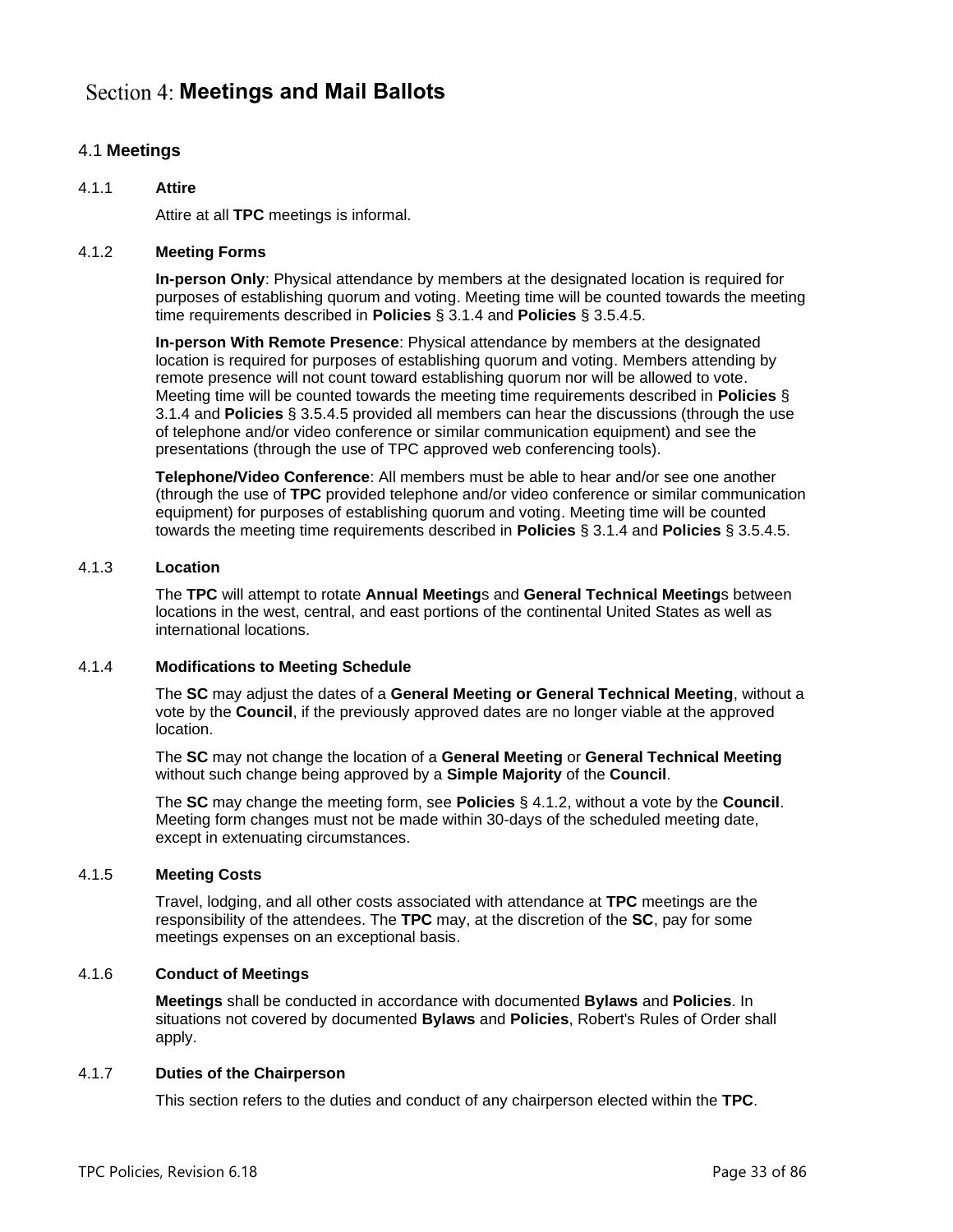- 4.1.7.1 **Participation of Chairperson in Discussion**. The chairperson must announce when they are placing themselves on the list of people to be recognized. If there are restrictions imposed on the number of times or length of time a person may speak on an issue, the chairperson must adhere to the same restrictions. The chairperson, and the **General Meeting** chairperson in particular, facilitates group discussion and should be very selective in participating in discussion.
- 4.1.7.2 **Motions from a Chairperson**. A chairperson, other than the chairperson of the **General Meeting**, may recognize themselves to make a motion, but should encourage the motions to come from the subcommittee. The chairperson of the **General Meeting** may not make a motion.
- 4.1.7.3 **Summary of Group Decisions**. The chairperson may summarize the decisions of the group to facilitate discussion in his role as chairperson.
- 4.1.7.4 **Voluntary Temporary Replacement of a Chairperson**. The chairperson may voluntarily step-down during discussion of an issue. The temporary replacement (chairperson pro tem) shall be nominated and elected by the group. The chairperson pro tem is elected by **Simple Majority**. In the event a run-off is necessary, the candidate with the fewest votes will be eliminated and the vote will be repeated. At the conclusion of the discussion of the issue, the chairperson pro tem will transfer the chairpersonship back to the normal group chairperson.
- 4.1.7.5 **Involuntary Temporary Replacement of a Chairperson**. The chairperson may be temporarily replaced by the group when there is a real or perceived conflict of interest by the chairperson in the issue being considered. This shall be a **Simple Majority** decision. The temporary replacement (chairperson pro tem) shall be nominated and elected by the group. The chairperson pro tem is elected by **Simple Majority**. In the event a run-off is necessary, the candidate with the fewest votes will be eliminated and the vote will be repeated. At the conclusion of the discussion of the issue, the chairperson pro tem will transfer the chairpersonship back to the normal group chairperson.

# <span id="page-33-0"></span>4.1.8 **Responsibilities of a Chairperson**

- 4.1.8.1 A technical subcommittee chairperson is responsible for the following, for each **Benchmark Standard** the subcommittee maintains:
	- Notify all members of the meeting schedule and agenda at least 24 hours prior to the meeting (**Policies** § [4.3.2\)](#page-34-4)
	- Determine, at the start of each meeting, the voting eligibility of all members based on the attendance rules (**Policies** § [3.5.4.5\)](#page-30-2)
	- Tracking meeting attendance and meeting time, in 30-minute increments (**Policies** § [3.5.4.5\)](#page-30-2)
	- Capture minutes of actions taken during the meeting
	- Meetings must use the **TPC** provided meeting facilities (i.e., telephone/videoconferencing provider, e.g., Zoom)
	- E-mail communications to the entire technical subcommittee must use the **TPC** mailing lists
	- Post minutes to the **Private Web Site** at least 48 hours prior to the next meeting
	- Manage the development cycle of **Benchmark Standard**s and/or **TPC-Provided Software** (**Policies** § [Section 5:\)](#page-41-0)
	- Manage source code and documentation via the **TPC**'s source code control system (e.g., GitHub)
	- Act upon requests from the **SC** and **Council** in a timely fashion
	- Provide **General Meeting** materials to the **TPC Administrator** no later than 24 hours after the conclusion of the **General Meeting**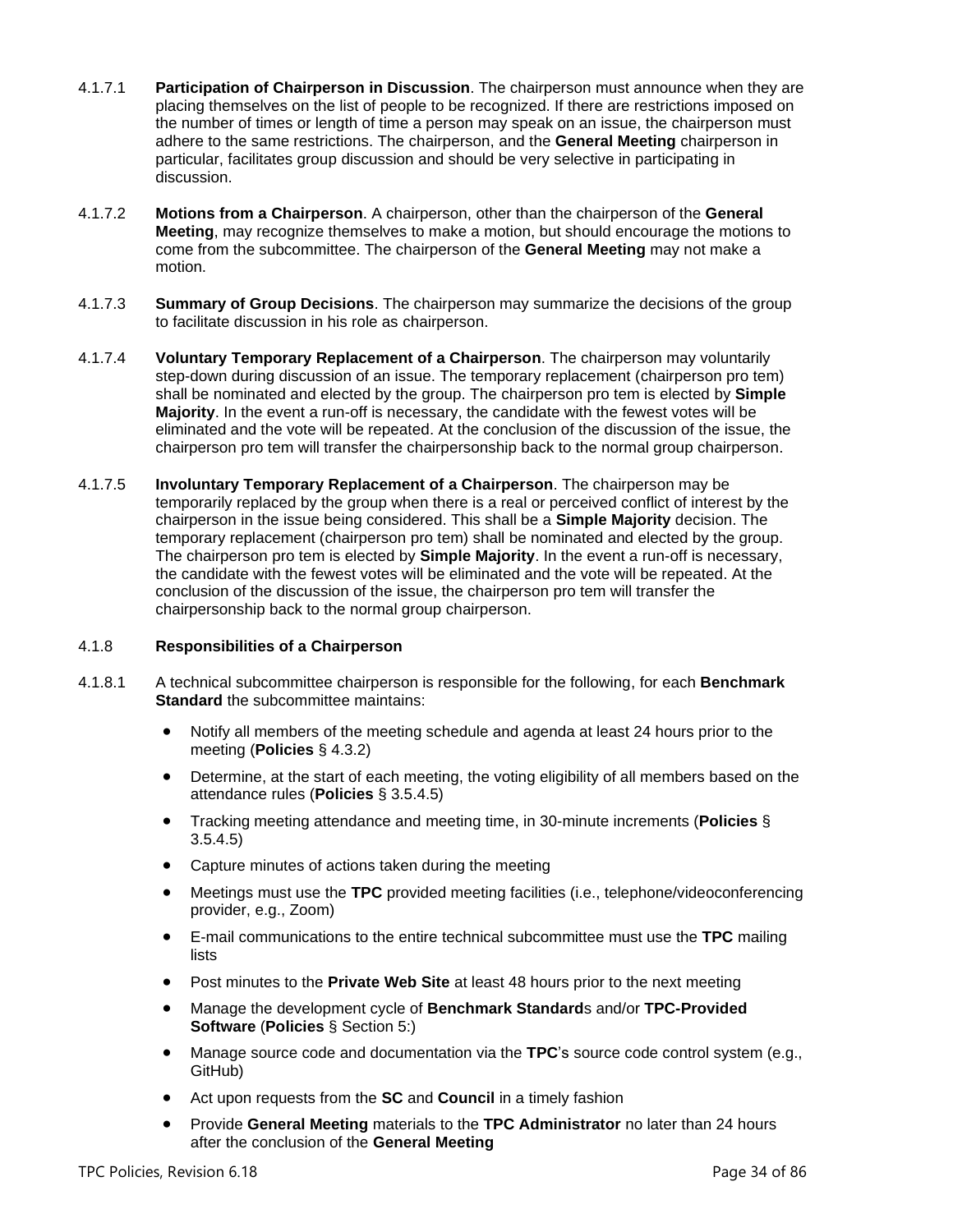- Produce collateral for the **PRC**, via benchmark status reports, for each **General Technical Meeting** and an extended benchmark status report in conjunction with every revision of a **Benchmark Standard** and/or **TPC-Provided Software**
- Develop, and maintain, at least 50 questions and answers to be used for an auditor exam
- Form and manage a **Pre-Publication Board** as needed (**Policies** § [Section 10:\)](#page-70-0)

# <span id="page-34-0"></span>4.2 **General Meetings**

# <span id="page-34-1"></span>4.2.1 **Frequency of General Meetings**

The time and location shall be determined and approved by a **Simple Majority** of the **Council**. In general, the **Council** will attempt to meet on a bimonthly schedule, after the **Annual Meeting**, with a minimum of four meetings each year and attempt to set the time and location at least six months in advance.

**Annual Meeting**s will be in-person meetings occurring in the first quarter of each calendar year. See **Bylaws** § 3.5(d)(i).

**Board Meeting**s will be held via video conference, see **Bylaws** § 3.5(d)(ii), following the **General Technical Meeting**s. **Member**s will be notified by the **Administrator** of the meeting date, time, and method of attendance as per **Bylaws** § 3.5(c).

Regardless of the above provisions, any action which is required by law, the **Bylaws**, or the Articles of Incorporation of the Corporation, to be taken at a meeting of the **Council** may be taken by telephone/video conference equipment by means of which all persons participating in the meeting can see and hear each other, and such participation in a meeting shall constitute attendance and presence in person at the meeting.

#### <span id="page-34-2"></span>4.2.2 **Meeting Minutes**

The **Administrator** is responsible for recording and posting the minutes of the **General Meetings**. Any written presentation, visual aid, or document presented by a **Member** at a **General Meeting** must be provided to the **Administrator** prior to presentation for inclusion in the meeting minutes. Any **Member** may request the exclusion of material from the minutes; a decision by the **Council** to exclude material from the minutes shall be determined by a **Simple Majority** vote. Adobe Acrobat PDF and HTML are common formats for exchange of such documents; however, arrangements can be made with the administrator for alternate formats such as Microsoft PowerPoint, if convenient for both parties. Materials updated during the presentation must also be provided by the end of the meeting.

# <span id="page-34-3"></span>4.3 **General Technical, Standing Committee, and Technical Subcommittee Meetings**

4.3.1 The chairperson of the **Standing Committee**/technical subcommittee is responsible for notifying the members of the meeting schedule and which form, see **Policies** § [4.1.2](#page-32-3) the meeting will use.

# <span id="page-34-4"></span>4.3.2 **Frequency**

The time and location of the **General Technical Meeting**s shall be determined and approved by a **Simple Majority** of the **Counci**l. In general, the **Council** will attempt to hold **General Technical Meeting**s on a bimonthly schedule, after the **Annual Meeting**, with a minimum of four meetings each year and attempt to set the time and location at least six months in advance.

A **General Technical Meeting** will be held in the first quarter of each calendar year and be colocated with the **Annual Meeting**.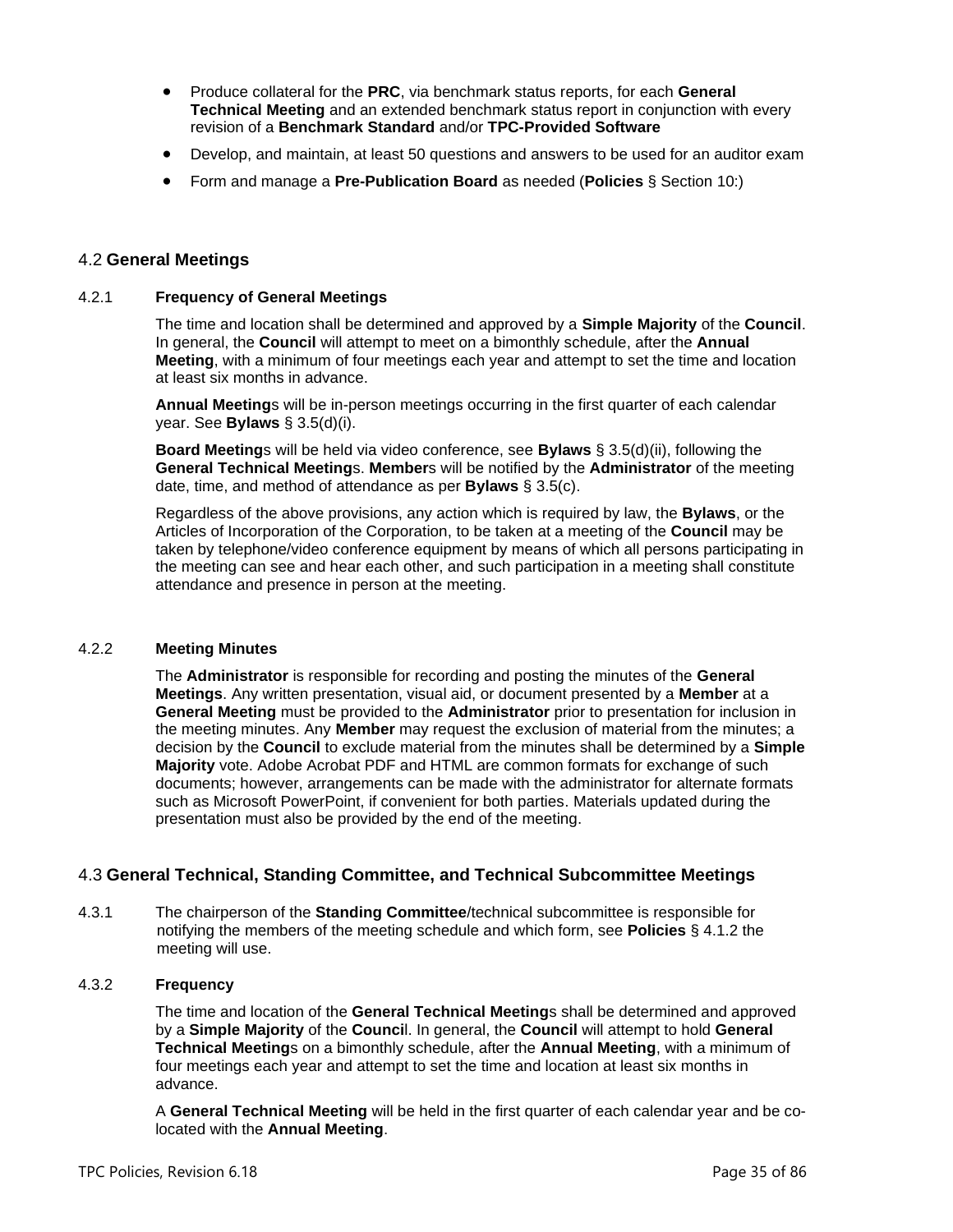All other **Standing Committee** and technical subcommittee meeting frequencies are dependent on the workload requirements of each **Standing Committee** and technical subcommittee.

- The **Steering Committee** regular video conference meetings will be scheduled every week, or as necessary to meet the current workload requirements.
- The **TAB** regular video conference meetings will be scheduled semiweekly, or as necessary to meet the current workload requirements
- The **PRC** regular video conference meetings will be scheduled every two weeks, or as necessary to meet the current workload requirements
- Technical subcommittee regular telephone/video conferences will be scheduled every week, or as necessary to meet the current workload requirements.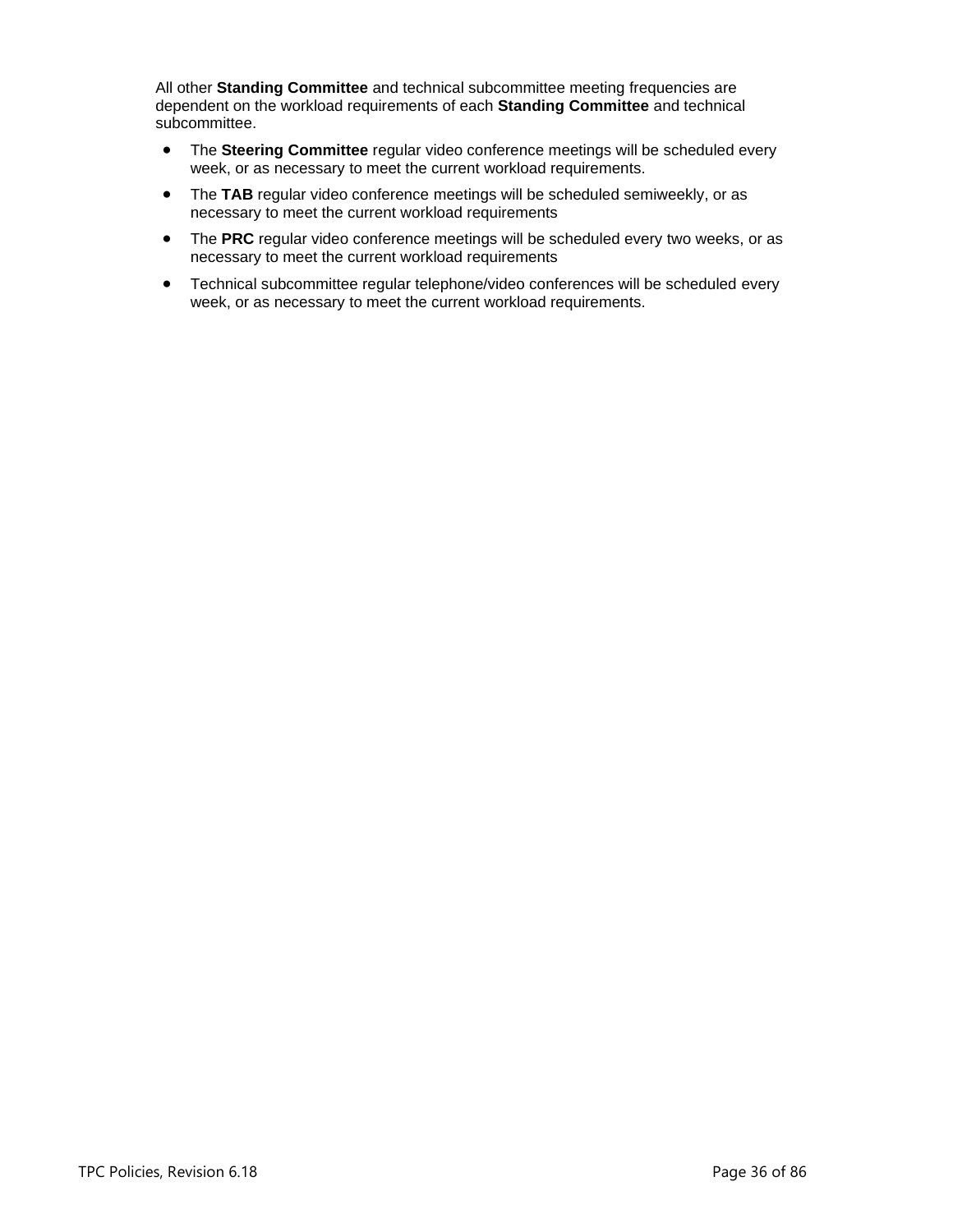# <span id="page-36-1"></span>4.4 **Voting Rules at General Meetings**

The following voting rules shall apply at a **General Meeting**:

| <b>Motion Pertains To</b>                                                                       | <b>Voting Rule</b>                                                 | Reference                                        |
|-------------------------------------------------------------------------------------------------|--------------------------------------------------------------------|--------------------------------------------------|
| election of individuals to<br><b>Standing Committees</b>                                        | Candidates receiving most votes,<br>but at least a Simple Majority | Policies $\S$ 3.1.2                              |
| approval of members on<br><b>Technical Subcommittees</b>                                        | <b>Simple Majority</b>                                             | Policies $\S 3.5.3$                              |
| election of chairperson for<br><b>Standing Committees and</b><br><b>Technical Subcommittees</b> | <b>Simple Majority</b>                                             | Policies $\S$ 3.1.2 and<br>Policies $\S$ 3.5.1.6 |
| time and location of General<br><b>Meetings</b>                                                 | <b>Simple Majority</b>                                             | Policies $\S$ 4.1                                |
| revocation of <b>Auditor</b><br>certification                                                   | <b>Simple Majority</b>                                             | Policies $\S$ 9.3.5                              |
| non-compliance of a Result                                                                      | <b>Simple Majority</b>                                             | Bylaws $\S$ 3.5 (f)                              |
| policy violation                                                                                | <b>Simple Majority</b>                                             | <b>Bylaws</b> $\S$ 3.5 (f)                       |
| exclusion of presentation<br>material from meeting<br>minutes                                   | <b>Simple Majority</b>                                             | Policies $\S$ 4.2.2                              |
| authorization for a Mail<br><b>Ballot</b>                                                       | <b>Simple Majority</b>                                             | Policies $\S$ 4.5.1.1                            |
| All other motions                                                                               | Two-thirds as defined as a<br><b>Super Majority in Bylaws</b>      | Bylaws $\S$ 3.5 (f)                              |

For convenience, the following definitions are included from **Bylaws** § 3.5 (f):

A **Super Majority** is defined as two-thirds of the **Director**s present and voting, excluding abstentions. A **Simple Majority** is defined as greater than 50% of **Director**s present and voting. Except as otherwise provided in the Articles, in these Bylaws, or by law, every act or decision done or made by a **Super Majority** at a meeting duly held at which a quorum is present is the act of the Board.

#### 4.5 **Mail Ballots**

Certain decisions require a **Mail Ballot**, specifically: adoption of a **TPC-Enterprise Benchmark Standard** (**Policies** § [11.3.1\)](#page-73-0) or a major revision to a **TPC-Enterprise** standard (**Policies** § [11.3.1\)](#page-73-0), amendment of the **Bylaws** (**Bylaws** § 6.4), and expulsion of a member (**Policies** § [2.6.4\)](#page-20-0). Other decisions may be put to a **Mail Ballot**, at the discretion of the **Council**.

### 4.5.1 **Process for Conducting a Mail Ballot**

<span id="page-36-0"></span>4.5.1.1 **Authorization.** A **Mail Ballot** is authorized by a **Simple Majority** of the **Council**. The **Council** motion to authorize a mail ballot must include the complete and final text of the ballot in accordance with **Policies** § [4.5.1.4.](#page-38-0)

#### 4.5.1.2 **Eligibility**

4.5.1.2.1 Eligibility for a **Mail Ballot** for a **Bylaws** amendment is specified in **Bylaws** § 6.4. The number of votes needed to approve a **Mail Ballot** is relative to the number of eligible **Directors** at the time the ballot is authorized and does not change after that.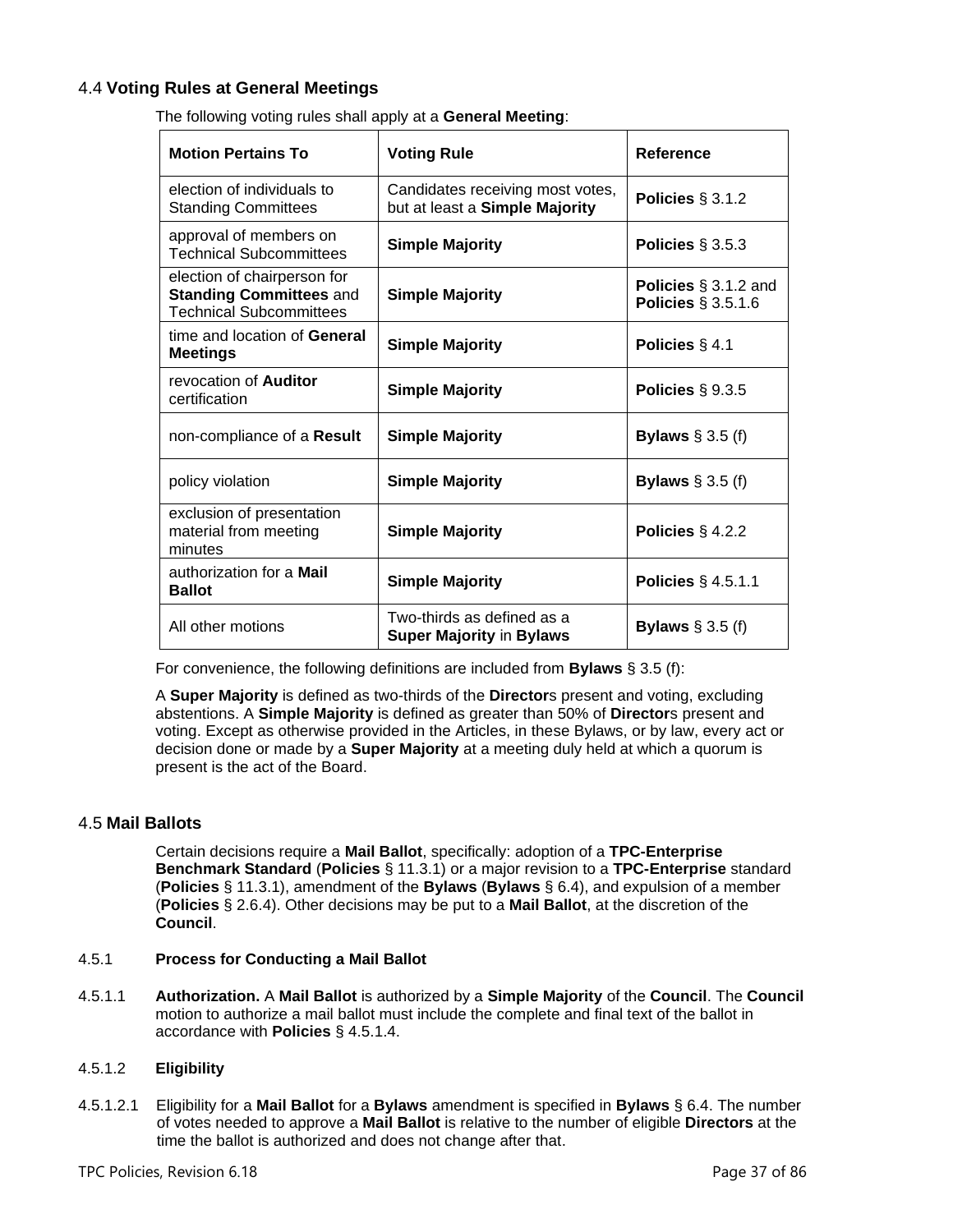- 4.5.1.2.2 Eligibility for a **Mail Ballot** other than a **Bylaws** amendment is dependent on a **Directors** attendance at the **General Meetings**. A **Director** must be present for at least 50% of all **General Meetings** during the 12-month period prior to the **General Meeting** in which the **Council** authorizes a **Mail Ballot** to be eligible to vote in the **Mail Ballot**. For **Director**s who have not been a **TPC Member** for at least 12 months, they must be present for a minimum of two **General Meetings** and at least 50% of all **General Meetings** since they obtained membership. The number of votes needed to approve a **Mail Ballot** is relative to the number of eligible **Directors** at the time the ballot is authorized and does not change after that.
- 4.5.1.3 **Distribution.** The **Administrator** shall **distribute** the **Mail Ballot** in written form to the **Primary Representatives** of all **Directors** within seven days of authorization. In addition, the **Mail Ballot** shall be posted on the **Private Web Site.**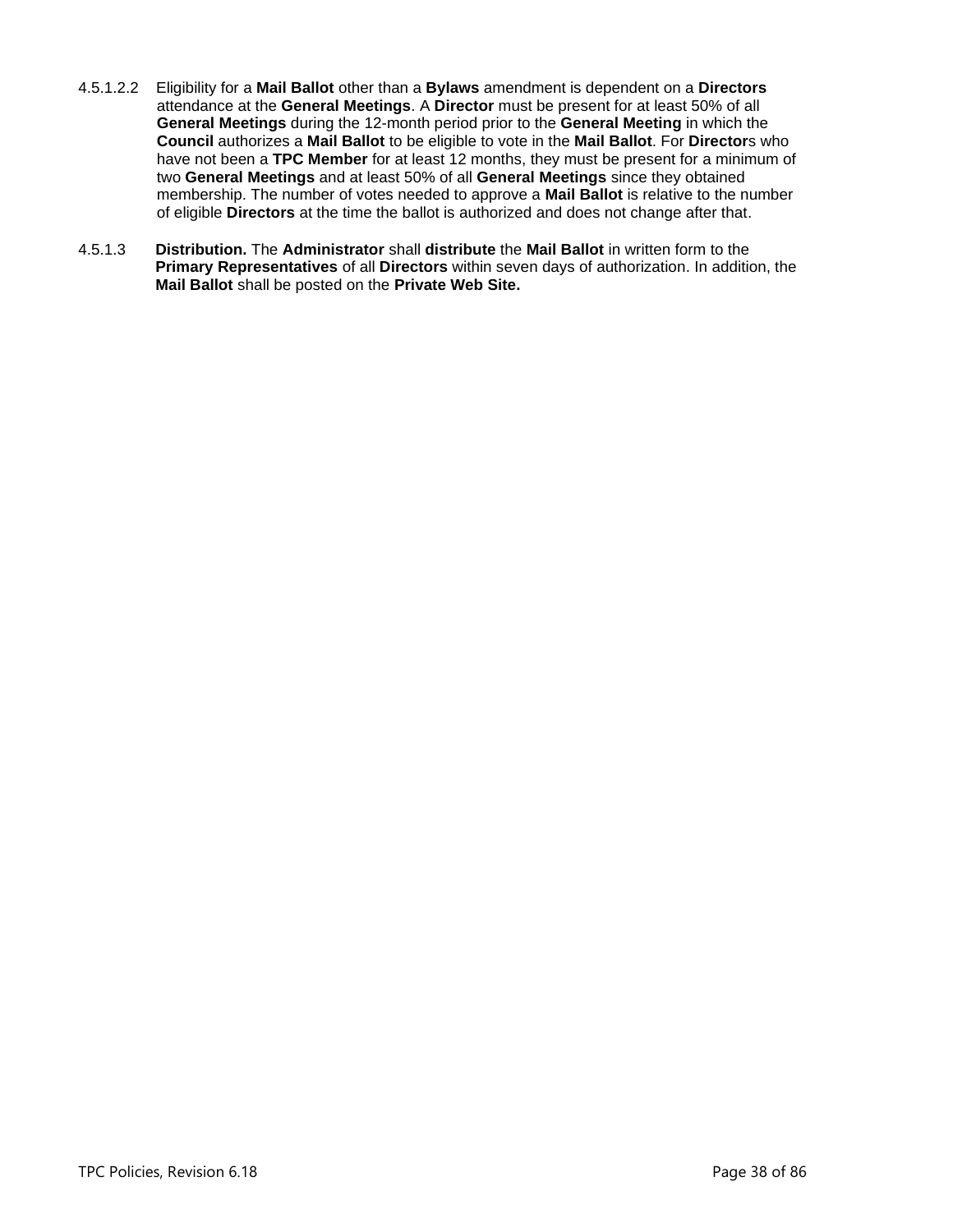<span id="page-38-0"></span>4.5.1.4 **Format**. A **Mail Ballot** shall follow the form and structure shown below.

| <b>TPC Mail Ballot</b>                                                                                                                                                                                                                                                                                                                                                          |                                                                                                                                                                                                |  |  |  |
|---------------------------------------------------------------------------------------------------------------------------------------------------------------------------------------------------------------------------------------------------------------------------------------------------------------------------------------------------------------------------------|------------------------------------------------------------------------------------------------------------------------------------------------------------------------------------------------|--|--|--|
| Title of ballot measure:                                                                                                                                                                                                                                                                                                                                                        | <title></title>                                                                                                                                                                                |  |  |  |
| <b>Purpose of Mail Ballot:</b>                                                                                                                                                                                                                                                                                                                                                  |                                                                                                                                                                                                |  |  |  |
| Adoption of a New Standard<br>П<br>Adoption of a Major Revision to an existing Standard<br>П<br>Amendment of the Bylaws<br>П<br><b>Expulsion of a Member</b><br>П<br>Other: < describe purpose if not one of the above choices><br>П                                                                                                                                            |                                                                                                                                                                                                |  |  |  |
| <b>Question:</b>                                                                                                                                                                                                                                                                                                                                                                | <question be="" being="" in<br="" membership;="" must="" put="" the="" to="">the form of a yes or no question&gt;</question>                                                                   |  |  |  |
| Date authorized:                                                                                                                                                                                                                                                                                                                                                                | <b>Month Day, Year</b>                                                                                                                                                                         |  |  |  |
|                                                                                                                                                                                                                                                                                                                                                                                 | Month Day, Year, 11:59PM Pacific Civil Time                                                                                                                                                    |  |  |  |
| Voting closes at:                                                                                                                                                                                                                                                                                                                                                               | (Comment: for Adoption or Revision of a Standard, voting<br>will close early when at least two-thirds of eligible<br>members have voted in favor or more than one-third have<br>voted against) |  |  |  |
| <b>Number of Members</b><br>eligible to vote:                                                                                                                                                                                                                                                                                                                                   | $\le$ number $\ge$                                                                                                                                                                             |  |  |  |
| <b>Number of votes</b><br>required for ballot to<br>be valid:                                                                                                                                                                                                                                                                                                                   | <number><br/>- or -<br/>"<math>N/A</math>"<br/>(See Policies <math>\S</math> 4.5.2)</number>                                                                                                   |  |  |  |
| <b>Number of YES votes</b><br>needed for approval:                                                                                                                                                                                                                                                                                                                              | <number><br/><math>-</math> or <math>-</math><br/>"two-thirds of votes cast"<br/>(See Policies § 4.5.2)</number>                                                                               |  |  |  |
| <b>Members eligible to</b><br>vote:                                                                                                                                                                                                                                                                                                                                             | <list all="" eligible="" members="" of="" to="" vote=""></list>                                                                                                                                |  |  |  |
| <b>Voting Form</b>                                                                                                                                                                                                                                                                                                                                                              |                                                                                                                                                                                                |  |  |  |
| To cast your ballot, complete the following and send to the TPC administrator.<br>TPC Member _______________________ votes _________<br>(YES / NO / ABSTAIN) on the Mail Ballot titled " <title>".<br/><b>Signature of Primary Representative:</b><br/>(if sent by email, signature is replaced by sending from<br/>primary rep's email account on record with the TPC)</title> |                                                                                                                                                                                                |  |  |  |
|                                                                                                                                                                                                                                                                                                                                                                                 |                                                                                                                                                                                                |  |  |  |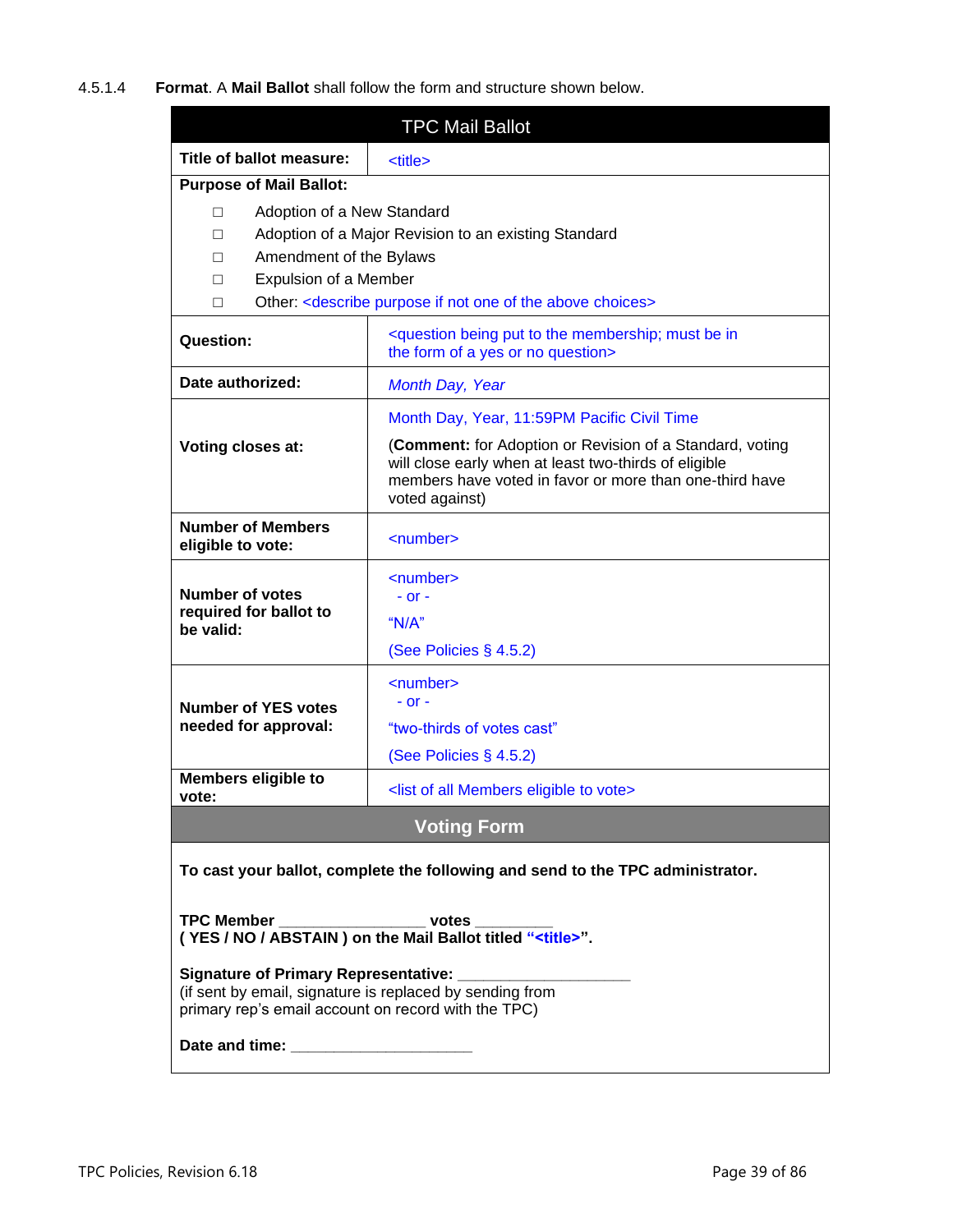- 4.5.1.5 **Voting.** Votes must be cast in written form, including, but not limited to, hard copy, fax, or email. Votes must be received by the **Administrator** before the closing date and time specified in the ballot. Votes must be cast by the **Primary Representative**. In the case of hard copy or fax, the ballot must be signed. In the case of email, the ballot must be sent from the **Primary Representative**'s email account on record with the TPC. A **Primary Representative** may change his company's vote at any time before the ballot closes by submitting another ballot. The **Director**'s vote will be based on the last valid ballot submitted. The **Administrator** will acknowledge receipt of each vote cast by the end of the next business day by sending an email to the **Primary Representative** indicating how the ballot was cast or that there was a problem with the ballot that invalidated it.
- 4.5.1.6 **Confidentiality.** Prior to the vote closing, certain information is secret; specifically, who has voted, how they have voted, and the current tally shall be kept secret by the **Administrator**. Other information is not secret; specifically, the total number of qualified ballots received is not secret and shall be made available upon request and posted on the **Private Web Site**.
- 4.5.1.7 **Certification.** The results for a **Mail Ballot** are certified by the **SC**. After the vote closes, the **Administrator** shall announce the results, including how each **Director** voted, to **All Members**. Any **Director** who believes that his vote was incorrectly recorded may file a protest with the **SC**. A protest must be filed within seven days of the announcement of the results. The **SC** will resolve protests by examining the record of ballots. The **SC** will certify the **Mail Ballot** results as soon as practical after the protest period ends. Once certified by the **SC**, the **Mail Ballot** result is final. The **SC** will inform **All Members** of the final result once it is certified.

| <b>Mail Ballot</b><br><b>Pertains To</b>                            | Time to respond<br>to mail ballot                                                         | Responses needed<br>for ballot to be valid                                                                    | Votes needed to<br>pass                                                                                     |
|---------------------------------------------------------------------|-------------------------------------------------------------------------------------------|---------------------------------------------------------------------------------------------------------------|-------------------------------------------------------------------------------------------------------------|
| Expulsion                                                           | 30 days (Policies<br>$§$ 2.6.5)                                                           | N/A                                                                                                           | Two-thirds of the<br><b>Directors</b><br>(Policies $\S$ 2.6.5)                                              |
| Approval of TPC-<br><b>Enterprise standard</b><br>or major revision | As soon as votes<br>are decisive, but<br>not more than 60<br>days. (Policies §<br>11.3.1) | Two-thirds of the<br>eligible Directors<br>( <b>Policies</b> § 11.3.1)                                        | Two-thirds of those<br>submitting a ballot<br>( <b>Policies</b> § 11.3.1)                                   |
| Amendment of<br><b>Bylaws</b>                                       | As specified by<br>the Council                                                            | N/A                                                                                                           | Two-thirds of the<br><b>Directors</b><br>(Bylaws $\S 6.4$ )                                                 |
| Any other matter                                                    | As specified by<br>the Council                                                            | As specified by the<br><b>Council, but not less</b><br>than quorum for a<br>meeting. (Bylaws $\S$ 3.5<br>(e)) | As specified by the<br><b>Council, but not</b><br>less than the<br>thresholds set in<br>Policies $\S 4.4$ . |

<span id="page-39-0"></span>4.5.2 The following table summarizes the timeline and voting thresholds for **Mail Ballots**:

# 4.6 **Calendar of Recurring Events**

Following is the calendar of the **TPC** recurring events. These periodic events are collected here for ease of reference; in case of a conflict precedence is given to the referenced clauses: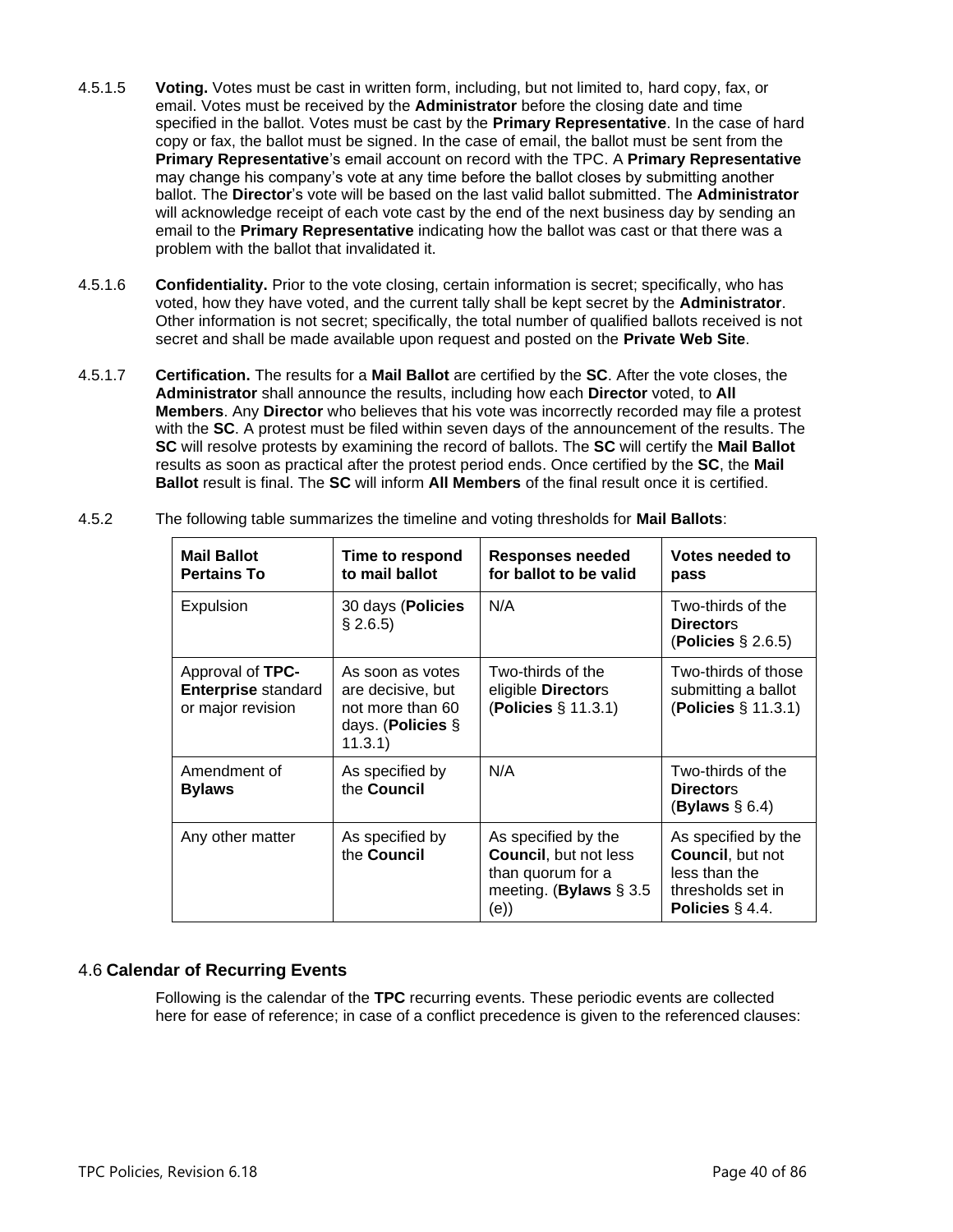| Event                                                                                | Due Date or Frequency                                          | <b>Calendar Date</b>         | Reference                 |
|--------------------------------------------------------------------------------------|----------------------------------------------------------------|------------------------------|---------------------------|
| Election of individuals to<br><b>Standing Committees</b>                             | <b>Annual Meeting of the</b><br>calendar year                  | <b>Typically February</b>    | Policies $\S 3.1.1$       |
| Annual budget                                                                        | Before the dues are set<br>and <b>Members</b> notified         | October meeting              | Policies $\S 2.1.1$       |
| Annual report                                                                        | No more than 120 days<br>after the close of the<br>fiscal year | May 30*                      | Bylaws $\S$ 5.2           |
| Statement of transaction<br>or indemnification                                       | With annual report                                             | May 30*                      | Bylaws $\S$ 5.3           |
| Dues notification                                                                    | 60 days before the end of<br>the calendar year                 | November 1                   | Policies $\S$ 2.1.1       |
| Written subcommittee<br>Report                                                       | Final General Meeting of<br>the calendar year                  | <b>Typically</b><br>December | Policies $\S$ 3.2.2.2     |
| Annual direction statement<br>and implementation plans                               | By the end of the<br>calendar year                             | December 31                  | <b>Policies § 3.2.2.1</b> |
| <b>Notification</b> of the<br><b>Members' right to receive</b><br>a financial report | Annually                                                       | December 31                  | Bylaws $\S$ 5.2           |
| Time and location of each<br><b>General Meeting</b>                                  | At least six months in<br>advance                              |                              | Policies $\S$ 4.1         |

assumes close occurs at the end of the fiscal year on December 31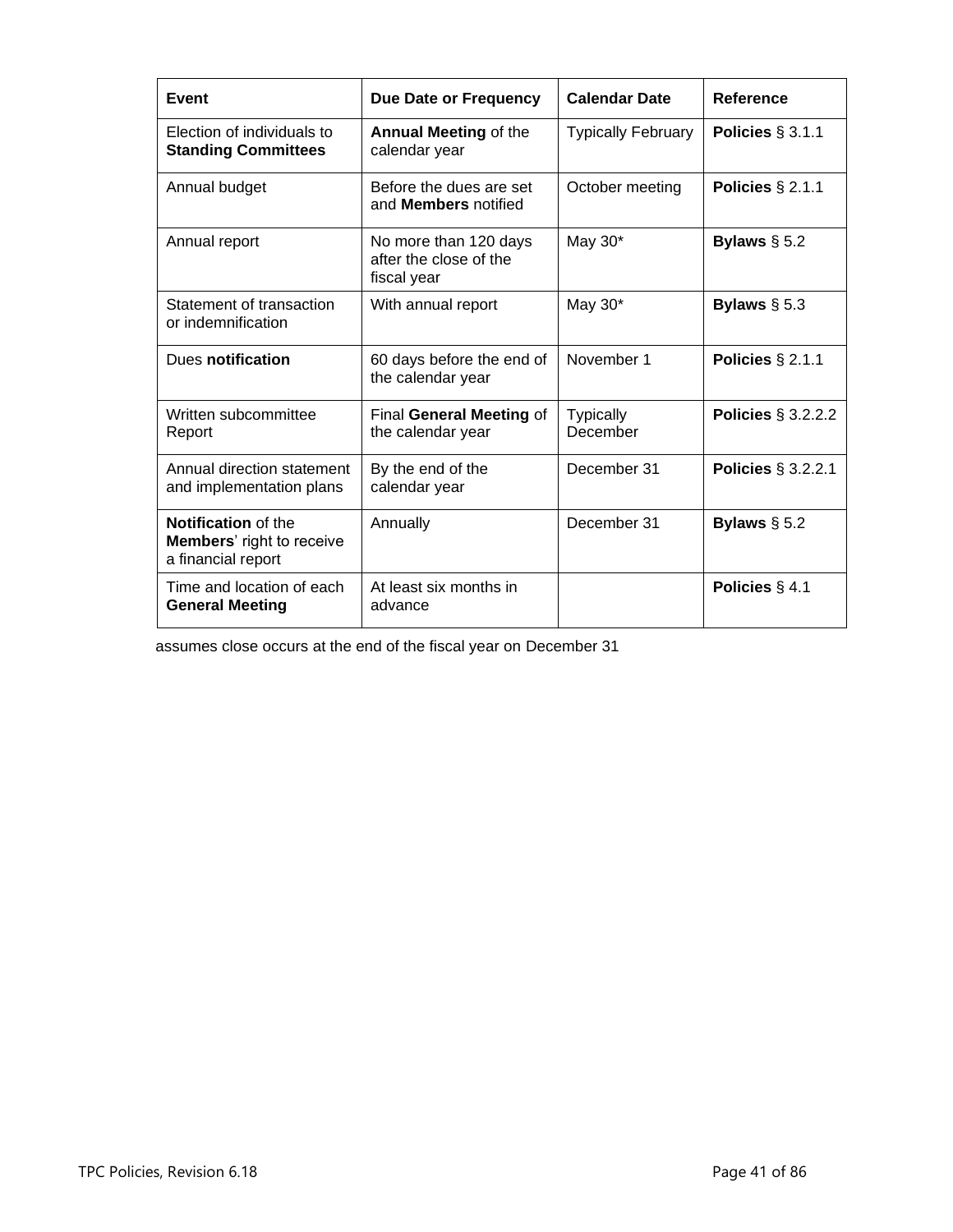# **Section 5: Benchmark Standards and TPC-Provided Software**

## 5.1 **Benchmark Class**

A **Benchmark Class** is a set of **Benchmark Standards** that have the same characteristics **Policies** § [5.1.1.](#page-41-0) The characteristics of the **Benchmark Classes** approved by the TPC are set forth in the **TPC Policies**. The addition, removal or modification of a **Benchmark Class** occurs with the approval of the changes to the **TPC Policies** in accordance with **Policies** § [4.4.](#page-36-1)

#### <span id="page-41-0"></span>5.1.1 **Benchmark Class Characteristics**

- 5.1.1.1 **Performance Metrics**: The minimum required performance metrics reported by the **Benchmark Standards**. Additional optional performance metrics may be specified for the **Benchmark Class** by creating a **Benchmark Standard** for the optional metrics.
- 5.1.1.2 **Validation Requirements**: The minimum required validation of the benchmark result as defined by the **Benchmark Standards** in the **Benchmark Class**. The validation may be a formal third-party audit or as simple as the review of a log file.
- 5.1.1.3 **Disclosure Documentation Requirements**: The minimum required documentation for the disclosure of the benchmark result for the **Benchmark Standards** in the **Benchmark Class**.
- 5.1.1.4 **Benchmark Deliverables**: The minimum required deliverables to be created by the **Benchmark Subcommittees**.
- 5.1.1.5 **Benchmark Development Process**: The minimum required process for the creation of a **Benchmark Standard**.
- 5.1.1.6 **Voting Rules**: The minimum required voting rules for the Benchmark Development process.
- 5.1.1.7 **Benchmark Submission Rules**: The minimum required process for submission of a **Benchmark Standard Result** to the **TPC**.
- 5.1.1.8 **Benchmark Acceptance Rules**: The minimum required process for acceptance of a **Benchmark Standard Result** by the **TPC** members.
- 5.1.1.9 **Benchmark Fair Use Rules**: The minimum required rules for using a **Benchmark Standard Result** in public information.

### 5.2 **Benchmark Standard**

At a minimum, a **Benchmark Standard** is a specification that describes the benchmark requirements sufficiently for a **Test Sponsor** to run the benchmark and submit a result to the TPC. A **Benchmark Class** may require that the **Benchmark Standard** use **TPC-Provided Software**.

- 5.2.1 **Name:** The name of any benchmark standard shall begin with the letters "TPC" to clearly identify the standard as belonging to the Transaction Processing Performance Council. A suffix is then added to uniquely identify the **TPC Benchmark Class** and **Benchmark Standard**.
- 5.2.2 **Version:** The first version of a **Benchmark Standard** is Version 1.0.0. New versions of a **Benchmark Standard** will use the versioning methodology defined in **Policies** § [5.3.](#page-42-0)
- 5.2.3 **Class:** All **Benchmark Standard**s must identify the **Benchmark Class** governing the **Benchmark Standard**.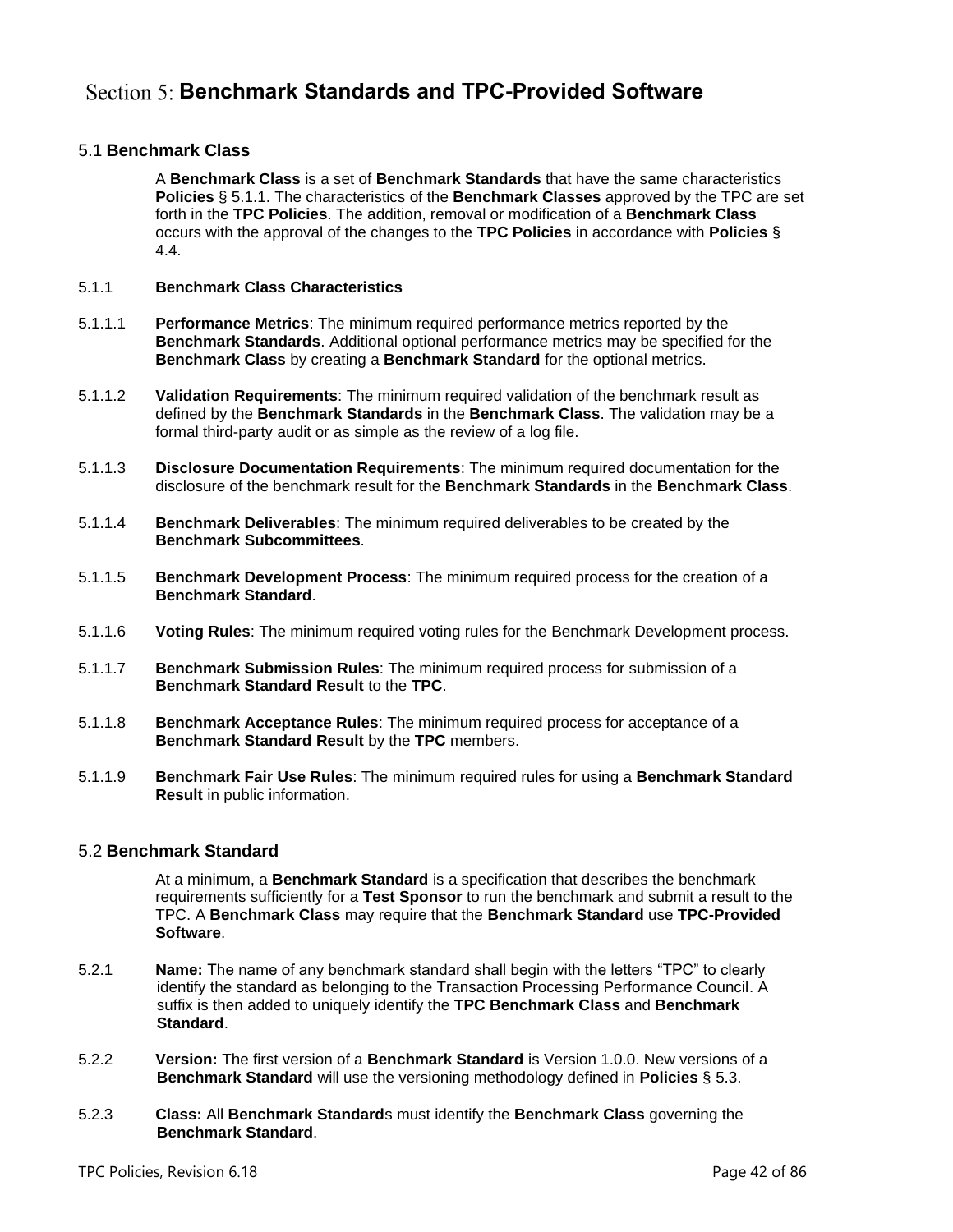# <span id="page-42-0"></span>5.3 **TPC-Provided Software**

**TPC-Provided Software** may implement full or partial functionality of a **Specification** or may implement functionality independent of a **Specification**.

- 5.3.1 **Name:** The name of any **TPC-Provided Software** that is required by a **Specification** shall contain the suffix of the standard (See **Policies** § 5.2.1). There is no naming convention for **TPC-Provided Software** that is independent of a **Specification**.
- 5.3.2 **Version:** The first version of **TPC-Provided Software** is Version 1.0.0. New versions of **TPC-Provided Software** will use the versioning methodology defined in **Policies** § [13.4.](#page-84-0)

## 5.4 **Revisions to a TPC Benchmark Standard or TPC-Provided Software**

**Results** on different versions of a **TPC Benchmark Standard** are considered comparable unless prohibited by **Policies** § [5.4.2.3](#page-43-0) or if the **Council** stipulates to the contrary. If the **Council** stipulates that **Result**s on a new version are not comparable to **Result**s on an older version, the **Council** will also stipulate any restrictions for publicly comparing older version **Result**s with newer version **Resul**ts.

- 5.4.1 If a **Specification** requires the use of **TPC-Provided Software**, the **TPC-Provided Software** must use the same major, minor, and third-tier version numbering as the **Specification** and the major and minor version numbers must match for a published result.
- 5.4.2 There are three types of revisions:
- <span id="page-42-2"></span>5.4.2.1 **Third Tier Revision**. Third tier changes are only those changes that clarify some confusing or ambiguous area of the **Specification** but do not change the workload or **Specification's** intent or meaning. A new version with third tier revisions is denoted by incrementing the value in the second decimal place after the major version number. For example, a third tier revision to Version 1.2.3 is Version 1.2.4. Third tier revisions include the following:
	- Insignificant editorial changes (i.e., changes that don't change the meaning of the specification, or the implementation of **TPC-Provided Source Code**)
	- **TAB** interpretations
	- Critical logic or portability fixes to **TPC-Provided Source Code**. Examples include new query variants (such as those used in TPC-H and TPC-DS), configuration files (to support new platforms, operating systems, compilers, or data managers), or corrections to program logic that are required to produce a valid benchmark **Result**.

Voting rules for the acceptance of a **Third Tier Revision** of a **Benchmark Standard** are specified in the **Benchmark Class** requirements.

- <span id="page-42-1"></span>5.4.2.2 **Minor Revision**. Minor revision changes are those which alter the workload, intent, and/or meaning of the **Specification** and/or **TPC-Provided Source Code**, but in such a way that new **Result**s are still comparable to the prior version. A change is defined as "minor" or "major" depending on whether the **Result**s are comparable with the older version of the **Specification**. A new version with minor revision changes is denoted by incrementing the value in the first decimal place after the major version number and setting lower order positions to zero. For example, a minor revision to Version 1.2.3 is Version 1.3.0. Minor revisions include the following:
	- Changes to the **Specification** that have an impact on how **Test Sponsors** implement the benchmark
	- Changes to the **TPC-Provided Source Code** that affects the behavior or functionality of the benchmark
	- Changes to the **Specification** or **TPC-Provided Source Code** that affects the audit, disclosure, reporting, and/or pricing requirements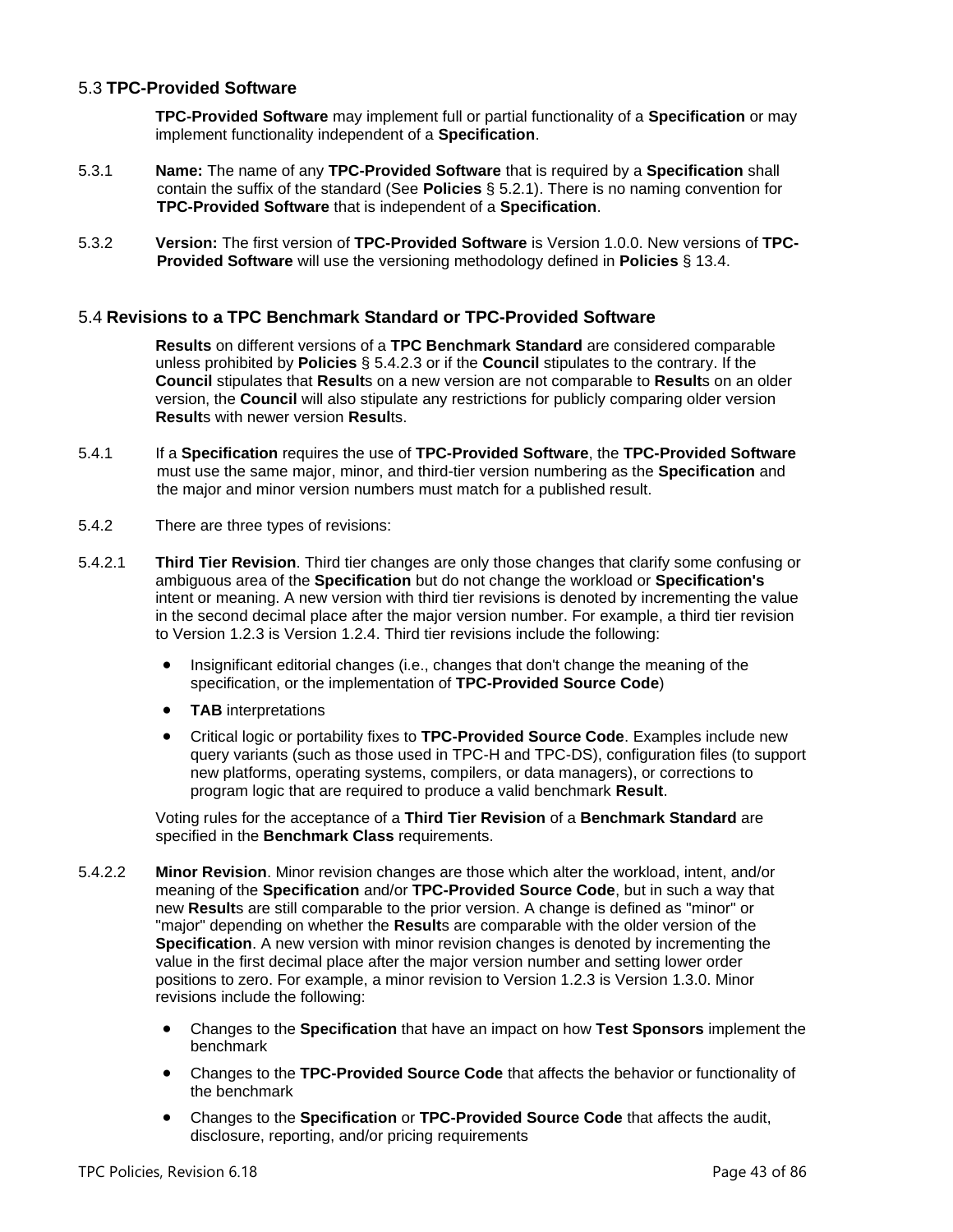Voting rules for the acceptance of a **Minor Revision** of a **Benchmark Standard** are specified in the **Benchmark Class** requirements.

<span id="page-43-0"></span>5.4.2.3 **Major Revision**. Major revision changes are those which are so significant to the workload or intent of the **Specification** as to make **Result**s from this new version non-comparable with the older version. A new version with major revision changes is denoted by incrementing the value in the leftmost position of the version number and setting lower order positions to zero. For example, a major revision to Version 1.2.3 is Version 2.0.0.

> Voting rules for the acceptance of a **Major Revision** of a **Benchmark Standard** are specified in the **Benchmark Class** requirements.

- 5.4.3 **Distribution**. Changes to a **TPC** specification are to be **posted** to the **Web Site** and **All Members**, **Auditors**, and benchmark subscribers notified.
- 5.4.4 **Summary of Changes**. Each revision to a **Specification** must include a summary of the changes from the prior revision. This summary must include the clause numbers of all clauses added, removed, or modified, with exceptions made for redefined terms and formatting changes.

### 5.4.5 **Obsolescence of Benchmark Standards**

#### 5.4.5.1 **Obsolescence of Older Versions of a Benchmark Standard**

For some period of time an older version of a **Benchmark Standard** and a new version of the **Benchmark Standard** will co-exist. The time period and voting rules to obsolete the older version of the **Benchmark Standard** are specified in the **Benchmark Class Requirements**. Once a version of a **Benchmark Standard** is deemed to be obsolete, no further **Result**s may be published using that version of the **Benchmark Standard**.

#### 5.4.5.2 **Obsolescence of a Benchmark Standard**

The requirements and voting rules to obsolete the **Benchmark Standard** are specified in the **Benchmark Class Requirements**. Once a **Benchmark Standard** is deemed to be obsolete, no further **Result**s may be published using that **Benchmark Standard**.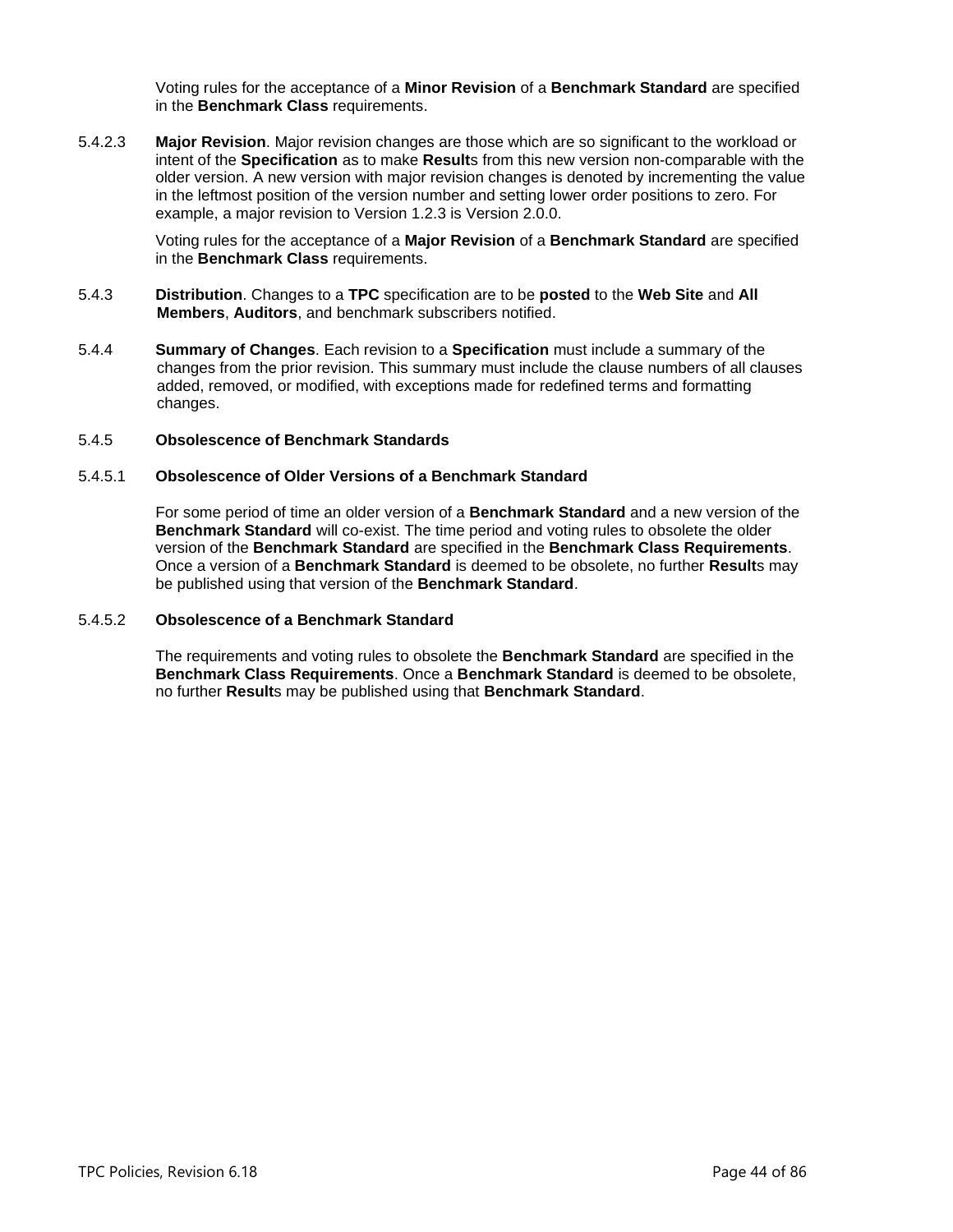# **Section 6: Results Publishing**

## 6.1 **Test Sponsor**

The **Test Sponsor** is the company officially submitting the **Result** and will be charged the **Filing Fee**. The **Test Sponsor** is responsible for maintaining the **Result** with any necessary updates or corrections. The **Test Sponsor** is also the name used to identify the **Result**. Only the **Test Sponsor** can withdraw a **Result**, unless withdrawn by the **Administrator** based on a decision of the **Council**.

## 6.2 **Reporting Processor Information**

All benchmark **Specifications** must require disclosure of the number of **Cores**, **Processors**, and **Processor Threads** in the **Executive Summary** and/or the **FDR**. The reporting must use the following rules.

- 6.2.1 **Core**. **Execution Unit** that is capable of running one or more **Processor Threads**. If a hardware unit can run more than one concurrent **Processor Thread** without requiring the **Processor Threads** to share execution resources, it is more than one **Core**. It may rely on other "assist" units, such as cache, hardware accelerators, and the like - some or all of which may be shared by multiple **Cores**. The reported number of **Cores** must be the number of **Cores** that are enabled for the benchmark.
- 6.2.2 **Execution Unit**. The electronic circuits necessary to implement the semantics of all possible instructions in a computer architecture.
- 6.2.3 **Processor**. A component that contains one or more **Cores**. The number of processors claimed by the **Test Sponsor** must be consistent with the way the product is represented in the **Test Sponsor's** marketing collateral, including that which is not related to **TPC** benchmark **Result**s. The reported number of processors must be the number of processors that are enabled for the benchmark.
- 6.2.4 **Processor Thread**. The hardware necessary to maintain the state of a **Software Thread**. The reported number of processor threads must be the number of concurrent processor threads that are enabled for the benchmark.
- 6.2.5 **Software Thread**. An instruction sequence that performs operations within an address space and is scheduled by software.

### 6.3 **Pre-Publication Certification**

Before a **Result** can be added to the **TPC Results List** (**Policies** § [6.4.1\)](#page-45-0), the **Result** must be certified to be compliant with the spirit and letter of the **Benchmark Standard** by either a **TPC** certified **Auditor** (**Policies** § [9.3\)](#page-63-0) or by a **Pre-Publication Board** (**Policies** § [10.2\)](#page-70-0). The **Benchmark Class** determines the pre-publication certification requirements.

6.3.1 If a **Benchmark Standard** references an **Umbrella Specification**, the pre-publication certification requirements of the **Umbrella Specification** supersede the **Benchmark Standard** pre-publication certification requirements for the benchmark **Result**s governed by the **Umbrella Specification**.

### 6.4 **TPC Results List**

The TPC will maintain a list of current and recently withdrawn **Result**s (**TPC Results List**) for each active **Benchmark Standard**.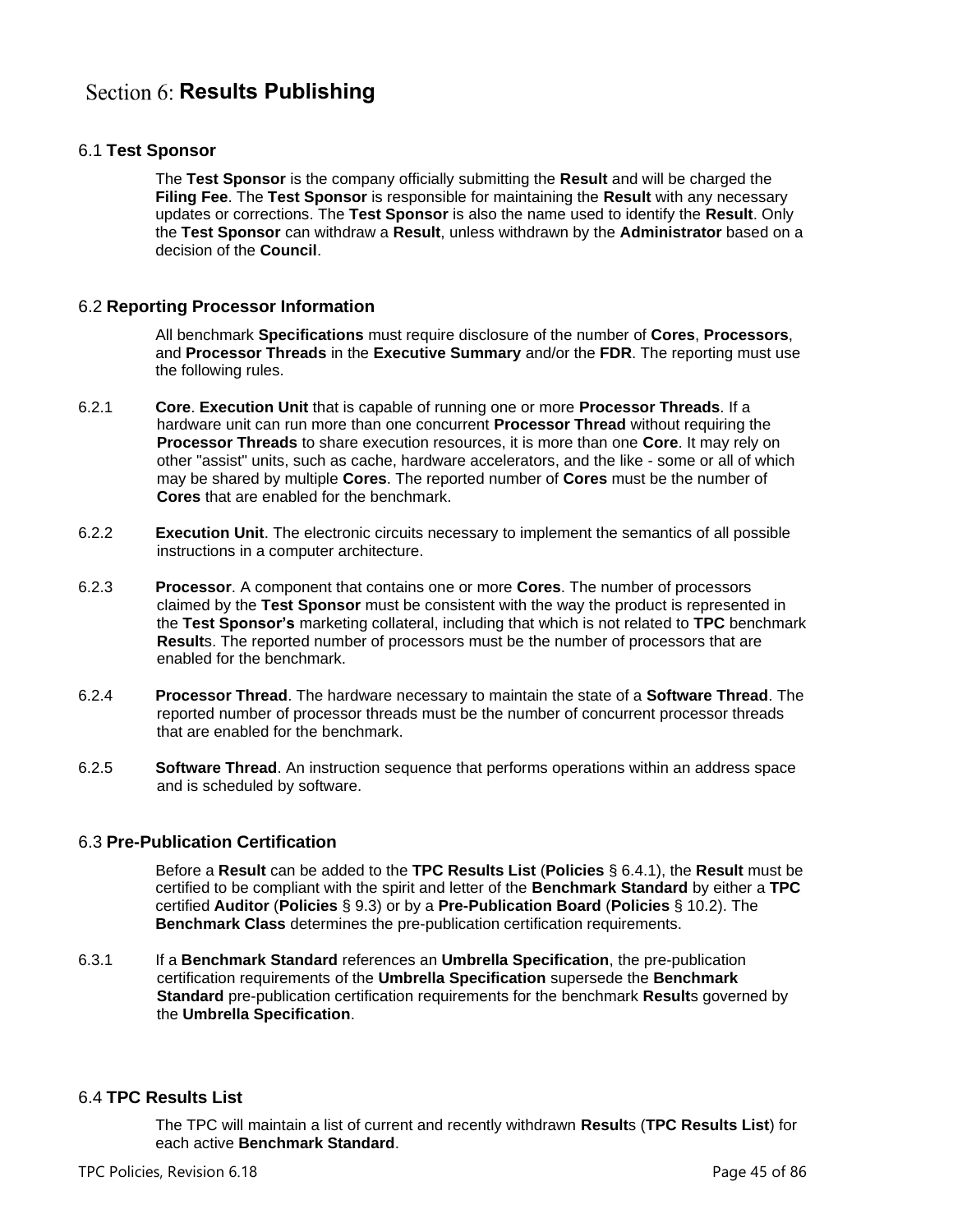<span id="page-45-0"></span>6.4.1 The **Administrator** will add a new **Result** to the **TPC Results List** as soon as the **Test Sponsor** submits the required documentation as defined in **Policies** § [6.5](#page-46-0) and **Policies** § [6.6.](#page-47-0)  A **Result** remains on the **TPC Results List** until it is withdrawn. While on the **TPC Results List**, a **Result** cannot be withheld from **TPC** Press Releases, **Result**s Summaries, etc.

**Result**s may exist with one of the following status categories:

- **Submitted for Review**
- **Accepted**
- **Historical Result**
- Withdrawn
- 6.4.2 The **TPC Results List** will show, for each **Result** listed, columns indicating the **TPC Benchmark Class** and **Benchmark Standard** version(s) with which it is compliant.
- 6.4.3 **Withdrawal of a Result**. A **Result**, whether in **Submitted for Review** or **Accepted** status, can be removed from the **TPC Results List** in the following cases:
	- Withdrawn by the **Test Sponsor**. (See **Policies** § [6.14\)](#page-51-0)
	- By a vote of the **Council**. (See **Policies** § [6.13\)](#page-51-1)
	- By a vote of the Steering Committee (See **Policies** § [3.3.7.2](#page-28-0) and **Policies** § [6.8.4\)](#page-48-0)
- <span id="page-45-2"></span>6.4.3.1 Withdrawn **Result**s will include a notation on the **TPC Results List** to indicate the withdrawal category. Corresponding to the categories defined in **Policies** § [6.14.2,](#page-51-2) the following notations will be included on the **TPC Results List**:
	- Category #1: "Withdrawn without prejudice."
	- Category #2: "Withdrawn by **Test Sponsor** after compliance to technical specifications of the benchmark was challenged. This does not imply any admission of error by the **Test Sponsor** or judgment by the **TPC**."
	- Category #3: "Withdrawn by the **TPC** after the **TPC** ruled result was non-compliant with technical specifications of benchmark."
	- Category #4: "Withdrawn by the **Administrator** in accordance with **TPC Policies**."
- 6.4.3.2 A withdrawn **Result** in Category #1 will be retained on the **TPC Results List** for 120 days from date of withdrawal and will be marked with a withdrawn status. Members may publicize a Category #1 withdrawn **Result** as being withdrawn in accordance with the **Fair Use Policy** as long as it is on the **TPC Results List**.
- 6.4.3.3 A withdrawn **Result** in any of Categories 2, 3, or 4 will be retained on the **TPC Results List** for 120 days from date of withdrawal but may not be used for any new publicity.
- 6.4.3.4 A withdrawn **Result** is not a currently valid **Result** after it is removed from the **TPC Results List** and may no longer be publicized. A members-only list of withdrawn **Result**s will be retained for TPC-confidential use.
- <span id="page-45-1"></span>6.4.4 **Historical Result**s. It is understood that the availability and/or pricing of components used to create a **Result** are time sensitive. A **Result** that is in **Accepted** status is eligible to be designated as an **Historical Result** if it has been posted on the **TPC Results List** for at least 185 days past the submission date and at least 60 days past the availability date. Once so designated, it is no longer required to meet the pricing and/or availability criteria of the **Benchmark Standard**.
- 6.4.4.1 For **Result**s that meet the criteria above, **Test Sponsors** may elect to change the status of a **Result** to **Historical Result**.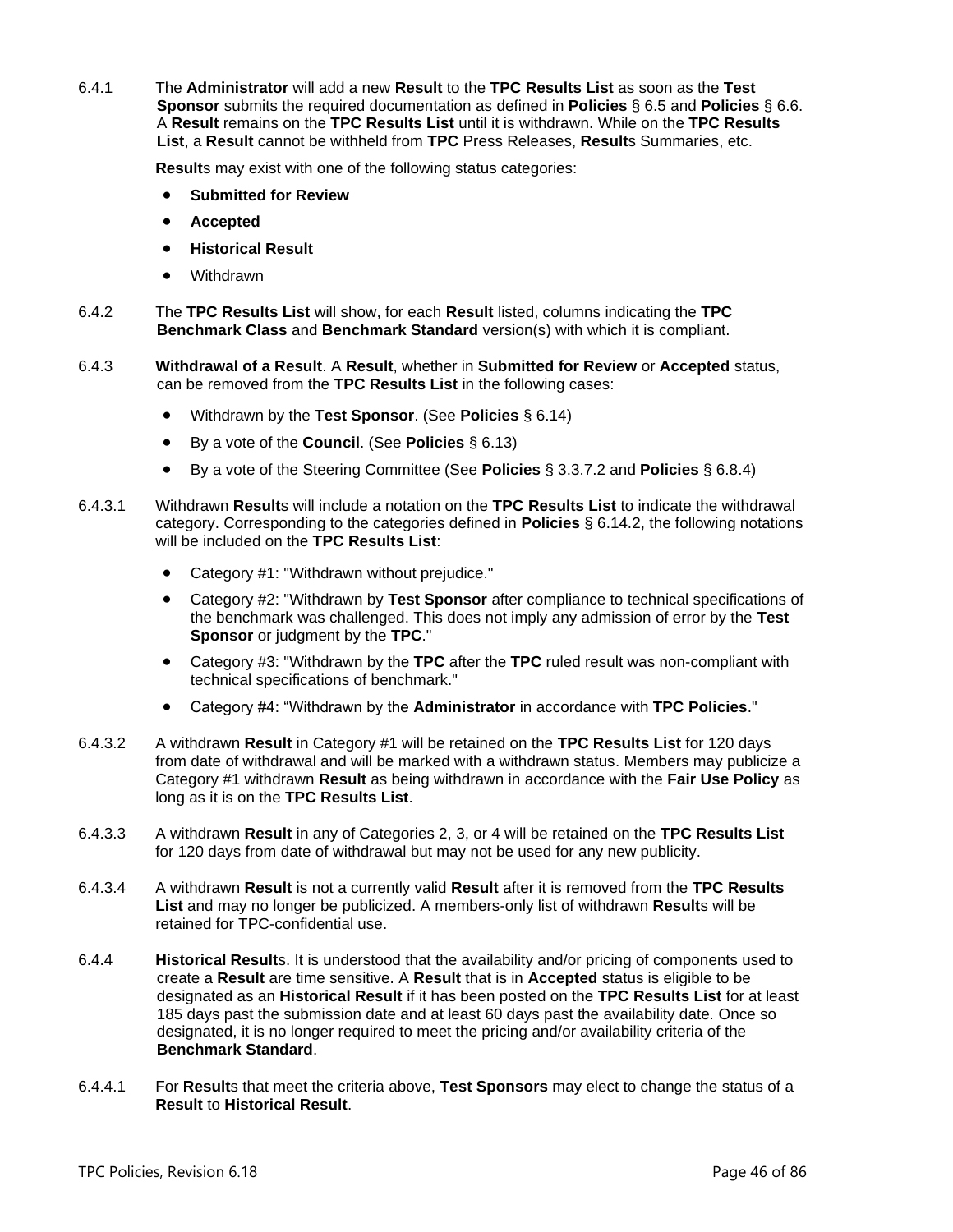- 6.4.4.2 For a **Result** that has been **Accepted** for at least three years, the **Administrator** will notify the **Test Sponsor** that the **Result** will be marked as an **Historical Result** by the **Administrator**. The **Test Sponsor** may request within 90 days of notification that a **Result** remain on the **Accepted Results** list for an additional year by informing the **Administrator** that the tested configuration satisfies all availability and pricing (if applicable) requirements of the **Benchmark Standard**. If the **Test Sponsor** does not make such a request within 90 days, the **Administrator** will change the **Result** to **Historical Result** status.
- 6.4.4.3 Once a **Result** has been designated as a **Historical Result**, it may only be removed by specific action of the **Council**.

#### 6.4.5 **Obsolescence of Benchmark Standards**

#### 6.4.5.1 **Obsolete Version of the Benchmark Standard**

The status of **Result**s based on an obsolete version of the **Specification** that is not comparable to the current version will be changed to an **Historical Result** by the Administrator 6 months after the obsolescence date. This is an administrative action which does not require any action by the **Council**.

### 6.4.5.2 **Obsolete Benchmark Standard.**

The status of **Result**s based on an obsolete **Benchmark Standard** will be changed to **Historical Result** by the Administrator 6 months after the obsolescence date. This is an administrative action which does not require any action by the **Council**.

## <span id="page-46-0"></span>6.5 **Result Documentation Disclosure Requirements**

Disclosure of a **Result** requires accompanying documentation that describes the details of the benchmark **Result.**

- 6.5.1 **Executive summary.** All **Benchmark Classes** must include the requirement for an **Executive Summary.** The **Executive Summary** summarizes the **Result**s key information (metrics, configuration, and performance data). The contents of the **Executive Summary** are specified by the **Benchmark Class** requirements and/or in the **Benchmark Standard**. The format must be 10x7.25 inches. The dates on the submission must be correct and any revision dates need to be included. The dates must be in the proper format dd-mm-yyyy. The system configuration information must be correctly listed, including whether the configuration is of a particular type, e.g. c/s or cluster. The **Executive Summary** is required to be attached to the **Alert Message**  (see **Policies** § [6.6\)](#page-47-0) and is required to be submitted to the **TPC** by close of business on the day of the initial **Alert Message.**
- <span id="page-46-2"></span>6.5.2 **FDR.** The contents and requirements for disclosure of details beyond those found in the **Executive Summary** are defined by the **Benchmark Class** and/or **Benchmark Standard**. The full disclosure report and the Supporting Files (**Policies** § [6.5.3\)](#page-46-1) describes the benchmark in sufficient detail such that the **Result** could be recreated by another Member. The FDR must be delivered in PDF format. The **FDR** is required to be submitted to the **TPC** by close of business on the day of the initial **Alert Message.**
- <span id="page-46-1"></span>6.5.3 **Supporting Files.** The contents and requirements for disclosure of any Supporting files are defined by the **Benchmark Class** and/or **Benchmark Standard**. The FDR (**Policies** § [6.5.2\)](#page-46-2) and the Supporting Files describe the benchmark in sufficient detail such that the **Result** could be recreated by another Member. The Supporting files must be delivered in a machinereadable format. The Supporting files are required to be submitted to the **TPC** by close of business on the day of the initial **Alert Message**.
- 6.5.4 **Result Log Files.** The contents and requirements for disclosure of any Result log files are defined by the **Benchmark Class** and/or **Benchmark Standard**. The Result log files provide benchmark output information used to validate compliance with the **Benchmark Standard**.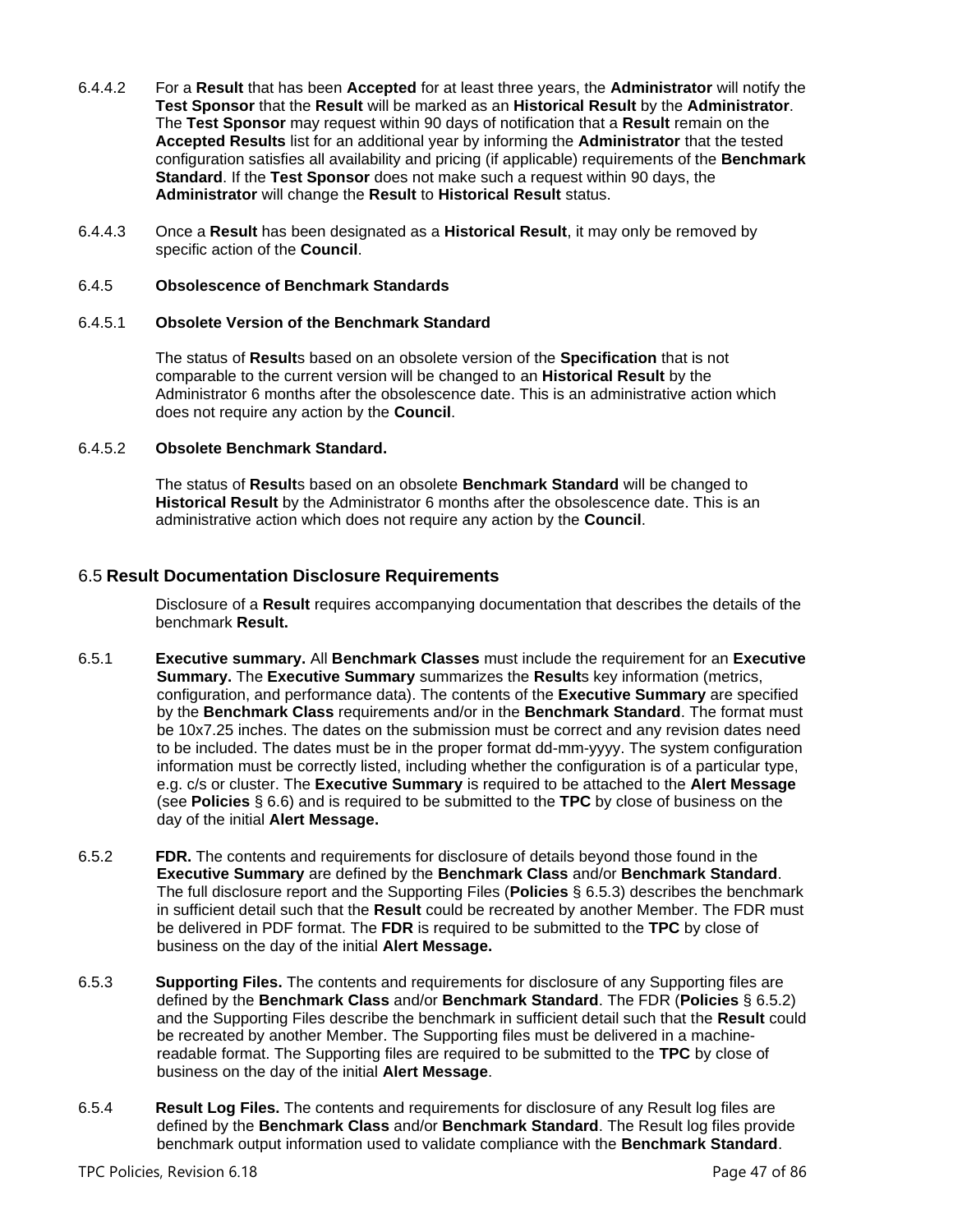- 6.5.4.1 For Result Log Files whose total size is less than or equal to two gigabytes, the files must be submitted to the **TPC** by close of business on the day of the initial **Alert Message**.
- 6.5.4.2 For Result Log Files whose total size is greater than two gigabytes, the files need not be submitted to the **TPC** by close of business on the day of the initial **Alert Message**. The **Test Sponsor** is required to place the Result Log files on a storage device (e.g. USB device, DVD media) and forward the device to the **TPC Administrator** within five-business days of the **Result** being added to the **TPC Result List**. If the Result Log Files are not received within five-business days, the **TPC Administrator** will notify the **Steering Committee**.
- 6.5.5 **Copyright Permission**. By submitting the **Result** Documentation to the **TPC**, the **Test Sponsor** grants the **TPC** permission to copy, **post** to the **TPC Web Site**, and **distribute** the submitted **Result** Documentation.

#### <span id="page-47-0"></span>6.6 **Alert Message**

To alert **All Members** of a new **Result** in a timely manner, a **Test Sponsor** must send an **Alert Message** prior to a **Result** being released into the public arena (e.g., by newswire, press release, or press conference). This summary of the new **Result** provides **All Members** with the information they need to respond to questions that may be posed to them by people inside or outside their company.

An **Alert Message** must contain a summary of the **Result** being released, formatted in accordance with the template provided by the **Administrator**. In addition, the **Test Sponsor** must attach an Adobe Acrobat PDF file of the **Result's Executive Summary** to the **Alert Message**. The maximum allowable size of the PDF file is 500 KB. The **Alert Message** will be forwarded to the membership via an automatic electronic mailing mechanism provided by the **TPC**.

**Test Sponsors** must also send an **Alert Message** if there is any change in a **Result's** status or pricing. This includes but is not limited to the following type of changes:

- Withdrawing a **Result**
- Re-pricing a **Result**
- Changing a **Result's** availability date
- Making any other significant change to the **Result** or **FDR**

The **Alert Message** must clearly summarize what has changed and the extent of the change, particularly in regard to pricing changes. The **Test Sponsor** is encouraged but not required to provide any rationale or further explanation for the change. If the change affects the details provided in the **FDR**, the **Test Sponsor** must also submit a new **Executive Summary** and **FDR** to the **Administrator** prior to the **Result** being released into the public arena.

- 6.6.1 A compliant **Alert Message** must be sent via e-mail to the **TPC's** alert alias (tpcalert@tpc.org) for each submission, modification, and withdrawal of a **Result**. Without a compliant **Alert Message**, the **Administrator** will not register the **FDR** as an official **Result** or withdraw an existing **Result**. The contents of the Alert Message are defined by the **Benchmark Class**.
- 6.6.2 When submitting a replacement **FDR**, the **Test Sponsor** must explicitly state whether the **FDR** (or any portion of the **FDR**) is, in the **Test Sponsor's** opinion, subject to review or is accepted and does not require review.
- 6.6.3 When withdrawing a **Result**, the **Test Sponsor** must explicitly state whether the withdrawal qualifies as category 1 or 2, as defined in **Policies** § [6.14.2.](#page-51-2) Note that categories 3 and 4 do not apply to **Result**s withdrawn by the **Test Sponsor**.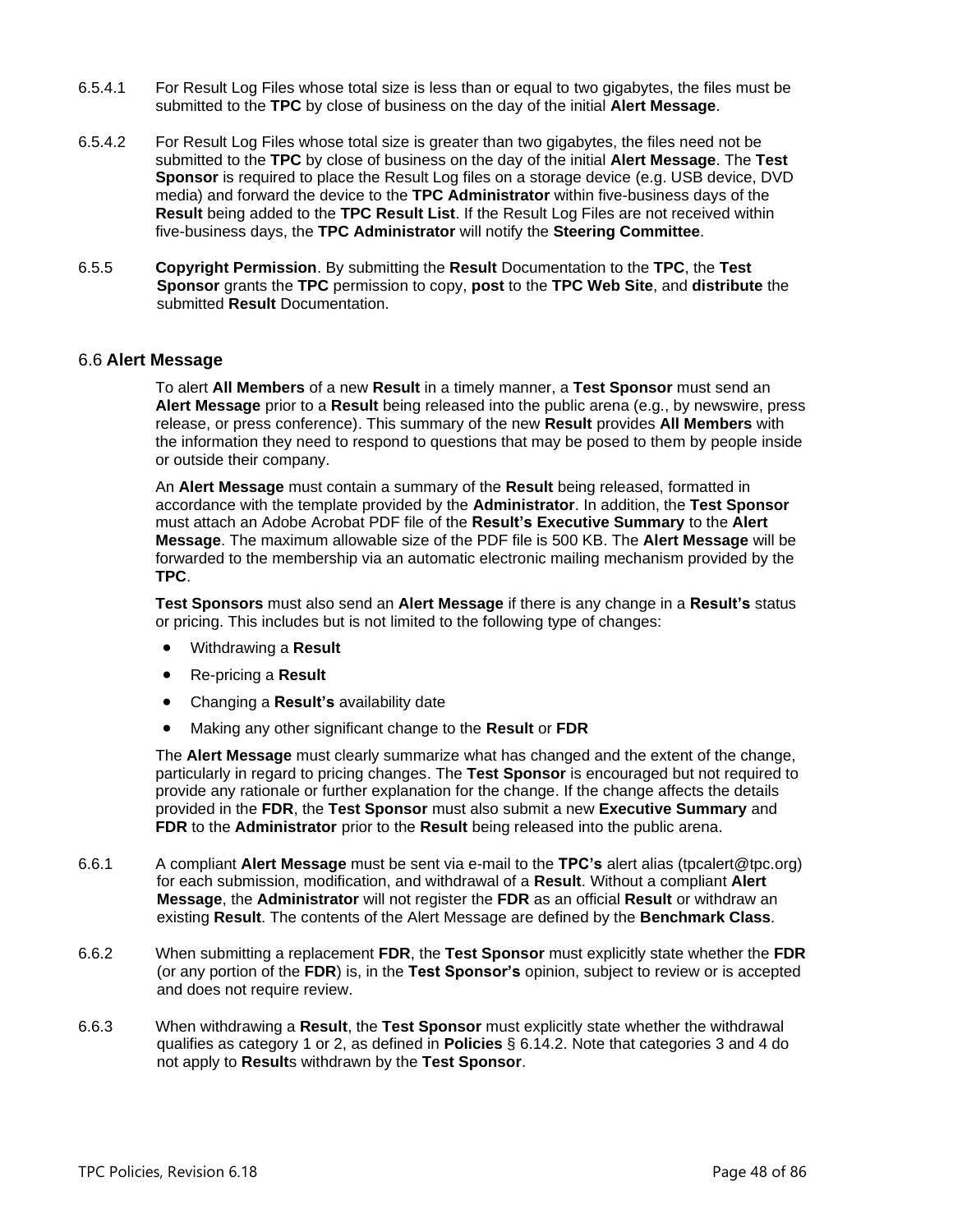## 6.7 **Results**

The following categories define the actions that apply to a **Benchmark Standard Result**. Additional actions may be required by the **Benchmark Class**.

- 6.7.1 **New Result**. A new **Result** is a **Result** with a system/model number that is not on the current **TPC Results List**. This means that if a **Test Sponsor** submits a **Result** with a new model/system number based on an old benchmark test cited in an existing **FDR** -- and has not withdrawn the existing **Result** -- then it is considered a new **Result**.
- 6.7.2 **Replacement FDR**. If a **Benchmark Class** or **Benchmark Standard** requires an FDR, a replacement **FDR** is used to update information in the **FDR** for an existing **Result**. If the **Result** is in **Accepted** status, then the **FDR** does not have to pass through the **Submitted for Review** cycle, but the updated information is subject to the normal review process.
- 6.7.3 **Result Withdrawal**. The removal of a **Result** from the **TPC Results List**.
- 6.7.4 **Status Change**. If eligible (see **Policies** § [6.4.4\)](#page-45-1)**,** the **Result** can be changed from **Accepted** status to **Historical Result** status.

### 6.8 **Non-delivery of Result Documentation**

If a **Test Sponsor** issues an Alert Message (**Policies** § [6.6\)](#page-47-0) but fails to deliver to the **TPC** the **Result** Documentation as required by **Policies** § [6.5,](#page-46-0) the following actions will ensue:

- 6.8.1 The **Administrator** will send the **Test Sponsor** a letter regarding their violation of the **Policies**.
- 6.8.2 At the next **General Meeting**, the **Council** will vote to cite the company as having violated the **Policies**.
- 6.8.3 If non-delivery of **Result** Documentation occurs again within a six-month period from the day of the violation, the **SC** is authorized to meet with the **Test Sponsor** to discuss the matter, and if appropriate, issue a press release.
- <span id="page-48-0"></span>6.8.4 If for any reason a **Result** is added to the **TPC Result List** (**Policies** § [6.4.1\)](#page-45-0) without the **Result** Documentation as specified in **Policies** § [6.5,](#page-46-0) the Steering Committee will review the issue at its next regular meeting. The Steering Committee shall vote on a motion whether to remove the **Result** from the **TPC Result List**.

### 6.9 **Use of Disclosed Implementation**

To facilitate an even playing field between **Test Sponsors** and lower the overall cost of benchmarking, the application code, database schema and definition, and tuning and optimization schemes documented in the **FDR** can be copied and implemented by any **Test Sponsor** for the sole purpose of **TPC** benchmarking and/or by **TPC** technical subcommittees to adapt **TPC-Provided Software** (e.g., sample code) (See **Policies** § 6.9.3). This precludes the reuse of **TPC** implementations in publicly disclosed **non-TPC Benchmarks**.

6.9.1 **Scope of Use**. Strictly prohibited is any copying or use of any hardware/software component that lies outside the above stated definition. This includes, but is not limited to, any hardware/software component, which, by its nature, is an integral part of a **Test Sponsor's**  product and which is protected by copyright and intellectual property laws.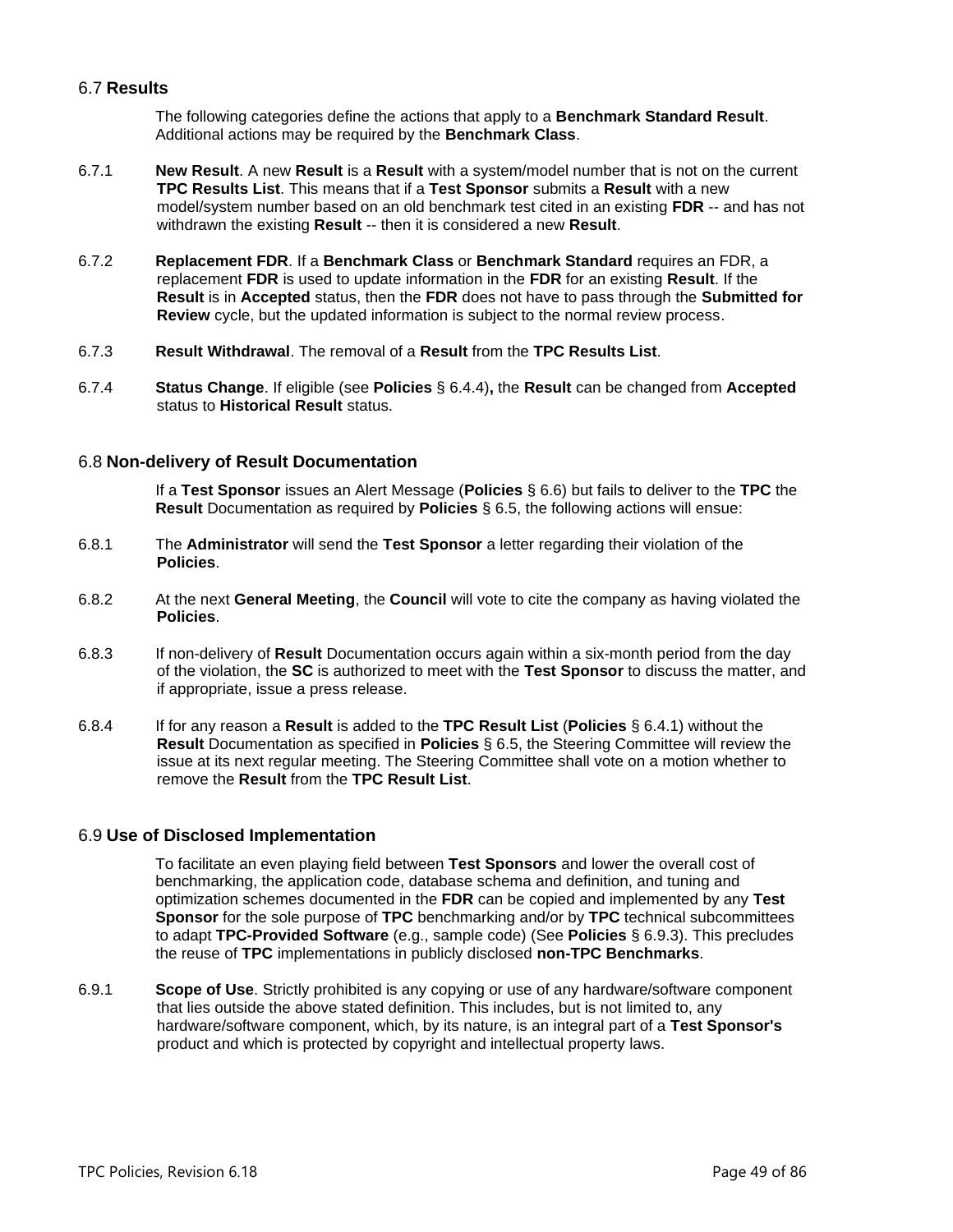- 6.9.2 **Legal Responsibility**. If a **Test Sponsor** is uncertain whether copying is allowed or not, the **Test Sponsor** should contact the **SC** to secure the **SC's** advice before proceeding. The final legal responsibility, however, for what may be copied rests with the **Test Sponsor**, and the **Test Sponsor** should take all appropriate actions to ensure that all copying is done within lawful bounds.
- 6.9.3 **Use in TPC-Provided Software**. A TPC committee may request the **Test Sponsor** grant a license to specific elements of a disclosure for inclusion in **TPC-Provided Software** (e.g. TPC sample code). In this case, the TPC committee chairperson will submit to the **SC** a **CLA** form that enumerates the requested elements. The **SC** will review the request and if approved, will formally submit the **CLA** request to the **Test Sponsor**.

# 6.10 **Result Filing Fee**

The **Test Sponsor** will be assessed a **Filing Fee** for each **Result** submitted to the **TPC.**

- 6.10.1 **Multiple Models Submission**. Though one **FDR** can be used to submit **Result**s on two or more system models, the fee assessed will be on each system model (the fee times the number of system models submitted). A **Filing Fee** invoice will be issued quarterly by the **TPC** accountant to the **Primary Representative** of the **Test Sponsor**. At the request of the **Primary Representative** the **Filing Fee** invoice may be issued monthly or per **Result**. Payment to the **TPC** is due within 90 days of receipt of the invoice. In the event of nonpayment of a **Filing Fee**, the **Result** will be withdrawn from the **TPC Results List** as a category #4 withdrawal (see **Policies** § [6.14.2.4\)](#page-51-3) and no further **Result**s will be accepted until payment in full has been made.
- 6.10.2 **Filing Fee Amount**. The amount of the **Filing Fee** for each **Benchmark Class** shall be established as part of the formulation of the **TPC** budget. When the budget is approved by the **Council**, the new **Filing Fee** is established. This does not preclude changing the **Filing Fee** at other times, as the **Council** deems it necessary. The **Filing Fee** shall be documented on the **Web Site**. Different filing fees may be assessed for member and non-member **Test Sponsors**.

# 6.11 **Status of Results**

- 6.11.1 When a **Result** is submitted to the **Administrator**, it is given the status of **Submitted for Review**.
- 6.11.2 Once a **Result** has completed review by the TPC, it is given a status of Accepted.
- <span id="page-49-0"></span>6.11.3 **Accepted Status Cannot Be Revoked**. Once given, the **Accepted** status cannot be revoked or abrogated by later **Council** decisions or rulings for any reason, except for the following:

**Comment**: This clause (**Policies** § [6.11.3\)](#page-49-0) recognizes the pragmatic principle that **Result**s have a limited competitive lifespan and market relevancy, and that the **TPC** should spend its limited resources reviewing current **Result**s.

- 6.11.3.1 When fraud or serious violations of the **Benchmark Standard** are involved.
- 6.11.3.2 When challenged on the basis of non-compliance with the pricing sections of the **Benchmark Standards**.
- 6.11.3.3 When challenged on the basis of non-compliance with the availability sections of the **Benchmark Standards**.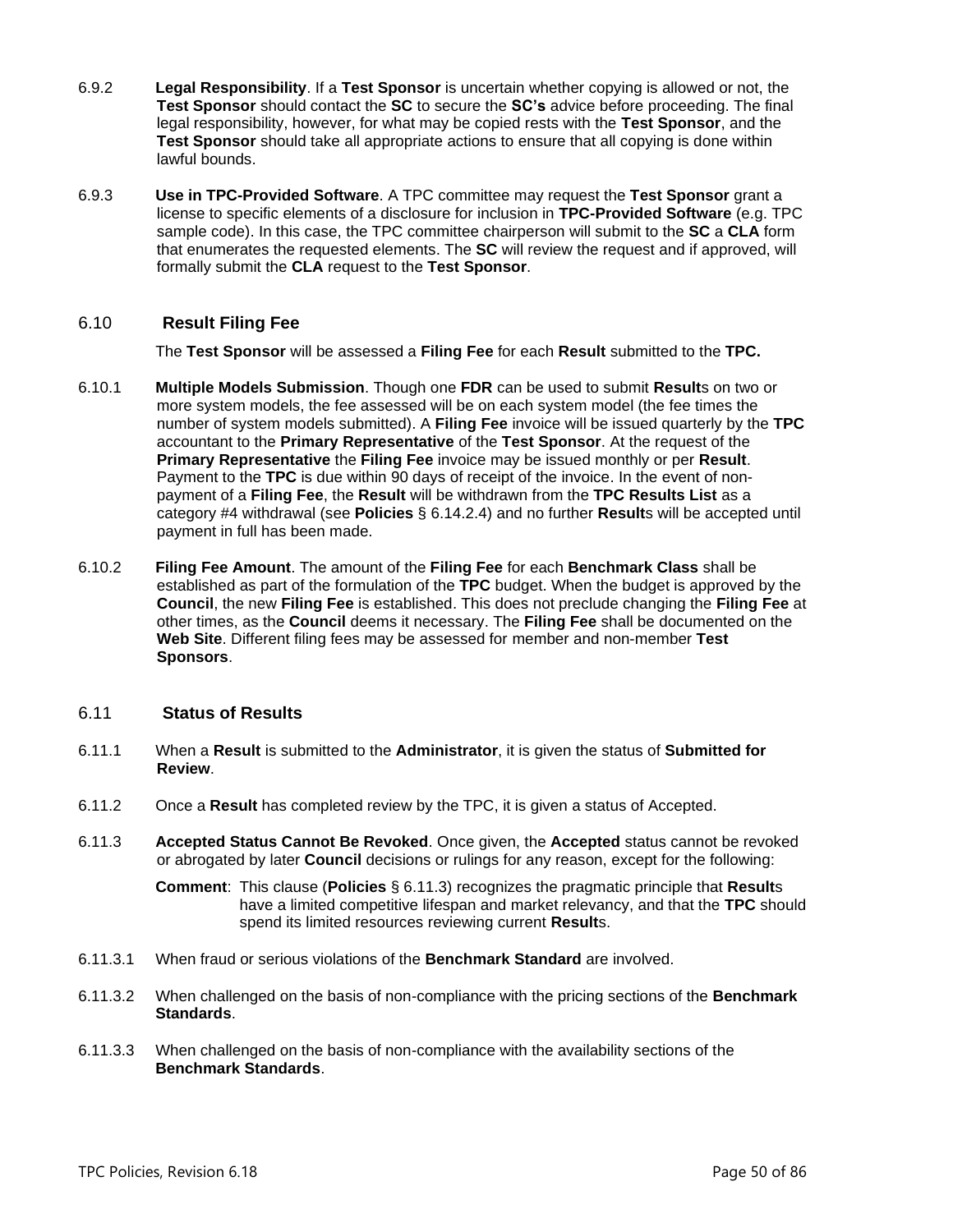## <span id="page-50-0"></span>6.12 **Review Process**

The purpose of the review process is to enable **All Members** to examine the **FDR** and understand the implementation of a **Result**. During the **Review Period** a **Result** may also be scrutinized as to its compliance with the **Benchmark Standard**.

- 6.12.1 The review process begins when a **Result** is **posted** to the **Web Site**. When a waiver of requirement has been issued for a **Result** in accordance with **Policies** § [9.6.2.5,](#page-68-0) a problem report must be opened to describe the issue (**Policies** § **[5.4.2.2](#page-42-1)**).
- 6.12.2 A **Result** is subject to challenge for a period of time defined as the **Review Period**. The **Benchmark Class** defines the time of the **Review Period**.

A **Result** is subject to review even if it is withdrawn during the **Review Period**. (This prevents a **Test Sponsor** from submitting an invalid **Result** and then preventing the normal review process by immediately withdrawing the **Result**.)

- 6.12.3 A **Result** remains in **Submitted for Review** status during the **Review Period**. If no challenge is submitted to the **TAB** within the **Review Period**, the **Result** is automatically given the status of **Accepted**.
- 6.12.4 The **Result** is **posted** on the **Web Site** for review by **All Members**, who may, at their option and during the **Review Period**, submit to the **TAB** specific objections related to compliance with specific clauses of the **TPC Benchmark Standard**.
- 6.12.5 The **TAB** will evaluate any challenges as per the process described in the **Policies** § [3.3.3.](#page-25-0) The **TAB** meeting to discuss the challenge may occur after the **Review Period** has expired.
- 6.12.6 In the event a **Test Sponsor** submits documentation to the **TAB** in response to a challenge accepted by the **TAB**, that documentation is subject to the standard **Review Period**. Specifically, the submitted documentation is subject to challenge as if it were a new **Result**.
- 6.12.7 After the **Review Period**, any new challenge filed with the **TAB** must pertain to an objection already filed with the **TAB** or must pertain solely to issues specified in **Policies** § [6.11.3;](#page-49-0) members may not raise entirely new technical compliance issues missed during the original **Review Period**.
- 6.12.8 If an **Accepted Result** is challenged for non-compliance (see **Policies** § [6.11.3\)](#page-49-0), the **Test Sponsor** has the option of withdrawing the **Result** (see **Policies** § [6.4.3.1\)](#page-45-2) if it is not eligible to be an **Historical Result** (see **Policies** § [6.4.4\)](#page-45-1) or changing the status of the **Result** to **Historical Result**, if it is eligible.
- 6.12.9 Once one or more challenges are filed and accepted by the **TAB**, the **Result** remains in **Submitted for Review** status until all matters are heard by the **Council**. The **Result** passes into **Accepted** status when the following conditions are met:
- 6.12.9.1 All challenges accepted by **TAB** have been closed.
- 6.12.9.2 The **Council** has not voted that the **Result** is non-compliant.
- 6.12.9.3 No challenges are pending.
- 6.12.9.4 The **Review Period** has expired for the original **Result** and for all documentation submitted in response to challenges, respectively.
- 6.12.10 **Test Sponsors** are allowed to promote their **Submitted for Review Result**s in the press. **Test Sponsors** are required to cite the **TPC** trademark in their public relations materials.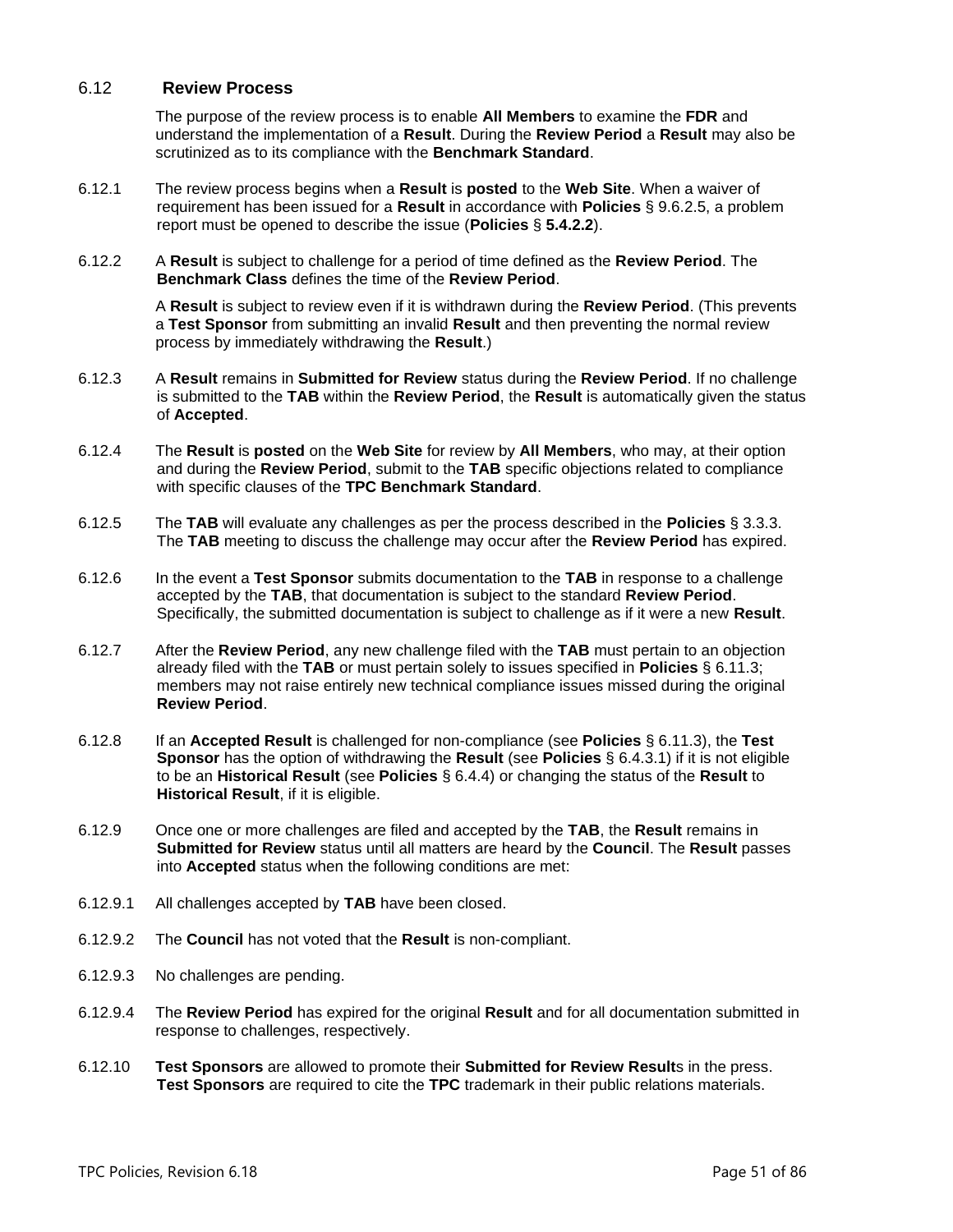# <span id="page-51-1"></span>6.13 **Results of Council Vote on TAB Recommendations**

- <span id="page-51-4"></span>6.13.1 If the **Council** votes that a **Result** is in "non-compliance" with the **Benchmark Standard** solely for pricing and/or availability and the **Result** is eligible for **Historical Result** status (see **Policies** § [6.4.4\)](#page-45-1), the status of the **Result** will be changed to **Historical Result** unless the **Council** votes to withdraw the **Result**.
- 6.13.2 Except for the case of **Policies** § [6.13.1,](#page-51-4) if the **Council** votes that a **Result** is in "noncompliance" with the **Benchmark Standard**, the **Administrator** shall immediately withdraw that **Result** from the **TPC Results List** as a category #3 withdrawal (see **Policies** § [6.14.2.3\)](#page-51-5). The **Test Sponsor** must stop using this **Result** in any of its marketing, sales, or press materials in a timely manner.
- 6.13.3 If the **Council** votes that a **Result** is in "insignificant deviation" with the **Benchmark Standard**, the **Result** remains on the **TPC Results List**. The **Test Sponsor** must, within 30 days, update the **Result**. The update must include an Explanatory Statement in the notes section of the **Executive Summary**. If a violation can be resolved without rerunning the benchmark, the update must also include the correction(s) for that violation. The **Test Sponsor** may request the **Administrator** to withdraw the **Result** as a category #4 withdrawal.
- 6.13.3.1 The Explanatory Statement must describe the affected clause(s) in the **Benchmark Standard**, explain how the **Result** does not conform to it, and assess -- as well as quantify -- the impact of the nonconformance.
- 6.13.3.2 The **Test Sponsor** must submit the updated **Result** within 30 days of the official date of the **Council** ruling of "insignificant deviation" or the **Result** will be withdrawn by the **Administrator** as a category #4 withdrawal (see **Policies** § [6.14.2.4\)](#page-51-3).
- 6.13.3.3 An updated **Result** (based on insignificant deviation) is subject to an additional review period (see **Policies** § [6.12\)](#page-50-0) for those clauses affected by the insignificant deviation.

## <span id="page-51-0"></span>6.14 **Withdrawing a Result**

6.14.1 **Test Sponsors** may withdraw a **Result** at any time prior to when the **Result** becomes eligible to be changed to a status of **Historical Result** (see **Policies** § [6.4.4\)](#page-45-1), by so **notifying** the **Administrator** by sending an **Alert Message**. (See **Policies** § [6.6\)](#page-47-0)

> **Comment:** If a **Test Sponsor** wishes to remove a **Result** from the list of **Accepted Results** after the **Result** has been posted long enough to achieve eligibility to be marked as an **Historical Result,** withdrawal is no longer an option for the **Test Sponsor.**  The status of the **Result** may only be changed to **Historical Result.**

- <span id="page-51-2"></span>6.14.2 A withdrawn **Result** will fall into one of following categories:
- 6.14.2.1 Category #1: Withdrawn by the **Test Sponsor** without prejudice. This means a **Test Sponsor** voluntary withdraws a **Result** that has had no compliance challenge brought and upheld against it.
- 6.14.2.2 Category #2: Withdrawn by the **Test Sponsor** during the review period after being challenged as non-compliant.
- <span id="page-51-5"></span>6.14.2.3 Category #3: Withdrawn by the **Administrator** after the **Council** ruled a **Result** is noncompliant.
- <span id="page-51-3"></span>6.14.2.4 Category #4: Withdrawn by the **Administrator** in accordance with the **Policies**. For example, if a **Result** that is ruled to contain insignificant deviations is not corrected within 30 days, the **Administrator** will withdraw it.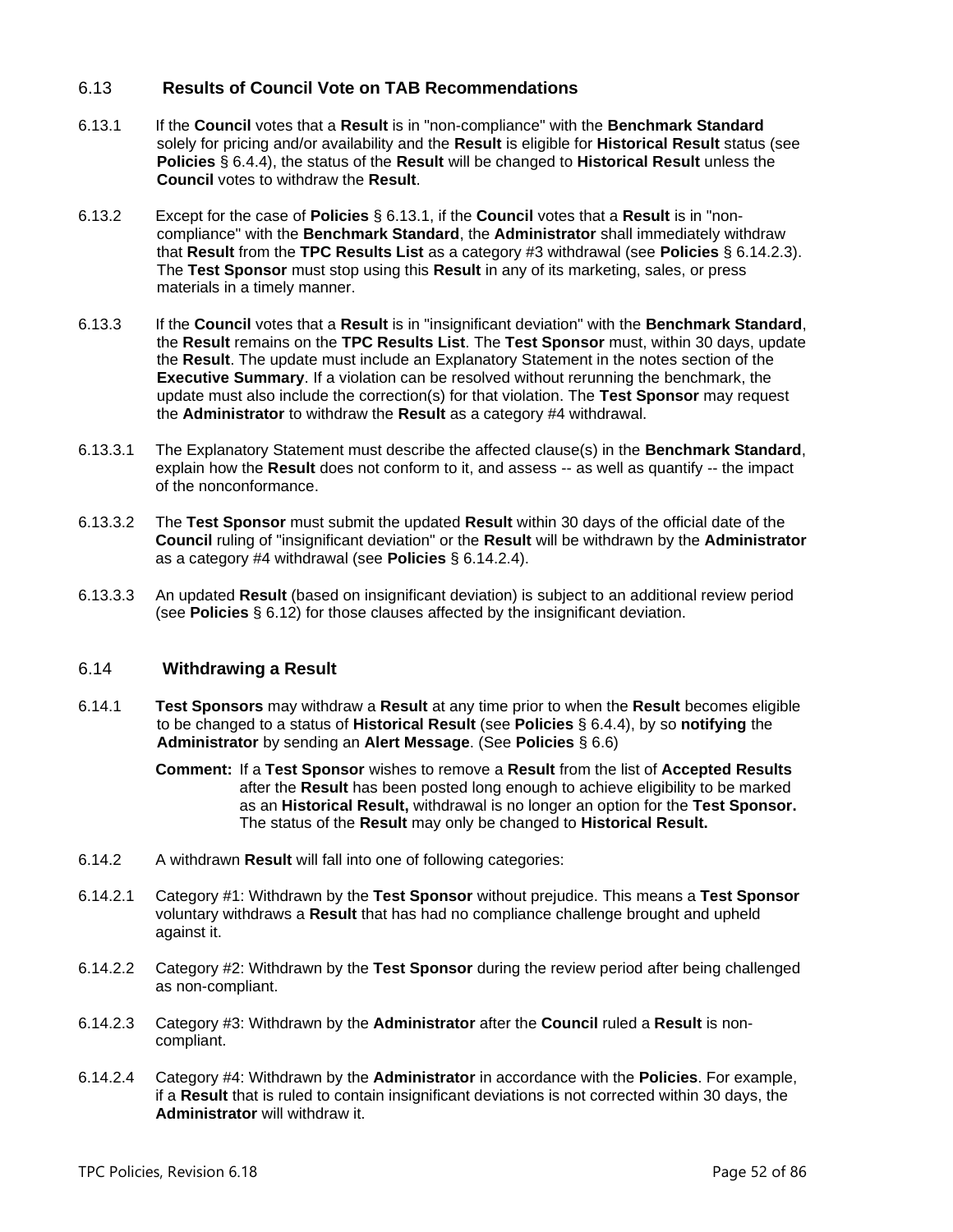6.14.3 New **Result** Documentation (**Policies** § [6.5\)](#page-46-0) is required to resubmit a withdrawn **Result**.

## 6.15 **Impact upon Existing Results of Changes to a TPC Specification**

This policy describes what happens to **Result**s when changes are made to a **TPC Benchmark Standard**, thereby creating a new version of it.

- 6.15.1 After a new version of a **TPC Benchmark Standard** becomes effective, a **Test Sponsor** with an existing **Result** for a prior version of the **Benchmark Standard**, whether in the **Submitted for Review** or **Accepted** status, has the following options:
- 6.15.1.1 The **Test Sponsor** can submit an entirely new **Result**, without necessarily having to rerun the test that is stated by the **Test Sponsor** to be in full compliance with the new version. Normal review procedures apply as specified by the **Benchmark Class**. All aspects of the **Result** are subject to review.
- 6.15.1.2 The **Test Sponsor** can upgrade the **Result** to the new version using the appropriate method as determined by the **Council**.
- 6.15.1.3 The **Test Sponsor** can do nothing, in which case, a **Result** stays on the **TPC Results List** for 6 months and is then changed to the status of **Historical Result**.
	- **Comment**: The intent of this clause is to encourage **Test Sponsors** to perform a positive action if they wish to claim compliance with a new specification version. Previously submitted **Result**s do not automatically achieve recognition under the new version.
- 6.15.2 A **Test Sponsor** may continue to use a **Result** that is compliant with a previous version of a **Benchmark Standard**, but the version must be indicated.
- 6.15.3 A **Result**, when submitted, must be compliant with either or both of: (1) the version of the **Benchmark Standard** in effect at the date of submittal; (2) a new version of the **Benchmark Standard**, in those cases when it was already officially approved to take effect at a future date. A **Test Sponsor** must state in the **FDR** and/or **Executive Summary** the version or versions of the **Benchmark Standard** with which a **Result** complies. Usual review procedures then apply.
	- **Comment**: It may not be possible to comply with both the current and new versions. For example, if the number of districts per warehouse in the database is changed from 10 to 100, a test could not be compliant with both versions. A **Test Sponsor** might want to run tests with 10 districts per warehouse right up until the time the new specification is effective in order to be able to compare **Result**s with previous tests.

# 6.16 **Results Submitted on Another Vendor's Product**

A special case occurs when a **Result** is published on a vendor's system or software by a sponsor who does not benefit from achieving the best possible result. This special case must be governed by a special policy. When a **Test Sponsor** wishes to publish a **Result** on a competing company's product, the following policy is invoked.

- 6.16.1 If the **Test Sponsor** wishes to publish a **Result** on Vendor Y's system/software and the **Test Sponsor** has Vendor Y's permission, the **Test Sponsor** can do so according to the standard policies outlined in this document.
- 6.16.2 If the **Test Sponsor** does not have Vendor Y's permission, then the policies to handle review and challenge of the **Result** are specified in the **Benchmark Class**.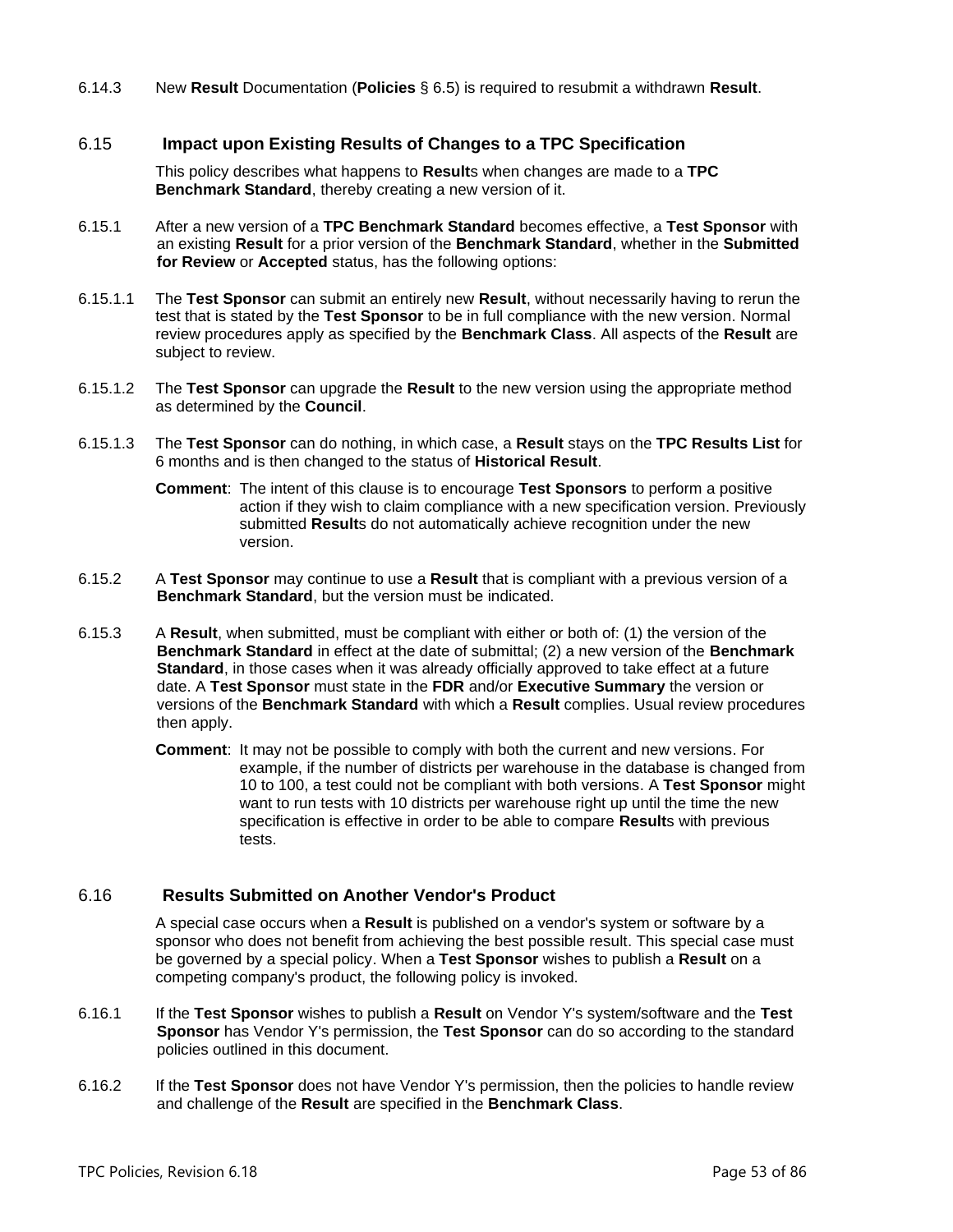# <span id="page-53-0"></span>6.17 **Rebadged Results**

For an existing **Result**, the **SUT** tested in that **Result** may be sold in other forms including but not limited to different names, models, brands, and/or companies. In this situation, a **Test Sponsor** may publish a new **Result** under a new designation using the performance tests done for the existing **Result**. This is defined as a **Rebadged Result**. The following rules apply to **Rebadged Results**.

- 6.17.1 All **Policies** for publishing a **Result** apply to **Rebadged Results**, except as otherwise provided in this clause (**Policies** § [6.17\)](#page-53-0).
- 6.17.2 No performance or functional characteristics of the **SUT** can change from the **SUT** as used in the original **Result**. The **SUT** used in the **Rebadged Result** must be electronically equivalent to the **SUT** used in the original **Result**.
- 6.17.3 Component substitution must follow the procedures and restrictions for substitution found in the current **Benchmark Standard** for that benchmark.
- 6.17.4 The **Rebadged Result** is published under the benchmark version of the original **Result**.
- 6.17.5 The **Result** may be rebadged whether or not the version of the **Benchmark Standard** used in the original **Result** is still the current version of the **Benchmark Standard**.
- 6.17.6 The review process defined in **Policies** § [6.12](#page-50-0) applies to a **Rebadged Result**.
- 6.17.7 At the time a **Rebadged Result** is published, the status of the original **Result** must be **Submitted for Review** or **Accepted**.

**Comment:** Pending compliance challenges against the original **Result** does not prevent publication of a **Rebadged Result.**

### 6.18 **Results Published in Multiple Currencies**

For a new or existing **Result**, the **SUT** tested in the **Result** may be available in multiple currencies. A **Test Sponsor** may publish a new **Result**, using the same performance tests, by performing currency conversion as defined in the **TPC** Pricing Specification. The following rules apply to the **Result**s published in multiple currencies.

- 6.18.1 All **Policies** for publishing a **Result** apply to the **Result**s being published in multiple currencies.
- 6.18.2 No performance or functional characteristics of the **SUT** can change from the **SUT** as used in the original **Result**.
- 6.18.3 The **Result** being published in multiple currencies is published under the version of the **Benchmark Standard** of the original **Result**.
- 6.18.4 The **Result** being published in multiple currencies must be submitted no more than 185 days from the submission date of the original **Result**.
- 6.18.5 The review process as defined in **Policies** § [6.12](#page-50-0) applies to a **Result** published in multiple currencies.
- 6.18.6 At the time a **Result** is published in multiple currencies, the status of the original **Result** must be **Submitted for Review** or **Accepted**.

**Comment:** Pending compliance challenges against the original **Result** does not prevent publication of a **Result** using multiple currencies.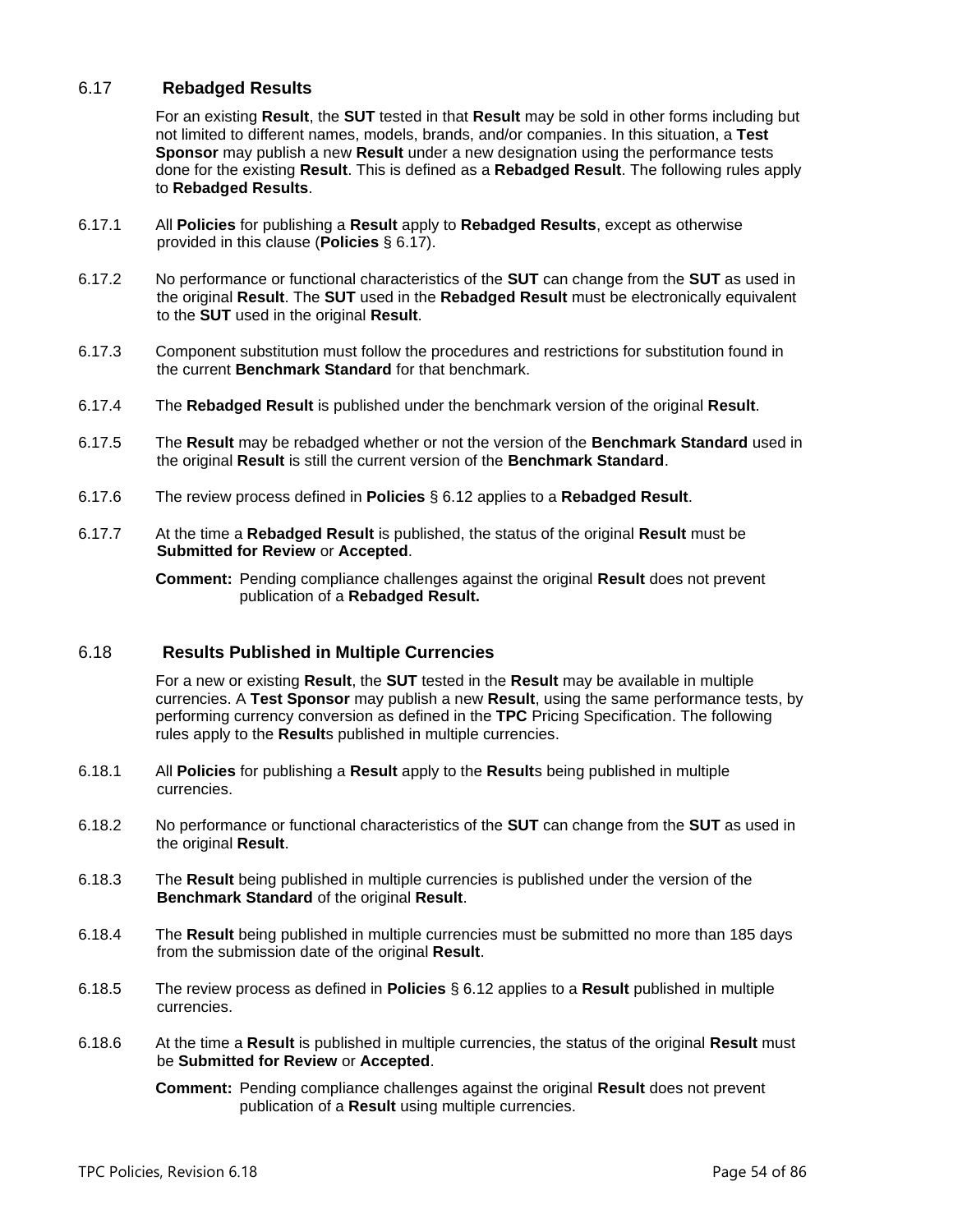# **Section 7: Public Relations**

# 7.1 **Confidentiality Rule**

**TPC Confidential** information must not be disclosed to any individual, company, or organization other than **Members**, **Committee Members**, **Associate Members**, and **Affiliates**.

### 7.1.1 **TPC Confidential Information**

The following are **TPC Confidential** information:

- the content of **TPC** meetings, including presentations and minutes
- all internal **TPC** communications: verbal, written, or electronic, including but not limited to **Council**, **Standing Committee**, and **Technical Subcommittee** communications
- all **Member**, **Committee Member**, and **Associate Member** communications and/or content that derives from **TPC Confidential** information
- any **Benchmark Specification** and/or **TPC-Provided Software** (except when released as open source) under development. This includes benchmark design, workload analyses, and related materials
- messages sent or received on **TPC** private mailing lists
- content of the **Private Web Site** and any related web services(s) including but not limited to private code, bug, file, and document repositories
- passwords to the **Private Web Site**, **Social Media Accounts**, and web service(s)

#### 7.1.2 **Additional Notes on Confidentiality Rules**

- 7.1.2.1 With the exception noted in **Policies** § [7.1.3,](#page-54-0) **All Members** are encouraged to share all **TPC Confidential** information with individuals or divisions within their own company but must not release any of the above to organizations outside the **TPC** without approval from the **SC** or **Council**.
- 7.1.2.2 In the course of supporting **TPC** activities, **Members** may need to modify **TPC Confidential** information that originated from multiple **Members**, such as materials related to the development of **Benchmark Specifications** and/or **TPC-Provided Software**. Each **Member** agrees that by delivering such modifications to the **TPC**, the terms of the **Contributor License Agreement** apply to such modifications whether or not executed by the **Member**.

#### <span id="page-54-0"></span>7.1.3 **Exceptions to Confidentiality Rules**

- 7.1.3.1 Rulings or interpretations of **TPC Benchmark Standards** shall be disseminated to all affected parties, including members, users, and **Auditors**. However, these interpretations shall not be released to the public unless specifically approved by the **SC** or **Council**.
- 7.1.3.2 The **SC** must authorize any disclosure of **TPC Confidential** information beyond that allowed by the **Policies**. The requestor should first consult with the **Administrator**, who will pass on the request and make a recommendation to the **SC**.
- 7.1.3.3 All non-member guests wishing to attend **Standing Committee** meetings, technical subcommittee meetings, **Annual Meetings**, and/or **General Meetings** must be screened by the **Administrator**, who will pass on the request and make a recommendation to the **SC** on whether to invite them. The **SC** will approve any non-member guests and stipulate any restrictions on their involvement in meeting discussions.
- 7.1.3.4 Non-member guests to **Standing Committee** meetings, technical subcommittee meetings, **Annual Meetings**, and/or **General Meetings** will be required to sign a non-disclosure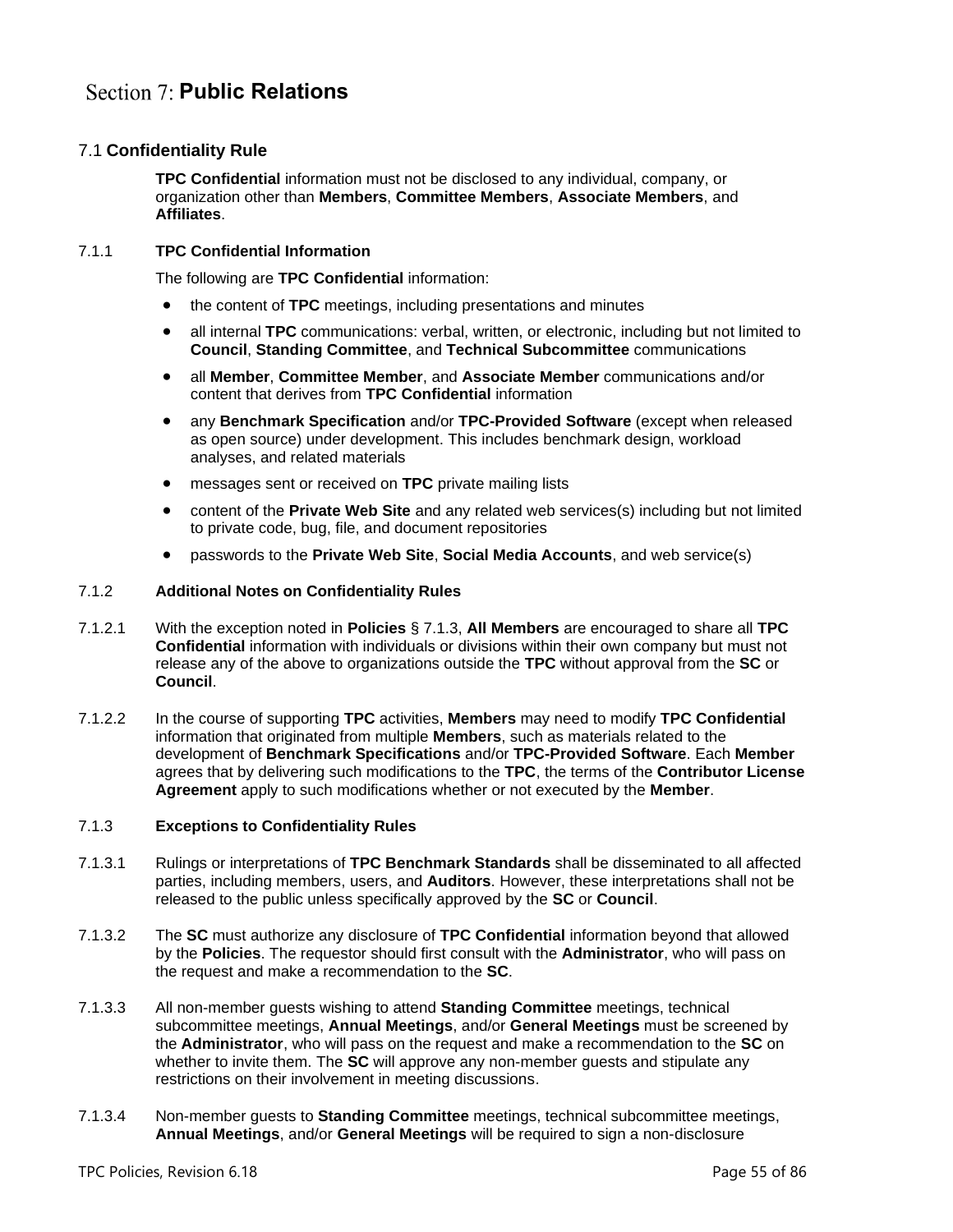agreement stating that they will not publicly disclose anything they see or hear at **TPC** meetings.

- 7.1.3.5 To further the public relations goals of the **TPC** (i.e., increase **TPC** visibility, recruit new members), the **PRC** will extract highlights of the technical subcommittee reports from **General Meetings**. The **PRC** will send these extracts to the chairperson of the technical subcommittees for their review and approval. Once these highlights are reviewed and approved by the subcommittee chairperson, the **PRC** will publish these on the **Web Site** and post on the **TPC**'s social media accounts. Excluded in these publicized highlights are all **TPC** fair use, **TAB**, and administrative issues.
- 7.1.4 The **Council** reserves the right to take appropriate action when breaches of confidentiality occur.
- 7.1.5 To enforce the **Privacy Policy,** personal information collected from the public is confidential to the **TPC**. This information is not available to any **Member**, **Committee Member**, **Associate Member**, **Affiliate**, or any other entity, except as needed to operate the **TPC's** electronic infrastructure.

## 7.2 **Communications with the Press and Public at Large**

The **Spokesperson** is authorized to speak to the press or the public at large on behalf of the **TPC**. No member may speak to the press or the public at large on behalf of the **TPC** other than the **Spokesperson**, except for the following circumstances:

- 7.2.1 **Speaking to Customers**. Member companies may speak to their customers about their own participation in the **TPC**.
- 7.2.2 **Speaking at Conferences**. Member companies can represent the **TPC** as conference speakers if authorized by the **SC**.

### 7.3 **TPC Press Releases**

The **Council** will approve any **TPC** press release, except for the standard quarterly press release, which the **PRC** is authorized to issue without **Council** approval.

### 7.4 **Member Press Releases**

**All Members** are encouraged to publicize their involvement in the **TPC**, including the publishing of **Result**s. However, **All Members** must follow the **Fair Use Policy**. All references to **TPC** benchmark names must be accompanied by the **TPC** trademark (e.g., TPC Benchmark A, TPC-A, or derivative).

## 7.5 **TPC Web Site**

The design and layout of the **Web Site** is under the control of the **PRC**. The **PRC** will maintain the design and layout of the **Web Site** in a manner consistent with the **TPC** mission and **Policies**. The **PRC** will **notify All Members** of any major design and layout changes. **All Members** will have a two-week period to review the changes and file any objections with the chairperson of the **PRC**. At the end of the two-week period, if there are no objections filed, the **PRC** will implement the changes. If any objections cannot be resolved, the **PRC** will defer the changes until approved by the **Council.**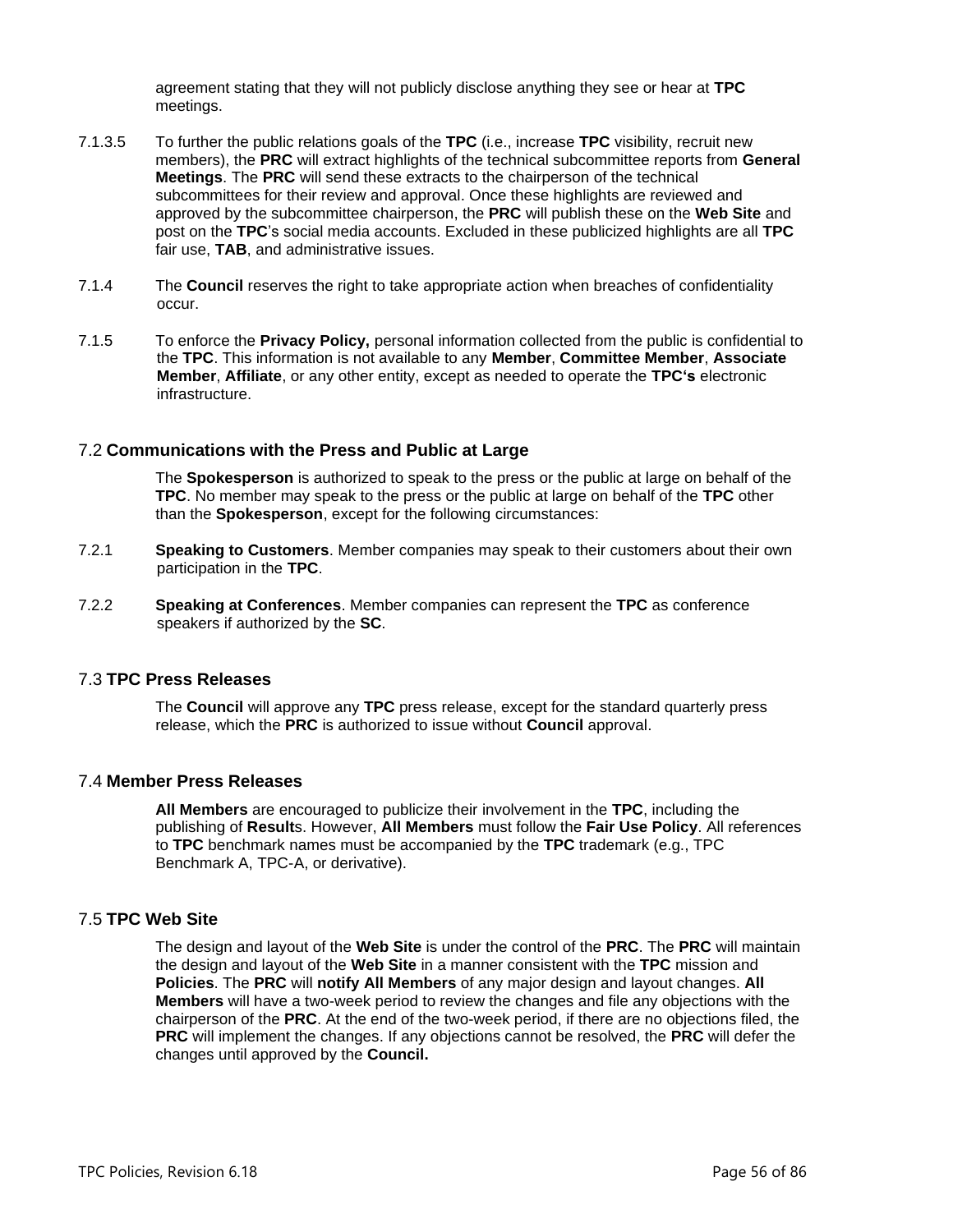7.5.1 Documents posted on the **Web Site** and **Private Web Site** should be in a generic HTML format viewable by at least two types of browsers (Google Chrome and Microsoft Edge). In the event that content is not available as generic HTML (e.g., because the native format is not HTML or converting to HTML would be unnecessarily burdensome), a generic interchange format shall be added. The preferred non-HTML format is Adobe PDF (Portable Document Format). In addition to HTML or PDF, the content may also be provided in other formats (e.g., native) at the discretion of the webmaster.

> **Comment**: The intent of this policy is to ensure that content is broadly accessible to all users regardless of origin or destination platform while at the same time facilitating its usefulness.

7.5.2 The **TPC** shall have the following **Privacy Policy** governing personal information collected from the public.

> *Your privacy is important to the TPC. We follow the industry practices to let you know how our privacy policy answers the following questions:*

*What information does the TPC gather/track and how is it used?*

*With whom does the TPC share the information it gathers/tracks?*

*What is the TPC's unsubscribe and data-removal policy?*

*How can I correct and update my personal information?*

*What is the TPC's policy on deleting or de-activating my name from its database?*

*Whom can I ask if I have any additional questions?*

*In general, you can visit the TPC on the Web without telling us who you are and without revealing any information about yourself. There are times, however, when we may need information from you. We do not collect personal information about you unless you voluntarily provide it to us. We collect, process and use personal information only for providing relevant services to you. That information will be gathered when you come onto our site to: provide feedback in an online survey; and/or request certain reports.*

*The personal information that may be gathered includes your name, fax, telephone number, street address and e-mail address. You may also be asked for further information about yourself such as your job category, your industry type, your company name and job title, and the number of people in your company.*

*We will use our best efforts not to transfer information that personally identifies you to anyone else without your knowledge and approval at the time it is collected from you. Please note, however, that in addition to sending you periodic status reports we may contact you about matters that affect your use of our site such as the status of your subscription to our reports.*

*Upon your request, we will assist you to review, delete, correct, or update your personal information that you have previously provided. If at any time you believe that we have not adhered to our policy with respect to protecting your privacy, or if you have questions regarding the collecting and/or use of your personal information or regarding our privacy policy, please contact us. We will use all commercially reasonable efforts to promptly address your concern. You may contact us by email at [privacy@tpc.org.](mailto:privacy@tpc.org)*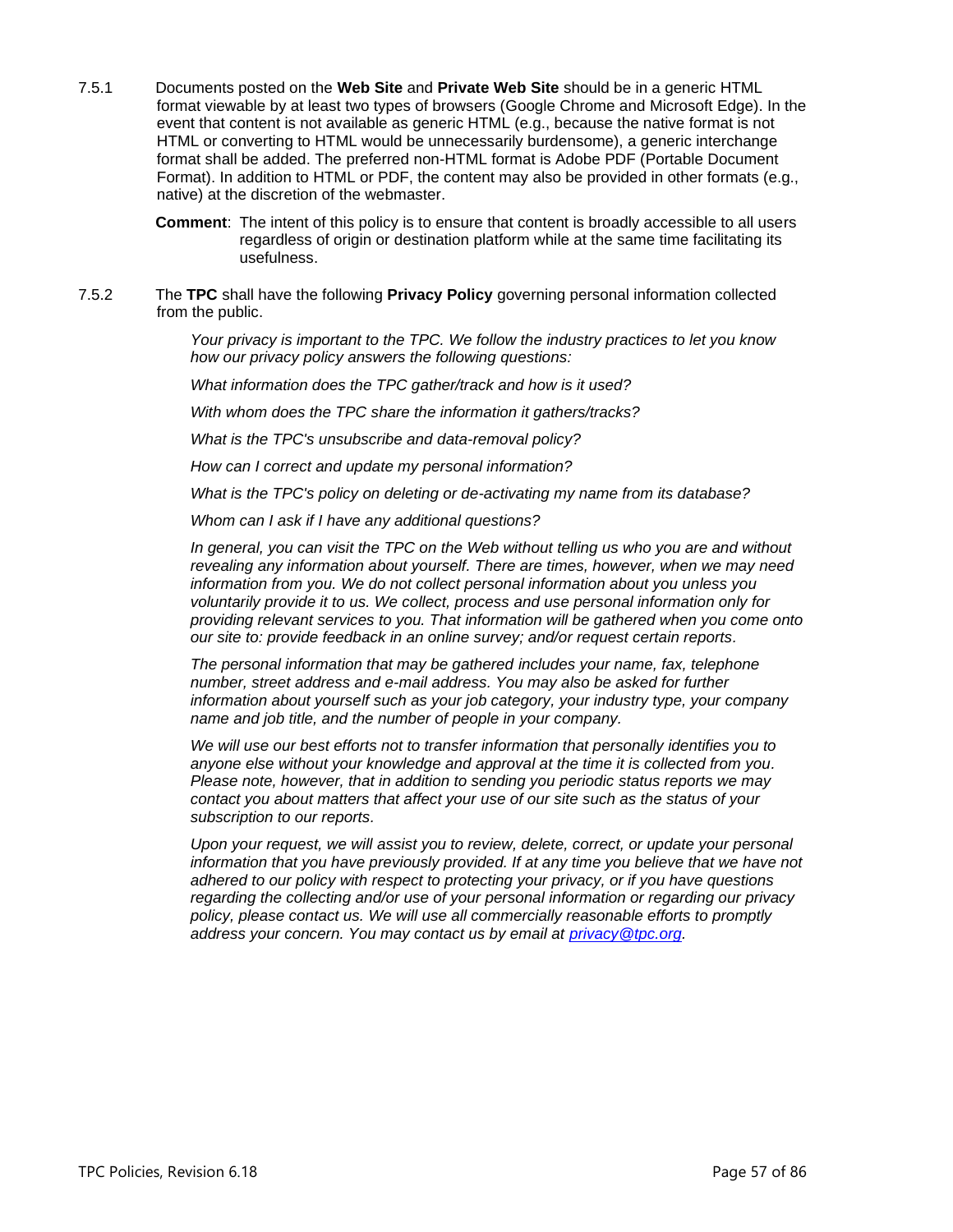# **Use of TPC Materials, Results, and Specifications**

# <span id="page-57-2"></span>8.1 **Use of TPC Material**

### <span id="page-57-0"></span>8.1.1 **TPC Trademark**

**TPC Benchmark** is a trademark of the **TPC**.

## 8.1.2 **TPC Copyright Notice**

All parties are granted permission to copy and **distribute** to any party without fee all or part of public **TPC** copyrighted material provided that: (1) copying and **distribution** is done for the primary purpose of disseminating **TPC** material; (2) the **TPC** copyright notice, the title of the publication, and its date appear, and notice is given that copying is by permission of the Transaction Processing Performance Council.

### 8.1.3 **End User License Agreement**

All parties wishing to use **TPC-Provided Software** must adhere to the **TPC** Copyright policies (**Policies** § [8.1.1\)](#page-57-0) and the terms and conditions of the **End User License Agreement (EULA)**.

### 8.1.4 **Use of the TPC Benchmark Name and Metrics**

If a party wishes to use the **TPC Benchmark Standard** name in public material to describe work that is derived from **TPC** material, the prefix "Derived from" must appear before all instances of the **TPC Benchmark Standard** name, e.g. "Derived from TPC-DS Query 82". The derived work must be a subset or clearly be different from the **TPC Benchmark Standard**. If the derived work is judged to be too similar to the **TPC Benchmark Standard**, it will be subject to the **TPC** Fair Use rules (**Policies** § [8.2\)](#page-57-1) For this reason, parties wishing to use the **TPC Benchmark Standard** name in relation to derived work must secure the **TPC**'s written permission.

The use of any **Primary Metric** or **Optional Metric** of a **TPC Benchmark Standard** in a work that is derived from **TPC** material is not allowed.

### 8.1.5 **TPC Benchmark Disclaimer**

All work derived from **TPC Benchmark Standard**s must have the following disclaimer:

This workload is derived from the <**TPC Benchmark Standard** name> Benchmark and is not comparable to published <**TPC Benchmark Standard** name> Benchmark results, as this implementation does not comply with the <**TPC Benchmark Standard** name> Benchmark.

For example, "This workload is derived from the TPC-E Benchmark and is not comparable to published TPC-E Benchmark results, as this implementation does not comply with all requirements of the TPC-E Benchmark".

# <span id="page-57-1"></span>8.2 **Fair Use of TPC Results**

The **TPC** actively encourages **Test Sponsors** to widely **distribute** their **Result**s in **Public Information**. The **TPC** also actively encourages the publicizing of **Result**s by the press, market researchers, financial analysts, and non-profit organizations.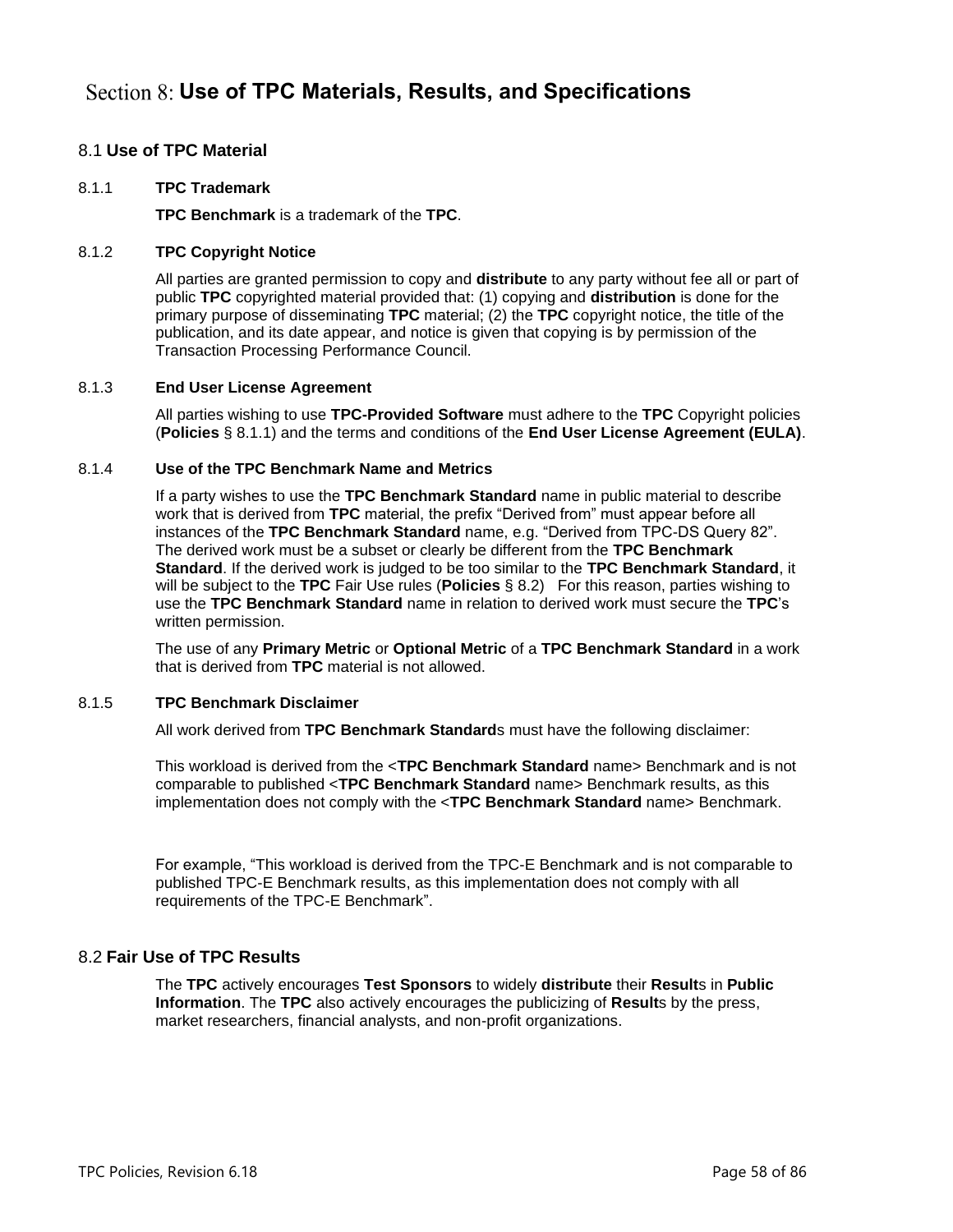The **TPC** requires that **All Members** and **Test Sponsors** follow both the general and specific rules detailed in this section of the **Policies**. To ensure that users and readers of **TPC Benchmark Result**s are given a fair and complete representation of **TPC** data, the **TPC** requests that all non-members, including the press, market researchers, financial analysts and non-profit organizations also follow these rules when publishing or re-publishing **TPC Benchmark Result**s. The **Administrator** will actively encourage them to follow the **Fair Use Policy**, and where appropriate, to issue retractions or corrections. The **TPC** may also initiate various public relations activities to correct distortions of **TPC Benchmark Result**s created by non-members.

The **TPC** will defend and protect all of its copyright and trademark rights to any published **TPC** information, whether by members or non-members.

This **Fair Use Policy** states how **TPC Benchmark Result**s and **Non-TPC Benchmark** results may be fairly used in **Public Information**.

**Comment**: These policies for fair use apply to **Public Information** that is actively in use. For example, if a press release was issued a year ago, is clearly dated, and contained information that was considered compliant with the **Fair Use Policies** at the time of publication, that information is likely not actively in use, even though it is still accessible with web searches. However, if that same press release is referenced as supporting information in new announcement materials, it would still be considered to be active **Public Information**.

When **TPC Benchmark Result**s are used in **Public Information**, the use is expected to adhere to basic standards of fidelity, candor, and due diligence, the qualities that together add up to, and define, Fair Use of **TPC Benchmark Result**s**.**

- Fidelity: Adherence to facts; accuracy
- Candor: Above-boardness; needful completeness
- Due Diligence: Care for integrity of **TPC Benchmark Result**s
- Legibility: Readability and clarity

Because **TPC Benchmark Result**s are protected by the **TPC** Trademark, this policy applies to all parties who use **TPC Benchmark Result**s, including but not limited to members of the **TPC**. The intent is simple: if you want to use the **TPC** name, you are requested to follow this policy. Otherwise, do not mention or imply the **TPC.**

Violations will be dealt with by the **Council** in a manner appropriate to the pattern, seriousness, and impact of the violations.

**Grandfathering Rule:** Revisions to the **Fair Use Policies** do not apply to existing publicity materials in use prior to the effective date of those revisions.

#### <span id="page-58-2"></span>8.2.1 **Fair Use**

Specifically,

- 8.2.1.1 Claim(s) must be truthful.
- <span id="page-58-0"></span>8.2.1.2 Claim(s) must include sufficient qualifications and context to be unambiguous and verifiable.
- 8.2.1.3 Claims must be verifiable by a person knowledgeable, but not expert, in the subject using publicly available information.

**Comment**: An estimated result is, by its nature, not verifiable.

<span id="page-58-1"></span>8.2.1.4 Claims must include an "as of" date and the URL to the TPC page for each referenced result (e.g., www.tpc.org/1234). The existence of the required information must be readily apparent to the reader, such as the use of referenced footnotes, hyperlinks, etc. It must be clear from context that the "as of date" is the date when the claim is current.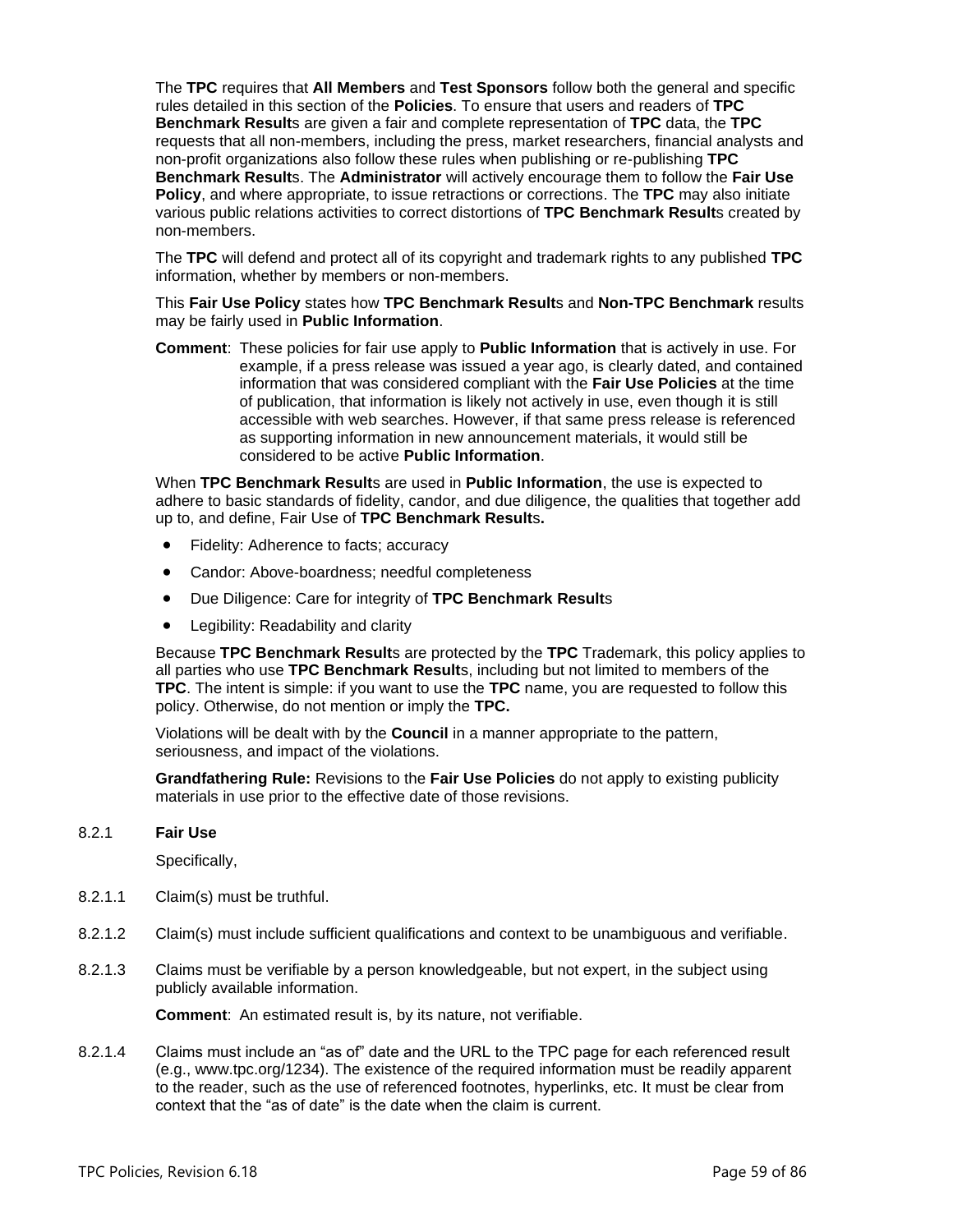- 8.2.1.5 Claims may not make **TPC**-related competitive comparisons of numerical data disclosed in **FDRs** unless that data is also included in the **Executive Summary**.
- 8.2.1.6 The following types of competitive comparisons are not allowed:
	- **Non-TPC Benchmark** result(s) published without **TPC** Price/Performance metrics in a comparison or claim related to Price or Price/Performance.
	- Price or Price/Performance metrics based on a direct conversion of different currencies.
	- **TPC-Benchmark Result**(s) published without TPC-Energy metrics in a comparison or claim related to electrical energy.
	- Use of a withdrawn **TPC Benchmark Result** after 120 days have passed from the **TPC Benchmark Result**'s withdrawal date.
- 8.2.1.7 Any implementations that are expressly declared as non-comparable in the **Policies, the Benchmark Class** (see **Policies** § [11.7](#page-76-0) and **Policies** § [12.6\)](#page-82-0) or the **Benchmark Standards** cannot be publicly compared.

#### 8.2.1.8 **Corollaries**

- 8.2.1.8.1 The information required by clauses **Policies** § [8.2.1.2](#page-58-0) and **Policies** § [8.2.1.4](#page-58-1) must be reasonably legible in a manner comparable to the claim to which it refers.
- 8.2.1.8.2 Claims that combine **TPC**-related information with information that does not come from a **TPC Benchmark Result** must clearly identify which information is not from a **TPC Benchmark Result**.
- 8.2.1.8.3 Claims using a **Historical TPC Benchmark Result** more than 120 days after its change to **Historical** status must clearly state that the **Result** is in the **Historical TPC Benchmark Result** list.

### 8.3 **Fair Use of TPC Benchmark Standards**

It is permissible to create a **non-TPC Benchmark Standard**.

Any **non-TPC Benchmark Standard** must adhere to the following requirements:

- 8.3.1 The **Use of TPC Material** (**Policies** § [8.1\)](#page-57-2) and **Fair Use Policy** (**Policies** § [8.2.1\)](#page-58-2) must not be violated.
- 8.3.2 All deviations from the **TPC Benchmark Standard** in question must be explicitly noted.
- 8.3.3 Results based on a **non-TPC Benchmark** must be clearly identified as not being comparable to an official **TPC Benchmark Result**.

### 8.4 **Review and Response to Policy Violations**

If the **Council** votes that a violation of **Policies** has occurred, the **Council** may take appropriate response measures, as detailed in the **Policies**. In its deliberations, the **Council** will seek a fair, appropriate, and reasonable response according to the seriousness of the violation. There are two phases to this process: (1) review and (2) response.

#### 8.4.1 **Review Phase**

8.4.1.1 **Submission.** The alleged policy violation must be documented by a completed Policy Violation Challenge template (available on the **Private Web Site**). The challenge may be submitted by the **Member** or the **SC** (challenger). It must be emailed to the [sc-info@tpc.org](mailto:sc-info@tpc.org)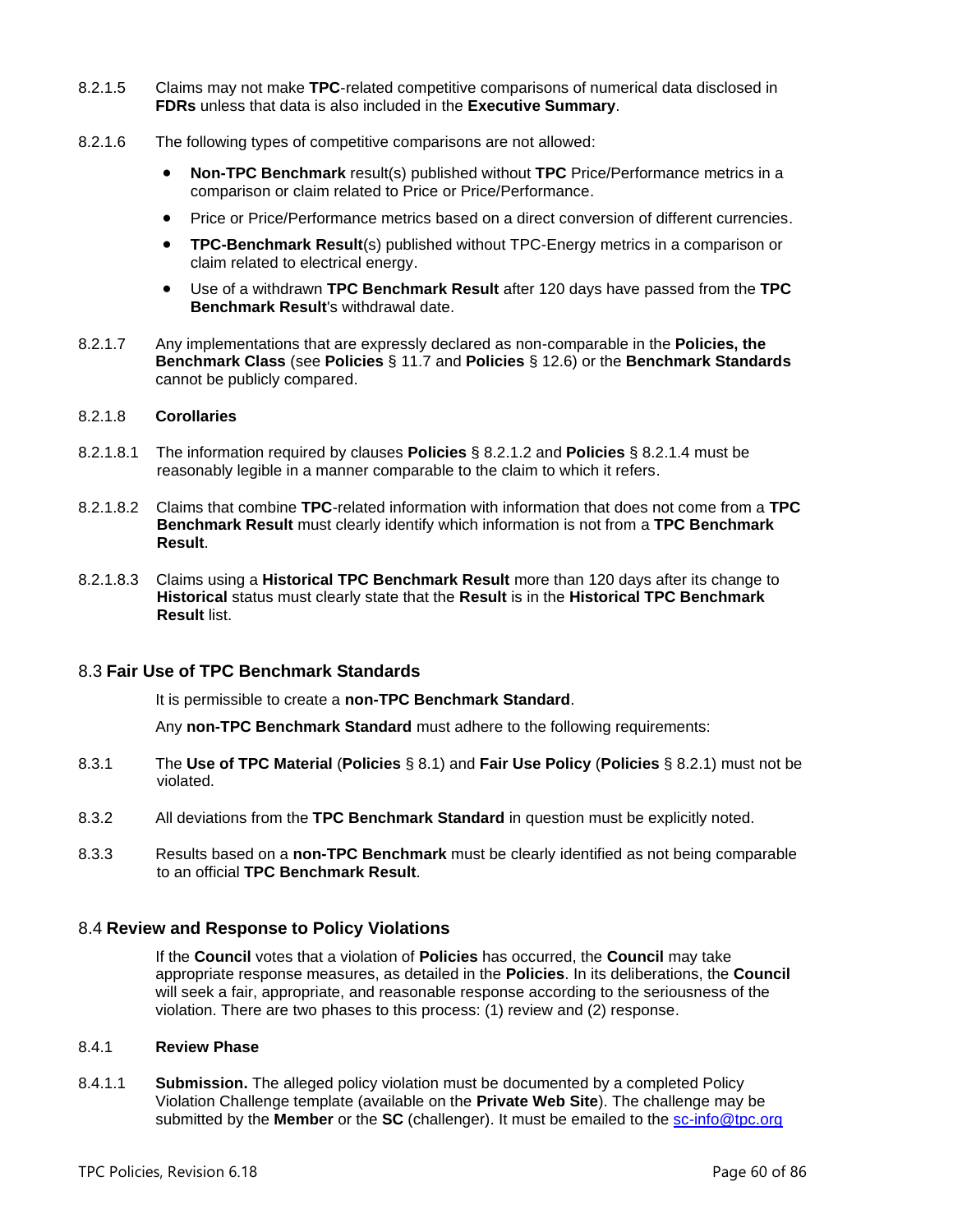distribution list, copying the **Test Sponsor**, **Member**, or non-member being challenged (challengee) and the **Administrator.**

- <span id="page-60-0"></span>8.4.1.2 **Waiting Period.** Before the **SC** will accept a policy violation challenge as valid and put it on the **SC** agenda, there will be a waiting period after the challenge is filed. The waiting period is three-calendar days, beginning on the first business day following the submission of the challenge. The waiting period is waived when the **SC** is the challenger. During this period, the challenger and challengee are encouraged to resolve the challenge between the two parties. If, after the waiting period has expired, the **SC** has not received any notice from the challenger that the issue has been resolved, the **SC** will add the issue to the **SC** agenda.
- 8.4.1.3 **SC Review.** The **SC** will investigate the issue and make a recommendation to the **Council** only if it believes a minor or major violation has occurred. Non-violations and insignificant violations will not be brought forward by the **SC**, although any member may introduce such a motion.

If the violation is related to any of the clauses referenced in the "TPC Fair Use Quick Reference" document, in the context of a **non-TPC Benchmark**, then the **SC** will recommend to the **Council** that the violation be considered a minor violation. In addition, the **SC** shall execute the actions outlined in **Policies** § [8.4.3.2](#page-61-0) by providing the challengee with a copy of the "TPC Fair Use Quick Reference" and providing guidance to the challengee to correct the violation.

- **Comment**: This exclusion clause recognizes the limited resources the **SC** and **Council** can spend investigating, discussing, and enforcing its policies but does not, in any way, sanction or approve violations, no matter how insignificant.
- 8.4.1.4 **Notice of Council Review.** The **Administrator** will **notify** the challengee at least seven calendar days in advance of a **General Meeting** that the matter may be discussed by the **Council**. The seven-calendar day period can overlap the three-day waiting period identified in **Policies** § [8.4.1.2.](#page-60-0) The **Administrator** will also email, mail, or fax any documents that pertain to the alleged violation. Once having been notified, it is the responsibility of the challengee to be in attendance at the next **General Meeting**. The **Council** will discuss and rule on the alleged violation whether the challengee is in attendance or not.
	- **Comment**: The effect of this clause is that a challenge that is brought forward within seven days of a **General Meeting** may not be addressed at that meeting, unless the challengee waives their right to the seven-day requirement. However, a challenge that is brought forward more than seven days prior to a **General Meeting** may be addressed at that meeting, even if the **SC** Review of the challenge is less than seven days from the **General Meeting.**
- 8.4.1.5 **Council Review.** During the review phase at **General Meetings**, the **Council** will assess the specific violation(s) in question and determine (vote) if a violation has occurred and its severity (see **Policies** § [8.4.1.6\)](#page-61-1). During the review phase of the **Council**'s proceedings, the **Council** will not consider past violations in making the determination of the severity of the violation. However, the **Council** will consider the following criteria in its deliberations.
- 8.4.1.5.1 If the violation pertains to publicity or to public information, the **Council** will determine the extent of publicity. Who was affected or who knew of the violation: one person, a small group, one trade magazine, several trade magazines, a national newspaper or business magazine, or national network television?
- 8.4.1.5.2 If the violation pertains to publicity or to public information, how prominent or significant was the violation in the context of the event or publication? For example, if a violation of the **Fair Use Policy** appeared in a news article, was the violation in the headline and repeated throughout the text or was it a passing reference buried in the middle of an article?
- 8.4.1.5.3 If the violation pertains to **TPC** data, **Policies**, or **Result**s, was the violation a significant departure from the facts or **Policies**. For example, a company claiming a 40,000 tpmC estimate and later providing a **FDR** with a 41,000 tpmC **Result** would be evaluated differently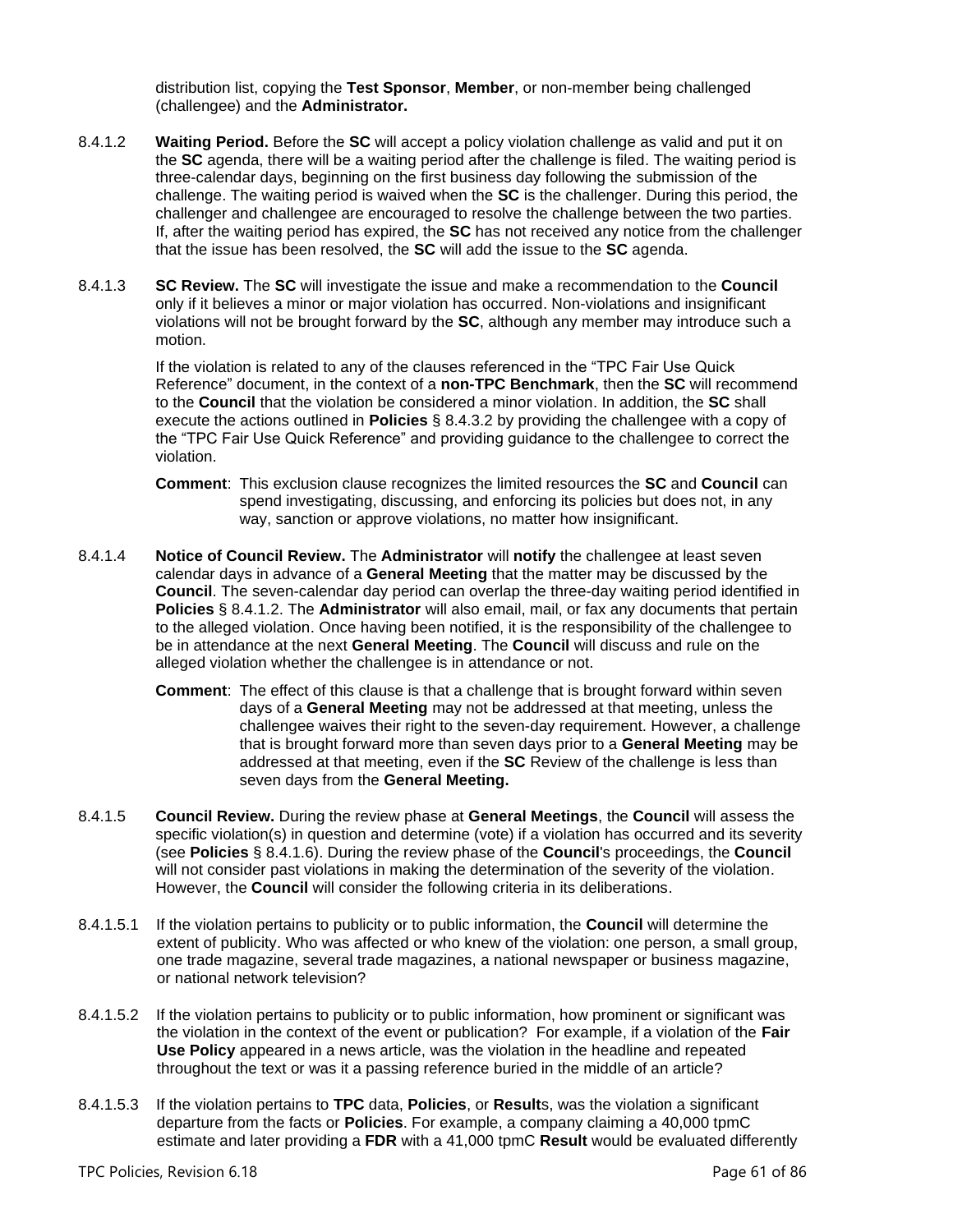than a company claiming a 40,000 tpmC estimate and later providing an **FDR** with only a 35,000 tpmC **Result**. Both companies violated the **Policies** by disseminating estimated **TPC** results, but in the latter case, there was obviously a far more significant departure from the facts and therefore a more serious impact on the credibility of the **TPC** and its **Result**s.

- <span id="page-61-1"></span>8.4.1.6 **Violation Severity.** In its review phase the **Council** will categorize violations according to the following:
	- **Insignificant violations**: Violation(s) with a non-existent or negligible impact on the credibility of the **TPC**, its trademarks, or on the competitive environment.
	- **Minor violations**: Violation(s) with a small but non-trivial impact on the credibility of the **TPC**, its trademarks, or on the competitive environment.
	- **Major violations**: Violation(s) with significant impact on the credibility of the **TPC**, its trademarks, or on the competitive environment.

### 8.4.2 **Response Phase**

In formulating its response measure, the **Council** may take into account the history of violations or recent pattern of violations, excluding insignificant violations.

**Comment**: This exclusion clause recognizes the limited resources the **Council** can spend investigating, discussing, and enforcing its policies but does not, in any way, sanction or approve violations, no matter how insignificant. The **Council** may also take into account what corrective or remedial actions the challengee has taken.

These response measures are intended to specify how, under most circumstances, the **Council** will respond to policy violations. However, the **Council** retains the right to take other response measures if, under extraordinary circumstances, it deems it necessary and appropriate. These measures will be consistent with the general principles of fairness, reasonableness, and appropriateness established in this policy. Also, the **Council** may take no response measure to a policy violation if it deems that course of action to meet these same principles.

### 8.4.3 **Responses to violations**

If the **Council** determines that a violation has occurred, the **Council** may take any or all of the response measures outlined under each response level:

### 8.4.3.1 **Level one response - insignificant violation**

The **SC**/**Council**, via the **Administrator**, will **notify** the **Primary Representative** of the member in question that it has committed an insignificant violation. No further **SC** or **Council** action will be taken. It is the responsibility of the **Primary Representative** to take further action if they deem it necessary.

### <span id="page-61-0"></span>8.4.3.2 **Level two response - minor violation**

- 8.4.3.2.1 Instruct the secretary of the meeting to record that the member committed a minor violation. In most such cases, it is assumed that the member has already taken corrective or remedial action, or that further instruction to the member in question is unnecessary.
- <span id="page-61-2"></span>8.4.3.2.2 Instruct the **Administrator** to send the member a letter outlining the nature of the violation, and, if appropriate, asking for appropriate remedial or corrective action.

### 8.4.3.3 **Level three response - major violations**

- 8.4.3.3.1 Instruct the **Administrator** to send the member a letter as cited in **Policies** § [8.4.3.2.2.](#page-61-2)
- 8.4.3.3.2 Ask the member's **Primary Representative** to take corrective or remedial action and provide the **Council** with an official report of those actions at the next **General Meeting.**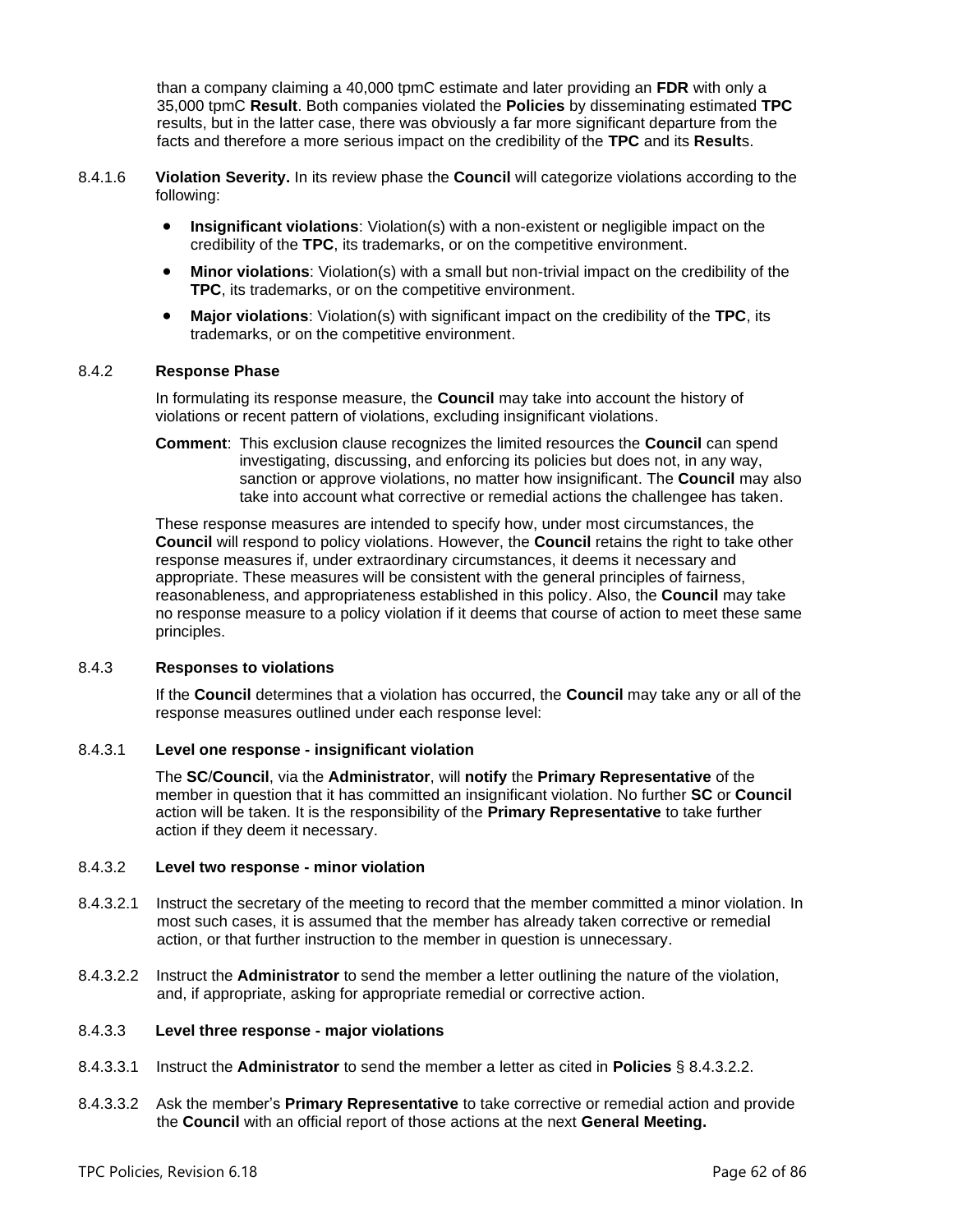8.4.3.3.3 Assess the company a fine commensurate and reasonable with the seriousness of the violation. A fine in the range of \$1,000 – \$10,000 will be applied in the case of a member who has had a major fair use violation in the previous four years. In all other cases, a fine in the range of \$500 – \$2,000 will be applied. The date of the violation for this purpose is the date when the **Council** passed the violation motion.

> This assessment must be paid within 90 days of **notification** to the member. Failure to pay the assessment within 90 days results in the loss of voting privileges in all technical subcommittees and **General Meetings**, but not **Standing Committees** or **Mail Ballots**. Upon payment of the assessment, all privileges are restored. Failure of a **Test Sponsor** to pay the assessment within 90 days may result in the removal of one or more **Result**s.

- 8.4.3.3.4 Instruct the **Administrator** to issue a press release outlining the nature of the policy violation.
- 8.4.3.3.5 Vote to initiate expulsion proceedings as outlined in the **Policies** § [2.6.](#page-20-2)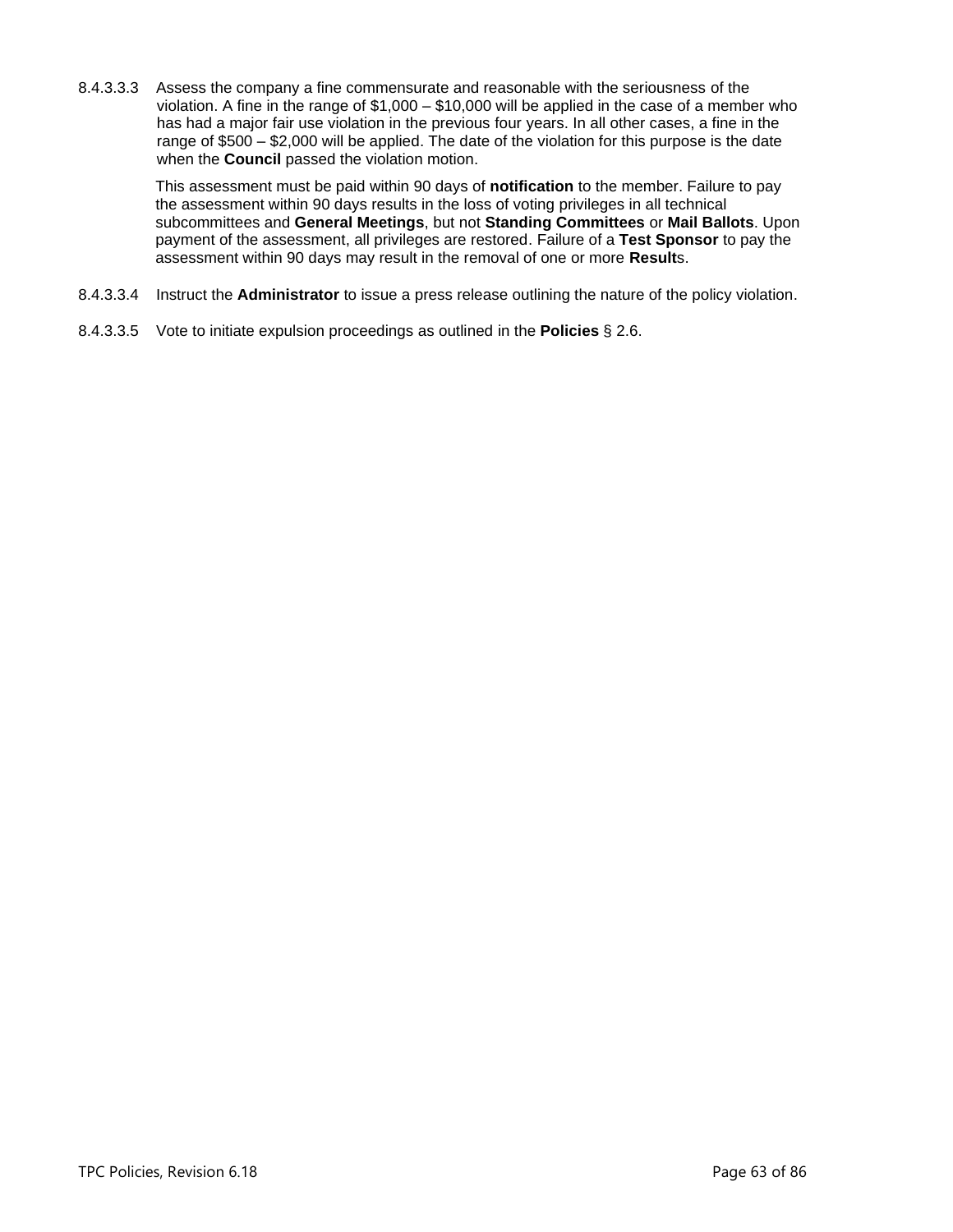# **Section 9: Independent Audit**

# 9.1 **Purpose of an Auditor**

The purpose of the Auditor is to certify a **Result** for publication by verifying the **Result** is compliant with the spirit and letter of the **Benchmark Standard**. The pre-publication certification (Audit) requirements are defined by the **Benchmark Class**.

# 9.2 **Auditor Qualifications**

The **TPC** has the responsibility to ensure that an adequate number of **Auditors** is available to provide coverage in a timely manner, but the **TPC** has the authority to restrict the number of **Auditors** to ensure high quality. It is at the discretion of the **TPC** to certify those individuals who best meet the following criteria:

- 9.2.1 Prior familiarity and extensive knowledge of the **TPC** organization and **TPC Benchmarks**.
- 9.2.2 Capability to provide adequate auditing coverage (e.g., time, location, benchmark types).
- 9.2.3 Extensive knowledge and experience in transaction processing and computer systems.
- 9.2.4 Ability to perform the duties of the job in an independent manner (i.e., free of conflicts-ofinterest).

## <span id="page-63-0"></span>9.3 **Auditor Certification Process**

The following defines the certification process for **Auditor** candidates. Only individuals can be candidates.

### 9.3.1 **Stage I – Application**

9.3.1.1 A prospective candidate applies to the **TPC** indicating his/her desire to become an apprentice auditor. The application contains information on the candidate's background (education, work experience, other related skills), familiarity with benchmarking, the **TPC**, performance work, and on which benchmarks the candidate is seeking apprentice standing. The **SC** reviews the application and decides if the candidate is appropriate for further consideration. If rejected the candidate must wait at least six months before reapplying, except if this decision is overruled by the **Council**. The goal of this process is to accept candidates that the **SC** believes can become Auditors in a reasonable period. Furthermore, the **SC** may take into consideration the number and qualifications of the existing Auditors in deciding whether to accept a particular candidate. If the **SC** approves the candidate based on the application, the candidate will be notified, and the candidate then progresses to Stage II. If the **SC** rejects the candidate, the candidate will be notified as to why the application was rejected.

### 9.3.2 **Stage II – Exam and Interview**

9.3.2.1 A new **Auditor** candidate or existing **TPC Auditor** candidate may be required by the **SC** to take a written exam specific to each benchmark for which they are seeking certification. The purpose of the written exam is to establish that the individual has a basic understanding of the benchmark, the operation of the **TPC**, and the auditing process. It should be possible to pass the exam by studying publicly available documents such as the benchmark **Specification**, any associated **TPC-Provided Software** source code, and the **Policies**.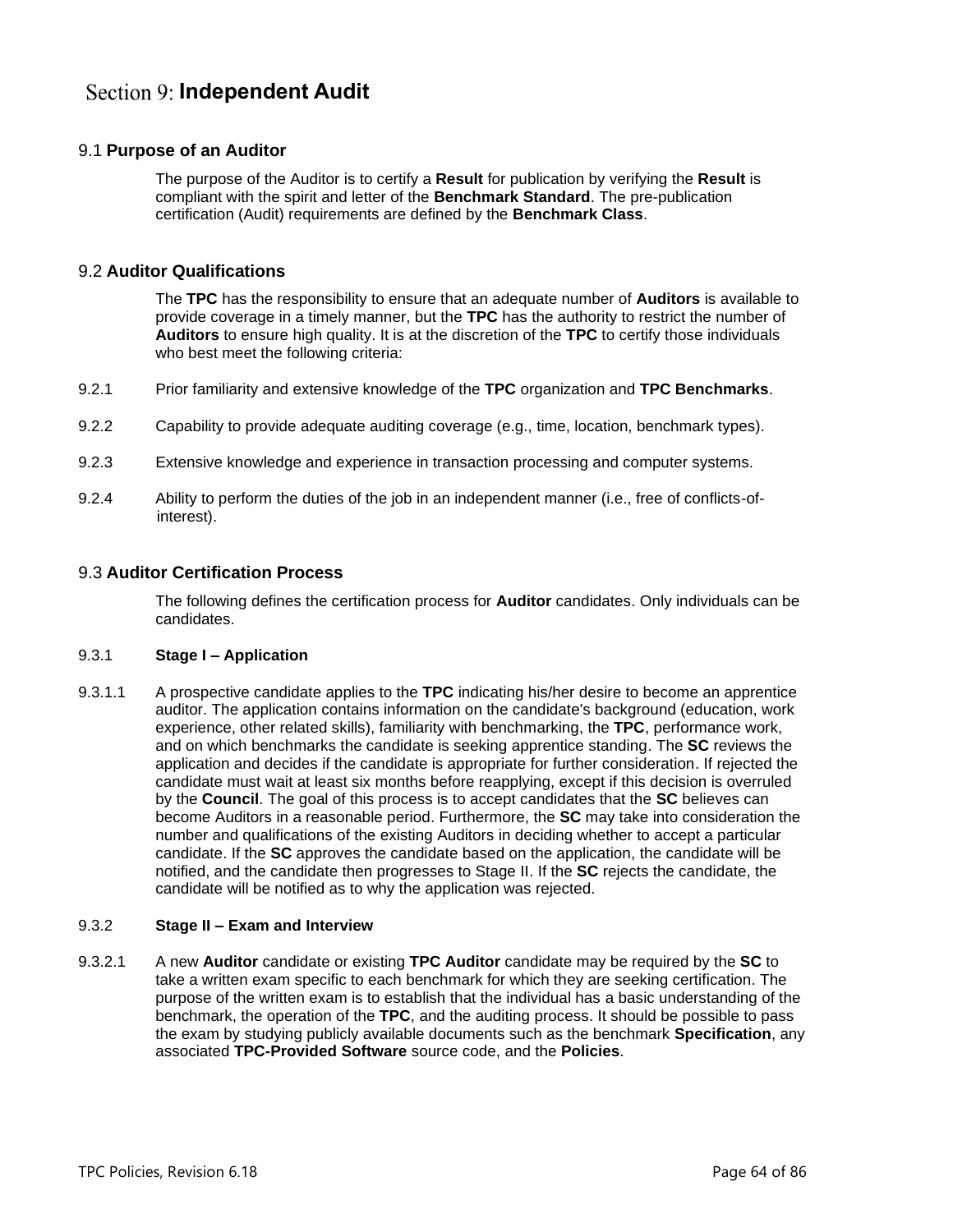The exam for a given **Auditor** candidate consists of at least 15 questions, chosen by the **TPC Administrator** from the set of questions maintained by the **Benchmark Subcommittee** (**Policies** § [4.1.8.1\)](#page-33-0). The **SC** at its discretion may require the candidate to answer more than 15 questions. A passing score for the exam is at least 85% of the maximum score.

The exam is administered in person, at a time and place designated by the **SC**. Under extenuating circumstances, the **TPC Administrator** may administer the exam remotely via the **TPC's** videoconferencing facilities. The candidate may refer to the benchmark **Specification**, any associated **TPC-Provided Software** source code, and the **Policies** during the exam process.

**Exception**: The **SC** may determine that a written exam is unnecessary if the candidate can show that they have previous **TPC** auditing experience

9.3.2.2 The **SC** reviews the exam results and, at its discretion, may choose to interview the candidate. If the candidate passes the exam, the candidate will be notified that the exam was passed, and whether the next step is Stage III – Apprenticeship or Stage IV – Certification. If a candidate fails to pass the exam or the **SC** does not accept the candidate as an apprentice auditor, the **SC** will notify the candidate in writing within seven days.

> If the candidate fails to pass the exam and the **SC** votes to allow a re-test, a second, different exam may be scheduled no sooner than four weeks within the first exam. A subsequent failure will result in an automatic disqualification at which point the **SC** will withdraw its support for the candidate. Normally, it is expected that the **SC** will approve a candidate who successfully completes Stage I and Stage II as an apprentice **Auditor**.

## 9.3.3 **Stage III – Apprenticeship**

9.3.3.1 An apprentice Auditor must work with an **Auditor** to gain hands-on experience with the audit process and/or the particular benchmark in question. It is incumbent upon **Auditors** to provide reasonable opportunities for apprentices to gain such experience.

> **Exception**: The **SC** may determine that an audit internship is unnecessary if the candidate can show that they have previous **TPC** auditing experience.

9.3.3.2 Once the **Auditor** determines that the apprentice has demonstrated that they are capable of working independently as an **Auditor**, the **Auditor** submits a written endorsement of the candidate to the **SC**. The endorsement must indicate how long the apprentice worked with the **Auditor** and the work performed during the apprenticeship. The **SC** will notify the candidate as to whether the next step is an Auditor Certification Board (**Policies** § [9.3.4.1\)](#page-64-0) or a **Council** vote (**Policies** § [9.3.4.5\)](#page-65-1).

### 9.3.4 **Stage IV – Certification**

<span id="page-64-0"></span>9.3.4.1 An Auditor Certification Board (**ACB**) will review the candidate's credentials and make a recommendation to the **SC.** The **ACB** is either the **Benchmark Subcommittee** or an ad hoc subcommittee designated by the **SC** to process the application for certification of a specific benchmark. The **ACB** will schedule an individual interview with each candidate at least two weeks in advance and will inform the candidate of the intent of the interview. The interview process will include technical questions to verify that the candidate has a solid understanding of the specific benchmark and the technologies and products that can potentially be used in the benchmark implementation. In addition, the interview will include specific questions on the audit requirements of the benchmark. Following the interview, the **ACB** shall notify the candidate and the **SC** of its recommendation within three days of the interview.

> **Exception:** The **SC** may determine that an **ACB** is unnecessary if the candidate can show that they have previous **TPC** auditing experience.

9.3.4.2 The **ACB** is an ad hoc subcommittee. It must consist of five representatives of the **Members** and will operate with the same rules as the **SC** (see **Policies** § [3.2.1\)](#page-23-2) excluding **Policies** § [3.2.1.4.](#page-23-3) All votes will be by closed ballot. The ad hoc **ACB** should include at least one member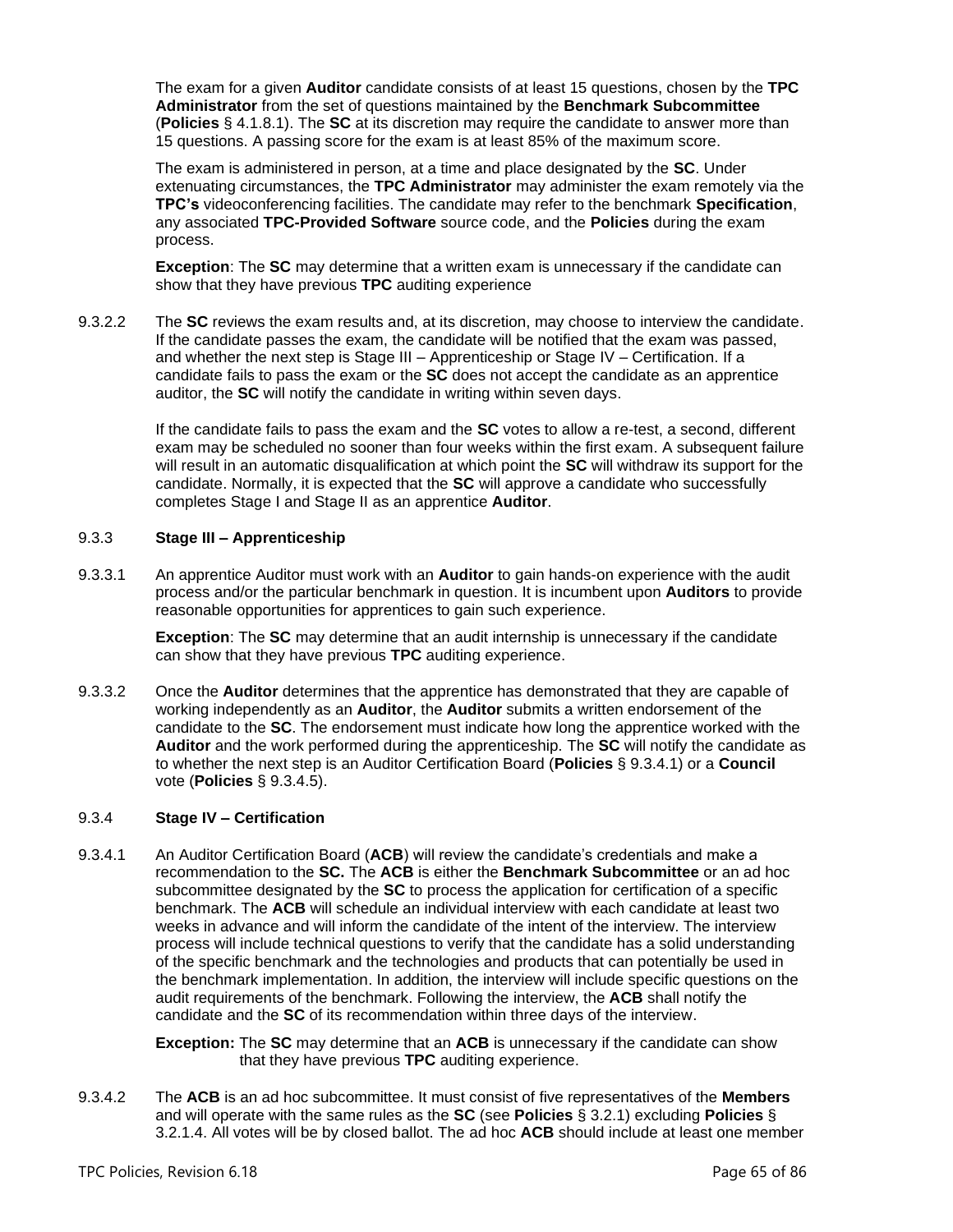of the **SC**, **TAB**, and **Benchmark Subcommittee**, unless circumstances prevent such a membership. The **SC** will designate the chairperson for the ad hoc **ACB**.

- 9.3.4.3 If the **ACB** does not recommend the candidate to be an **Auditor,** it must provide the reason for its finding as part of the notification to the candidate and the **SC**. After a two-week waiting period following the interview, the **SC** at its discretion, may form a new **ACB** for a second interview and review of the candidate's qualifications.
- 9.3.4.4 If the **ACB**, or the **SC** (in the case that the requirement for an **ACB** was waived (see **Policies** § [9.3.4.1\)](#page-64-0)), choose to recommend that the candidate be approved as an **Auditor**, it will present a brief summary of its findings with regard to the candidate at the next **General Meeting**, and bring forward a recommendation to this effect to the **Council**. The findings and recommendations of the **ACB** (or **SC**), and subsequent discussion, will be handled via a closed session (see **Policies** § [3.2.3.2\)](#page-24-0).
- <span id="page-65-1"></span>9.3.4.5 The **Council** will vote on whether to accept the candidate as an **Auditor.** If the **Council** accepts the candidate, actual acceptance is contingent upon the candidate signing a pledge to fulfill the responsibilities outlined in **Policies** § [9.4.](#page-65-2) If the **Council** votes to not accept the candidate as an **Auditor**, or if the candidate does not sign a pledge to fulfil the responsibilities outlined in **Policies** § 9.4, the candidate will not be accepted.

#### <span id="page-65-0"></span>9.3.5 **Stage V – Maintaining Certification**

- 9.3.5.1 An individual who has been certified by the **TPC** will retain their status as an **Auditor** unless that status is explicitly revoked, reduced, or suspended by the **Council**.
- 9.3.5.2 A party who wishes to have an **Auditor's** certification revoked or reduced to the level of apprentice must submit a written complaint with adequate supporting evidence to the **SC**. The **SC** will examine the complaint and the evidence and make a recommendation to the **Council** regarding the matter. In the course of these proceedings, the **Auditor** will have the option to provide input in their defense. A decision by the **Council** to either revoke the certification or reduce to apprentice status shall be determined by a **Simple Majority** vote.
- 9.3.5.3 Upon an **Auditor**'s failure to fulfill the responsibilities outlined in **Policies** § 9.4, the **SC** will take a motion recommending suspension of the **Auditor**'s certification and bring the recommendation to the **Council**. During the discussion, the **Auditor** will have the opportunity to provide input to the **SC**.

### <span id="page-65-2"></span>9.4 **Auditor Responsibilities**

Certification requires that the individual pledge to fulfill the following responsibilities:

- 9.4.1 To work with and review the work of apprentice auditors.
- 9.4.2 To stay current with changes in the **Policies** and **Benchmark Standards** of the **TPC.**
- 9.4.3 To work closely with other **Auditors** in order to maintain consistency between audits.
- 9.4.4 To provide adequate auditing coverage (e.g., time, location, benchmark types).
- 9.4.5 To perform the duties of the job in an independent manner.
- 9.4.6 Act as an independent contractor offering their services to **Members** and non-members desiring to have a benchmark audit performed.
- 9.4.7 Participate in **General Technical Meeting**s by either:
	- Attending at least one (1) in-person meeting per 12-month period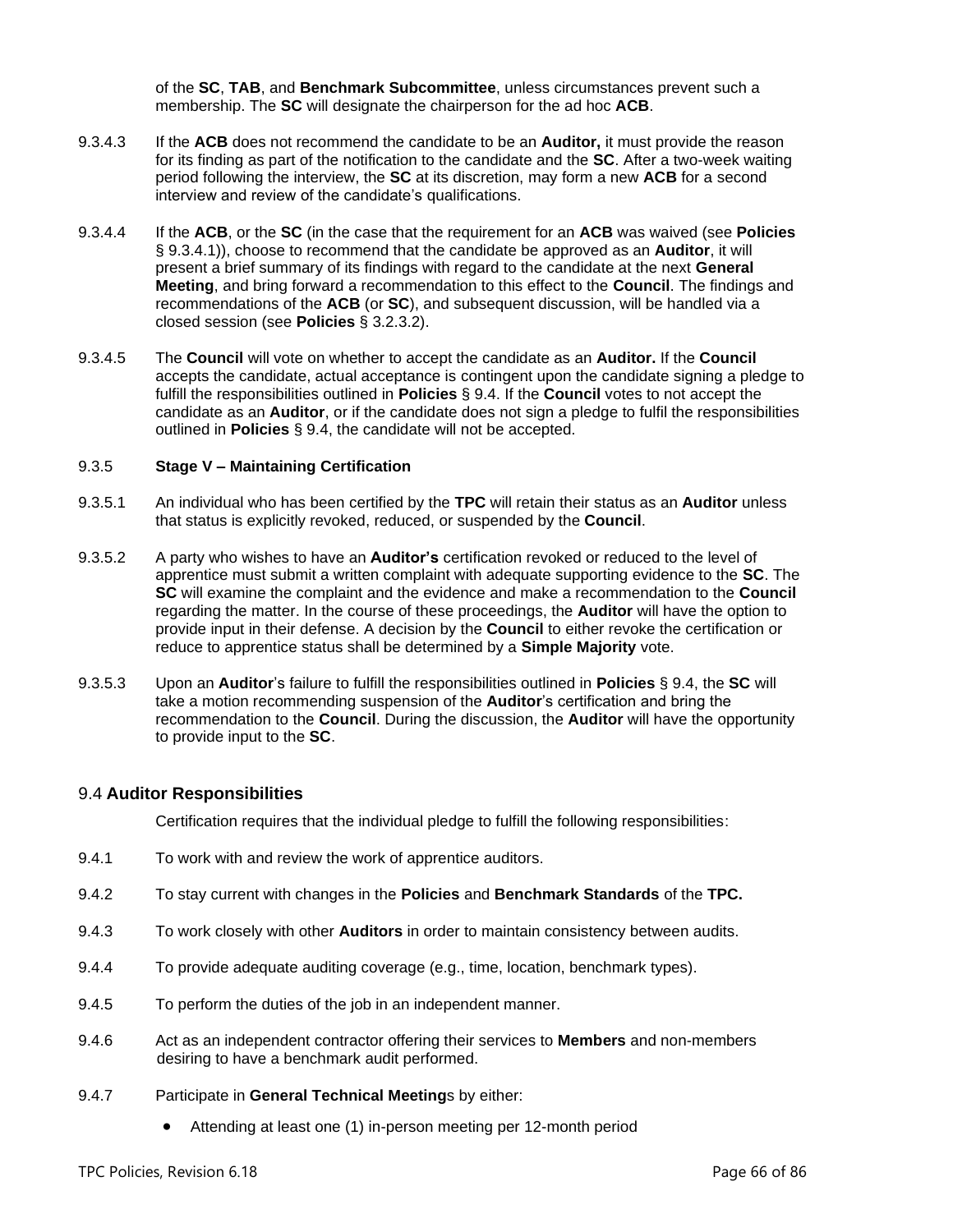- Attending at least two (2) in-person with remote presence meetings per 12-month period
- 9.4.8 Regularly participate in **TAB** meetings.

## 9.5 **Audit Process**

An audit is a review of a result. The audit encompasses more than just the benchmark test and includes a review of items that can affect the compliance of the benchmark.

The audit does not guarantee compliance. In addition, there is a formal review process and a mechanism for determining compliance or non-compliance (see **Policies** § [6.12\)](#page-50-0). The audit minimizes the probability that a **Result** will be found non-compliant in the review process. The **Auditor** is responsible for due diligence in review of the result.

### 9.5.1 **Overview**

- <span id="page-66-0"></span>9.5.1.1 The audit process is composed of the following steps:
- 9.5.1.1.1 Verify the compliance of all components of the implementation (e.g., software programs, hardware configurations, purchase, and maintenance pricing, etc.).
- 9.5.1.1.2 Obtain a reasonable confidence level that the methodology used to implement the benchmark related tests produces documented results that demonstrate compliance.
- <span id="page-66-1"></span>9.5.1.1.3 Verify the compliance of each benchmark execution by examining the results produced during that execution.
	- **Comment**: The establishment of an audit protocol is highly recommended. The purpose of such a protocol is for the **Test Sponsor** and the **Auditor** to document in detail the required set of steps to follow during the execution of the series of tests that produce the benchmark results. The protocol also documents the automation level of the test methodology and the resulting test data to be captured and communicated to the **Auditor**.
- 9.5.1.1.4 Verify the compliance of the result based on applicable **TAB** and **Council** rulings. This may require additions to the audit process to address issues not previously covered.
- 9.5.1.2 It is the responsibility of the **Test Sponsor** to attest to the veracity of all information disclosed to the **Auditor** and in the **FDR**.
- 9.5.1.3 The **Auditor** should focus on verifying the methodology used for reaching compliance, rather than verifying the information disclosed by the **Test Sponsor**. The **Auditor** may choose to examine and test disclosed information at his/her discretion.
- 9.5.2 **Auditor Selection**. **Test Sponsors** select an **Auditor** from the list of **Auditors** maintained by the **Administrator**.

### 9.5.3 **Level of Audit**

Upon review of the environment and configuration of a planned benchmark, and in accordance with the audit process defined in **Policies** § [9.5.1.1,](#page-66-0) the **Auditor** determines the level of audit required (see **Policies** § [9.5.4\)](#page-67-0) and decides whether the audit or a portion of the audit requires his/her on-site presence at the test site. The following are the major levels of auditing:

- 9.5.3.1 **Full Audit.** A full audit makes no assumption of prior audits and requires full direct access to personnel and benchmark environment. This may require an on-site presence.
- 9.5.3.2 **Updated Audit.** An updated audit leverages previous audits to a significant degree. This review is targeted at those components of the benchmark environment that have changed since the last implementation review. It requires a highly automated test environment. To audit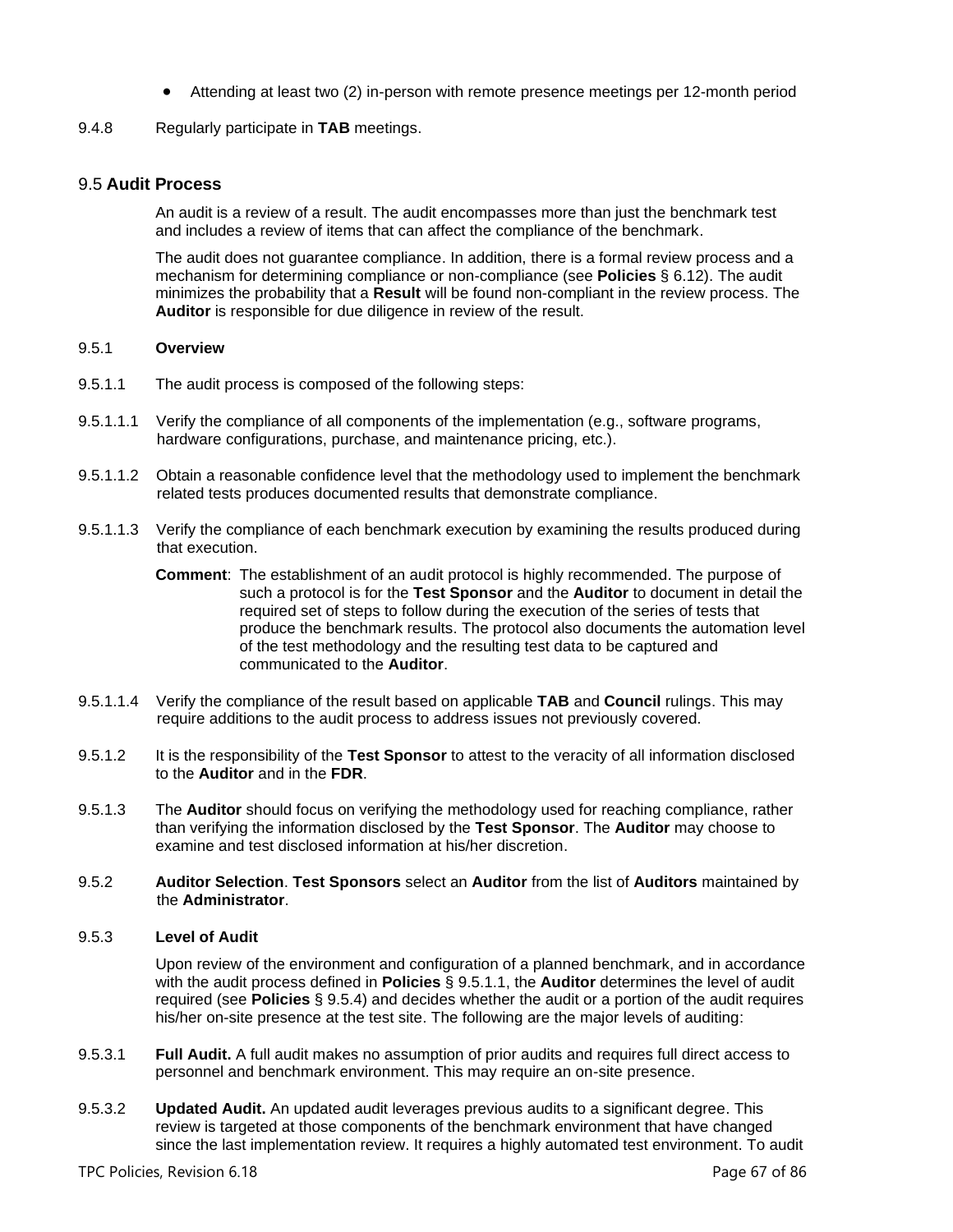the components which have changed, the auditor may require full direct access to personnel and benchmark environment.

**Comment:** The intent of this clause is to encourage **Test Sponsors** to automate the test environment and develop an audit protocol (see **Policies** § [9.5.1.1.3\)](#page-66-1).

#### <span id="page-67-0"></span>9.5.4 **Auditing Level Criteria**

Determine whether the **Test Sponsor** has an automated process for producing the collateral for an audit. An automated process is one which requires the least amount of vendor intervention to collect the necessary information needed to comply with the audit requirements. For example, in TPC-C, the beginning of the checkpoint interval is logged and inserted into the driver log for verification against the "guard zones" by the driver system, without prompting by the **Test Sponsor**. This determination will include the following criteria.

**Comment**: The intent of this section is to leave the determination of the level of audit required to be determined by the **Auditor** with input from the **Test Sponsor**. No set of rules can define all of the possibilities and appropriate actions.

- 9.5.4.1 Whether the **Test Sponsor** has an automated methodology that includes a scripted process that produces an audit trail of actions.
- 9.5.4.2 Whether the SUT has sufficient reporting tools to disclose the system and database configurations.
- 9.5.4.3 Difference from previously audited benchmark environments.
- 9.5.4.4 Level of changes in the audit methodology.
- 9.5.4.5 Consideration of projected performance results. For example, the **Auditors** will consider performance results substantially above previously results as criteria for determining audit level.
- 9.5.4.6 Consideration of past experiences and relationship with **Test Sponsor**.
- 9.5.5 **Auditor's Decision and Appeal Process**
- 9.5.5.1 The **Auditor** has the authority to make all compliance-related decisions during the course of an audit.
- 9.5.5.2 If a **Test Sponsor** disagrees with an **Auditor's** decision, the **Test Sponsor** has the option of completing the test, obtaining the **Auditor's** documentation, and submitting the documentation for appeal.
- <span id="page-67-1"></span>9.5.5.3 The **Test Sponsor** can request from the **Auditor** that selected decisions be elevated to "major" status. The **Auditor** is required to document all major decisions in writing, including a detailed description of the issue and the process used to make the decision. This document must be communicated to the **Test Sponsor**, who, in turn, can choose to communicate it to the **TAB** for information or to appeal the decision.
- 9.5.5.4 Appeals of **Auditors'** decisions are resolved by the **TAB** bringing a recommendation to the **Council** for a vote.

#### <span id="page-67-2"></span>9.5.6 **Confidentiality of Information**

9.5.6.1 All information disclosed to an **Auditor** during the course of an audit must be kept confidential until released by the sponsor. Confidential information may be communicated under appropriate confidentiality agreements with the sponsor by the **Auditor** to other **Auditors** as required to perform the auditing function.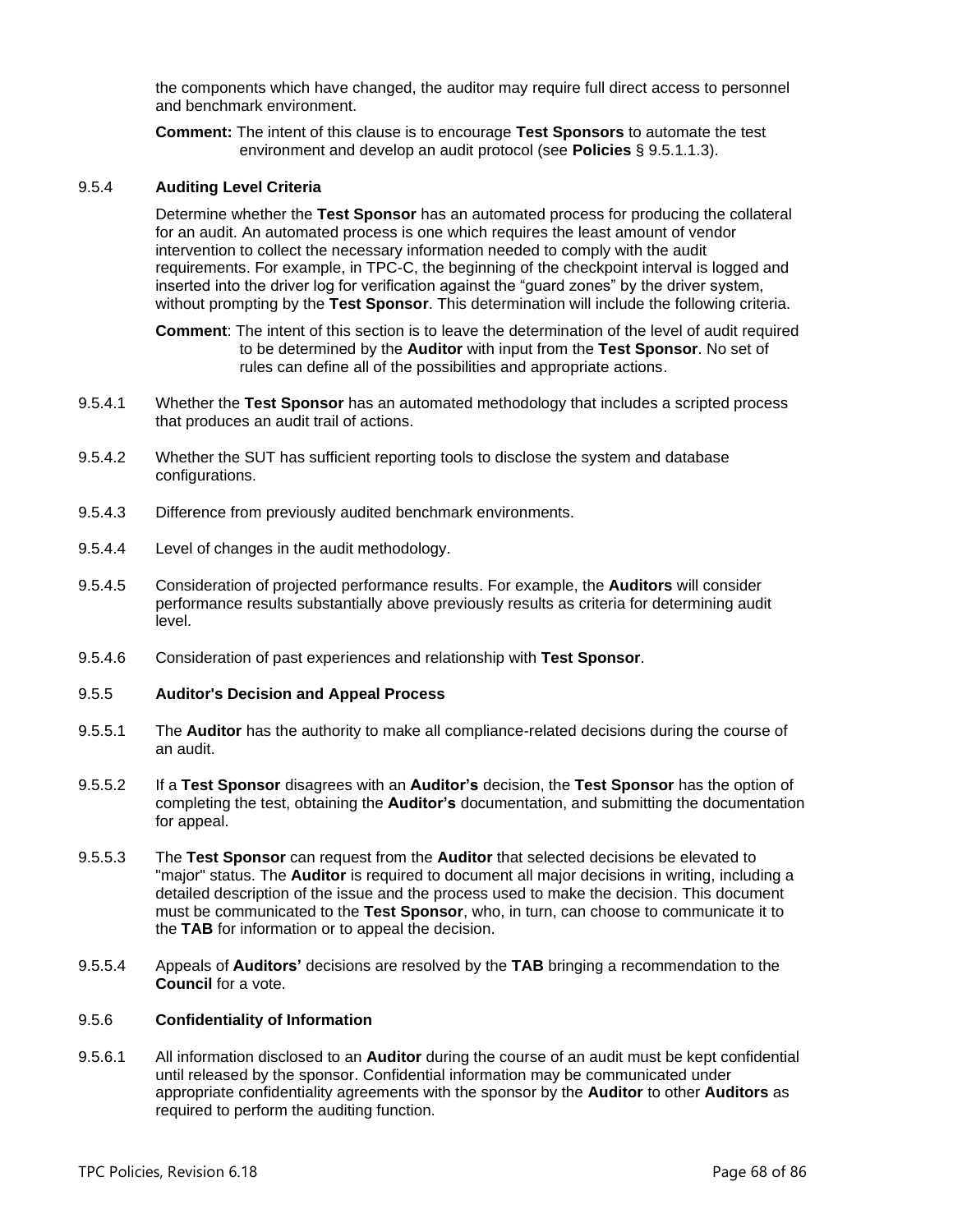- 9.5.6.2 When an FDR is filed with the **Administrator**, the **Test Sponsor** automatically releases the **Auditor** from confidentiality concerning all information contained in the FDR and all information related to the verification of compliance. All other information remains bound by any confidentiality agreements between the **Auditor** and sponsor.
- 9.5.6.3 To help the **Auditors** fulfill their responsibilities as outlined in **Policies** § [9.4,](#page-65-2) the **TPC** strongly encourages **Test Sponsors** to release **Auditors** from non-disclosure agreements (NDA) regarding all non-compliance issues that might arise during the course of an audit, whether the benchmark is published or not. The decision to release the **Auditor** from the NDA for this purpose is solely up to the **Test Sponsor**.
- 9.5.7 **Payment**
- 9.5.7.1 **Rate of Pay.** The audit rate charged by an **Auditor** is determined by negotiation between the sponsor and the **Auditor**.
- 9.5.7.2 **Mechanism of payment. Test Sponsors** pay **Auditors** directly for the audit services provided.

# 9.6 **General Audit Rules**

### 9.6.1 **Interpretation of Specification**

In case of a benchmark implementation where the letter and the spirit of a **Benchmark Standard** are found to be ambiguous and no preponderance of evidence or opinions can be established to resolve the ambiguity, the **Auditor** should decide in favor of a conservative, rather than liberal, interpretation of the **Benchmark Standard**.

### 9.6.2 **Waiver of Requirement**

In cases where a **Benchmark Standard** calls for a requirement which, in the context of the audited implementation, is characterized by the following:

- <span id="page-68-1"></span>9.6.2.1 It has no effect whatsoever, on the reported metrics.
- 9.6.2.2 It does not affect compliance with any other requirement.
- 9.6.2.3 Sufficient proof of the above is obtained.
- <span id="page-68-2"></span>9.6.2.4 Its compliance would represent a significant financial or operational burden on the part of the **Test Sponsor**.
- <span id="page-68-0"></span>9.6.2.5 When the use of unmodified **TPC-Provided Software** is waived, the code changes must:
	- (a) Meet all the requirements of **Policies** § [9.6.2.1](#page-68-1) through **Policies** § [9.6.2.4.](#page-68-2)
	- (b) Resolve a problem with the **TPC-Provided Software** that would be classified as a portability issue (**Policies** § [5.4.2.1\)](#page-42-2).

The **Auditor** may waive the requirement and report such a waiver in his/her attestation letter included in the **FDR**.

The **FDR** must include a list of waived requirements, along with the proof provided that all reported metrics would have otherwise been the same, and that there is no effect on compliance with other requirements. The **FDR** must also include an explanation of the nature of the burden that was relieved by the waiver.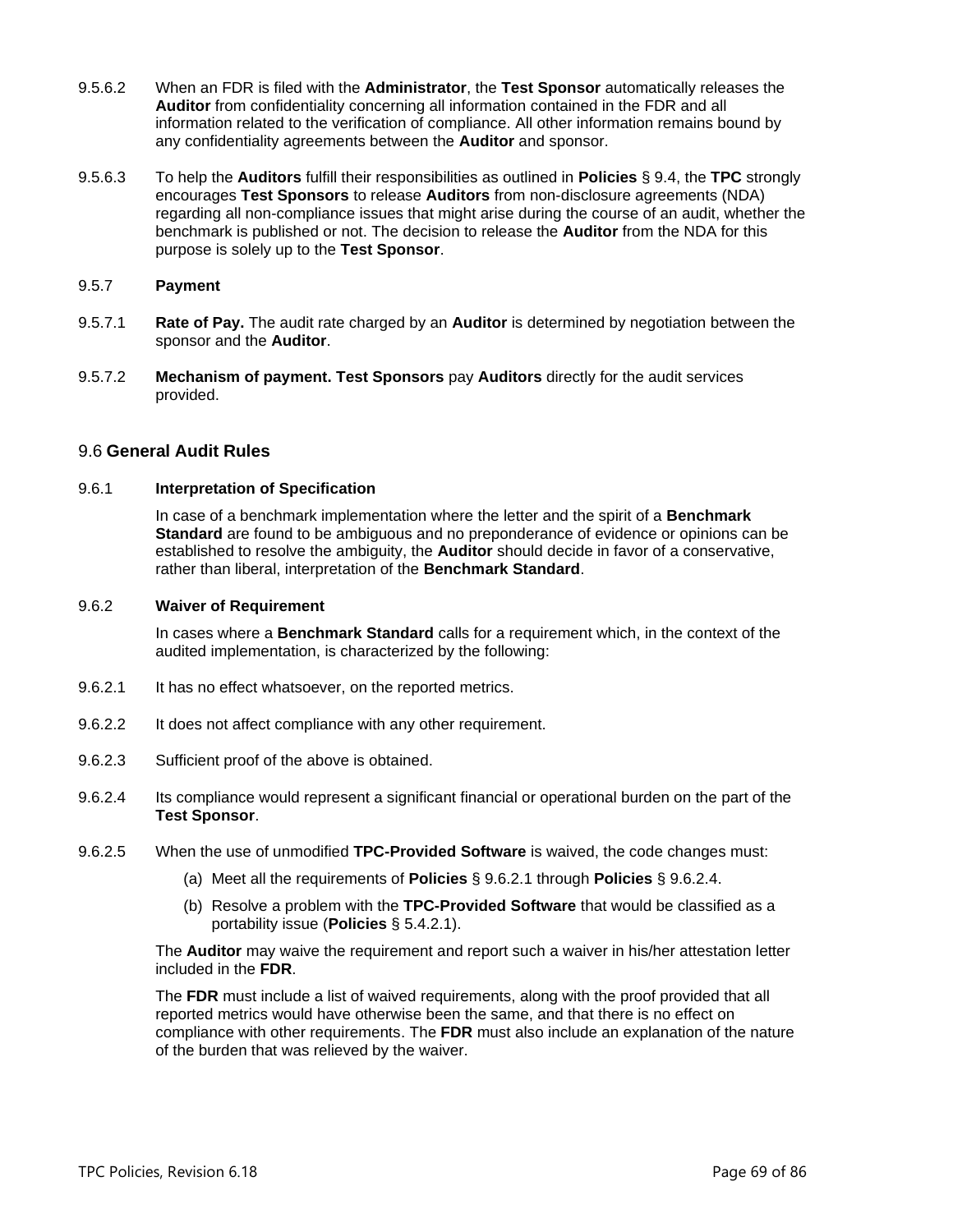# 9.6.3 **Communication of Auditing Decisions**

To increase the consistency of the audit process, **Auditors** should share on a regular and frequent basis all new decisions made during the course of an audit. This sharing should not be limited to major decisions, as defined in **Policies** § [9.5.5.3,](#page-67-1) but include all decisions that might apply to subsequent audits of the same or other **Test Sponsors**. These decisions must be kept confidential by all **Auditors** according to **Policies** § [9.5.6.](#page-67-2)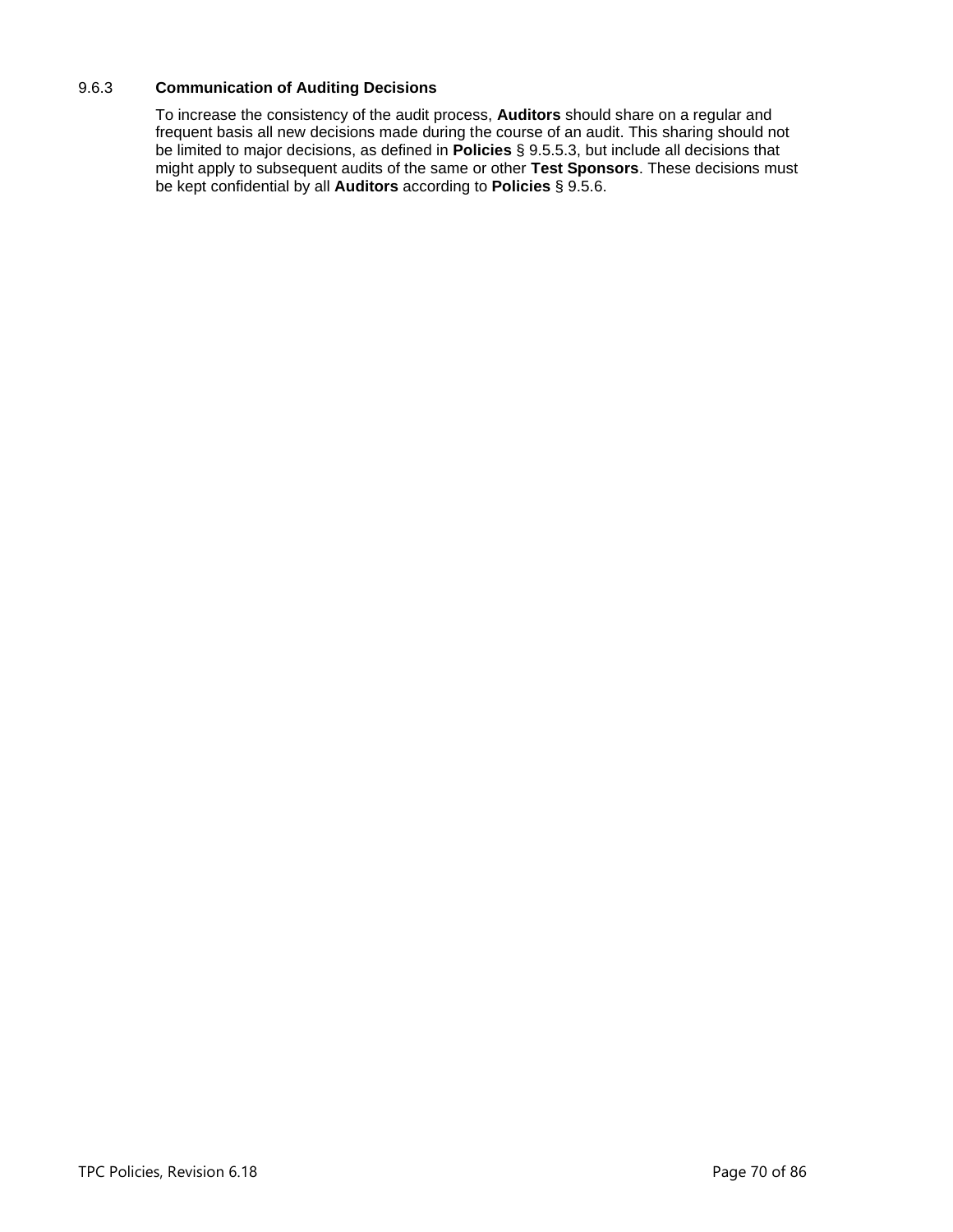# **Section 10: Pre-Publication Board**

# 10.1 **Purpose of a Pre-Publication Board**

<span id="page-70-1"></span>The purpose of the **Pre-Publication Board** is to certify a **Result** for publication by verifying the **Result** is compliant with the spirit and letter of the **Benchmark Standard**. The prepublication certification requirements are defined by the **Benchmark Class**.

# <span id="page-70-0"></span>10.2 **Pre-Publication Board**

The **Pre-Publication Board** consists of three or more knowledgeable individuals that have been chosen by the **Benchmark Subcommittee** to certify **Result**s for publication.

#### **Comment**: If a **Benchmark Subcommittee** is responsible for multiple **Benchmark Standard**s, one **Pre-Publication Board** can be used for all **Benchmark Standards** the **Benchmark Subcommittee** is responsible for.

- 10.2.1 The **Pre-Publication Board** members are appointed for a six-month term. A substitute member should be appointed, if possible, who would serve if one of the **Pre-Publication Board** members was unable to perform their duties either temporarily or for the duration of the current six-month term.
- 10.2.2 Contact information for the **Pre-Publication Board** will be posted on the public facing side of the **TPC Web Site**. The **TPC Administrator** will ensure the contact information is accurate.
- 10.2.3 The **Pre-Publication Board** will elect a chairperson, who will handle communications, including generating the approval report. If the chairperson is unable to perform the duties required for a publication review, a temporary chairperson must be elected to serve for a specified timeframe.
- 10.2.4 Rotation of a **Pre-Publication Board** member cannot occur once the member has started the review of a **Result.**
- 10.2.5 The **Steering Committee** can be asked by the **Benchmark Subcommittee** to become involved in the **Pre-Publication Board** to help resolve membership issues.

**Comment**: If there are not three **Pre-Publication Board** members available to review a publication, **Steering Committee** members may serve as temporary members of a **Pre-Publication Board**.

# 10.3 **Pre-Publication Board Member Qualifications**

The **Benchmark Subcommittee** has the responsibility to ensure that an adequate number of board members are available to provide coverage in a timely manner, but the **Benchmark Subcommittee** has the authority to restrict the number of board members to ensure high quality. It is at the discretion of the **Benchmark Subcommittee** to certify those individuals who best meet the following criteria:

- 10.3.1 Prior familiarity and extensive knowledge of the **TPC benchmark**.
- 10.3.2 Capability to provide adequate certification coverage (e.g., time, location, benchmark types).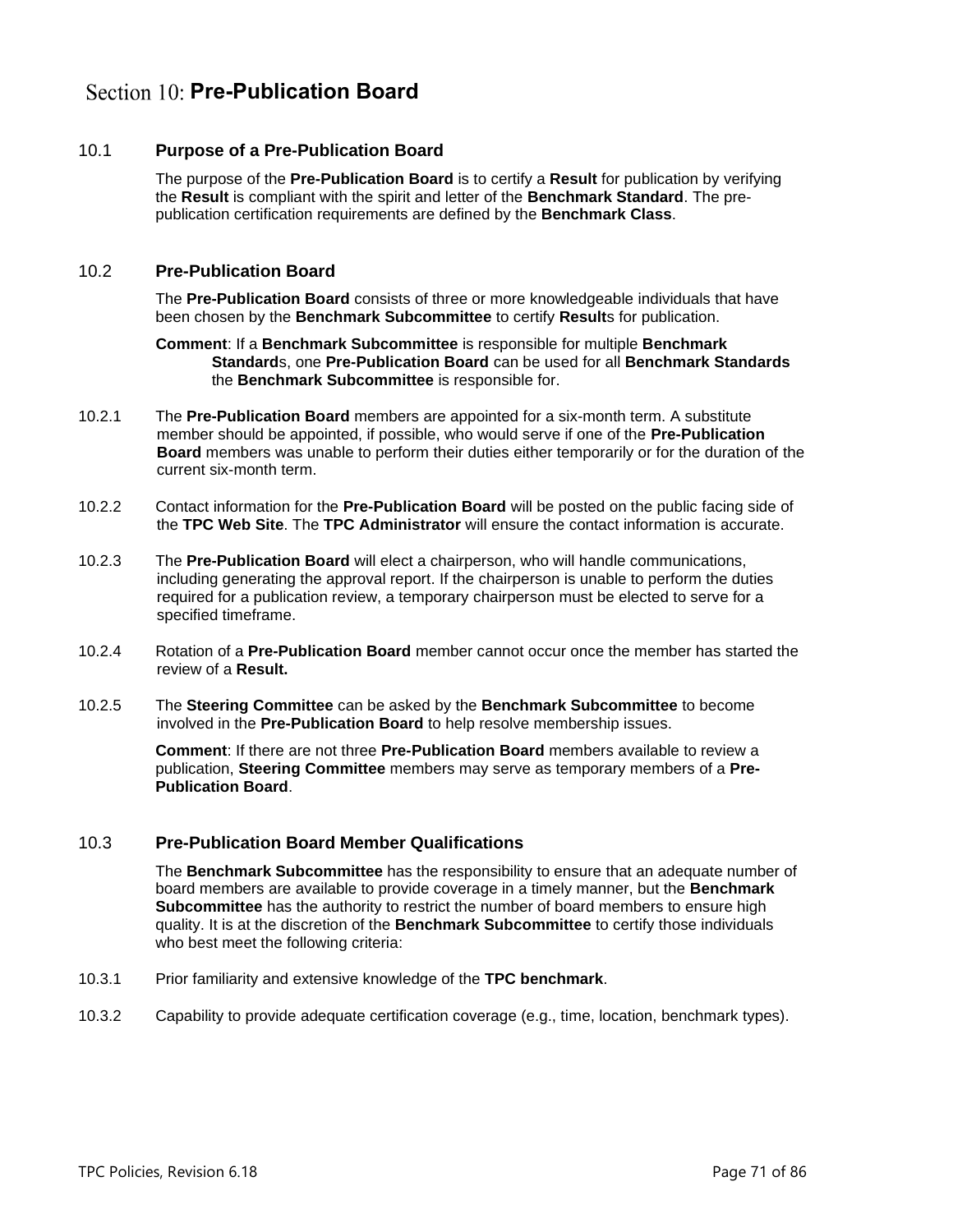# 10.4 **Result Confidentiality**

A **Result** is confidential to the **Pre-Publication Board** until the **Result** has been published. **Pre-Publication Board** members may not take advantage of knowledge gained during the review of the **Result** until the **Result** is public. If **the Pre-Publication Board** needs clarification or assistance in a confidential matter or an issue brought up during the **Result** review, the **TAB** may be asked for assistance.

## 10.5 **Certification Time**

- 10.5.1 The maximum amount of time for certification of a **Result** is ten-business days. Certification time period will start at 9AM PT of the next business day after the result is submitted to the Pre-Publication Board chairperson.
- 10.5.2 After the eighth business day of the review if the **Pre-Publication Board** believes they will fail to perform their duty (**Policies** § [10.1\)](#page-70-1) in the allotted time, the chairperson must request involvement of the **Steering Committee**.
- <span id="page-71-0"></span>10.5.3 If a certification decision has not been reached within ten-business days, the **Pre-Publication Board** chairperson will notify the **Test Sponsor**, via email, of the status of the **Result** submission. The **Pre-Publication Board** chairperson will also notify the **Steering Committee** to determine the resolution of the certification decision.
- 10.5.4 The **Steering Committee**, upon receiving notification from the **Pre-Publication Board** chairperson that a certification decision has not been reached (**Policies** § [10.5.3\)](#page-71-0), must resolve the certification decision within five-business days.

## 10.6 **Conflict of Interest**

A **Test Sponsor** cannot sit in review of his own publication. A **Test Sponsor** must recuse themselves from the **Pre-Publication Board**. A replacement for the recused **Test Sponsor** is determined by the **Benchmark Subcommittee (Policies** § [10.2\)](#page-70-0)**.**

### 10.7 **Conflict Resolution**

Conflict resolution between the **Pre-Publication Board** and the **Test Sponsor** is resolved by the **TAB** (**Policies** § [3.3\)](#page-25-1).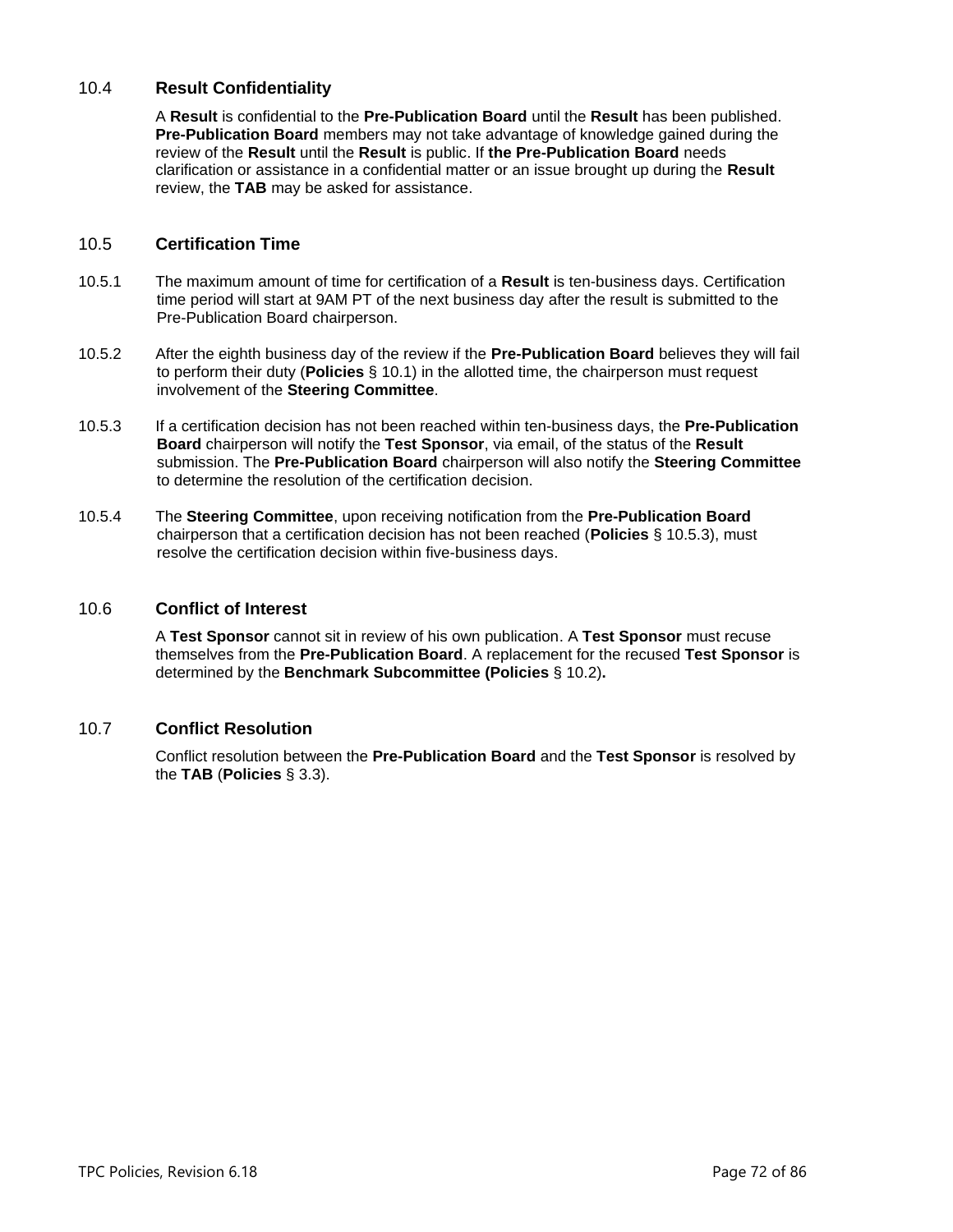# Section 11: **TPC-Enterprise Class Benchmarks**

# 11.1 **TPC-Enterprise Benchmark Standards Requirements**

- 11.1.1 **Primary Metrics**. Each **TPC-Enterprise Benchmark Standard** must define **Primary Metrics** selected to represent the workload being measured. The **Primary Metrics** must include both performance and price/performance metrics.
- 11.1.2 **Pre-Publication Certification Requirements**. All **TPC-Enterprise Benchmark Standards** must include the requirement that **Result**s are attested by a **TPC** certified **Auditor** (**Policies** § [9.3\)](#page-63-0).
- 11.1.3 **Disclosure Documentation Requirements**. All **TPC-Enterprise Benchmark Standards** must include **Executive Summary** and **FDR** requirements.
- 11.1.4 **Deliverables**. At a minimum, all **TPC-Enterprise Benchmark Standards** must include:
	- a **Specification**
	- an auditor exam (**Policies** § [3.5.1.2\)](#page-29-0)

**TPC-Provided Software** is an optional requirement. A **TPC-Enterprise Class Benchmark** shall not require a **Test Sponsor** to run a specific **TPC-Provided Kit**.

11.1.5 The null string is the suffix added to **TPC** (**Policies** § [5.2.1\)](#page-41-0) to specify a **TPC-Enterprise Class Benchmark**, (e.g., TPC-C, TPC-E, TPC-H).

# 11.2 **TPC-Enterprise Benchmark Development Cycle**

The following outlines the steps for submitting a benchmark proposal and securing approval.

#### 11.2.1 **Step 1: Benchmark Submittal**

**Member** companies will submit a draft standard specification in a format similar to **TPC Benchmark Standard**s. The proposal is submitted to the **Council** and is forwarded to the **SC** for consideration. The **SC** will review the contents, applicability and potential of the proposal and present a recommendation back to the **Council**, identifying advantages/disadvantages and proposed course of action. The **Council** must then vote to formally accept the proposal for future work.

## 11.2.2 **Step 2: Creation of a Benchmark Subcommittee**

Given the acceptance of the proposal for future work, the **Council** will then establish and empower a **Benchmark Subcommittee** to develop a formal benchmark **Specification**. To speed-up the benchmark development cycle, the subcommittee is empowered to brief nonmembers on their benchmark in order to obtain timely feedback.

## 11.2.3 **Step 3: Status and Direction**

At each **General Meeting,** the **Benchmark Subcommittee** will provide a status update on its work, including a working draft of the **Specification**. During the **General Meeting,** the **Council** may provide direction and feedback to the subcommittee to further their work.

## 11.2.4 **Step 4: Authorizing Public Release of Draft Specification**

If it deems it advisable, the **Council** may authorize the release of a draft **Specification** to the public. The principal goals of releasing a draft specification are to encourage companies to implement the draft **Specification**, to gather more experimental data, and to speed up the approval of a **TPC-Enterprise Benchmark Standard**.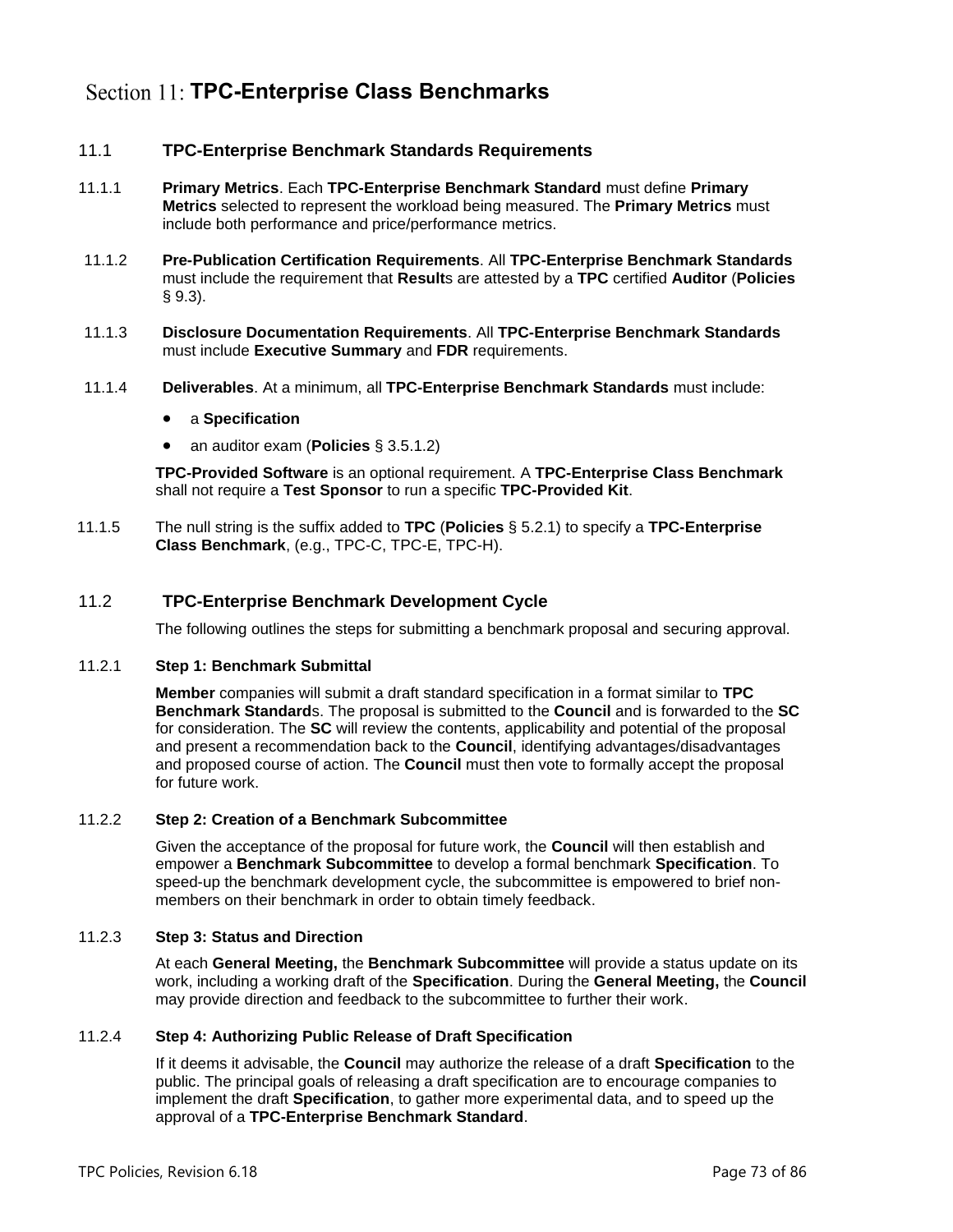Within the purpose of the procedure as outlined above, companies are encouraged to run the draft **Specification**, document the results, and discuss the results with **All Members** and customers. Companies may also publish technical articles or make presentations to industry conferences in which they discuss results. However, these articles/presentations are bound by the conditions in **Policies** § [8.1](#page-57-0) (Use of TPC Materials) and **Policies** § [8.3](#page-59-0) (Fair Use of TPC Specifications).

**Comment**: Companies are reminded that this draft **Specification** is not a **Benchmark Standard**, and companies must adhere fully to all the provisions and restrictions of the **Fair Use Policy**. Only results published in accordance with a **Benchmark Standard** are considered **TPC Result**s and can be publicized as such.

#### 11.2.5 **Step 5: Accepting a Standard for Review**

When the **Benchmark Subcommittee** feels that the **Specification** is of sufficient quality to be considered for formal review and approval, it will submit the **Specification** to the **Council** for approval to advance into formal review. A formal review period of 60 days is customary.

#### 11.2.6 **Step 6: Formal Review**

During this phase, the **Specification** will be made available to **All Members** and the public for formal review. All comments and proposed changes generated from the review will be **posted** to the **Private Web Site** and considered by the **Benchmark Subcommittee** for resolution.

**Comment**: **Members** and the public are reminded that this **Specification** is not a **Benchmark Standard**, and companies must adhere fully to all the provisions and restrictions of the **Fair Use Policy**. Only results published in accordance with a **Benchmark Standard** are considered **TPC Results** and can be publicized as such.

#### 11.2.7 **Step 7: Approval for Mail Ballot**

The **Benchmark Subcommittee** will propose resolution of comments from the formal review as an updated **Specification** to **All Members** for approval by the **Council**. The **Council** approves the updated **Specification** by voting to send the **Specification** out for **Mail Ballot**.

## <span id="page-73-1"></span>11.2.8 **Step 8: Mail Ballot Approval**

To become a **Benchmark Standard**, the **Specification** must be approved by a **Mail Ballot** in accordance with **Policies** § [4.5](#page-36-0) and **Policies** § [11.3.1.](#page-73-0)

In the event the **Mail Ballot** is not approved, the benchmark development work will automatically cease. If the benchmark development was the only work of the **Benchmark Subcommittee**, the subcommittee will be disbanded at the conclusion of the next **General Meeting** if the **Council** does not authorize continued work.

# 11.3 **TPC-Enterprise Voting Rules**

The following outlines the TPC-Enterprise Voting Rules.

## <span id="page-73-0"></span>11.3.1 **Approval of a TPC-Enterprise Benchmark Standard or Major Revision**

A **Mail Ballot** in accordance with **Policies** § [4.5](#page-36-0) is required to become a **TPC-Enterprise Benchmark Standard** or to approve a **Major Revision** of a **TPC-Enterprise Benchmark Standard**. The **Benchmark Standard** is approved if the following conditions have been met:

- 1. Two thirds of the eligible **Members** must return a mail ballot before a ballot measure can be considered valid.
- 2. The **Mail Ballot** will be closed as soon as the uncast ballots cannot affect the outcome or 60 days have elapsed, whichever occurs first.
- 3. Two thirds of those who submit ballots must approve the measure.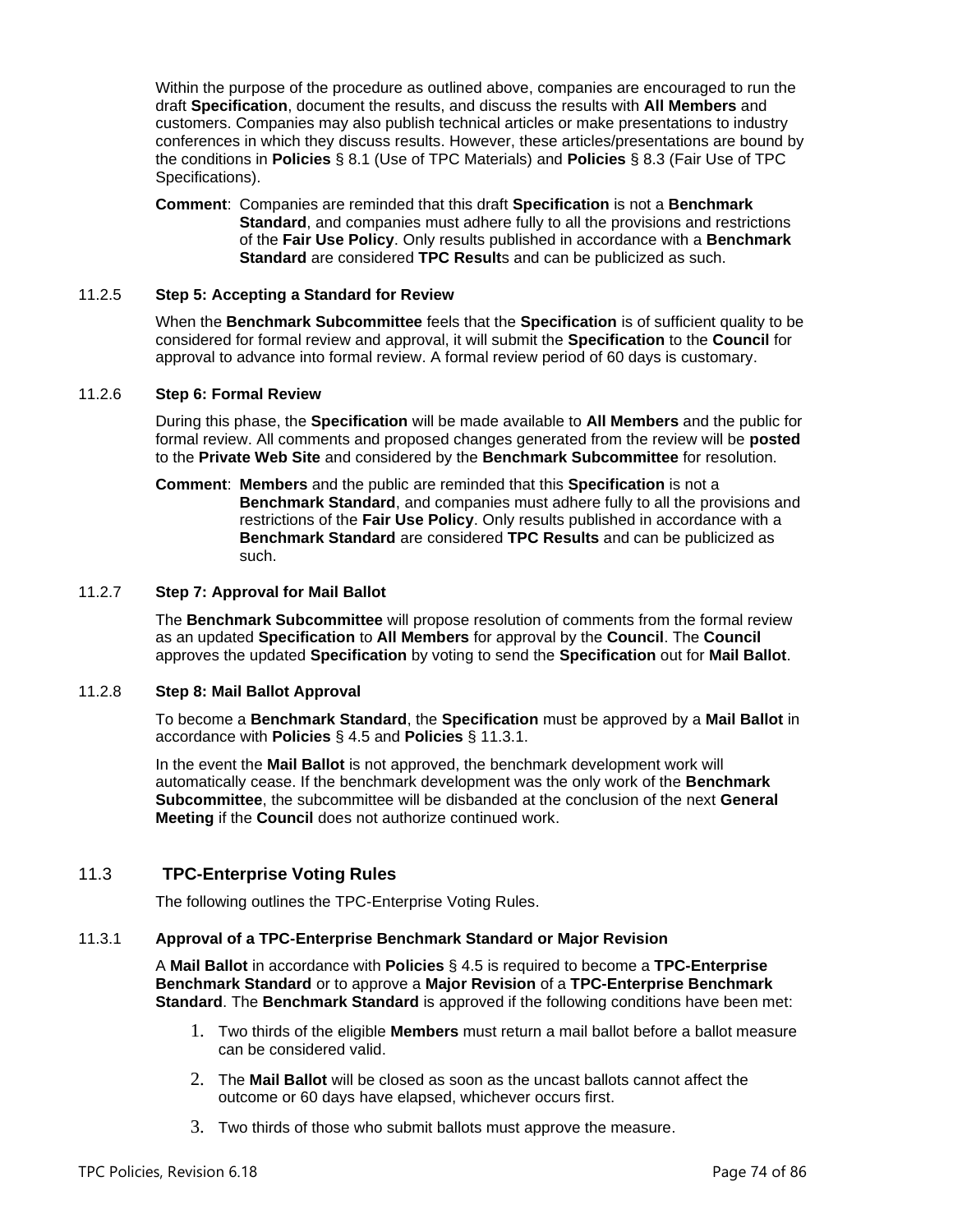A new version with major revision changes must be approved by a **Mail Ballot** in accordance with **Policies** § [4.5](#page-36-0) and **Policies** § [11.2.8.](#page-73-1) A new version with major revision changes is available immediately for publication upon approval by a **Mail Ballot** unless a later date is set in the **Mail Ballot**. If the version includes significant changes to the audit requirements, or the changes can potentially introduce new technologies and products to the benchmark implementation, the **Council** may choose to require the recertification of the **Auditors** in accordance with **Policies** § [9.3](#page-63-0) before they can audit the new version of the benchmark. The **Council** must make the decision to require recertification before or at the time they vote to send the proposed version for **Mail Ballot** approval.

#### <span id="page-74-0"></span>11.3.2 **Approval of TPC-Enterprise Benchmark Standard Minor Revision**

A **TPC-Enterprise Benchmark Standard Minor Revision** is approved by the **Council** by passing a **Super Majority** vote. The **Benchmark Standard** is available immediately for publication upon approval by the **Council** unless a later date is set by the **Council**.

#### <span id="page-74-1"></span>11.3.3 **Approval of TPC-Enterprise Benchmark Standard Third Tier Revision**

A **TPC-Enterprise Benchmark Standard Third Tier Revision** is approved by the **Council** by passing a **Super Majority** vote. The **Benchmark Standard** is available immediately for publication upon approval by the **Council** unless a later date is set by the **Council**.

11.3.4 **Obsolescence of TPC-Enterprise Benchmark Standards**

#### 11.3.4.1 **Obsolescence of Older Versions of a TPC-Enterprise Benchmark Standard**

The version of a **TPC-Enterprise Benchmark Standard** immediately prior to an approved version will become obsolete 60 days after the date the newer version is first available for publication. The **Council** may choose to set a later obsolescence date. **Result**s may not be published on an obsolete version of the **Benchmark Standard**.

#### 11.3.4.2 **Obsolescence of a TPC-Enterprise Benchmark Standard**

A **TPC-Enterprise Benchmark Standard** will become obsolete no sooner than 60 days after the date where all of the following criteria have been met. The **Council** may choose to set different criteria for obsolescence. **Result**s may not be published on an obsolete **Benchmark Standard**.

- Two years after the initial approval of the **Benchmark Standard**
- One year after the most recent Major Revision was approved
- All **Result**s, if any, are withdrawn (see **Policies** § [6.4.3\)](#page-45-0) or are in **Historical Result** status (see **Policies** § [6.4.4\)](#page-45-1)
- 11.3.4.3 Once all requirements have been met, the **Steering Committee** will notify all **Primary Representatives** and **Affiliates** that the **TPC-Enterprise Benchmark Standard** meets all the requirements for obsolescence. After a minimum period of 60 days, at the next **General Meeting**, the **Council** can evaluate the obsolescence requirements and pass a motion to extend the life of the **TPC-Enterprise Benchmark Standard.** If the **Council** fails to act, the **TPC-Enterprise Benchmark Standard** becomes obsolete at the end of the **General Meeting**.

## 11.3.5 **Approval of TPC-Enterprise TPC-Provided Software**

Vote to approve the type of revision level for the changes to **TPC-Enterprise TPC-Provided Software** in accordance with the requirements in **Policies** § [11.3.1,](#page-73-0) **Policies** § [11.3.2](#page-74-0) and **Policies** § [11.3.3](#page-74-1) for revising the **TPC-Enterprise Benchmark Standard** specification revision levels.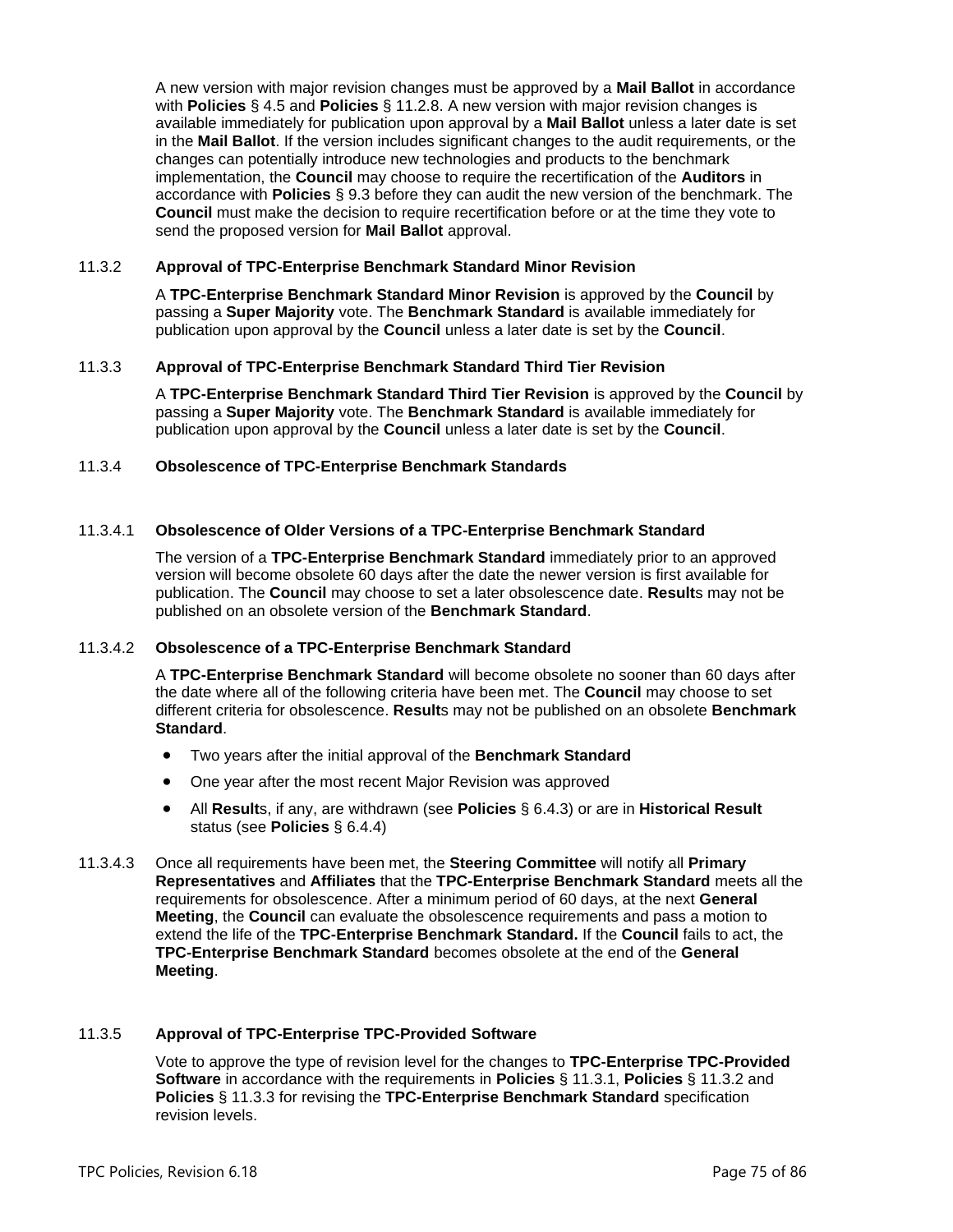# 11.4 **TPC-Enterprise Benchmark Submission Rules**

The following outlines the TPC-Enterprise Benchmark Submission Rules.

## 11.4.1 **TPC-Enterprise Full Disclosure Report Requirements**

A **Test Sponsor** must submit an electronic copy of the **FDR** and **Executive Summary** to the **Administrator** the same calendar day the **Result** is publicly disclosed. The details of the required steps in the submittal process are defined in **Policies** § [6.5.1](#page-46-0) and **Policies** § [6.5.2.](#page-46-1)

The administrator will not post the result until all steps are completed and documentation is complete. If a posting must be delayed, the administrator will inform the **Test Sponsor** of the delay and detail the missing components. It is the **Test Sponsor's** responsibility to ensure there is no violation of **Policies** § [6.8](#page-48-0) in the case the administrator has withheld publication.

- 11.4.1.1 **Executive summary.** The submitted **Executive Summary** must follow the requirements of the **Benchmark Standard** for the benchmark being submitted and the pricing specification for the pricing spreadsheet.
- 11.4.1.2 **FDR.** The full disclosure report must be submitted and follow the requirements of the **Benchmark Standard**. It must include any 3<sup>rd</sup> party quotes required for the pricing. It must include a copy of the auditor's attestation letter for this submission, source code, configuration files and documentation for all the clauses for the **Benchmark Standard.**

# 11.4.2 **TPC-Enterprise Alert Message**

A **TPC-Enterprise Alert Message** must include the following:

- (a) Type of submission or withdrawal (See **Policies** § [6.7\)](#page-48-1)
- (b) Date submitted to the **TPC**
- (c) Primary **Test Sponsor**'s name
- (d) Complete name of benchmarked system
- (e) **Benchmark Standard** name and version
- (f) **Primary Metrics**
- (g) Total System Cost
- (h) Names and versions of software used (e.g., database, operating system, etc.)
- (i) Statement of whether database is implemented on a **Cluster**.
- (j) Total # of enabled **Processors** and # of enabled **Processors** per Node/Server
- (k) Name and Hz rating of **Processors** in the Server
- (l) Total # of enabled **Cores** and # of enabled **Cores** per Node/Server(m)
- (m) Total # of enabled **Processor Threads** and # of enabled **Processor Threads** per Node/Server

## 11.4.3 **TPC-Enterprise Results**

The following categories define the additional requirements and actions that apply to a TPC-Enterprise Result.

- 11.4.3.1 **New Result**: A new **Result** must contain a current attestation letter.
- 11.4.3.2 **Pricing Update**. A pricing update occurs when only the pricing metric is affected, and the repricing conforms to and meets all the requirements of the applicable specification. Pricing updates must be compliant with the pricing specification in effect on the date of the update.
- 11.4.3.3 A replacement **FDR** for editorial changes does not require a new auditor's attestation letter. A replacement **FDR** for other changes does require a new attestation letter.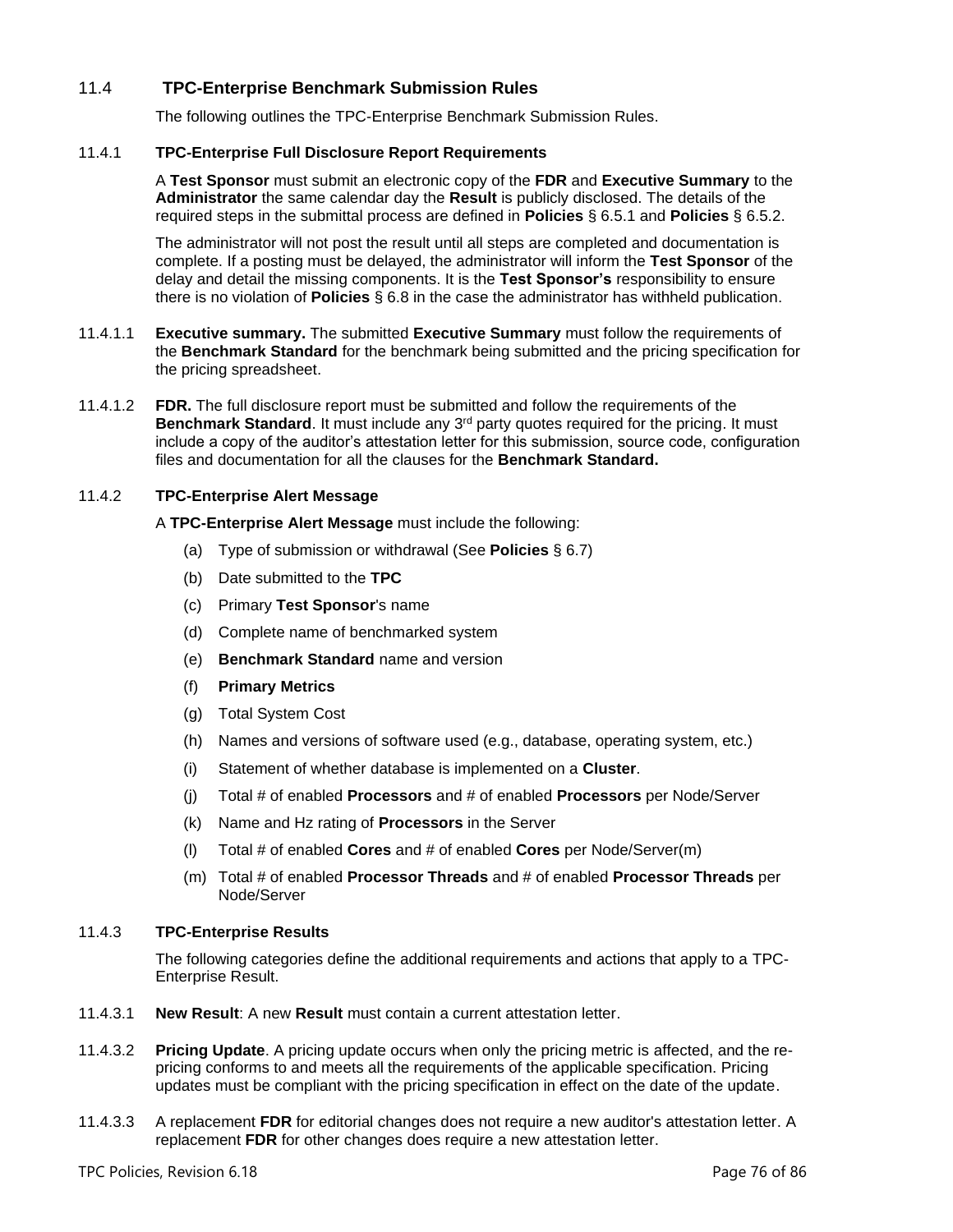11.4.3.4 **Updates to FDRs.** All **FDR**s published in accordance with the current **Benchmark Standard**, whether in **Submitted for Review** or **Accepted** status, must be updated or removed within 6 months in the event that any priced components are no longer available. The 6-month period begins on the date of the last availability of any priced components. Any **FDR**s that are updated to replace a component that is no longer available must follow the procedures and restrictions for substitution found in the current **Benchmark Standard** for that benchmark. After the 6-month period has elapsed, failure to comply with this clause may be brought as a **TAB** challenge per **Policies** § [3.3.3.](#page-25-0)

# 11.5 **TPC-Enterprise Benchmark Review Period**

11.5.1 The **Review Period** consists of two phases. Phase 1 consists of the 60-calendar days following the **Posting Date**. Phase 2 concludes 60-calendar days after the availability date of the **Result**. If the actual availability date is shown to be after the reported availability date, the actual availability date shall be used.

> During Phase 1, all aspects of the **Result** are subject to challenge. During Phase 2, the review is restricted to only those aspects of the result which were not available for review at the beginning of Phase 1. To the extent that Phase 2 overlaps with Phase 1, Phase 1 takes precedence.

# 11.6 **Results Submitted on Another Vendor's Product**

For a **Result** submitted on another vendor's system/software without the vendor's permission.

- 11.6.1 The **Test Sponsor's Result** goes into a 60-day internal review period before it can be publicized as an official **TPC** result or appear on the **TPC Results List**.
- 11.6.2 During this 60-day internal review period, the **Result** may be challenged in the **TAB** for two reasons:
- 11.6.2.1 That the **Result** does not conform to the **Benchmark Standard**. All standard policies covering this scenario shall remain in force.
- 11.6.2.2 That the benchmark has not been run in a good faith effort to achieve an optimal result.

**Comment**: The definition of "optimal" goes beyond meeting the letter of the **Benchmark Standard**. An optimal **Result** must show a diligent, careful effort to maximize the performance and/or price/performance.

- 11.6.3 If the benchmark is challenged (either as non-optimal or on compliance issues), the challenge shall be handled by the standard **TPC** policies for compliance challenges.
- 11.6.4 Following the 60-day internal holding period and the successful resolution of all challenges, the Result follows the normal process for new **Result**s.

# 11.7 **TPC-Enterprise Benchmark Fair Use Rules**

Additional Benchmark Fair Use Rules can be defined by a **Benchmark Standard** as long as the rules are not in conflict with **Policies** § [8.2.](#page-57-1) Examples of **Benchmark Standard** specific Benchmark Fair Use Rules are as follows:

- Comparisons of TPC-H **Result**s measured against different scale factors
- Comparisons of TPC-DS **Result**s measured against different scale factors
- Comparisons of TPC-VMS **Result**s measured against different base **TPC Benchmark Standard**s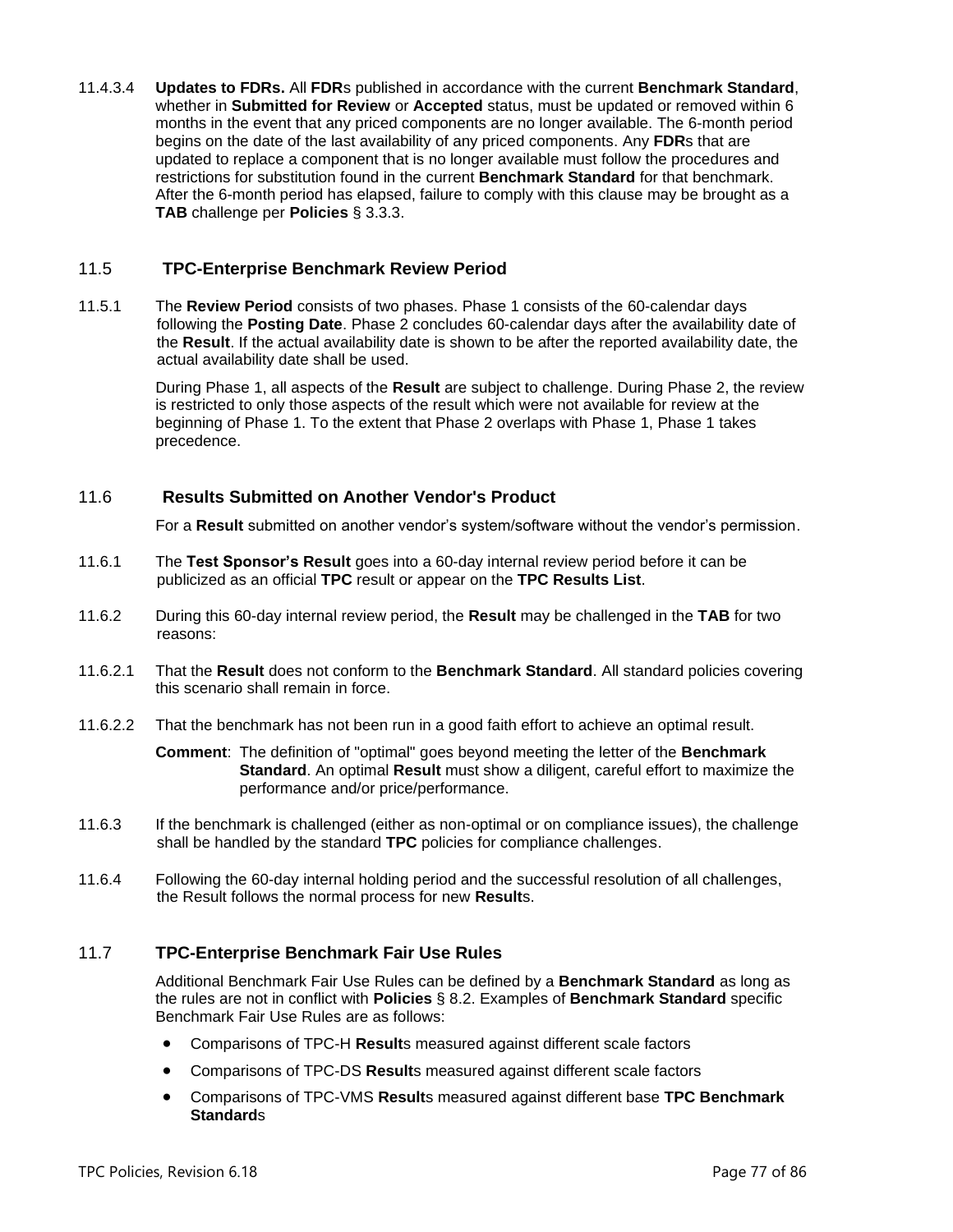• Comparisons of TPC-VMS **Result**s measured against different scale factors of TPC-H or TPC-DS base benchmarks.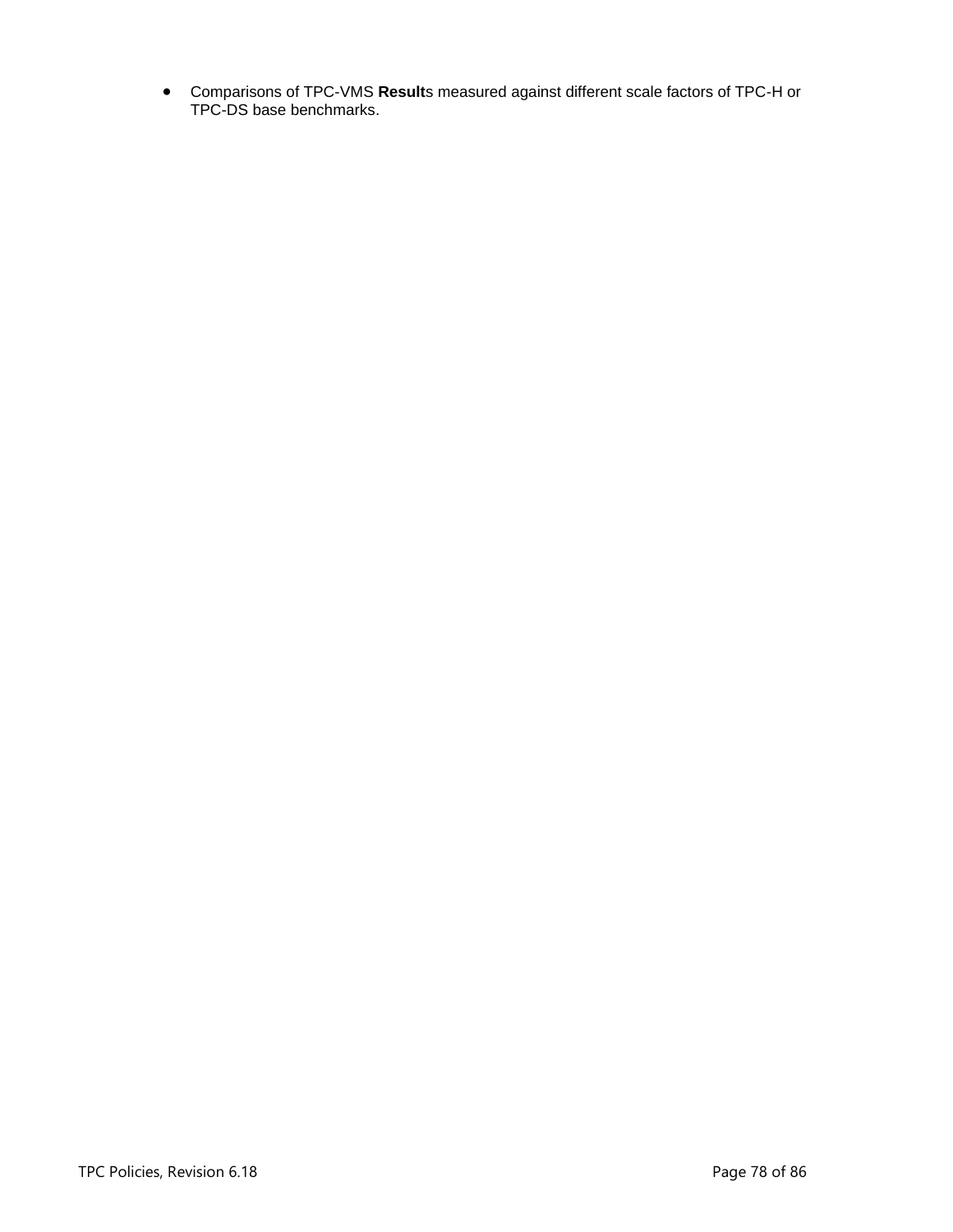# **TPC-Express Class Benchmarks**

# 12.1 **TPC-Express Benchmark Standards Requirements**

- 12.1.1 **Primary Metrics**. Each **TPC-Express Benchmark Standard** must define **Primary Metrics** selected to represent the workload being measured. The **Primary Metrics** must include at least a performance metric.
- 12.1.2 **Pre-Publication Certification Requirements**. A **TPC-Express Benchmark Standard** may specify either pre-publication certification by a **Pre-Publication Board** (**Policies** § [10.2\)](#page-70-0) and/or by a **TPC** certified **Auditor** (**Policies** § [9.3\)](#page-63-0).
- 12.1.2.1 The requirement for a **Pre-Publication Board** or a **TPC** certified Auditor is dependent on the type and number of benchmark requirements that are not tested or evaluated by the **TPC-Provided Kit**. The untested requirements may require detailed knowledge of the **TPC-Express Benchmark Standard** and/or access to the **Test Sponsor's** equipment.
- 12.1.3 **Disclosure Documentation Requirements**. At a minimum, all TPC-Express **Benchmark Standards** must include an **Executive Summary**.
- 12.1.4 **Deliverables**. At a minimum, all **TPC-Express Benchmark Standards** must include:
	- a **Specification**
	- a **TPC-Provided Kit** that implements all required functionality of the **Specification** which can be executed on at least one commercially available system
	- an auditor exam (**Policies** § [3.5.1.2\)](#page-29-0), if an independent audit is allowed or required

The **Test Sponsor** is required to run the **TPC-Provided Kit** in order to publish a compliant TPC-Express result. The benchmark must generate result log files that can be reviewed to validate benchmark compliance.

12.1.5 The "x" suffix added to **TPC** (**Policies** § [5.2.1\)](#page-41-0) to specify a **TPC-Express Class Benchmark**, (e.g., TPCx-E, TPCx-F1, TPCx-F2).

# 12.2 **TPC-Express Benchmark Development Cycle**

The following outlines the steps for submitting a benchmark proposal and securing approval.

# 12.2.1 **Step 1: Benchmark Submittal**

A draft standard specification is submitted, in a format similar to **TPC-Express Benchmark Standards**, to the **Council** and is forwarded to the **SC** for consideration. The **SC** will review the contents, applicability and potential of the proposal and present a recommendation back to the **Council**, identifying advantages/disadvantages and proposed course of action. The **Council** must then vote to formally accept the proposal for future work.

# 12.2.2 **Step 2: Assignment to a Benchmark Subcommittee**

Given the acceptance of the proposal for future work, the **Council** will then establish and empower a **Benchmark Subcommittee** to develop a formal benchmark **Specification**. To speed-up the benchmark development cycle, the subcommittee is empowered to brief nonmembers on their benchmark in order to obtain timely feedback.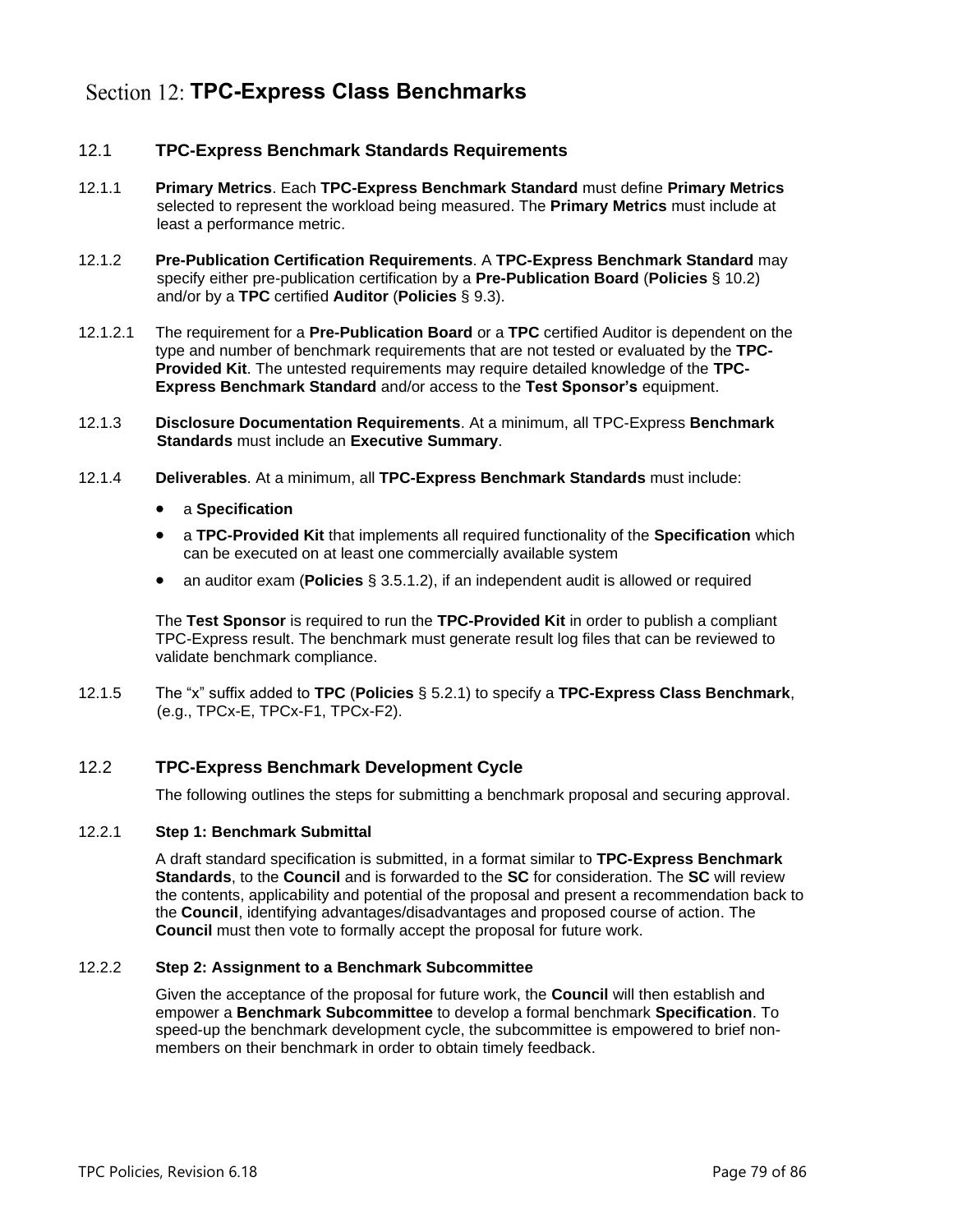#### 12.2.3 **Step 3: Status and Direction**

At each **General Meeting,** the **Benchmark Subcommittee** will provide a status update on its work, including a working draft of the **Specification**. During the **General Meeting,** the **Council** may provide direction and feedback to the subcommittee to further their work.

#### 12.2.4 **Step 4: Authorizing Public Release of Draft TPC-Provided Kit**

If it deems it advisable, the **Council** may authorize the release of a draft **TPC-Provided Kit** to the public. The principal goals of releasing a draft kit are to encourage companies, to gather more experimental data, and to speed up the approval of a **TPC-Express Benchmark Standard**.

Within the purpose of the procedure as outlined above, companies are encouraged to run the draft **TPC-Provided Kit**, document the results, and discuss the results with **All Members** and customers. Companies may also publish technical articles or make presentations to industry conferences in which they discuss results. However, these articles/presentations are bound by the conditions in **Policies** § [8.1](#page-57-0) (Use of TPC Materials) and **Policies** § [8.3](#page-59-0) (Fair Use of TPC Specifications).

**Comment**: **Members** and the public are reminded that this draft **TPC-Provided Kit** is not a **Benchmark Standard**, and companies must adhere fully to all the provisions and restrictions of the **Fair Use Policy**. Only results published in accordance with a **Benchmark Standard** are considered **TPC Result**s and can be publicized as such.

#### 12.2.5 **Step 5: Accepting a Standard for Review**

When the **Benchmark Subcommittee** feels that the **Specification** is of sufficient quality to be considered for formal review and approval, it will submit the **Specification** to the **Council** for approval to advance into formal review. A formal review period of 60 days is customary.

#### 12.2.6 **Step 6: Formal Review**

During this phase, the benchmark will be made available to **All Members** and the public for formal review. All comments and proposed changes generated from the review will be **posted** to the **Private Web Site** and considered by the **Benchmark Subcommittee** for resolution.

**Comment**: **Members** and the public are reminded that this **TPC-Provided Kit** is not a **Benchmark Standard**, and companies must adhere fully to all the provisions and restrictions of the **Fair Use Policy**. Only results published in accordance with a **Benchmark Standard** are considered **TPC Results** and can be publicized as such.

## 12.2.7 **Step 7: Final Approval**

The **Benchmark Subcommittee** will propose resolution of comments from the formal review as an updated **Benchmark Standard** to the **Council**. The subcommittee will bring forward a motion to the **Council** to approve the **Benchmark Standard**.

In the event the **Benchmark Standard** is not approved by the **Council**, the benchmark development work will automatically cease. If the benchmark development was the only work of the **Benchmark Subcommittee**, the subcommittee will be disbanded at the conclusion of the **General Meeting** if the **Council** does not authorize continued work.

# 12.3 **TPC-Express Voting Rules**

The following outlines the TPC Express Voting Rules.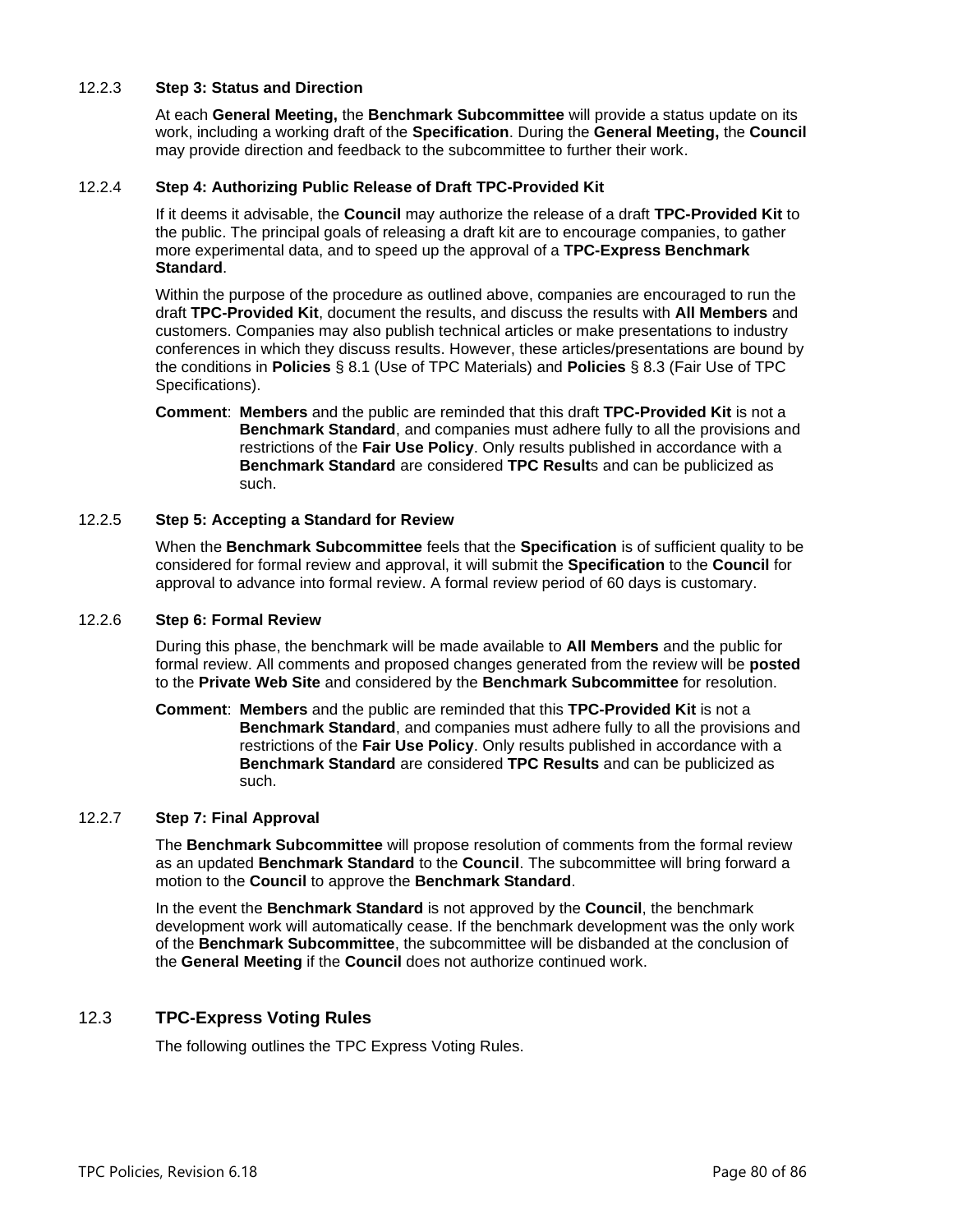## <span id="page-80-0"></span>12.3.1 **Approval of a TPC-Express Benchmark Standard or Major Revision**

A **Super Majority** of the **Council** is required to approve a new **TPC-Express Benchmark Standard** or to approve a **Major Revision** of a **TPC-Express Benchmark Standard**. A new **Benchmark Standard** is available immediately for publication upon approval by the **Council** unless a later date is set by the **Council**.

## <span id="page-80-1"></span>12.3.2 **Approval of TPC-Express Benchmark Standard Minor Revision**

A **TPC-Express Benchmark Standard Minor Revision** is approved by the **Council** by passing a **Super Majority** vote. The **Benchmark Standard** is available immediately for publication upon approval by the **Council** unless a later date is set by the **Council**.

#### <span id="page-80-2"></span>12.3.3 **Approval of TPC-Express Benchmark Standard Third Tier Revision**

A **TPC-Express Benchmark Standard Third Tier Revision** is approved by the **Council** or the **Steering Committee** by passing a **Super Majority** vote. The **Benchmark Standard** is available immediately for publication upon approval by the **Council** unless a later date is set by the **Council**.

#### 12.3.4 **Obsolescence of TPC-Express Benchmark Standards**

#### 12.3.4.1 **Obsolescence of Older Versions of a TPC-Express Benchmark Standard**

The version of a **TPC-Express Benchmark Standard** immediately prior to an approved version will become obsolete 14 days after the date the newer version is first available for publication. The **Council** may choose to set a later obsolescence date. **Result**s may not be published on an obsolete version of the **Benchmark Standard**.

#### 12.3.4.2 **Obsolescence of a TPC-Express Benchmark Standard**

A **TPC-Express Benchmark Standard** will become obsolete no sooner than 60 days after the date where all of the following criteria have been met. The **Council** may choose to set different criteria for obsolescence. **Result**s may not be published on an obsolete version of the **Benchmark Standard**.

- One year after the initial approval of the **Benchmark Standard**
- One year after the most recent **Major Revision** was approved
- All **Results**, if any, are withdrawn (see **Policies** § [6.4.3\)](#page-45-0) or are in **Historical Result** status (see **Policies** § [6.4.4\)](#page-45-1)
- 12.3.4.3 Once all requirements have been met, the **Steering Committee** will notify all **Primary Representatives** and **Affiliates** that the **TPC-Express Benchmark Standard** meets all the requirements for obsolescence. After a minimum period of 60 days, at the next **General Meeting**, the **Council** can evaluate the obsolescence requirements and pass a motion to extend the life of the **TPC-Express Benchmark Standard.** If the **Council** fails to act, the **TPC-Express Benchmark Standard** becomes obsolete at the end of the **General Meeting**.

## 12.3.5 **Approval of TPC-Express TPC-Provided Software**

Vote to approve the type of revision level for the changes to **TPC-Express TPC-Provided Software** in accordance with the requirements in **Policies** § [12.3.1,](#page-80-0) **Policies** § [12.3.2](#page-80-1) and **Policies** § [12.3.3](#page-80-2) for revising the **TPC-Express Benchmark Standard** specification revision levels.

# 12.4 **TPC-Express Benchmark Submission Rules**

The following outlines the **TPC-Express Benchmark** Submission Rules.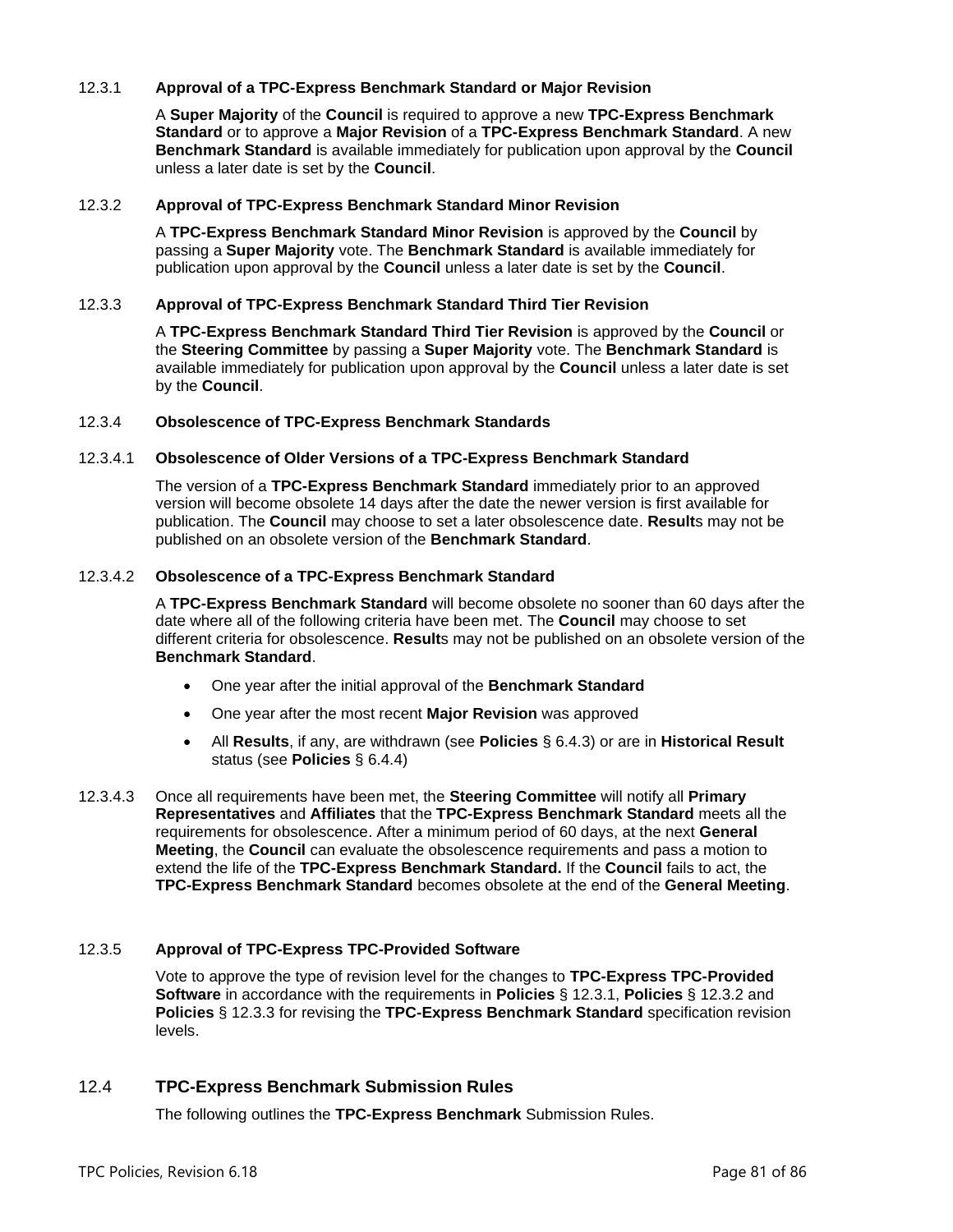# 12.4.1 **TPC-Express Full Disclosure Report Requirements**

A **Test Sponsor** must submit an electronic copy of the **Executive Summary** and **Result** log files to the Administrator the same calendar day the **Result** is publicly disclosed. The details of the required steps in the submittal process are defined in **Policies** § [6.5.1](#page-46-0) and **Policies** § [6.5.2.](#page-46-1)

The administrator will not post the result until all steps are completed and documentation is complete. If a posting must be delayed, the administrator will inform the **Test Sponsor** of the delay and detail the missing components. It is the **Test Sponsor's** responsibility to ensure there is no violation of **Policies** § [6.8](#page-48-0) in the case the administrator has withheld publication.

- 12.4.1.1 **Executive summary.** The submitted **Executive Summary** must follow the requirements of the **Benchmark Standard** for the benchmark being submitted.
- 12.4.1.2 **Result Log Files.** The log files must be submitted and follow the requirements of the **Benchmark Standard**. The log files will be used to validate the compliance of the Result (**Policies** § [12.4.2\)](#page-81-0).

## <span id="page-81-0"></span>12.4.2 **Pre-Publication Certification**

A **TPC-Express Result** must be certified for publication by a **Pre-Publication Board** (**Policies** § [10.2\)](#page-70-0) or by **TPC** certified **Auditor** (**Policies** § [9.3\)](#page-63-0) before an alert message can be posted by the **Test Sponsor** (**Policies** § [12.4.3\)](#page-81-1).

12.4.2.1 If the entire **Result** is certified by a **TPC** Auditor, the **Test Sponsor** can use the **TPC-Enterprise** mechanisms to publish the **Result**. For any part of the **Result** that is not certified by a **TPC** Auditor, the submitted documentation (**Executive Summary** and/or **FDR**) and **Result Log Files** must be reviewed for compliance by a **Pre-Publication Board**.

## <span id="page-81-1"></span>12.4.3 **TPC-Express Alert Message**

A **TPC-Express Alert Message** must at least include the following:

- (a) Type of submission or withdrawal (See **Policies** § [6.7\)](#page-48-1)
- (b) Date submitted to the **TPC**
- (c) Primary **Test Sponsor**'s name
- (d) Complete name of benchmarked system
- (e) **Benchmark Standard** name and version
- (f) **Primary Metrics**
- (g) URL to either the **Executive Summary** or **TPC** result web page
- (h) Any other information required by the benchmark **Specification**

#### 12.4.4 **TPC-Express Results**

The following categories define the additional requirements and actions that apply to a **TPC-Express Result**.

- 12.4.4.1 **New Result**: A new **Result** must comply with the submission rules of the benchmark **Specification**.
- 12.4.4.2 Express **Result**s are categorized into products that are generally available and not available. For a **Result** to be categorized in the general available category, at the time of publication all components must meet the definition of Generally Available as specified in the **TPC Pricing Specification**. If any component of the SUT does not meet the General Availability requirements, then the **Result** is categorized in the not available category.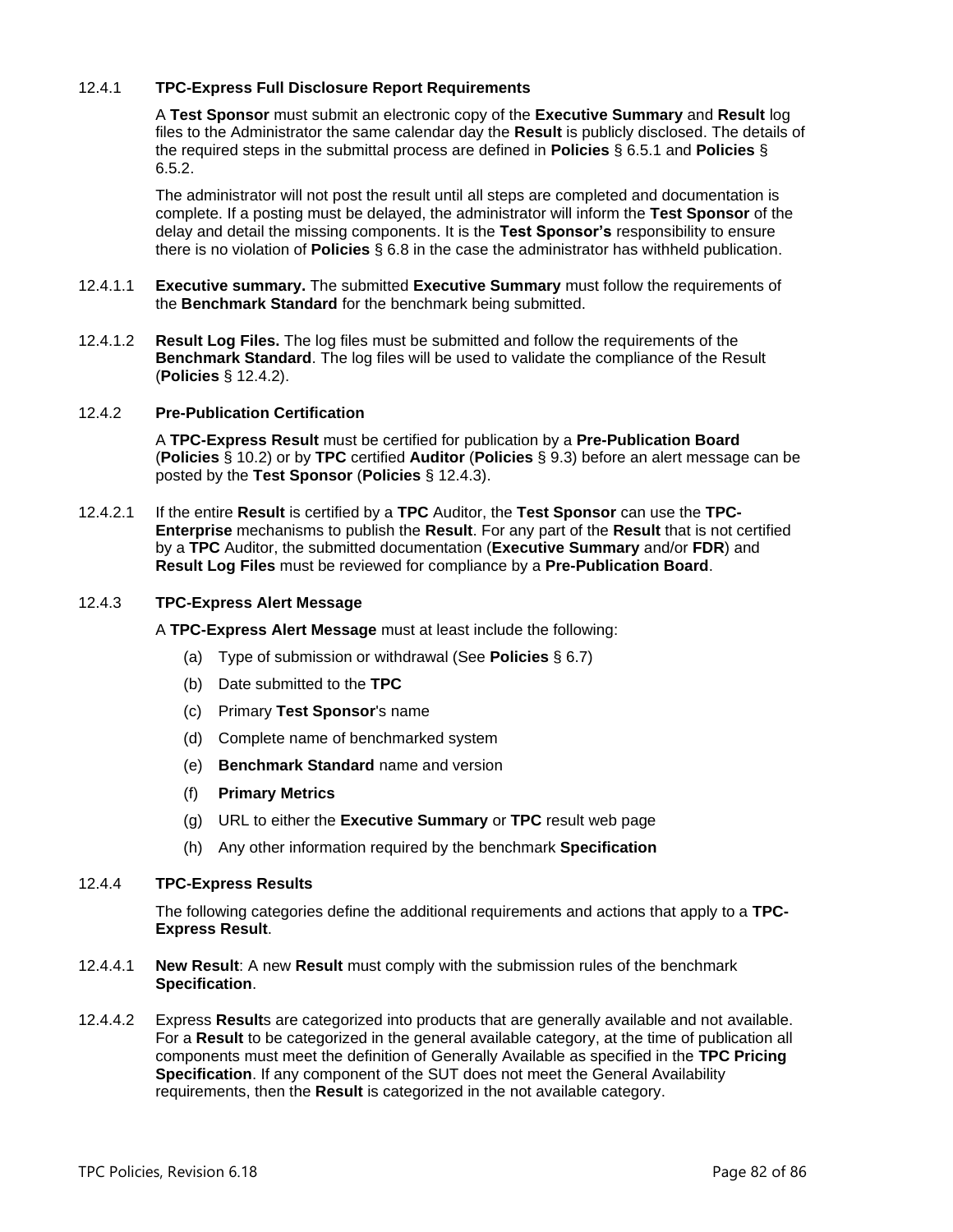12.4.4.3 Before a **Result** becomes an **Historical Result**, the **Test Sponsor** can update the **Result** by submitting supporting documentation verifying that all components are Generally Available. A new **Review Period** (**Policies** § [12.5\)](#page-82-0) starts at the time of the update.

# <span id="page-82-0"></span>12.5 **TPC-Express Benchmark Review Period**

12.5.1 The Review Period consists of the 60-calendar days following the **Posting Date**. All aspects of the **Result** are subject to challenge during the **Review Period**.

# 12.6 **TPC-Express Benchmark Fair Use Rules**

Additional benchmark Fair Use Rules can be defined by a **Benchmark Standard** as long as the rules are not in conflict with **Policies** § [8.2.](#page-57-1) Examples of **Benchmark Standard** specific benchmark Fair Use Rules are as follows:

- Comparisons of TPCx-HS **Results** measured against different scale factors.
- Comparisons of TPCx-BB **Results** measured against different scale factors.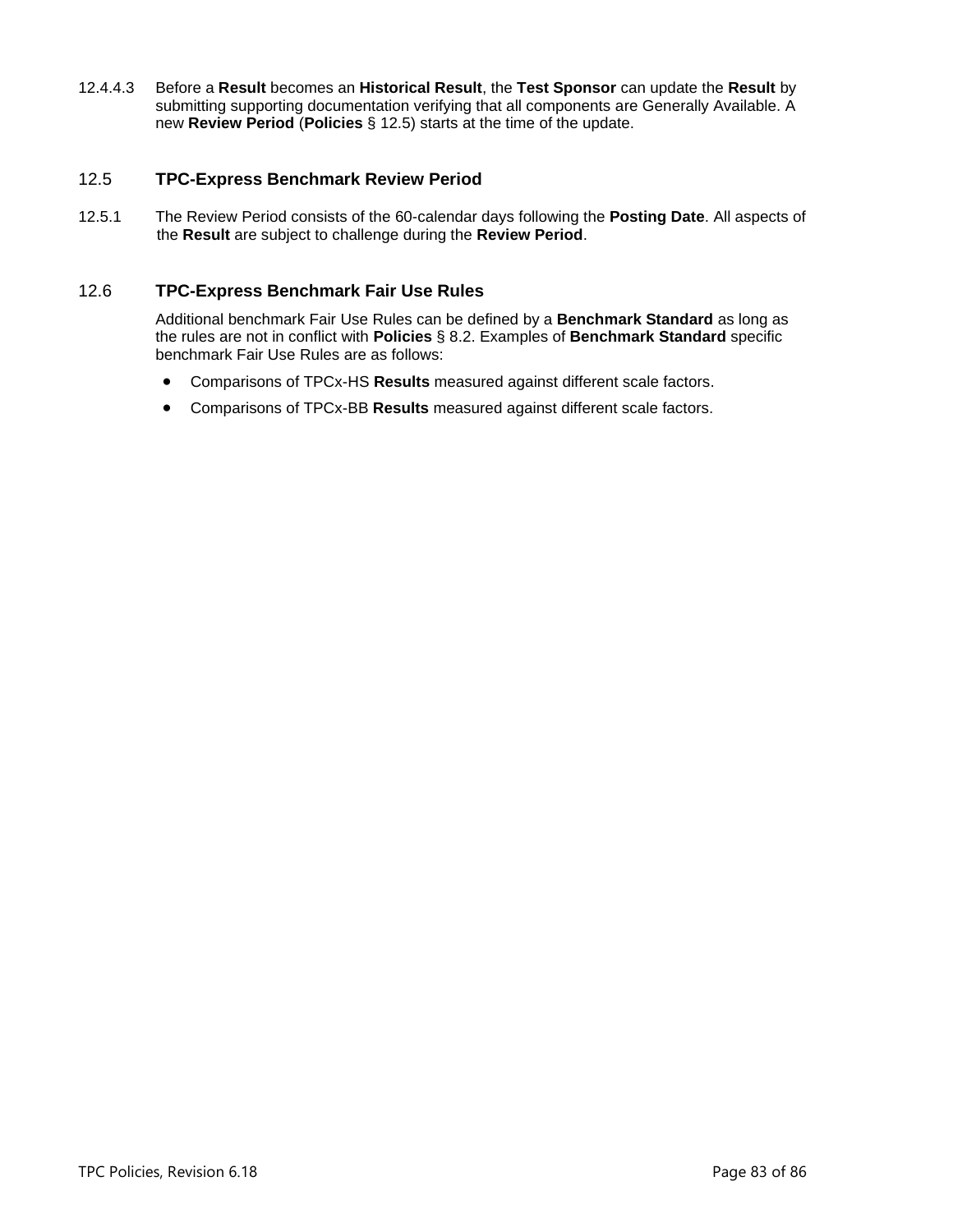# Section 13: **TPC-Provided Software**

# 13.1 **TPC-Provided Software Requirements**

- <span id="page-83-0"></span>13.1.1 **License:** All **TPC-Provided Software** must have a **EULA**.
- 13.1.2 **Deliverables:** At a minimum, all **TPC-Provided Software** must include a license, end-user documentation, and either executable code or scripts. The inclusion of source and developer documentation is optional.

# 13.2 **TPC-Provided Software Development Cycle**

The following outlines the steps for submitting a software proposal and securing approval.

#### **Comment**: This section does not apply to **TPC-Provided Software** that is being developed in conjunction with a **TPC-Enterprise Benchmark Standard** or **TPC-Express Benchmark Standard**.

## 13.2.1 **Step 1: Software Submittal**

The software proposal is submitted to the **Steering Committee** for review. The **SC** will review the proposal, determine the applicability and potential, and present a recommendation back to the **Council** identifying advantages/disadvantages and proposed course of action.

## 13.2.2 **Step 2: Assignment to a Benchmark Subcommittee**

Given the acceptance of the proposal for future work, the **Council** will then establish and empower a **Benchmark Subcommittee** to develop the proposal into **TPC-Provided Software**. To speed up the benchmark development cycle, the subcommittee is empowered to brief non-members on their benchmark in order to obtain timely feedback.

## 13.2.3 **Step 3: Status and Direction**

At each **General Meeting**, the **Benchmark Subcommittee** will provide a status update on its work, including a working copy of **TPC-Provided Software**. During the **General Meeting**, the **Council** may provide direction and feedback to the subcommittee to further their work.

## 13.2.4 **Step 4: Authorizing Public Release of Draft TPC-Provided Software**

If it deems it advisable, the **Council** may authorize the release of draft **TPC-Provided Software** to the public. The principal goals of releasing the draft software are to solicit feedback from **Members** and non-members.

Within the purpose of the procedure outlined above, companies are encouraged to run the draft **TPC-Provided Software**, document the results, and discuss the results with **All Members** and customers. Companies may also publish technical articles or make presentations to industry conferences in which the discuss results. However, these articles/presentations are bound by the conditions in **Policies** § [8.1](#page-57-0) (Use of TPC Materials).

#### **Comment**: Companies are reminded that this draft **TPC-Provided Software** has not been formally released and companies must adhere fully to all provisions and restrictions of the **Fair Use Policy** and the associated **EULA**.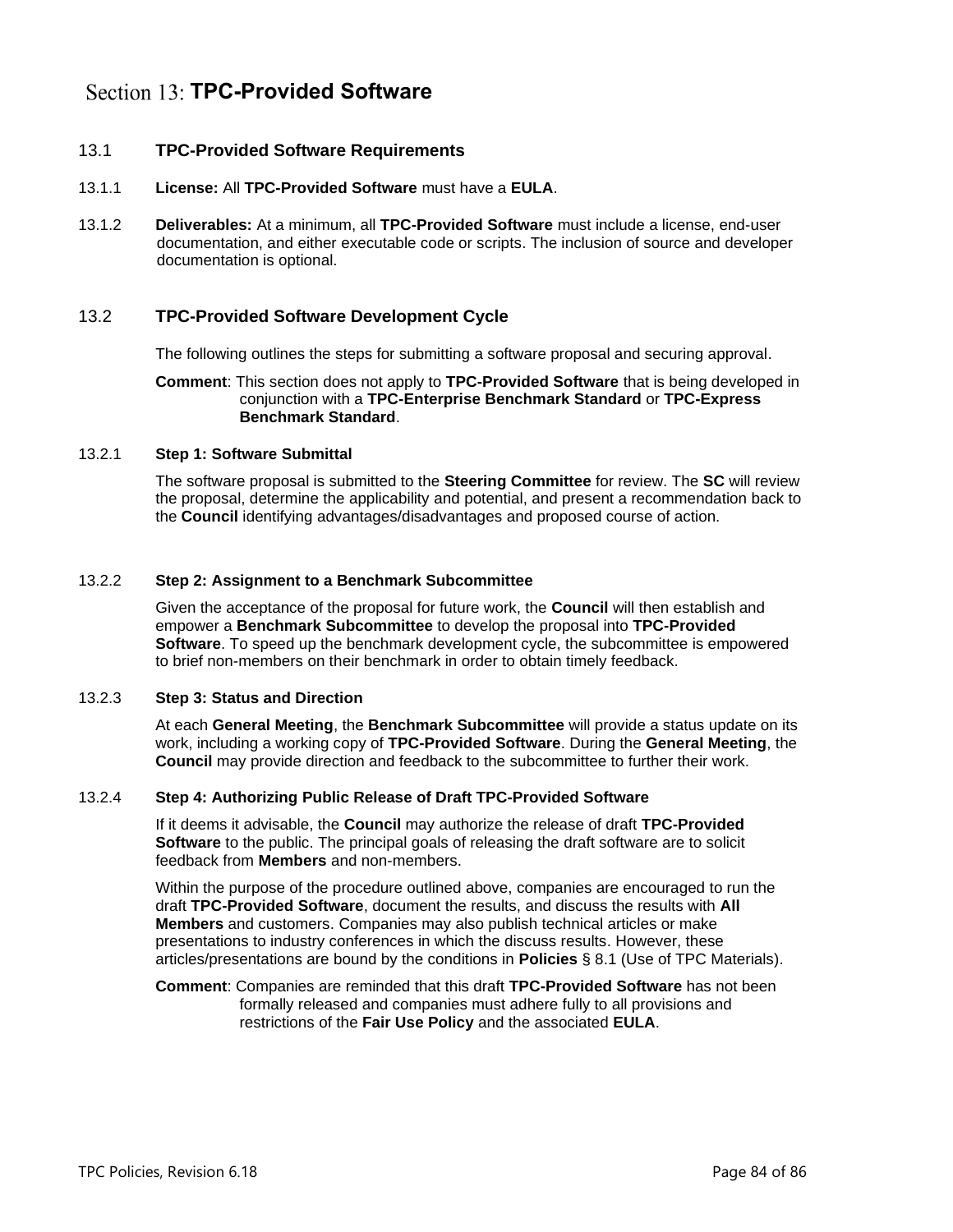## 13.2.5 **Step 5: Formal Review**

When the **Benchmark Subcommittee** feels that the software is of sufficient quality to be considered for formal review and approval, it will submit the software to the **Council** for formal review. During this phase, the software will be made available to **All Members** and the public for formal review. All comments and proposed changes generated from the review will be **posted** to the **Private Web Site** and considered by the subcommittee for resolution.

#### 13.2.6 **Step 6: Final Approval**

The **Benchmark Subcommittee** will propose resolution of comments from the formal review as an updated draft of the **TPC-Provided Software** to the **Council**. The subcommittee will bring forward a motion to the **Council** to approve the **TPC-Provided Software**.

In the event the **TPC-Provided Software** is not approved by the **Council**, the software development work will automatically cease. If the software development was the only work of the **Benchmark Subcommittee**, the subcommittee will be disbanded at the conclusion of the **General Meeting** if the **Council** does not authorize continued work.

# 13.3 **TPC-Provided Software Voting Rules**

The following outlines the **TPC-Provided Software** voting rules.

**Comment**: This section does not apply to **TPC-Provided Software** that is being developed in conjunction with a **TPC-Enterprise Benchmark Standard** or **TPC-Express Benchmark Standard**.

## 13.3.1 **Approval of TPC-Provided Software Major Revision**

A **Super Majority** of the **Council** is required to approve **TPC-Provided Software** or to approve a **Major Revision** of **TPC-Provided Software**.

## 13.3.2 **Approval of TPC-Provided Software Minor Revision**

A **TPC-Provided Software Minor Revision** is approved by the **Steering Committee** by passing a **Super Majority** vote. The **TPC-Provided Software** is available immediately for publication.

## 13.3.3 **Approval of TPC-Provided Software Third Tier Revision**

A **TPC-Provided Software Third Tier Revision** is approved by the **Benchmark Subcommittee** by passing a **Super Majority** vote. The **TPC-Provided Software** is available immediately for publication.

## 13.4 **TPC-Provided Software Development Process**

## 13.4.1 **General**

The problem reporting, development, testing, and release activities for **TPC-Provided Software** are defined in **Procedures** § 1.

- 13.4.1.1 The activities outlined in **Procedures** § 1 are the responsibility of the **Benchmark Subcommittees** (**Policies** § [3.5.1\)](#page-28-0). The subcommittee may assign some or all these tasks to an individual subcommittee member, a subset of the subcommittee, or to an outside third party.
- 13.4.1.2 **Contributions**: **Members** or non-members must have a signed **CLA** on file with the **TPC Administrator** in order to contribute code to be included in **TPC-Provided Software**. **Members** without a signed **CLA** will have read-only access to **TPC-Provided Software** and will not be allowed to contribute code.